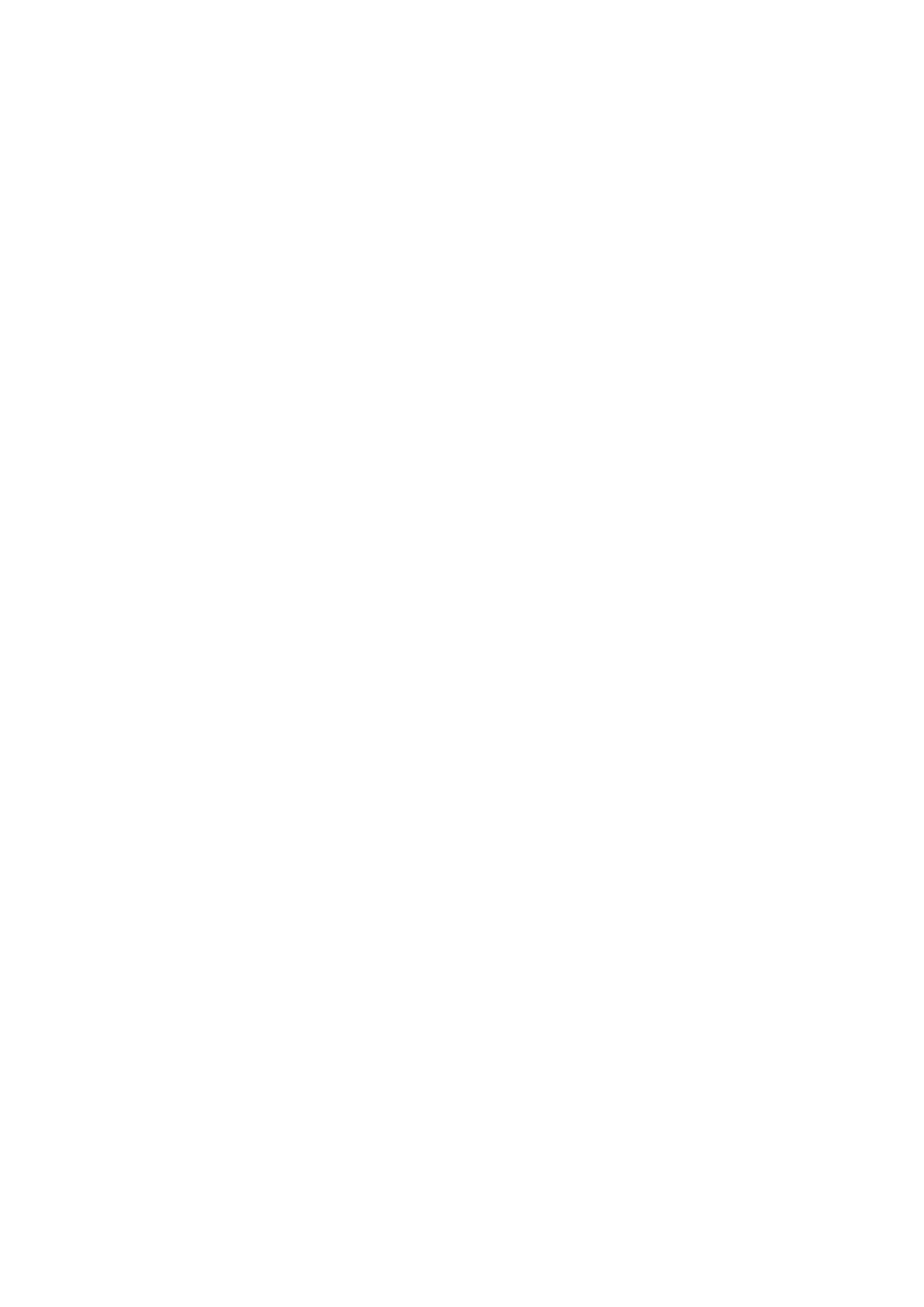# Hexaquarks under the microscope

#### Content

Several new findings in the four, five and six quark systems have catalyzed new interest in the field of multiquark states (beyond the trivial  $q\bar{q}$  and qqq systems). Very significant progress has recently been made in the 6q sector, on both the theoretical and experimental fronts. A resonance like structure observed in double-pionic fusion to the deuteron, at M = 2.38 GeV with  $\Gamma = 70$  MeV and  $I(J^P) = 0(3^+)$  has been consistently observed in a wealth of reaction channels, supporting the existence of a resonant hexaquark state - the *d*<sup>\*</sup>(2380). Such a light hexaquark would have a very wide impact beyond hadronic physics. It was recently indicated that this new particle may set a limit on achievable neutron star masses, play a key role in the dynamics of neutron star merger events (including resultant gravitational wave emission) and has the potential to be an important intermediate step in the nuclear to quark-gluon plasma transition.

The talk will present the first results on  $d^*$  photoproduction, obtained with the Crystal Ball at MAMI along with our future plans to improve understanding of the d\* with electromagnetic probes at the JLab and Mainz MAMI. The  $d^*$  is the only multiquark state which can be produced copiously at current facilities, offering unique access to information beyond its basic quantum numbers, particularly its physical size and internal structure. Further possible astrophysical implications will also be outlined.

Primary author(s) : Dr. BASHKANOV, Mikhail (University of York) **Presenter(s)** : Dr. BASHKANOV, Mikhail (University of York)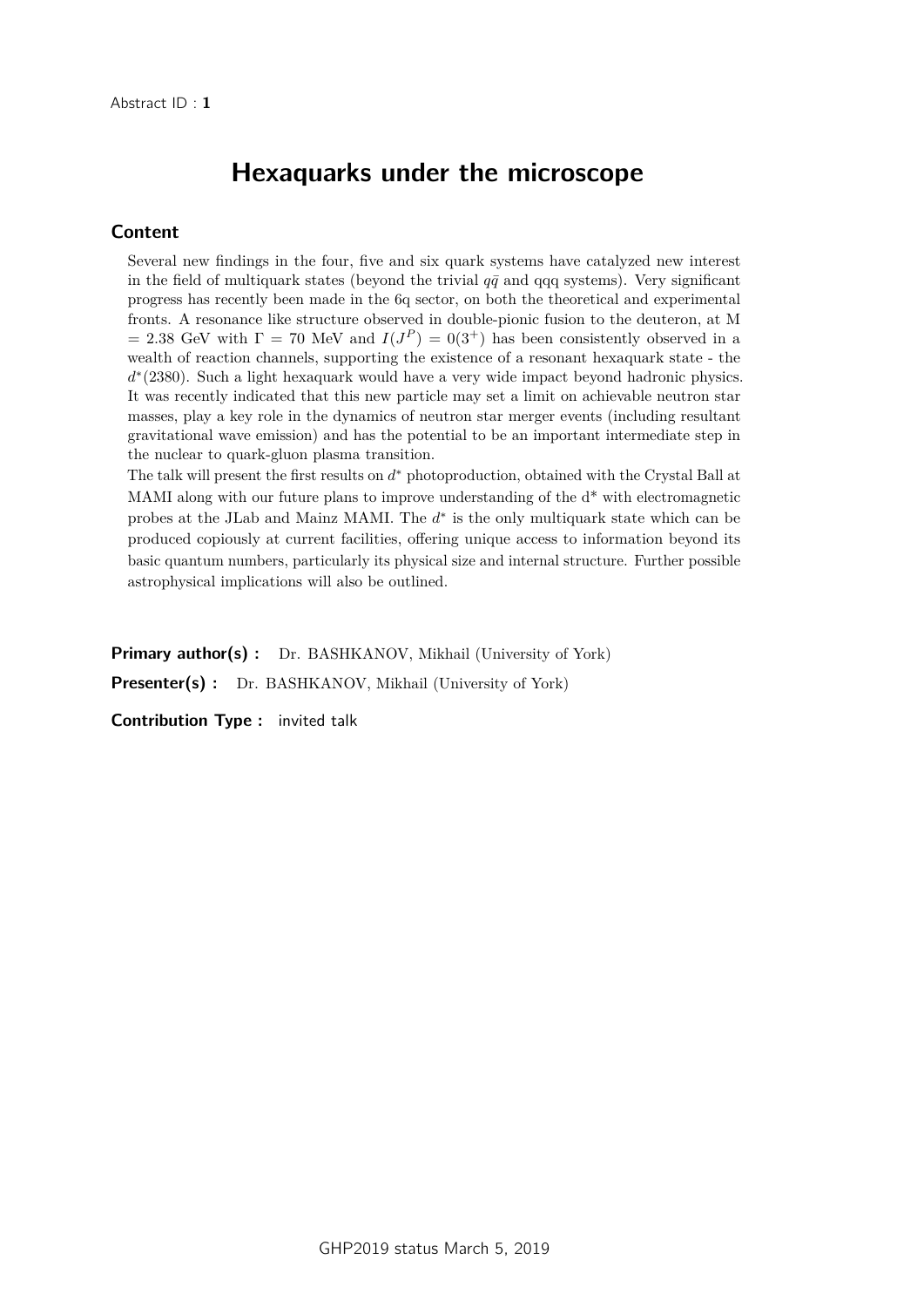### X-ray spectroscopy of hadronic exotic atoms and application in foundations of quantum physics

#### Content

In hadron physics arrays of silicon drift detectors (SDDs) were extremely successful used for spectroscopy of kaonic atoms. Presently new experiments on X-ray spectroscopy at DAFNE/LNF-INFN in Italy and J-PARC in Japan for the first strong interaction studies of kaonic deuterium are in preparation. The development of SDD X-ray detectors is also crucial for experiments in foundation of quantum physics. The experiment VIP (1,2) at the underground laboratory Gran Sasso is using these solid-state detectors. The talk will provide an overview of application of SDDs in hadron physics at DAFNE and J-PARC involving kaonic atoms and will discuss the application in the underground experiment VIP.

(1) https://www.lngs.infn.it/en/vip

(2) supported by Austrian Science Fund, project P-30635

**Primary author(s):** Dr. MARTON, Johann (Stefan Meyer Institute, Austrian Academy of Sciences)

Presenter(s) : Dr. MARTON, Johann (Stefan Meyer Institute, Austrian Academy of Sciences)

Contribution Type : contributed talk

#### **Comments:**

VIP supported by Austrian Science Fund, project P-30635 Talk on behalf of the VIP Collaboration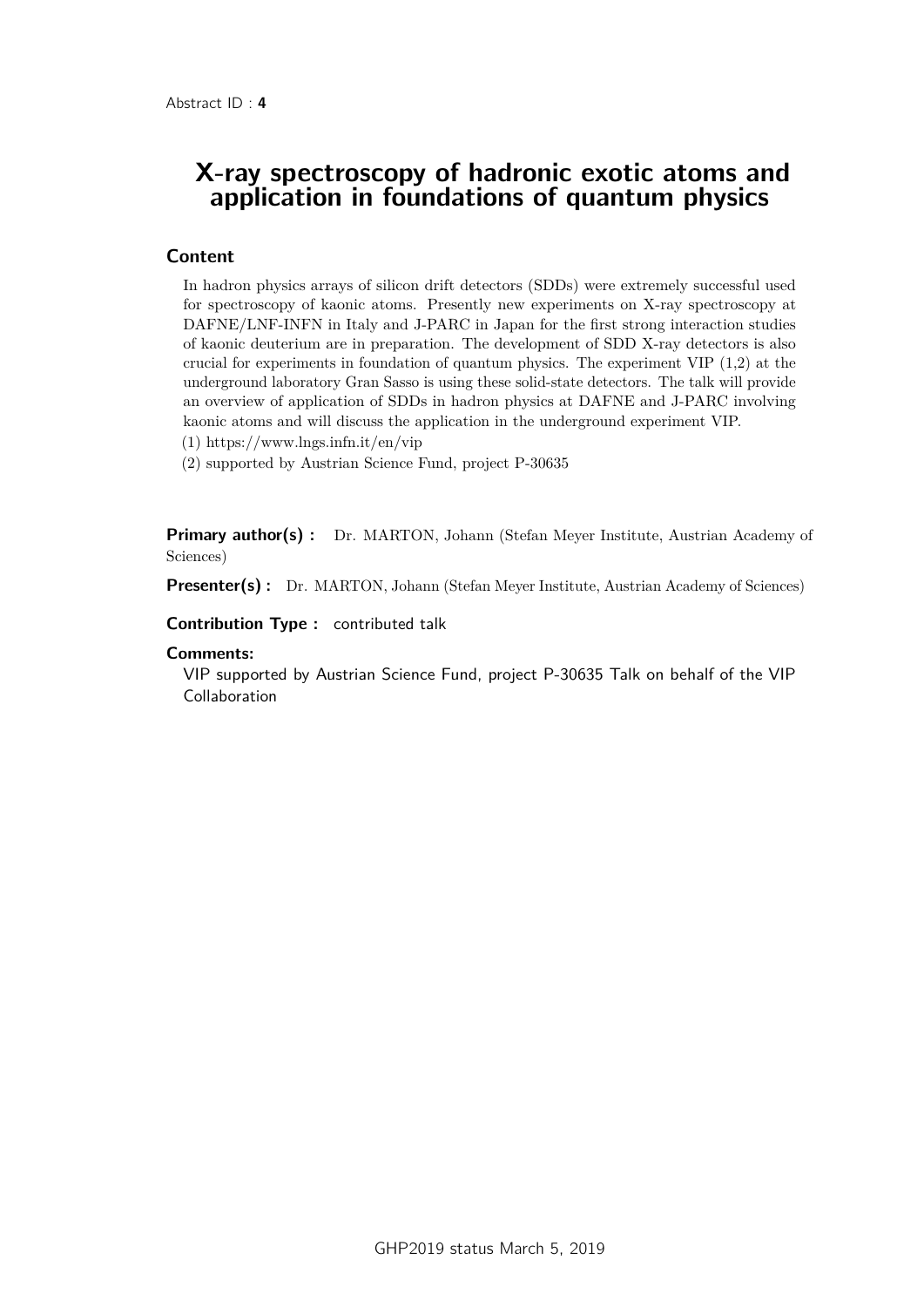# Entanglement entropy at small x

#### Content

The degrees of freedom observed in hadronic collisions at high energies can be strongly entangled with the rest degrees of freedom in the initial light cone hadronic wavefunction. The coherence of the incoming hadron is destroyed by the interaction with the target; this may lead to the transformation of the entropy associated with the entanglement into the thermodynamics entropy of produced particles. We study the entanglement entropy at small x in the Color Glass Condensate effective field theory. In particular, we compute the entanglement entropy of soft gluon field beyond the dilute approximation in the MV model for the soft gluon fields. We discuss the small x evolution of entanglement entropy described by the JIMWLK renormalization group equation.

Primary author(s) : Mr. DUAN, Haowu (North Carolina State University) Co-author(s) : Dr. SKOKOV, Vladimir (North Carolina State University) **Presenter(s)**: Mr. DUAN, Haowu (North Carolina State University)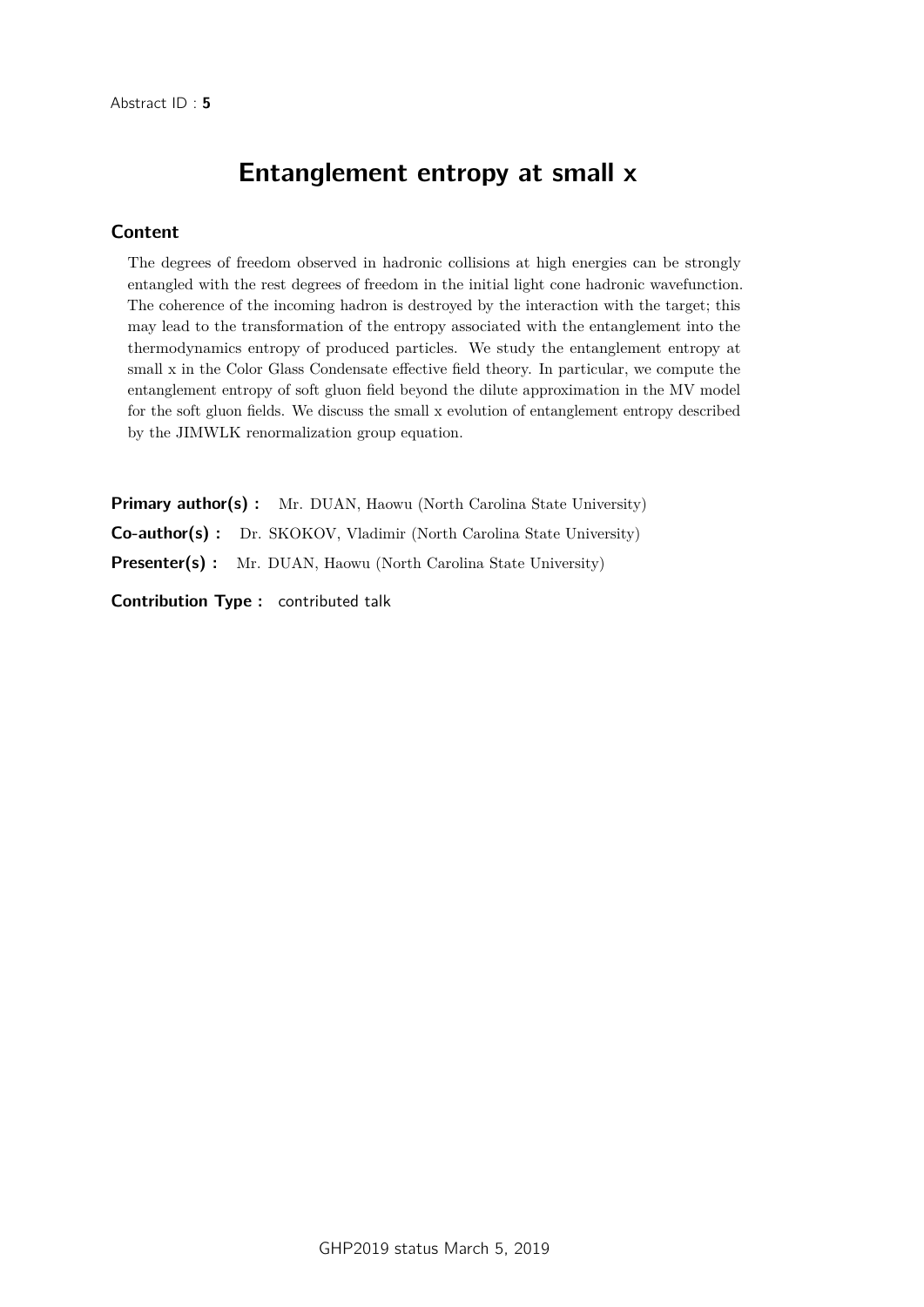### Charge radii and decay constants of heavy flavored mesons using perturbative approach

#### Content

We report the results for charge radii and decay constants of various heavy flavored *D* and *B* mesons in an improved QCD potential model. To enhance the effectiveness of short range and long range effect of the potential  $V(r) = -4\frac{\alpha_s}{3r} + br$  in the perturbative procedure a cut-off parameter  $r^P$  is introduced as an integration limit. The obtained results are found to be comparable with other available data. The limitations of the approach are also discussed.

**Primary author(s)**: Dr. DAS, Tapashi (Assistant Professor, Deptt. of Physics, Madhab Choudhury College)

Co-author(s) : Prof. CHOUDHURY, Dilip Kumar (Retired Professor, Deptt. of Physics, Gauhati University)

Presenter(s) : Dr. DAS, Tapashi (Assistant Professor, Deptt. of Physics, Madhab Choudhury College)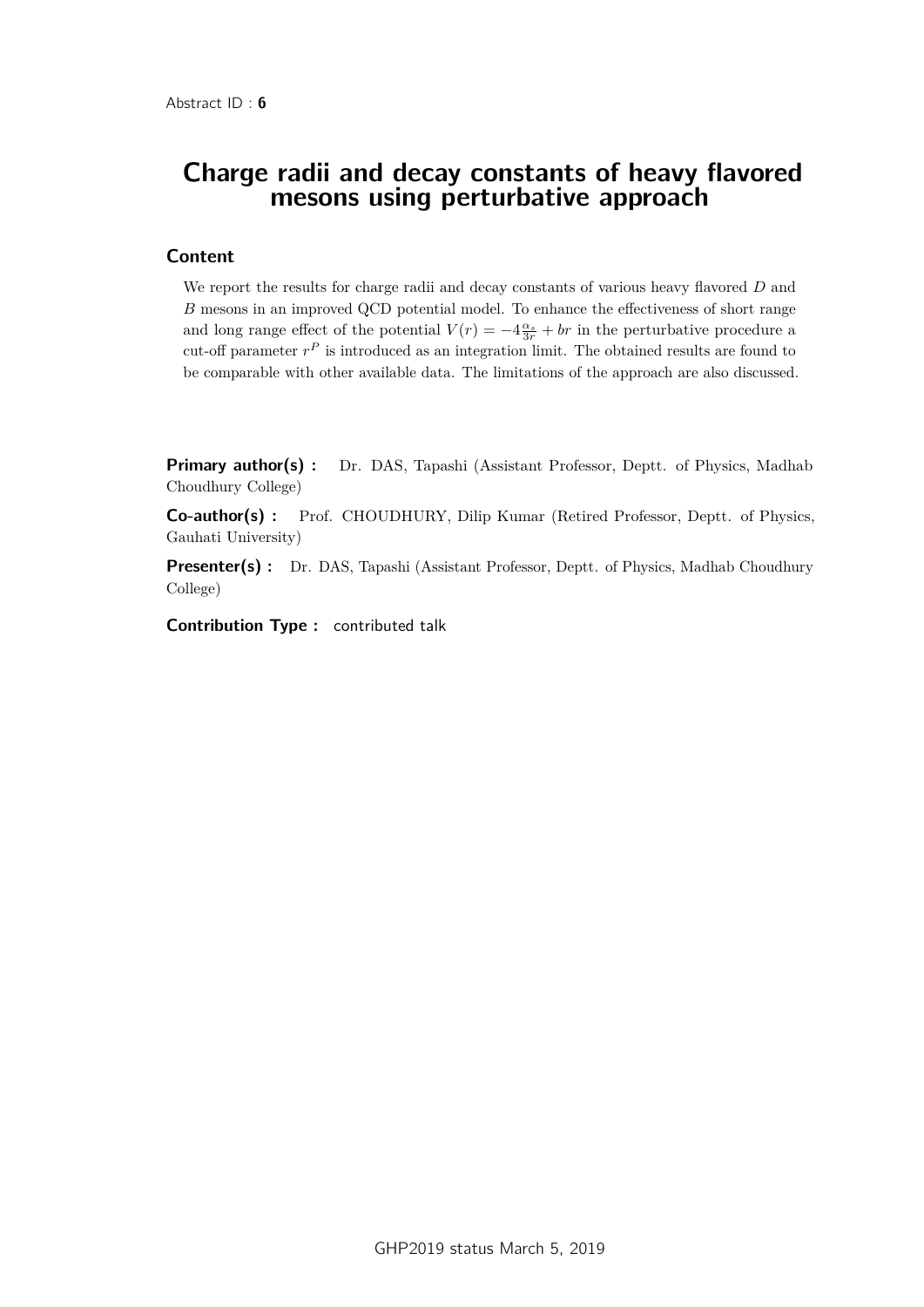# SU(2) Charges with Spherical Symmetry and Confined Boundary Conditions

#### Content

We present a field-strength description for a simple system of  $SU(2)$  charges with spherical symmetry and confining boundary conditions. The static Yang-Mills Maxwell equations admit three types of solutions for this system. Type-0 solutions have no topological structure. Type-1 and Type-2 solutions involve a topologically charge domain wall consisting of a surface volume with CP-odd field strength density. Type-1 solutions display an exterior volume resembling a magnetic condensate while type-2 solutions have an exterior field-free volume with vacuum quantum numbers. In analogy to the kink-solution in the  $1+1$  dimensional Abelian Higgs model we argue that type-2 solutions should contain a mass gap.

**Primary author(s) :** SIVERS, Dennis (Portland Physics Institute and University of Michigan) Presenter(s) : SIVERS, Dennis (Portland Physics Institute and University of Michigan)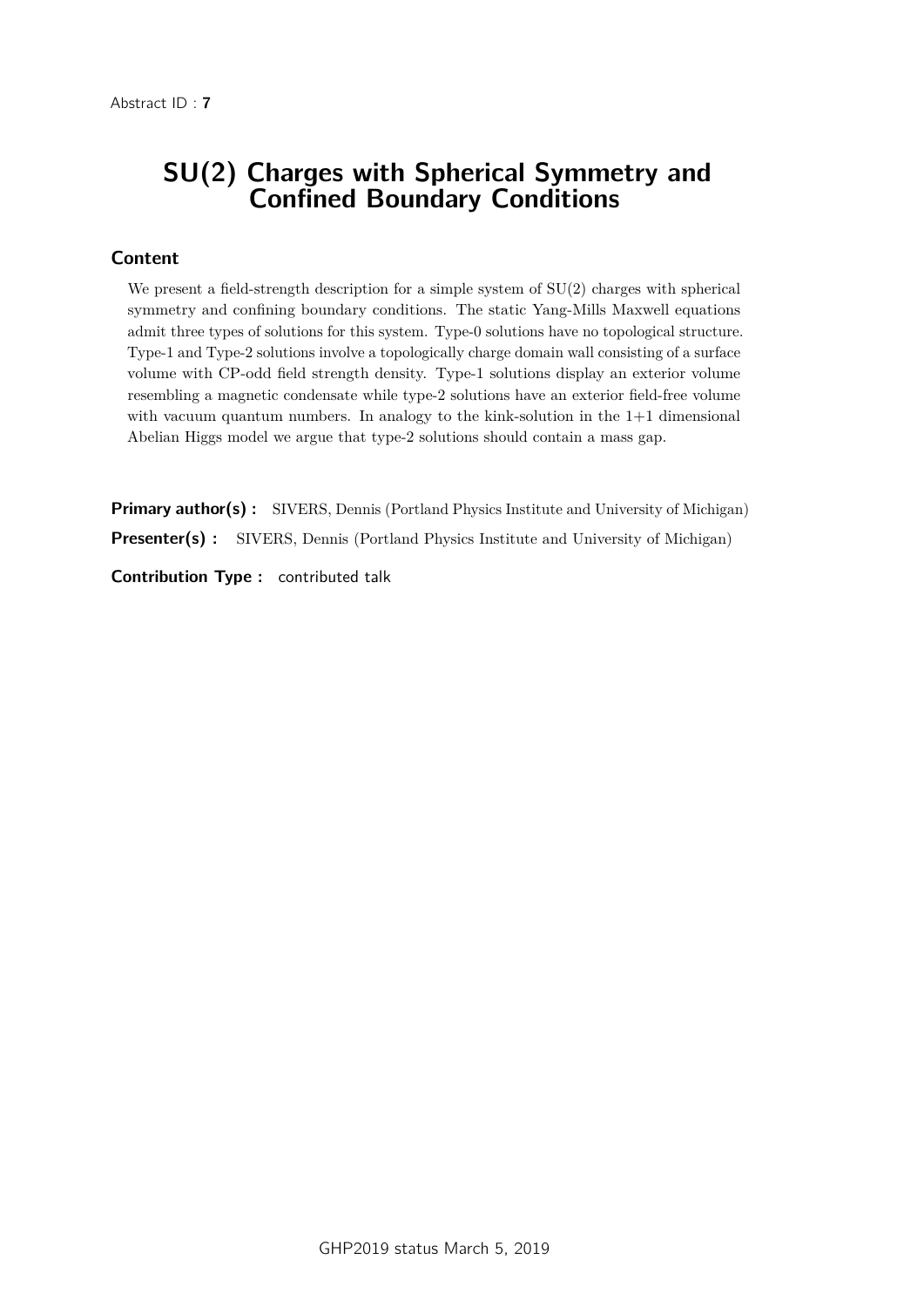# New Baryon States from Exclusive Meson Photo-/Electroproduction off Proton Data

#### Content

Studies of the excited nucleon state  $(N^*)$  spectrum offer insight into the strong QCD dynamics underlying baryon generation. In particular, they elucidate the symmetries of the strong interaction relevant for the bound systems of three constituent quarks in the regime of large QCD-running coupling. The full spectrum of nucleon resonances shaped the transition from a deconfined mixture of quarks and gluons to a hadron gas in the few millisecond age of the Universe when the hadron mass was generated dynamically and quark-gluon confinement emerged. These fundamental subjects are addressed in the search for the "missing" baryon states. Many of the nucleon resonances expected from LQCD and quark models based on  $SU(6)\times O(3)$  spin-flavor-space symmetry have escaped experimental detection.

Experiments with the CLAS detector in Hall˜B at JLab offer an excellent opportunity in the search for "missing" baryon states from the data on most exclusive meson photo- /electroproduction channels relevant in the *N*<sup>∗</sup> -excitation region. In this talk we will present results on the observation of several new nucleon resonances from the global coupled-channel analysis of most exclusive photoproduction data measured at JLab, ELSA, GRAAL, and MAMI, with a major impact from the CLAS results on *K*Λ, *K*Σ photoproduction off protons. In addition, the combined studies of  $\pi^+\pi^-p$  photo- and electroproduction off proton data from CLAS have revealed the presence of the new  $N'(1720)3/2^+$  baryon state. This new state, together with the conventional  $N(1720)3/2^+$  resonance, are required in order to describe the  $\pi^+\pi^-p$  photo- and electroproduction off proton data with  $Q^2$ -independent nucleon resonance masses, and total and partial hadronic decay widths to the  $\pi\Delta$  and  $\rho p$ final states.

Combined studies of the meson photo- and electroproduction off proton data will allow us to complete the exploration of the excited nucleon state spectrum. The future studies of the *N*<sup>∗</sup> spectrum with the new CLAS12 detector will be focused on the search for new states of baryon matter, the so-called hybrid baryons, with the glue as an active structural component.\footnote{The Southeastern Universities Research Association (SURA) operates the Thomas Jefferson National Accelerator Facility for the United States Department of Energy under Contract No. DE-AC05-84ER40150. This material is based upon work supported by the US Department of Energy, Office of Science, Office of Nuclear Physics under Contract No DE-AC05-06OR23177 }

**Primary author(s):** Dr. MOKEEV, Victor (Thomas Jefferson National Accelerator Facility)

Co-author(s) : Dr. BURKERT, Volker (Jefferson Lab)

Presenter(s) : Dr. MOKEEV, Victor (Thomas Jefferson National Accelerator Facility)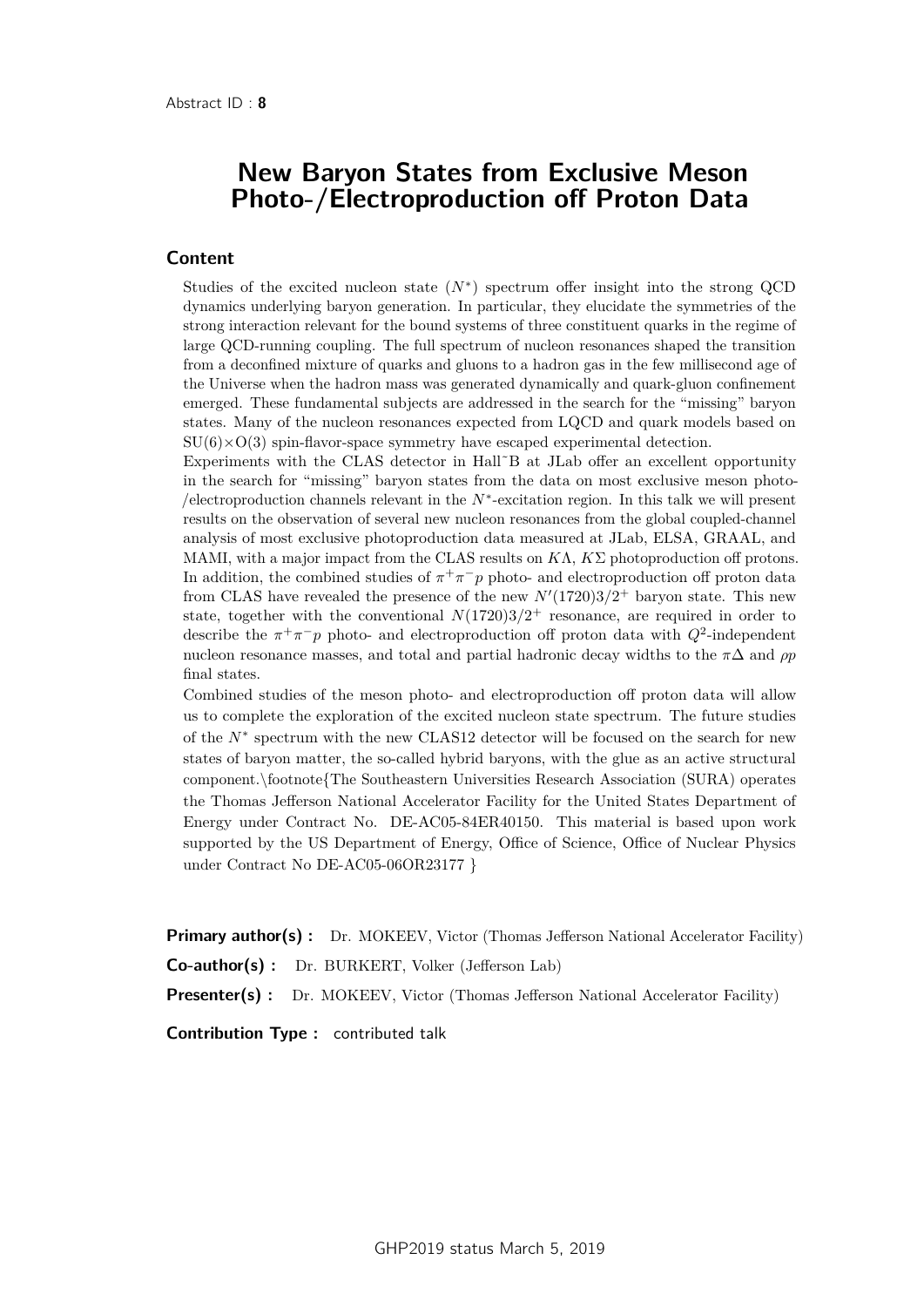# Multiple particles interaction in finite volume

#### Content

I will discuss briefly on the multiple particles interaction in finite volume. The focus will be given primarily on the variational approach to finite volume multiple particles problems. The general formalism for N non-relativistic spinless particles interacting with periodic pairwise potentials yields N-body secular equations. The solutions depend on the infinite-volume N-body wave functions. Given that the infinite-volume N-body dynamics may be solved by the standard Faddeev approach, the variational N-body formalism can provide a convenient numerical framework for finding discrete energy spectra in periodic lattice structures. In addition, I will also talk about current status and future directions, etc.

**Primary author(s) :** Dr. GUO, Peng (California State University - Bakersfield); MORRIS, Tyler (California State University - Bakersfield)

Presenter(s) : Dr. GUO, Peng (California State University - Bakersfield); MORRIS, Tyler (California State University - Bakersfield)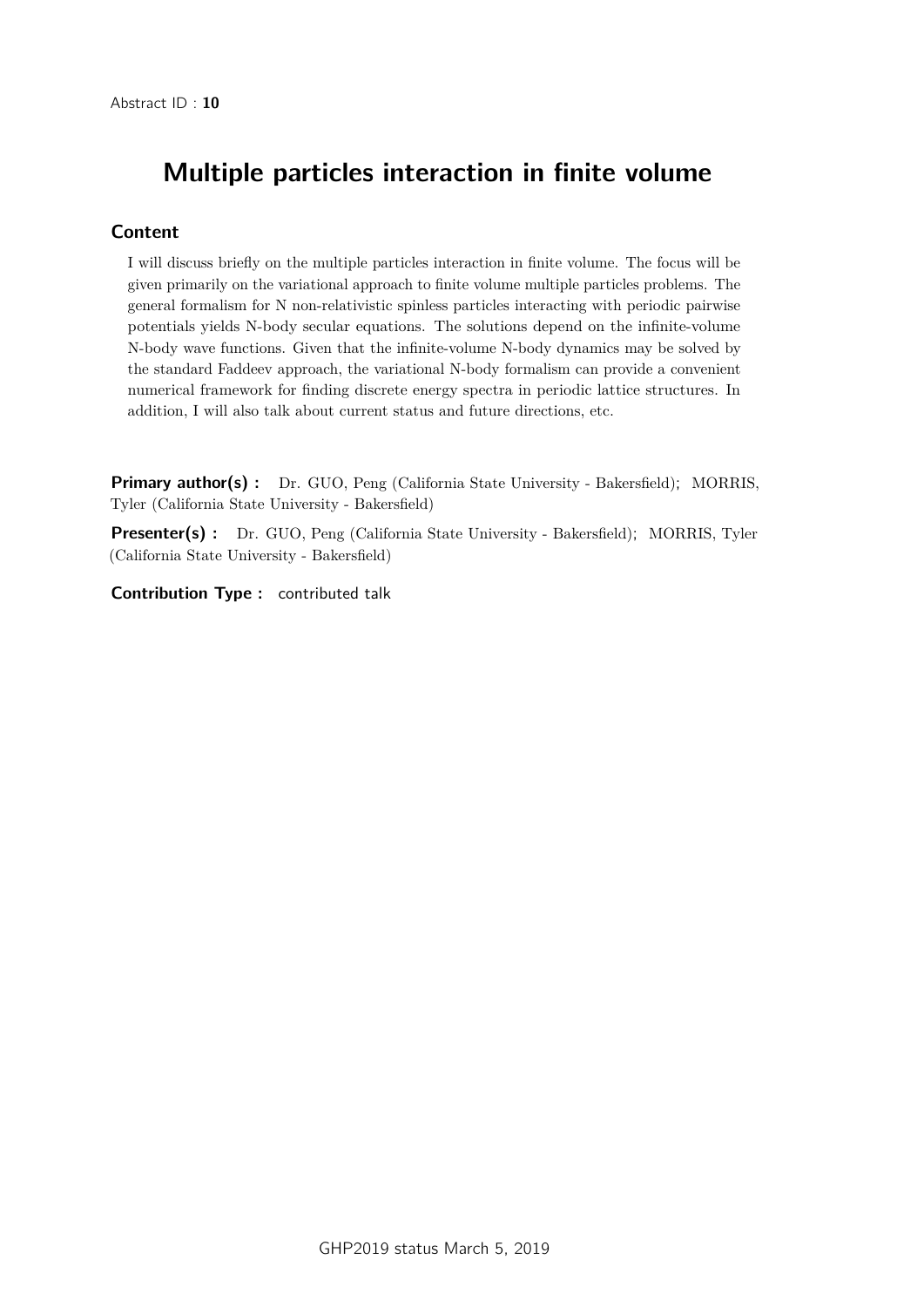# Production of *X*(3872) accompanied by a soft pion in *B* meson decay

#### Content

If the *X*(3872) is a weakly bound charm-meson molecule with flavor structure  $(D^{*0}\bar{D}^0 +$  $D^{0}D^{*0})/$  $\sqrt{2}$ , it can be produced by the creation of  $D^{*0}\bar{D}^0$  or  $D^0\bar{D}^{*0}$  at short distances followed by the formation of the bound state from the charm-meson pairs. It can also be produced by the creation of  $D^*\bar{D}^*$  at short distances followed by their rescattering into *Xπ*. An effective field theory for charm mesons and pions called XEFT predicts that the rate for producing *X* accompanied by a soft pion should be roughly comparable to that for an isolated *X*. We use the results of a previous isospin analysis of *B* meson decays into  $KD^{(*)}\bar{D}^{(*)}$  by Poireau and Zito to estimate the short-distance amplitudes for creating  $D^*\bar{D}^*$ . We use XEFT to calculate the amplitudes for rescattering into  $X\pi$ . The resulting predictions for the branching fractions of *B* mesons into *KX* plus a soft pion are consistent with measurements of the branching fractions into  $K X \pi^{\pm}$  by the Belle collaboration. If  $K X \pi^{\pm}$  events in which  $K \pi^{\pm}$  come from the  $K^*$  resonance are removed, the remaining events are predicted to come primarily from the region of the Dalitz plot with small  $X\pi^{\pm}$  invariant mass.

**Primary author(s):** BRAATEN, Eric (Ohio State University); Ms. HE, Liping (Ohio State University); Mr. INGLES, Kevin (Ohio State University)

**Presenter(s)** : Ms. HE, Liping (Ohio State University)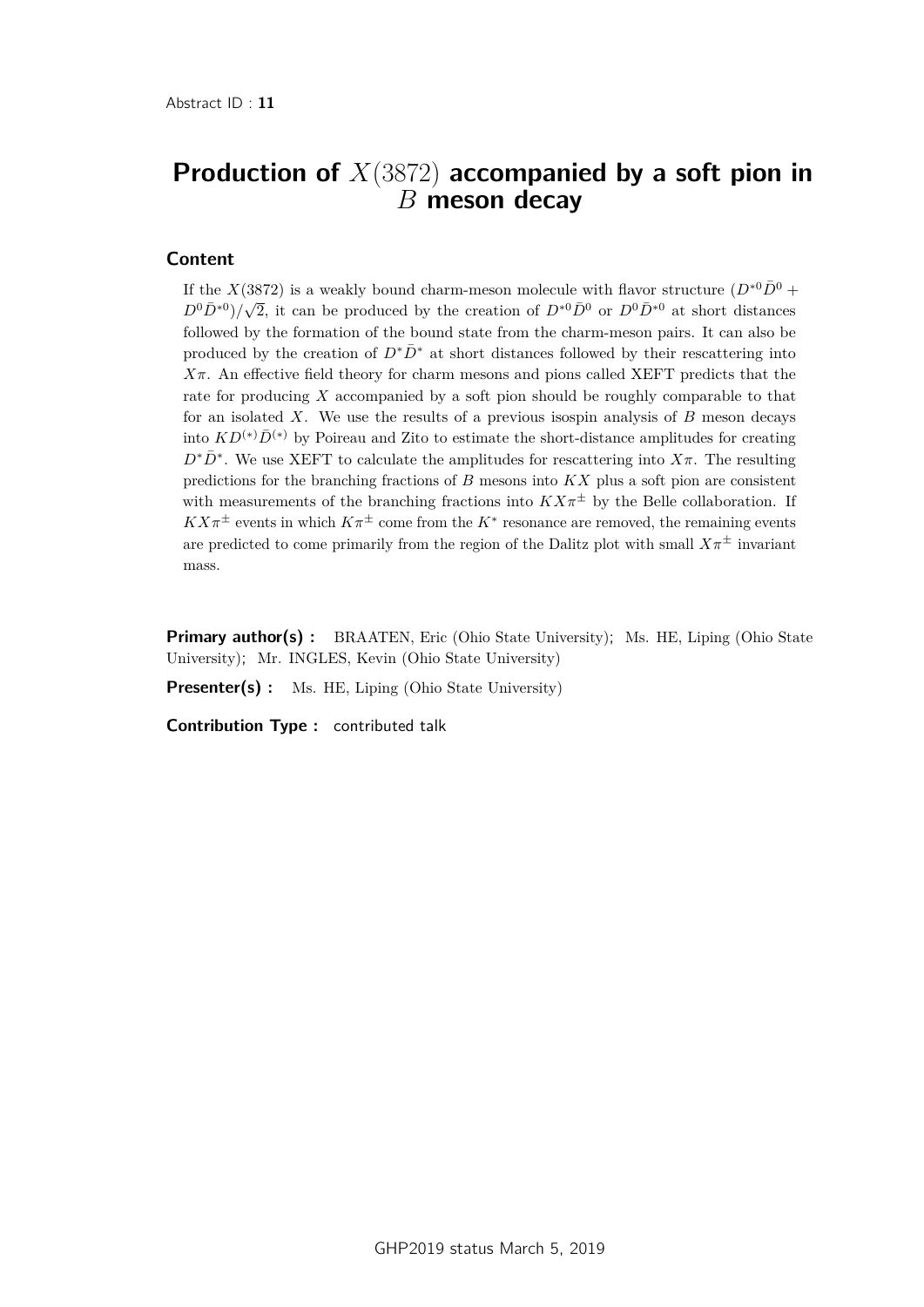# Progress in hard probes of small collision systems

#### Content

In this talk, I review the latest developments in high transverse momentum  $(pT)$  or mass probes of small heavy ion collision systems. These include measurements which utilize high-pT hadrons, fully reconstructed jets, photons and heavy electroweak bosons, and heavy flavor particles, as probes. I will discuss what these measurements can reveal about partonic structure and parton dynamics in heavy nuclei, and how they relate to evidence for a possible formations of quark-gluon plasma, at RHIC and the LHC. I will also give some thoughts on future prospects with lighter collision species such as Ar+Ar or O+O at the LHC and opportunities with the sPHENIX detector at RHIC.

Primary author(s): Prof. PEREPELITSA, Dennis (University of Colorado Boulder) Presenter(s) : Prof. PEREPELITSA, Dennis (University of Colorado Boulder)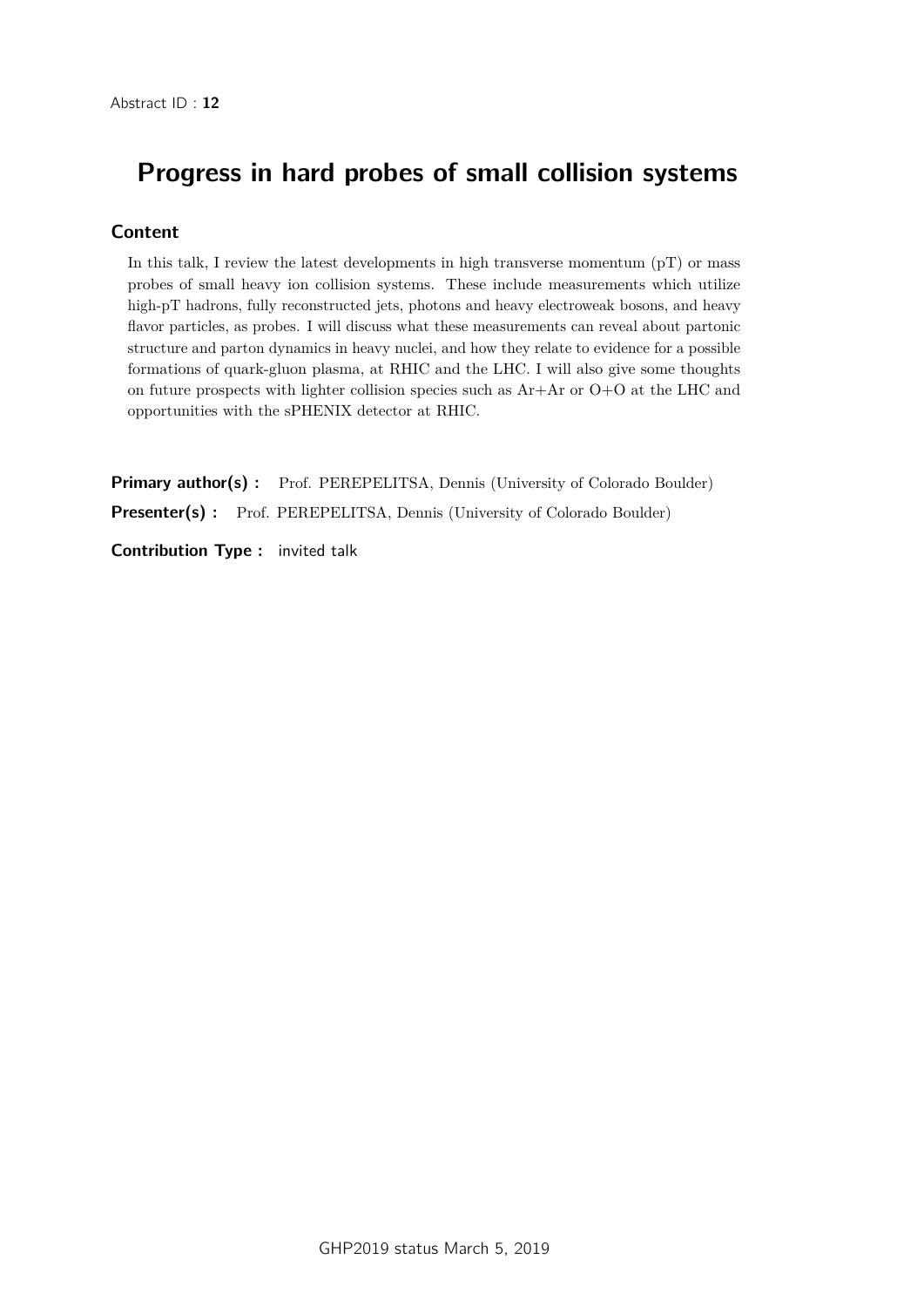# Pion Form Factor with Overlap Fermion

#### Content

We present a calculation of the pion form factor using overlap fermions on 2+1-flavor domain-wall configurations on a  $24^3 \times 64$  lattice with  $a = 0.11$  fm and on a  $32^3 \times 64$  lattice with  $a = 0.143$  fm generated by the RBC/UKQCD collaboration. Using the multi-mass algorithm, a simulation has been done with various valence quark masses with a range of space-like  $Q^2$  from 0.0 to 0.6 GeV<sup>2</sup>.

Primary author(s) : WANG, Gen (University of Kentucky)

Co-author(s) : Dr. LIANG, Jian (University of Kentucky); Prof. DRAPER, Terrence (University of Kentucky); Prof. LIU, Keh-fei (University of Kentucky); Prof. YANG, Yi-bo (Chinese Academy of Sciences)

Presenter(s) : WANG, Gen (University of Kentucky)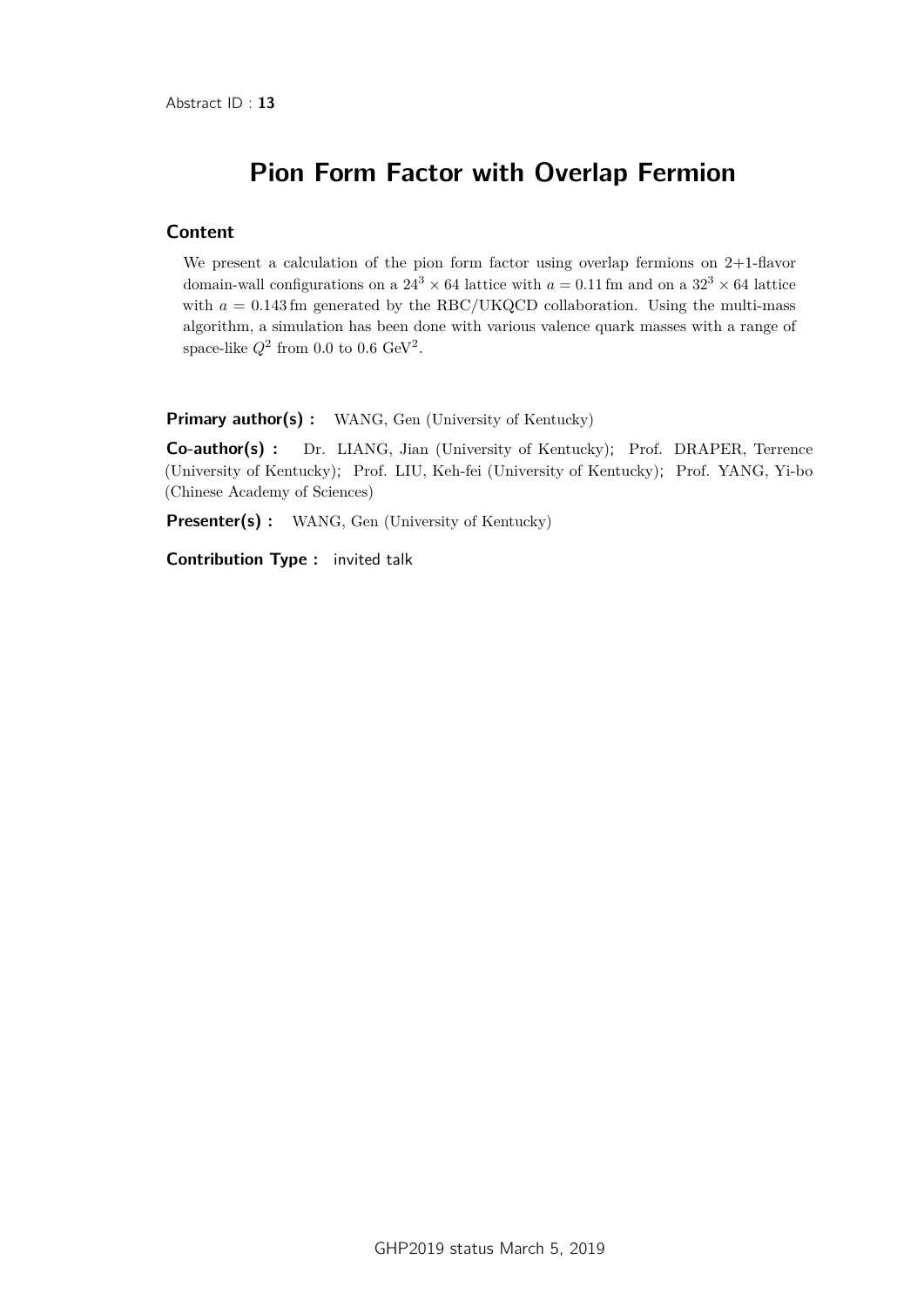### Extraction of the pion form factor from pion electroproduction

#### Content

In 2008 the Jefferson Laboratory F<sub>r</sub> pi-2 Collaboration released results for the pion electromagnetic form factor, which they had extracted from pion electro-production data. The measured values for the pion form factor were extracted using the Vanderhagen, Guidal and Laget Regge Model. While agreement between this model and data is impressive, the theoretical implementation of gauge invariance is less satisfying. We aim to establish how well the extracted form factor corresponds to the true form factor. To do this, we use a simple toy model, which imposes gauge invariance in a more theoretically satisfying way. The model form factor is extracted from our model cross section using the method employed by the F\_pi-2 Collaboration to extract the experimental pion form factor. We conclude that while the reconstructed model form factor is a reasonable representation of the true model form factor for the kinematics chosen, the extracted form factor is somewhat smaller than the true form factor. This suggests that current extracted values of pion form factor may be overestimated.

Primary author(s): Prof. THOMAS, Anthony (CSSM and CoEPP, University of Adelaide)

Co-author(s) : Mr. PERRY, Robert (CSSM and CoEPP, University of Adelaide); Dr. KIZILERSU, Ayse (CSSM, University of Adelaide)

Presenter(s) : Prof. THOMAS, Anthony (CSSM and CoEPP, University of Adelaide)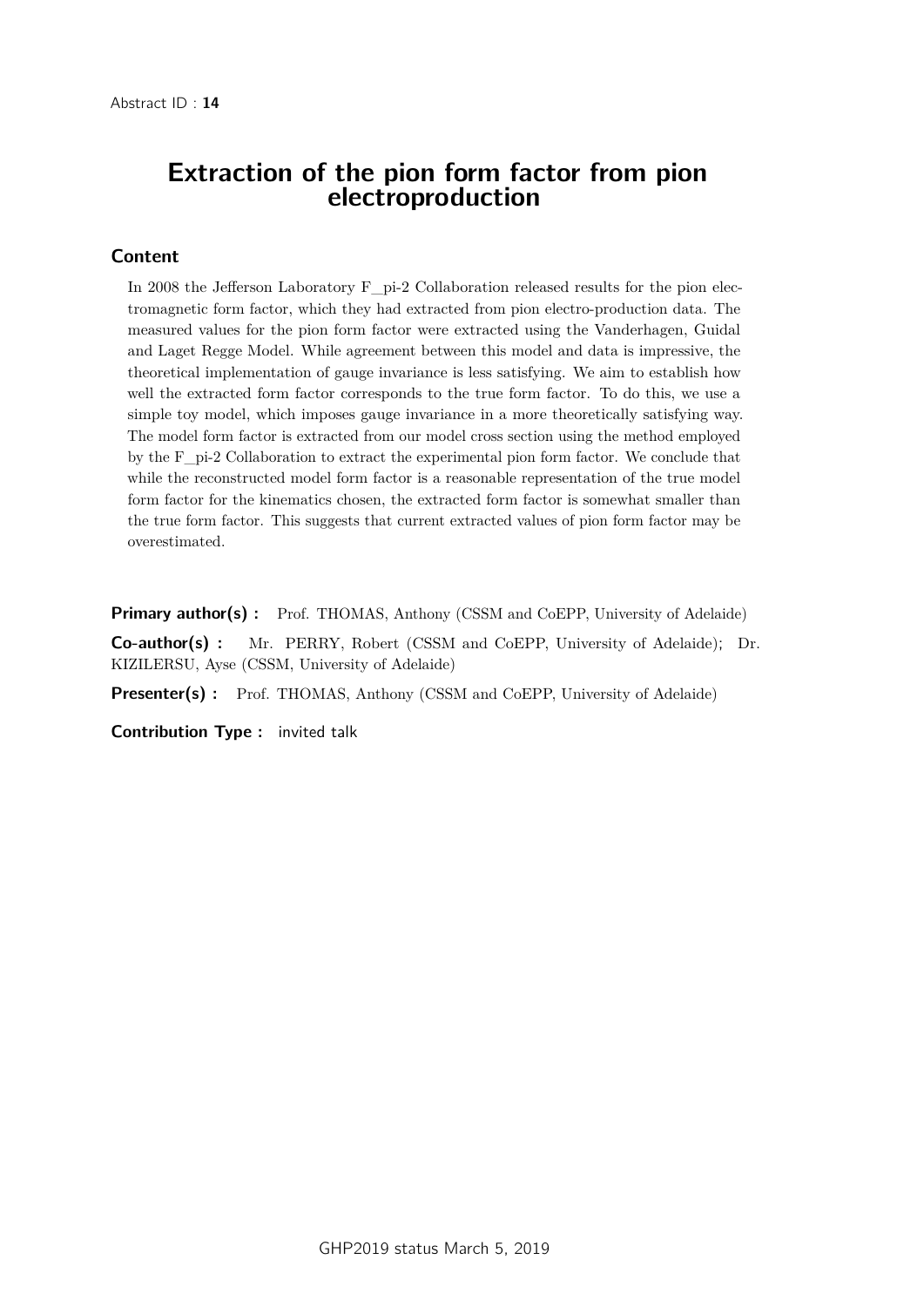# JPAC Overview

#### **Content**

I will discuss the history of JPAC, its mission and contributionx to amplitude analysis and hadron spectroscopy.

Primary author(s) : Prof. SZCZEPANIAK, Adam (Indiana Univeristy/JLab)

Presenter(s) : Prof. SZCZEPANIAK, Adam (Indiana Univeristy/JLab)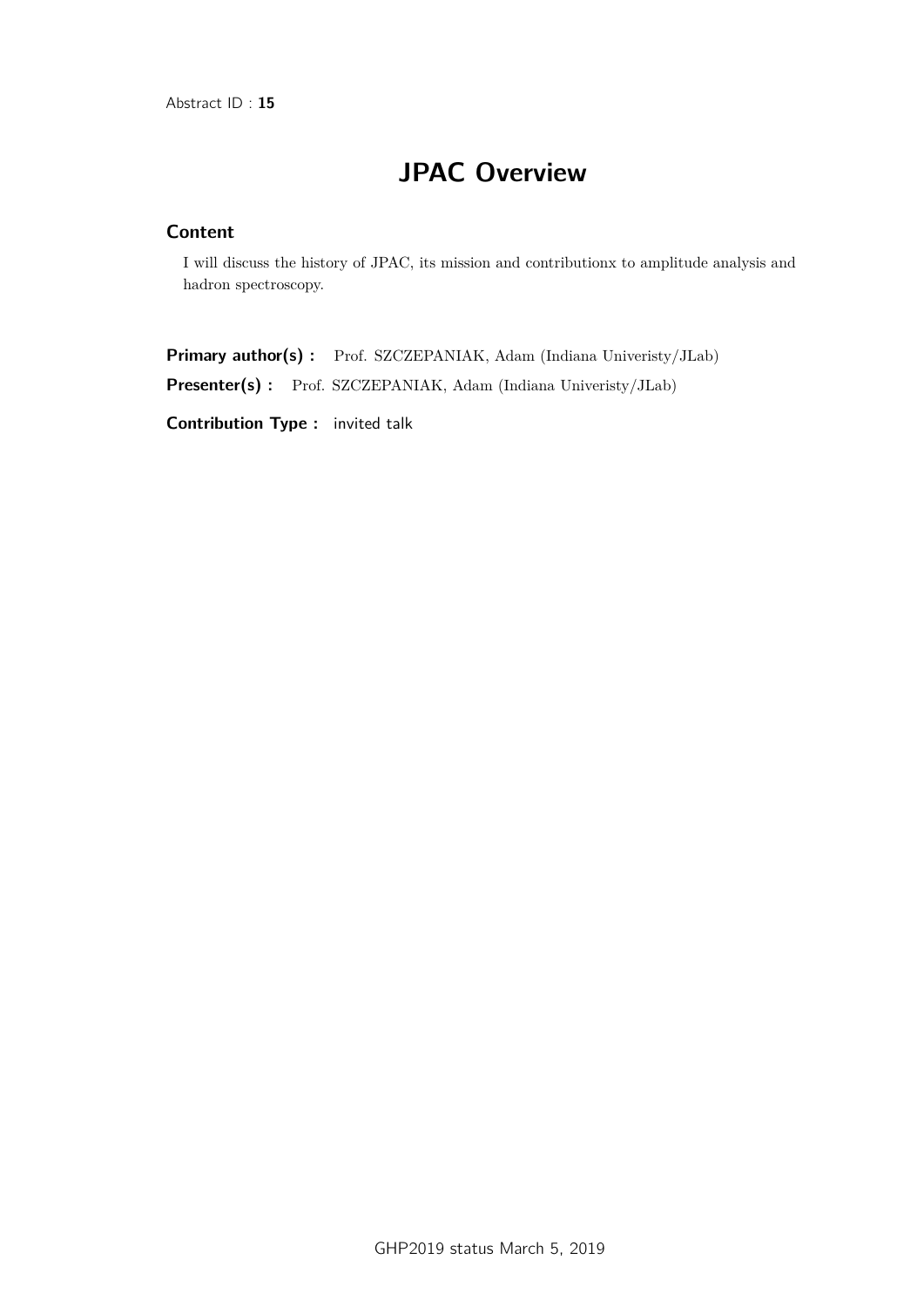# The Science of the Electron-Ion Collider

#### Content

I will give an overview of the important physics questions to be addressed at the future, US-based Electron-Ion Collider (EIC). This includes the mass and spin structure of the nucleon, multi-dimensional tomography and the gluon saturation at small-x.

Primary author(s) : Dr. HATTA, Yoshitaka (BNL)

Presenter(s) : Dr. HATTA, Yoshitaka (BNL)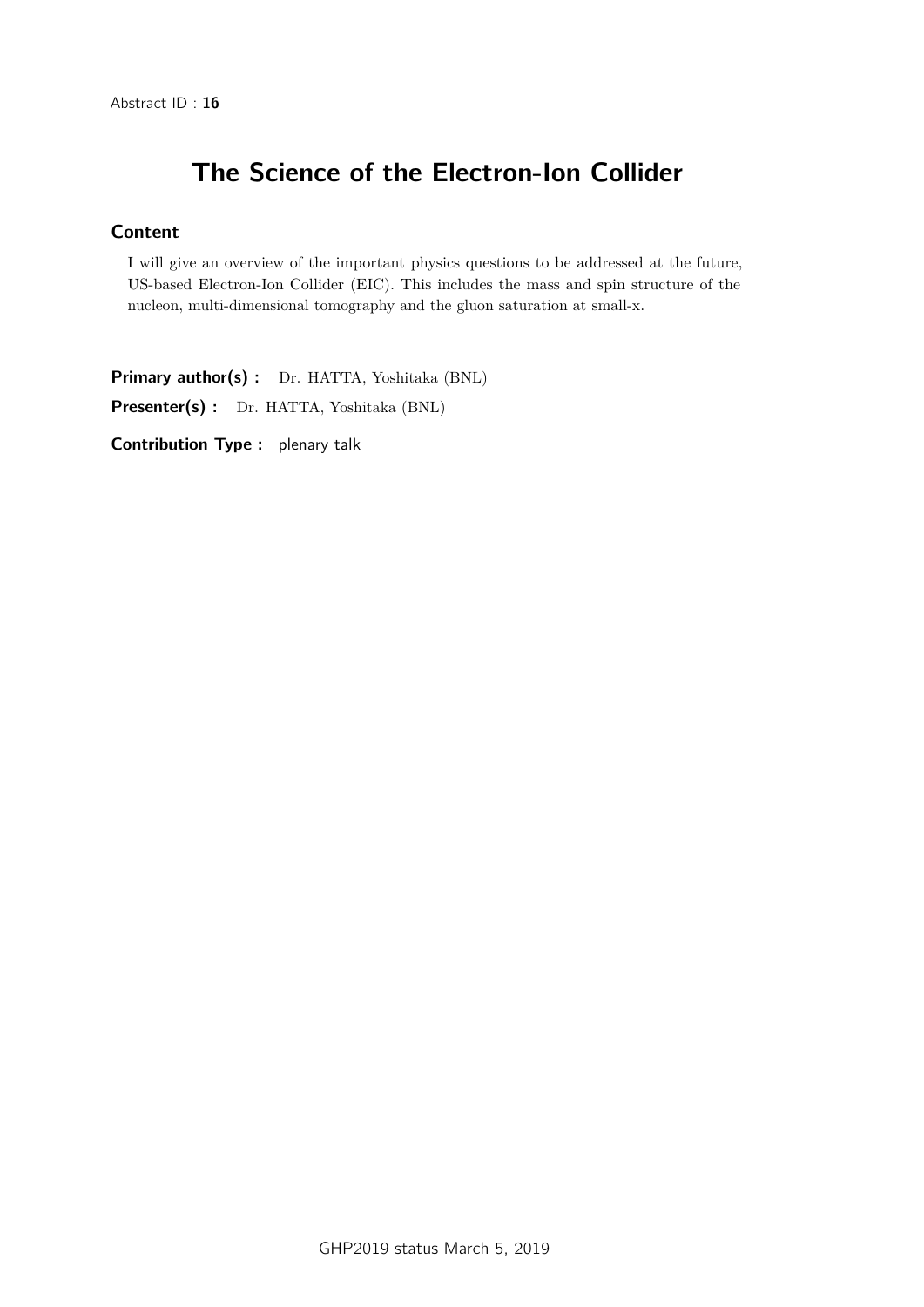# Light-front approach to a chiral nucleon-pion Lagrangian

#### **Content**

We adopt a chiral nucleon-pion Lagrangian and formulate a Basis Light-Front Quantization approach to solve the resulting light-front Hamiltonian of a nucleon as an eigenvalue problem. We obtain the nucleon mass spectrum and the corresponding light-front wave functions. Based on the light-front wave functions, we calculate the parton distribution functions as well as the elastic electromagnetic form factors of the nucleon. In this talk, we will present the current progress of our research and discuss the prospects for further applications.

**Primary author(s):** Mr. DU, Weijie (Iowa State University)

Co-author(s) : Prof. ZHAO, Xingbo (Institute of Modern Physics, Chinese Academy of Sciences); Prof. VARY, James P. (Iowa State University)

Presenter(s) : Mr. DU, Weijie (Iowa State University)

Contribution Type : contributed talk

#### **Comments:**

This work was supported by the U.S. Department of Energy (DOE) under grant No. DE-FG02-87ER40371.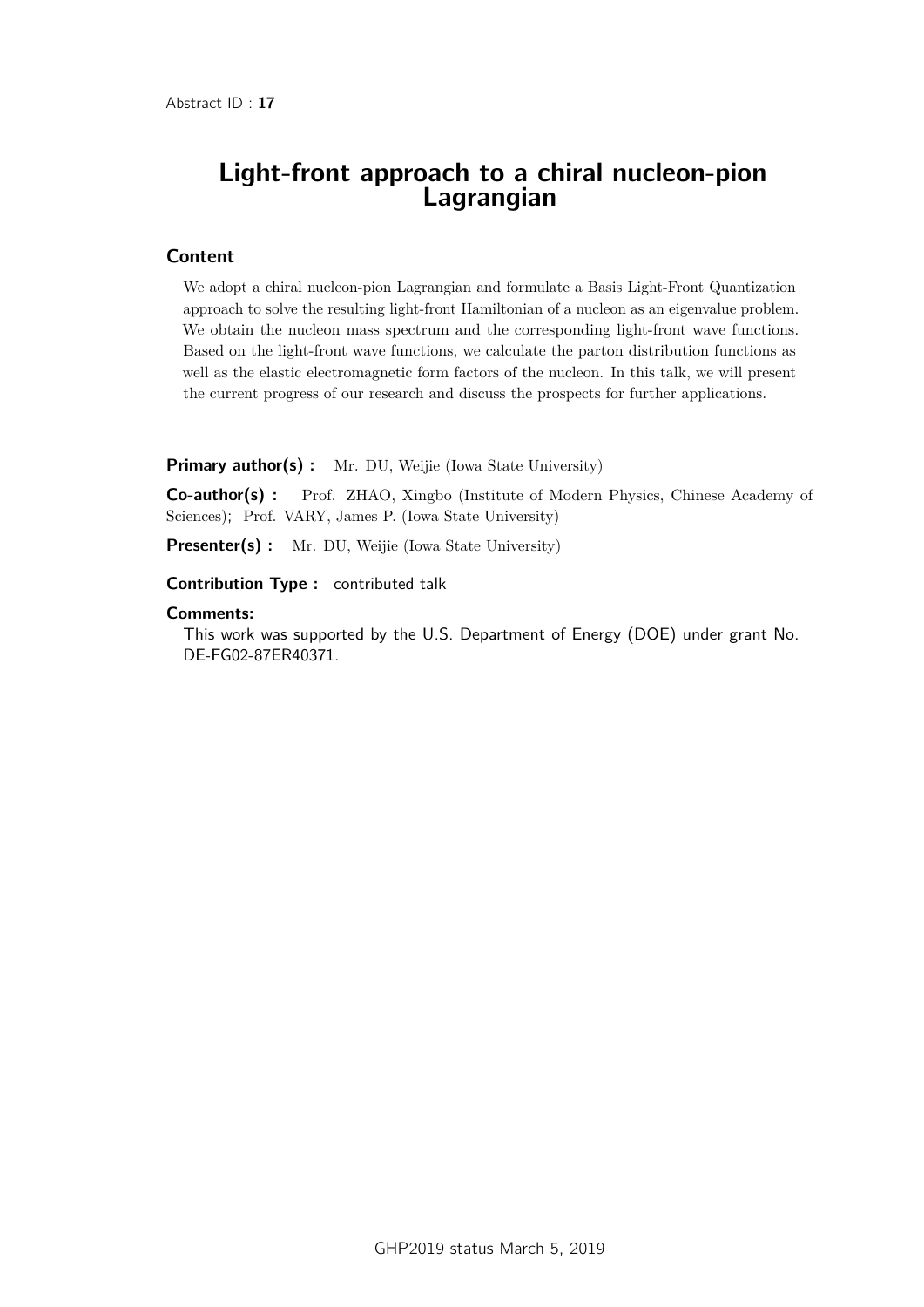### "Supersymmetric Features of Hadron Physics and other Novel Properties of Quantum Chromodynamics from Light-Front Holography and Superconformal Algebra"

#### Content

A fundamental question in hadron and nuclear physics is how the mass scale for protons and other hadrons emerges from QCD, even in the limit of zero quark mass. I will discuss a new approach to the origin of the QCD mass scale and color confinement based on "light-front holography", a formalism which relates the bound-state amplitudes in the fifth dimension of AdS space to the boost-invariant light-front wavefunctions describing the structure of hadrons in physical space-time. The result is a set of Poincarè-invariant bound-state wave equations which incorporate quark confinement and predict many observed spectroscopic and dynamical features of hadron physics, such as linear Regge trajectories with identical slope in both the radial quantum number and the internal orbital angular momentum. Generalizing this procedure using superconformal algebra leads to a unified Regge spectroscopy of meson, baryon, and tetraquarks, including remarkable supersymmetric relations between the masses of mesons and baryons. The pion bound-state, although composite, is massless for zero quark mass. One also can predict nonperturbative hadronic observables such as structure functions, transverse momentum distributions, and the distribution amplitudes defined from the hadronic light-front wavefunctions. The analytic behavior of the QCD coupling controlling quark and gluon interactions at large and small distances is also determined. The result is an effective coupling defined at all momenta with a transition mass scale which sets the interface between perturbative and nonperturbative hadron dynamics. One also obtains a relation between the perturbative QCD mass scale and hadron masses.

Primary author(s) : Prof. BRODSKY, Stanley (SLAC National Accelerator Laboratory, Stanford Univsersity)

**Presenter(s) :** Prof. BRODSKY, Stanley (SLAC National Accelerator Laboratory, Stanford Univsersity)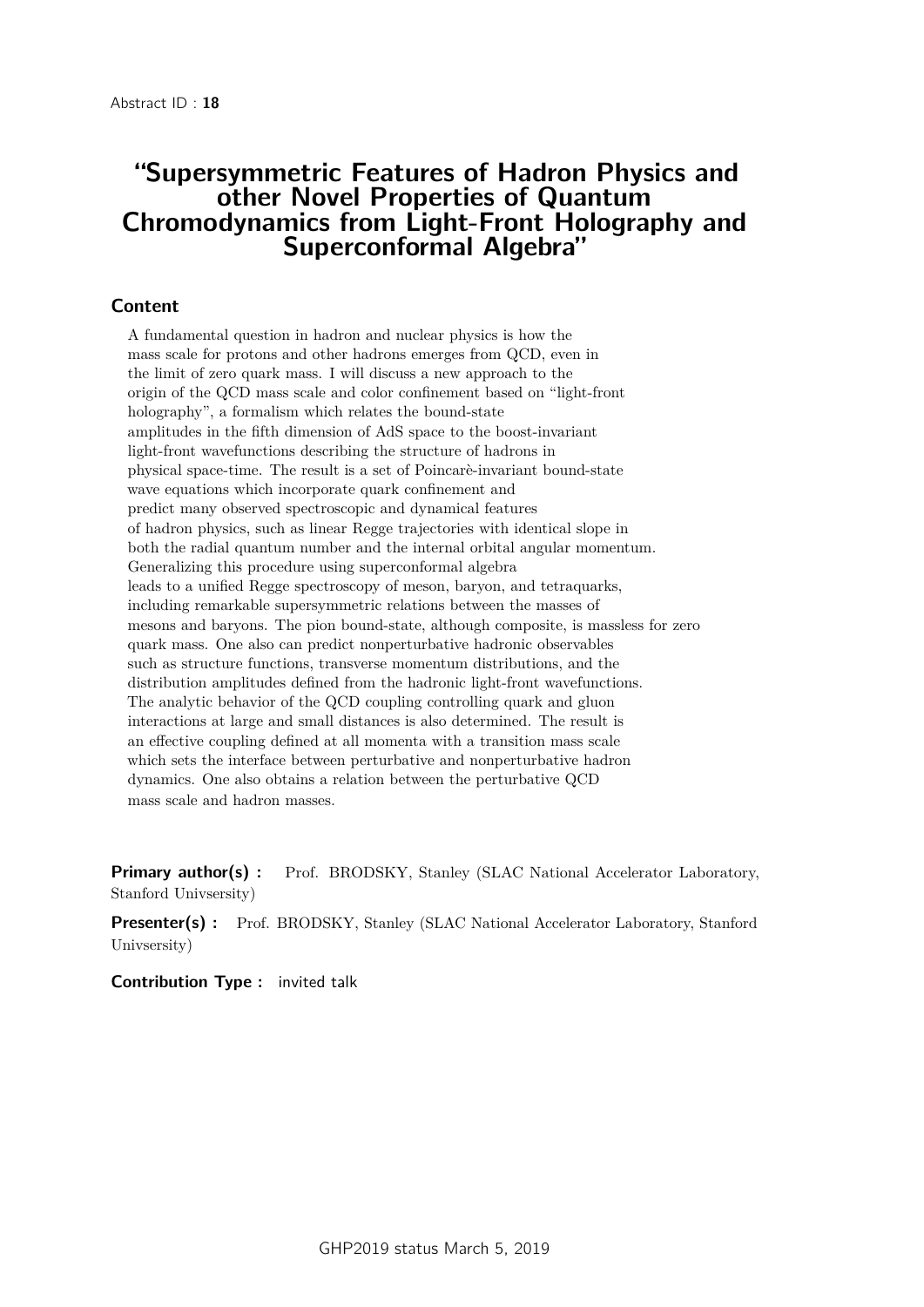# Quarkonium production and polarization

#### Content

One of the best ways to understand hadronization in QCD is to study the production of quarkonium. However, the production mechanism of quarkonium is still uncertain. Spin-related measurements like the polarization are strong tests of production models. In this talk I will summarize recent results of quarkonium production and polarization in elementary collisions, including the results from NRQCD and a newly-developed improved color evaporation model.

**Primary author(s)**: Mr. CHEUNG, Vincent (University of California, Davis) Presenter(s) : Mr. CHEUNG, Vincent (University of California, Davis)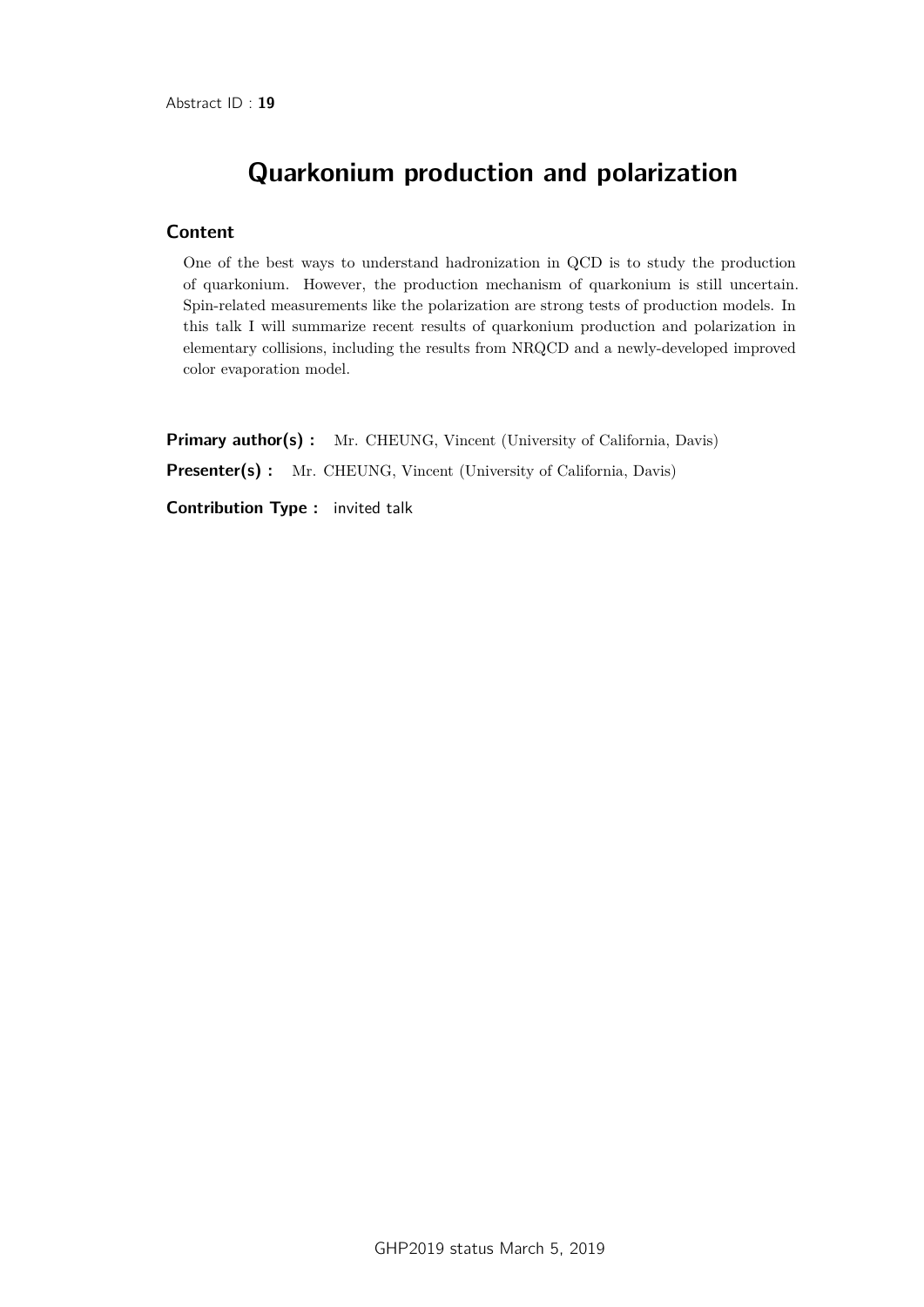# Topics in QCD from Dyson-Schwinger equations

#### Content

The Dyson-Schwinger/Bethe-Salpeter approach provides insight into many connected problems in QCD, proving to be especially powerful in describing processes that are dominated by chiral symmetry and its dynamical breaking. Being formulated in the continuum it avoids some of the difficulties encountered on the Lattice (e.g. chiral quarks etc) at the cost of having to introduce truncations.

I will discuss some of these truncations and how their extension leads to an improved understanding of the (spectrum of) hadrons, not only as concerns mesons and baryons but also exotic states such as tetraquarks.

Furthermore, I will report on recent progress in the generalization of these studies to finite temperature.

Primary author(s) : Dr. WILLIAMS, Richard (University of Giessen)

Presenter(s) : Dr. WILLIAMS, Richard (University of Giessen)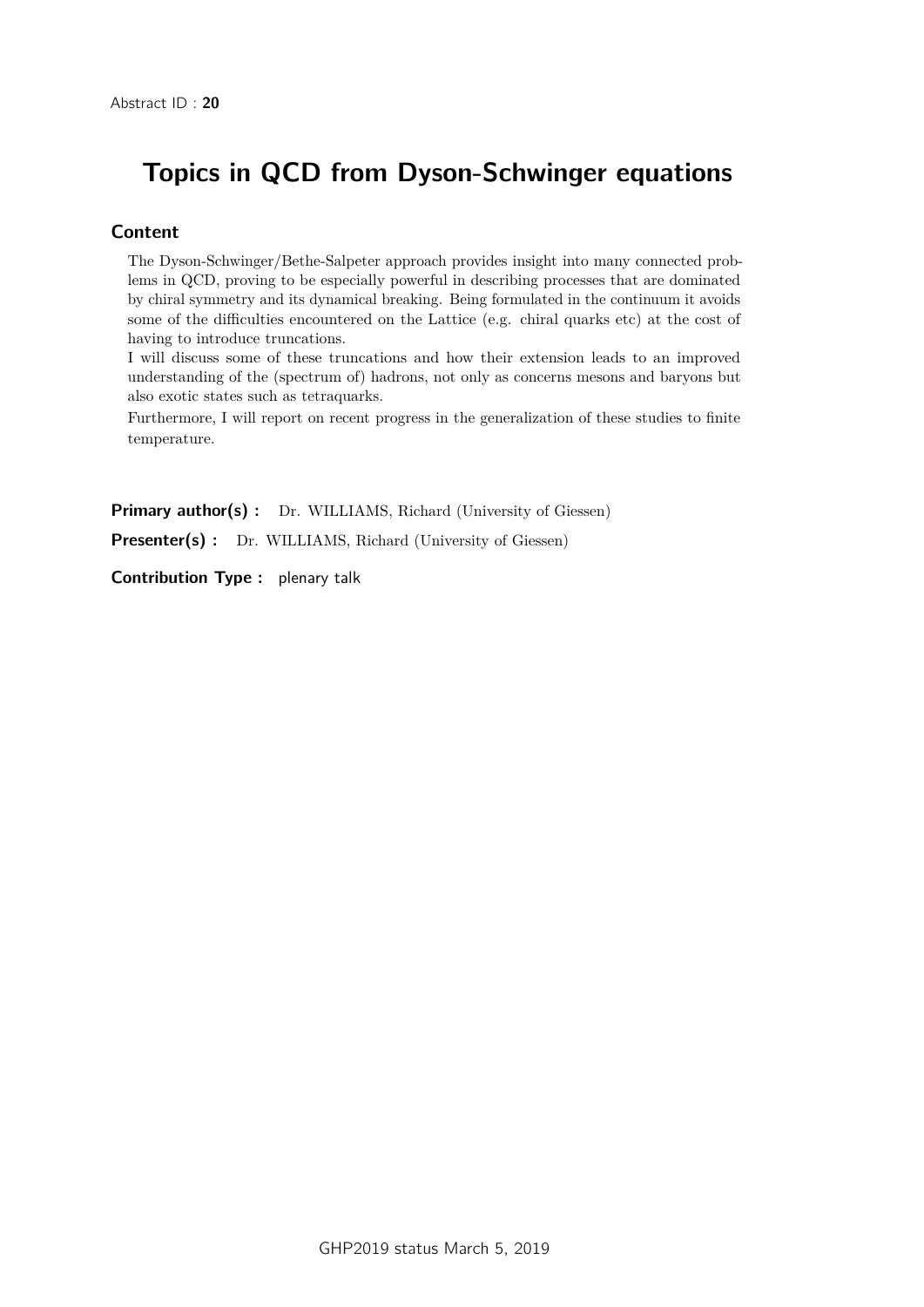### Jefferson Lab's Contribution to the Characterization of the Proton Form Factors

#### **Content**

Elastic scattering of electrons (or positrons) on the proton (or neutron) provide information on the charge and magnetization distributions inside the nucleon. Traditionally, following the pioneering work of Hofstadter in the mid-fifties, the electric and magnetic form factors GEp and GMp of the proton have been obtained from elastic cross section data from many experiments. In the late 1990's the new electron accelerator at Jefferson Lab (alias CEBAF) provided an alternate possibility to obtain GEp and GMp using polarized electrons and measuring the polarization of the recoiling proton. The very first of a series of experiments at JLab revealed that the GEp's obtained by the two methods have a drastically different momentum transfer squared (Q2) behavior up to 8 GeV. After presentation of all data available today, I will discuss a few candidate possibilities to explain this difference in behavior of GEp results. I will also briefly discuss approved future experiments planned for the near future with the recently increased beam energies now available at JLab (12 GeV).

**Primary author(s):** Prof. PERDRISAT, Charles (The College of William and Mary) **Presenter(s)**: Prof. PERDRISAT, Charles (The College of William and Mary)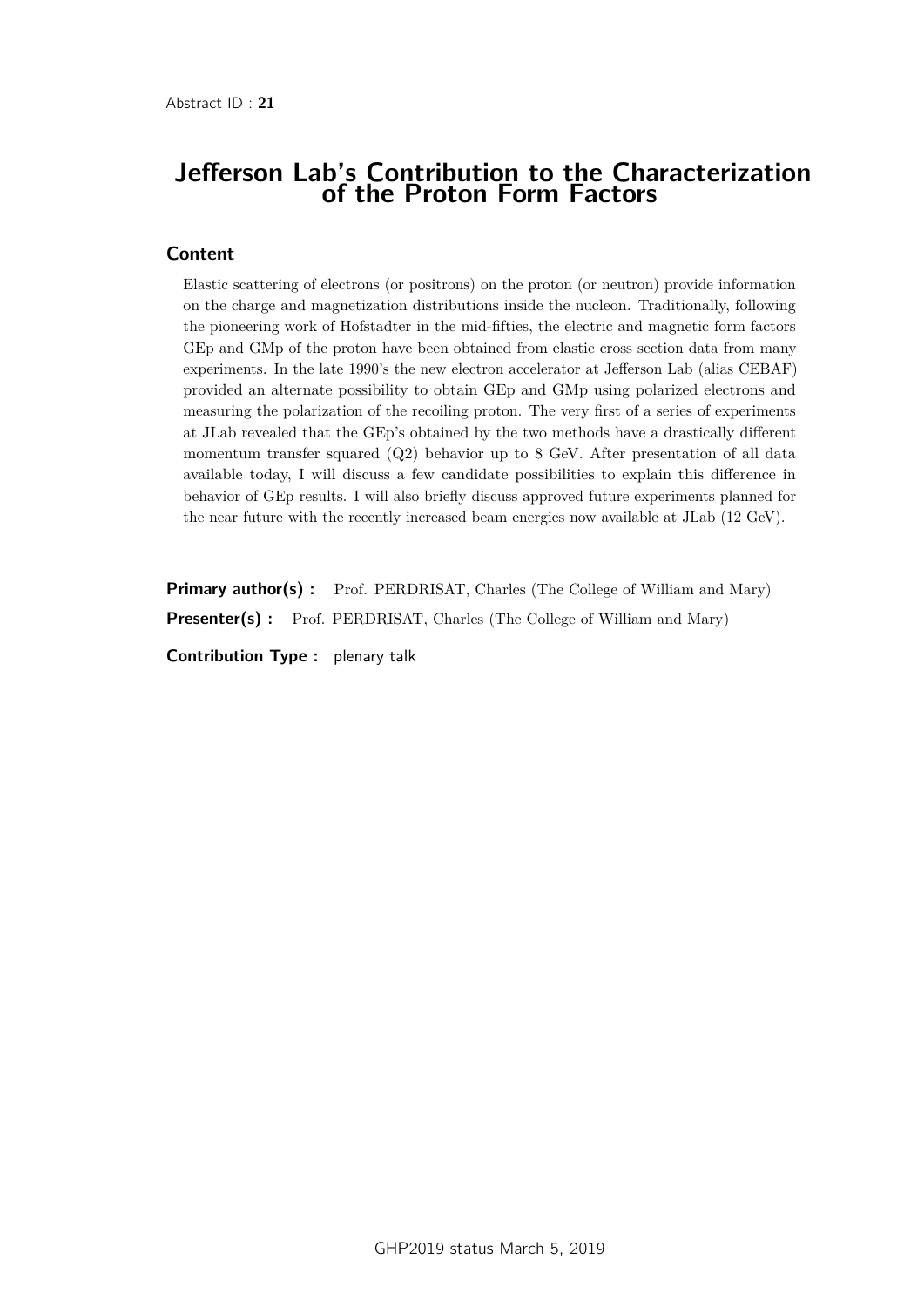# Experimental results on quark-gluon correlations

#### Content

We will review recent experimental results on quark-gluon correlations accessible in twist3 observables at RHIC and JLab.

Primary author(s) : Dr. VOSSEN, Anselm (Duke University)

Presenter(s) : Dr. VOSSEN, Anselm (Duke University)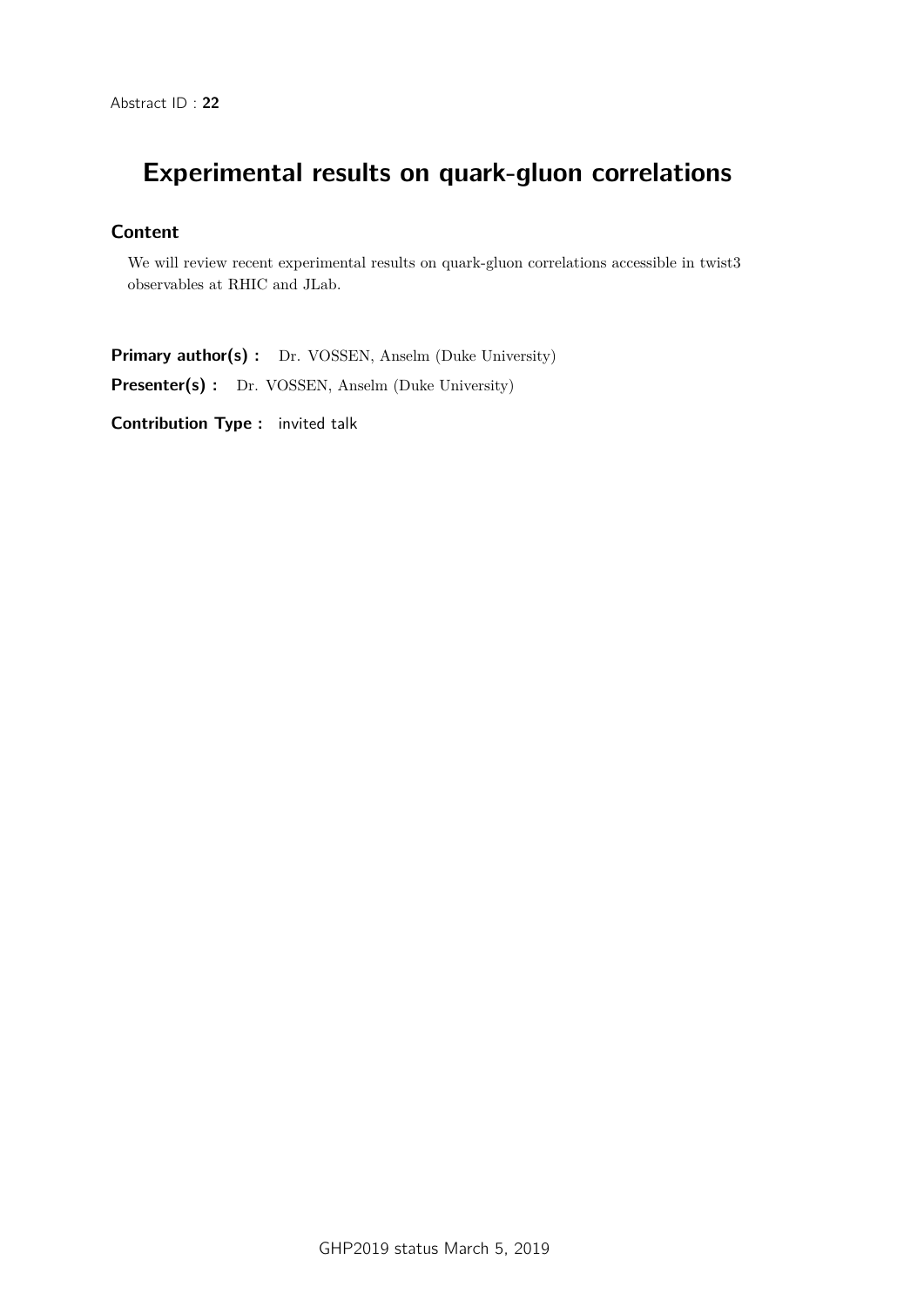# Multi-parton correlations: theory overview

#### Content

There is sufficiently strong motivation to study multi-parton correlations in hadrons. Not only do they contain genuine new physics that is not accessible through ordinary parton densities, but they also show up in the QCD description of many hard scattering processes. We give a brief overview of the theoretical aspects of this field. Some open questions will be discussed as well.

Primary author(s) : Prof. METZ, Andreas (Physics Department, Temple University, Philadelphia)

Presenter(s) : Prof. METZ, Andreas (Physics Department, Temple University, Philadelphia)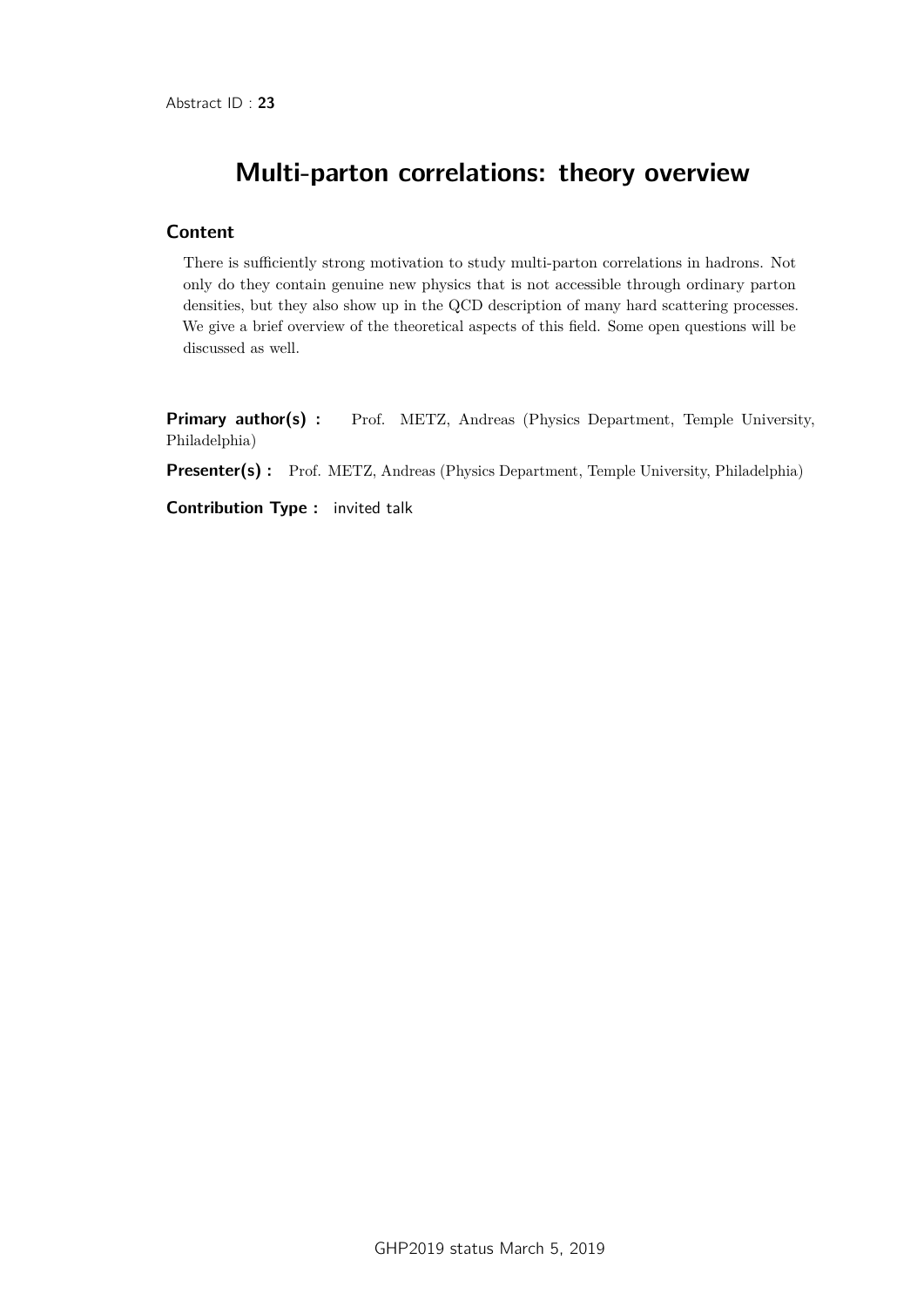# Non-Strange and Strange Baryon Spectroscopy at GW

#### Content

Modern experimental facilities and detectors provide tremendous volumes of detailed data. We discuss the analysis of data from piN elastic scattering and single pion photo- and electroproduction. The main focus is a study of low-lying non-strange baryon resonances and physics perspectives for future K-Long facility at JLab.

Primary author(s) : Prof. STRAKOVSKY, Igor (The George Washington University) Presenter(s) : Prof. STRAKOVSKY, Igor (The George Washington University)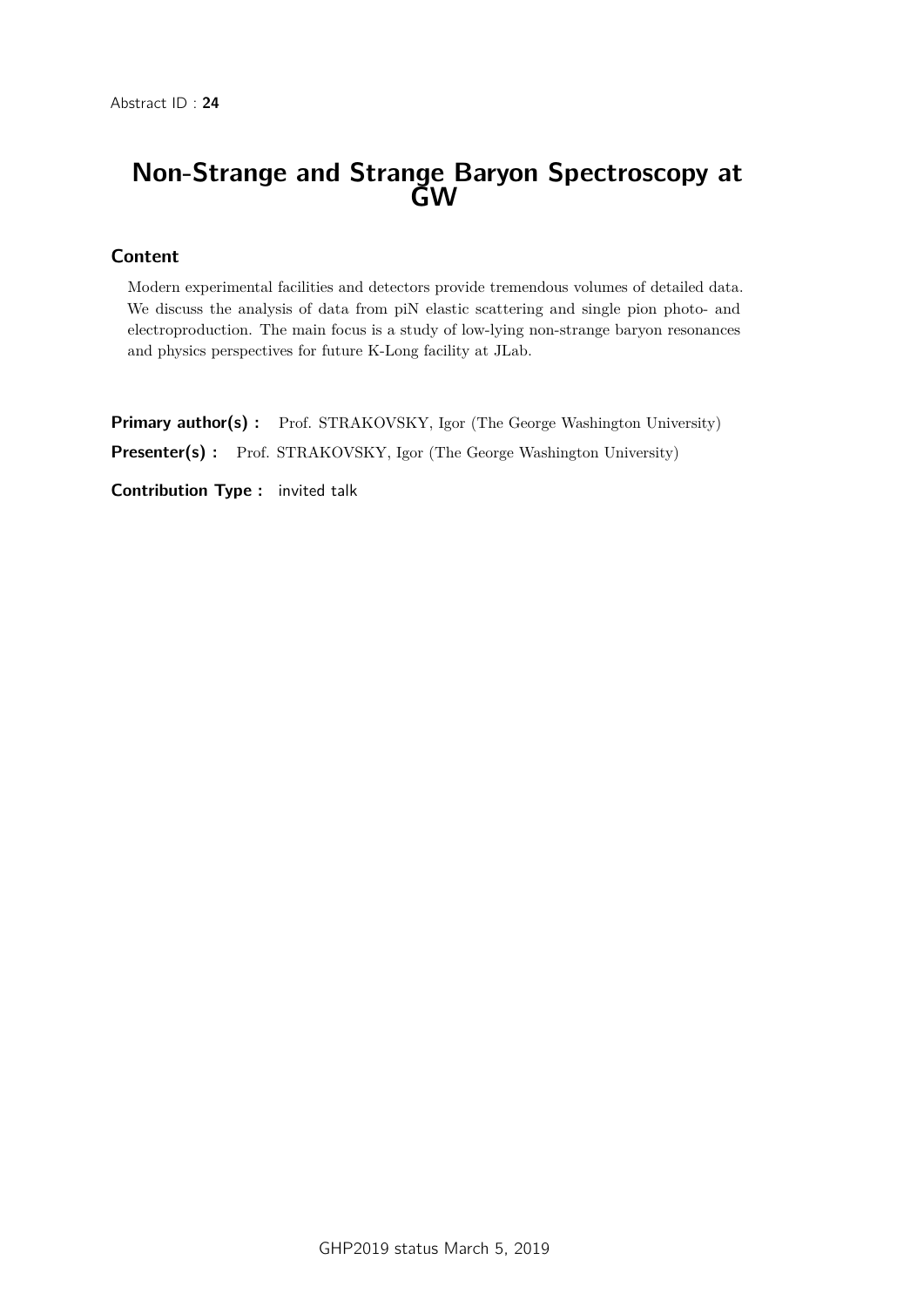### The Dalitz decay and frame dependence of transition form factors in light-front dynamics

#### **Content**

The radiative transitions between quarkonia states via the emission of a photon  $\psi_A \to \psi_B \gamma$ have been studied extensively in the literature. In light-front dynamics, transition form factors are usually computed in the Drell-Yan frame, which limits the transfered momentum to the spacelike region. In this work, we explore the radiative transitions between vector and pseudoscalar quarkonia in more general frames, where we are able to access the form factors over the full kinematic region. We evaluate the frame dependence of the transition form factor for heavy quarkonia with light-front wave functions calculated from the valence Fock sector, and use it to help us understand the violation of Lorentz symmetry that arises from the Fock-space truncation. We also study the electromagnetic Dalitz decay  $\psi_A \to \psi_B l^+ l^-$ , and predict the effective mass spectrum of the leptonic pair  $(l = e, \mu)$ .

Primary author(s) : LI, Meijian (Iowa State University)

Co-author(s) : Prof. VARY, James (Iowa State University); Prof. MARIS, Pieter (Iowa State University); Dr. LI, Yang (Iowa State University)

**Presenter(s)** : LI, Meijian (Iowa State University)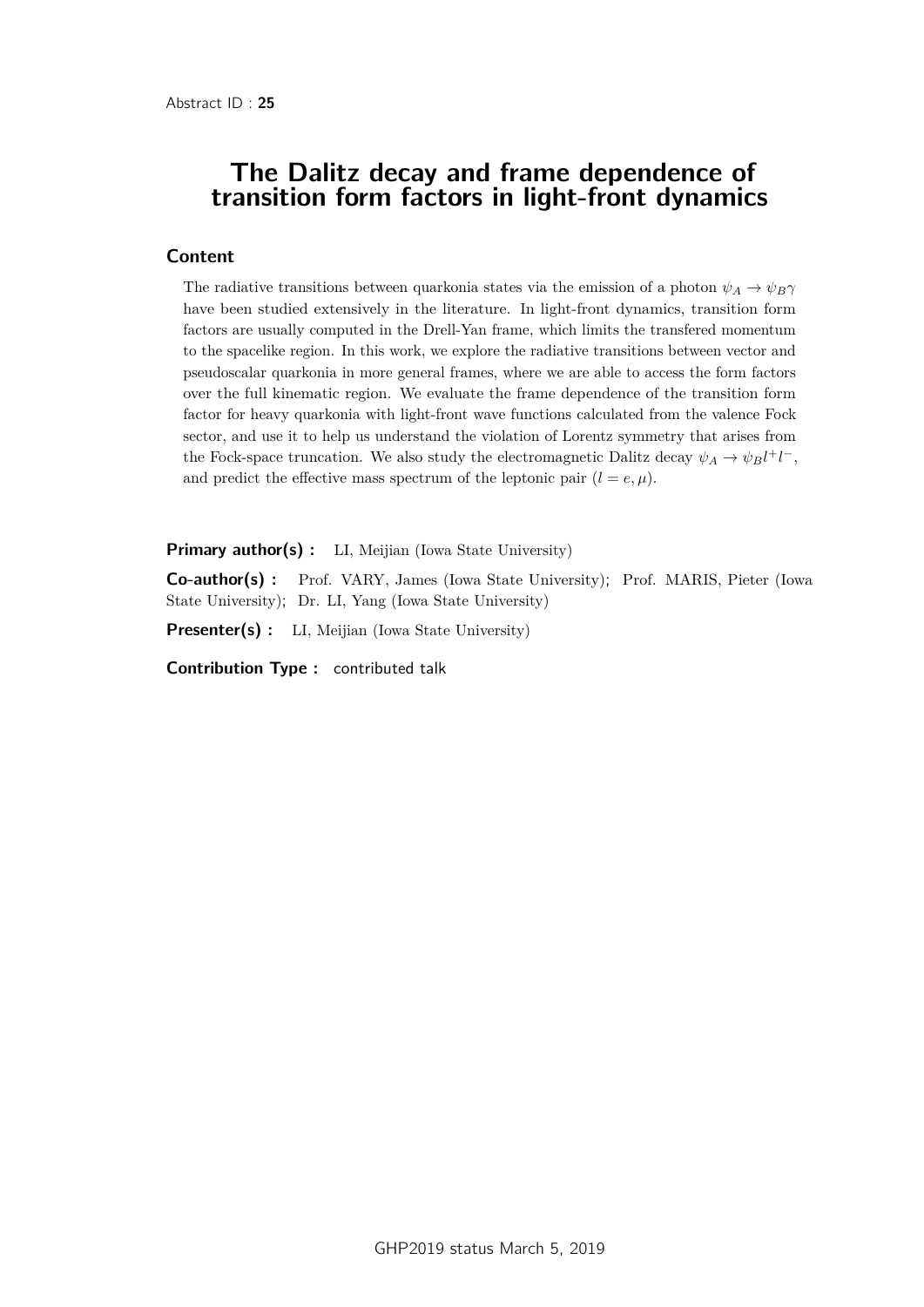# Determining the unknown Λ-n interaction by investigating the Λnn resonance

#### Content

We carried out the experiment E12-17-003 at Jefferson Lab in November 2018 by using the  $3H(e,e'K+)$ Λnn reaction with the high quality CEBAF electron beam and the Hall A high resolution spectrometers. The goal of the experiment is to search for the possible Λnn three-body resonance. If such a resonance exists, it may provide, for the first time, experimental information that can be used to determine the unknown Λn interaction relative to the Λp interaction fitted from limited Λp scattering data. This can help to address the long existing puzzle of Charge-symmetry-breaking (CSB) in ΛN interactions.

Primary author(s) : PANDEY, Bishnu (Hampton University) Presenter(s) : PANDEY, Bishnu (Hampton University)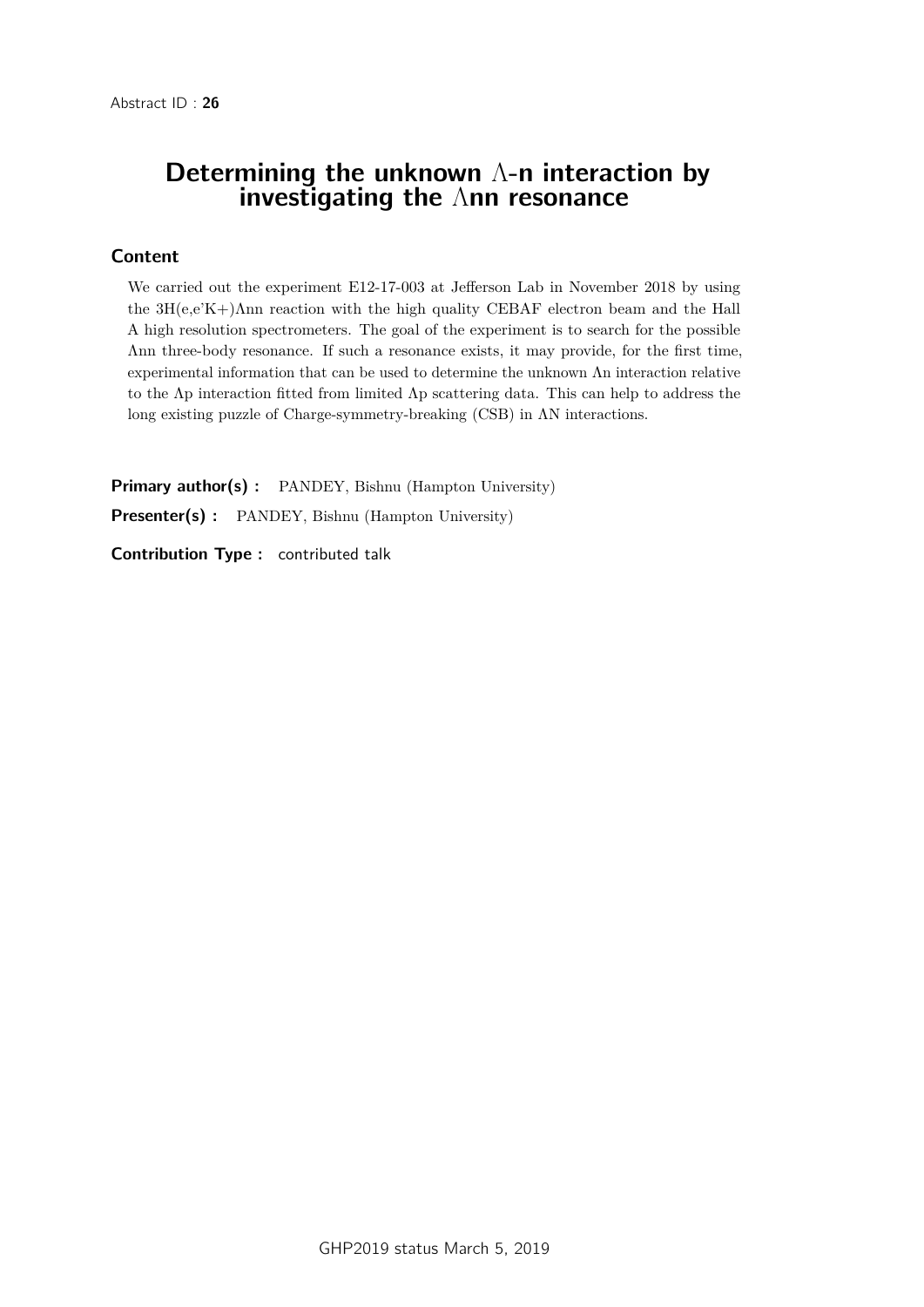### Hadron Structure in Lattice QCD: Status and **Perspectives**

#### Content

In this talk, I will review recent progress in lattice-QCD calculations of hadron structure with an emphasis on nucleon structure. A wide range of nucleon observables are being studied in modern lattice calculations, and important progress has been made at physical pion mass, including the spin decomposition of the nucleon and the Bjorken-*x* dependence of hadron structure. Challenges and perspectives for future lattice hadron-structure calculations will be discussed.

Primary author(s) : Prof. LIN, Huey-wen (Michigan State University) Presenter(s) : Prof. LIN, Huey-wen (Michigan State University) Contribution Type : plenary talk

GHP2019 status March 5, 2019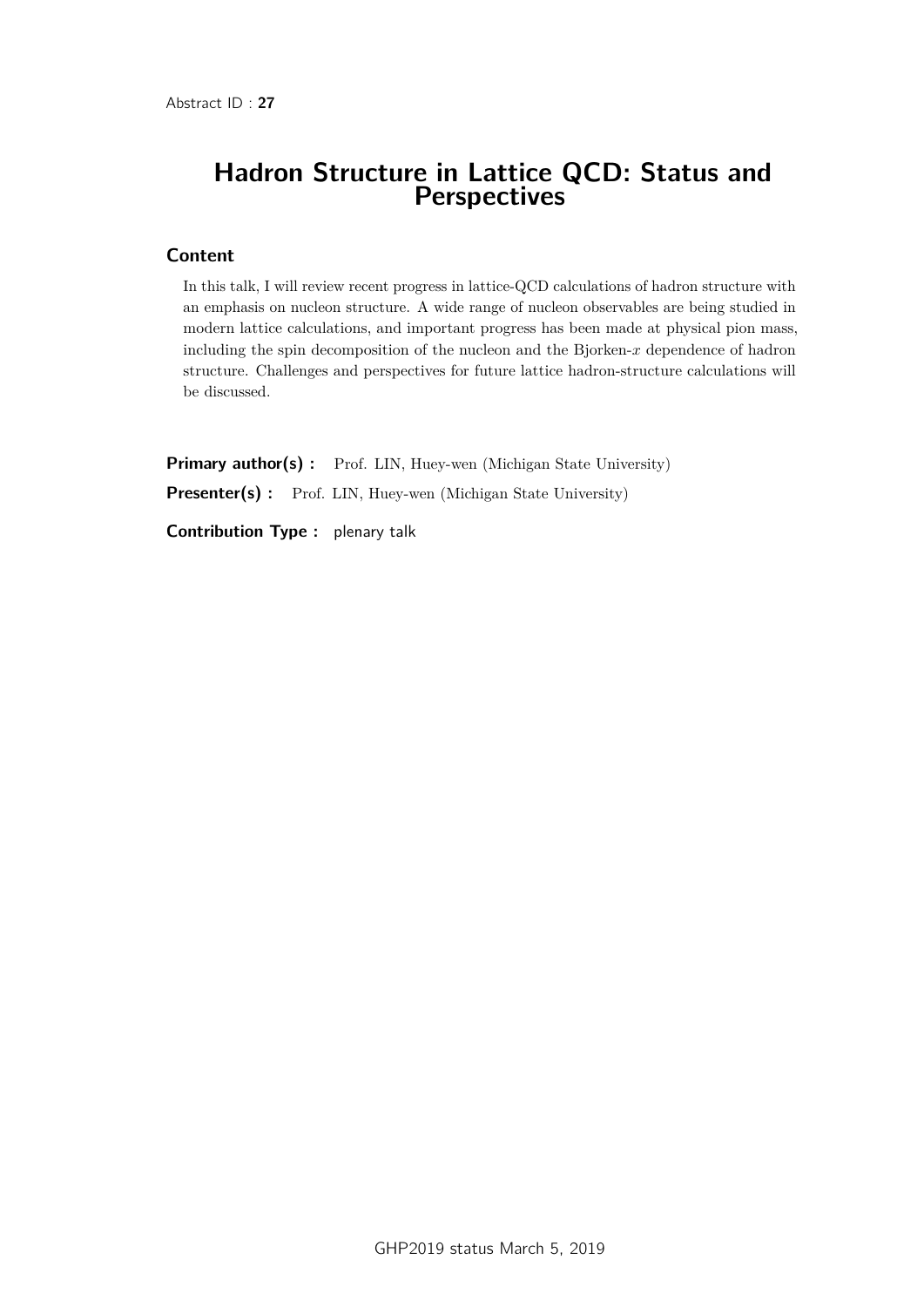# Experimental Searches for Light Exotica: Precision and Progress

#### Content

The advent of high intensity hadronic physics experiments has lead to many advances in our understanding of hadronic states, and has raised many questions and new possibilities along the way. One particularly exciting question is how gluonic degrees of freedom contribute to the structure of hadrons. In the meson sector, "hybrid" states with gluonic contributions may have quantum numbers which cannot be formed with a quark-antiquark pair. Identifying such states would be clear evidence of such gluonic contributions, and have been of keen interest for many decades. Recent advances in theoretical predictions of such states, the size and quality of the experimental data available, and the improved theoretical models required to understand these reactions and identify new resonances has reinvigorated the search for hybrid mesons. In this talk, I will describe some of the recent developments in these searches, discuss some of the challenges of analyzing these new data, and illustrate some of the future prospects of studying light quark exotica with hadron and photon beams.

Primary author(s) : DOBBS, Sean (Florida State University) Presenter(s) : DOBBS, Sean (Florida State University)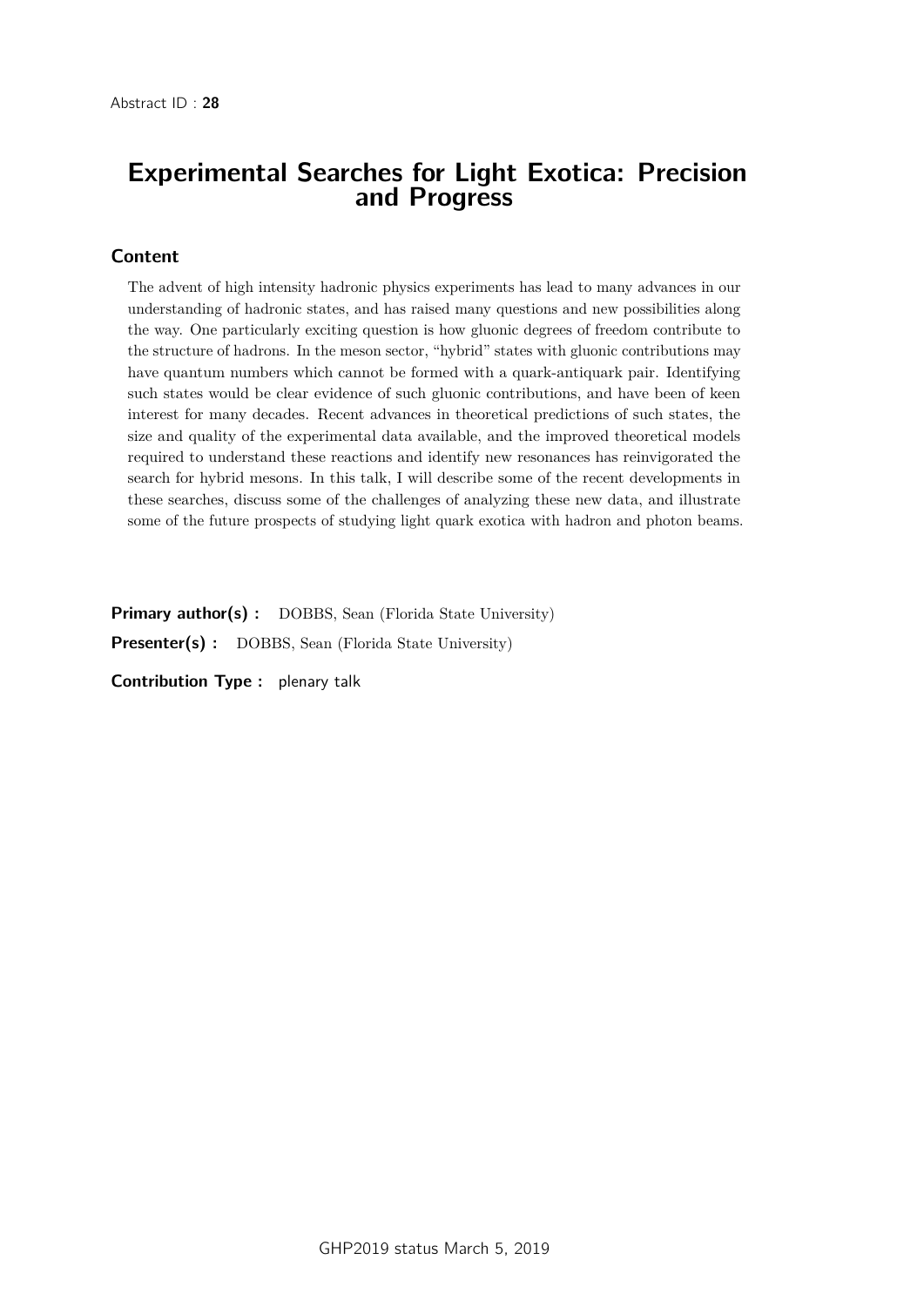# Towards a combined analysis of inclusive/exclusive electroproduction

#### Content

The CLAS experiments have achieved major advances in the study of the *N*<sup>∗</sup> region of the electroproduction spectrum. Data on electrocouplings of the many baryon resonances in the mass range up to 1.8 GeV showed consistency between the  $N\pi$ ,  $N\eta$  and  $N\pi^+\pi^-$  channels. We present our theoretical studies of structure functions in view of the CLAS12 experiments planned in the near future, which are to study electron scattering observables at a wide  $Q^2$  range from 0.05 GeV<sup>2</sup> to 12 GeV<sup>2</sup>, with high precision in *x*. We model the resonant contributions to inclusive electron scattering, using the electrocoupling data as input. Our results are thus not fitted to the inclusive data: instead, we use the reliable extraction of the separate resonance contributions from exclusive reactions.

We combine our resonance model with a non-resonant background based on Regge models, thus for the first time enabling a combined description of the low and high-x regions of the proton structure functions. This is useful for future endeavours on understanding the transition between low and high x regions, strongly related to tests on quark-hadron duality.

Primary author(s) : Dr. HILLER BLIN, Astrid (Johannes Gutenberg Universität Mainz)

Co-author(s) : Dr. MOKEEV, Victor I Mokeev (Thomas Jefferson National Accelerator Facility); Prof. SZCZEPANIAK, Adam (Indiana Univeristy/JLab)

**Presenter(s)** : Dr. HILLER BLIN, Astrid (Johannes Gutenberg Universität Mainz)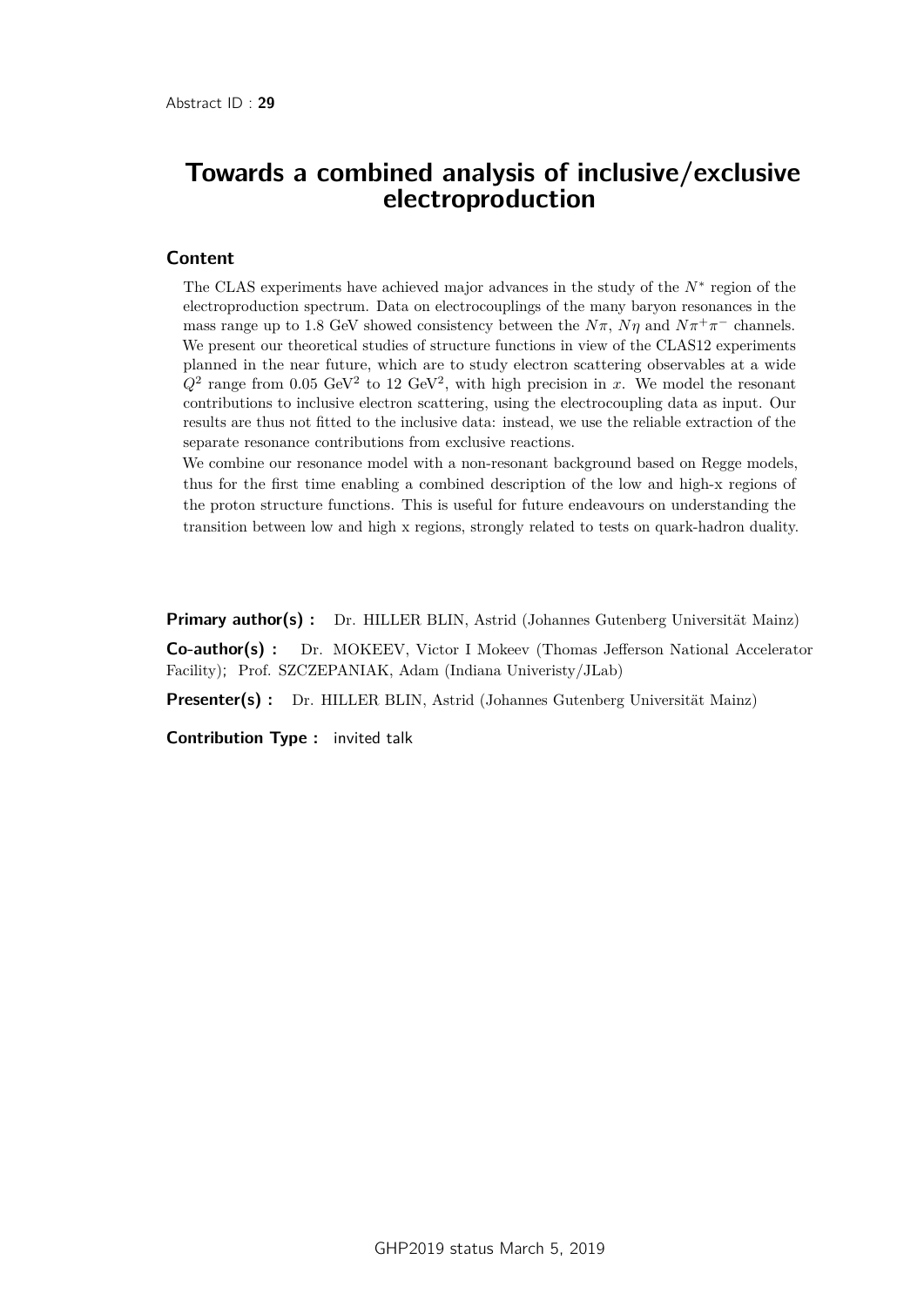# DVCS and exclusive neutral pion at Jefferson Lab: Accomplishments and future developments

#### Content

Generalized Parton Distributions (GPDs) have become a major topic in the field of hadronic physics and nucleon structure. They parameterize the momentum of the quarks and gluons momentum in correlation with their spatial distribution inside the nucleon, which provides a three-dimensional picture of the nucleon. This feature makes GPDs a powerful tool to study the orbital momentum of partons inside the nucleon, which is the missing piece of the nucleon spin puzzle.

GPDs are studied with the measurements of exclusive leptoproduction channels such as Deeply Virtual Compton Scattering (DVCS)  $\ell N \to \ell N \gamma$ , and exclusive meson production  $\ell N \to \ell N h$  ( $h = \pi, \rho, \omega, ...$ ), in the deep inelastic scattering regime. DVCS is usually the most favored ("golden") channel to study GPDs, and is always associated with exclusive *π* <sup>0</sup> production measurements (as both require identical experimental setups), which is also highly relevant for flavor separation.

Jefferson Laboratory, with its high intensity polarized electron beam accelerator has been dedicating a significant share of its research resources to a variety of  $\text{DVCS}/\pi^0$  measurements in its different experimental halls. The interest for the GPD related measurements at Jefferson Lab has been further enhanced with the recent Jefferson Lab beam energy upgrade from 6 to 12 GeV.

After a brief introduction on the GPDs phenomenology, I will develop on the  $DVCS/\pi^0$ production measurements achieved at Jefferson Lab 6 GeV, highlighting how these data has improved our understanding on the nucleon structure. I will also point out the many questions those data have raised, and how we are planning to address these through the different measurements programmed at Jefferson Lab for the 12 GeV era.

**Primary author(s):** Dr. FUCHEY, Eric (University of Connecticut) Presenter(s) : Dr. FUCHEY, Eric (University of Connecticut)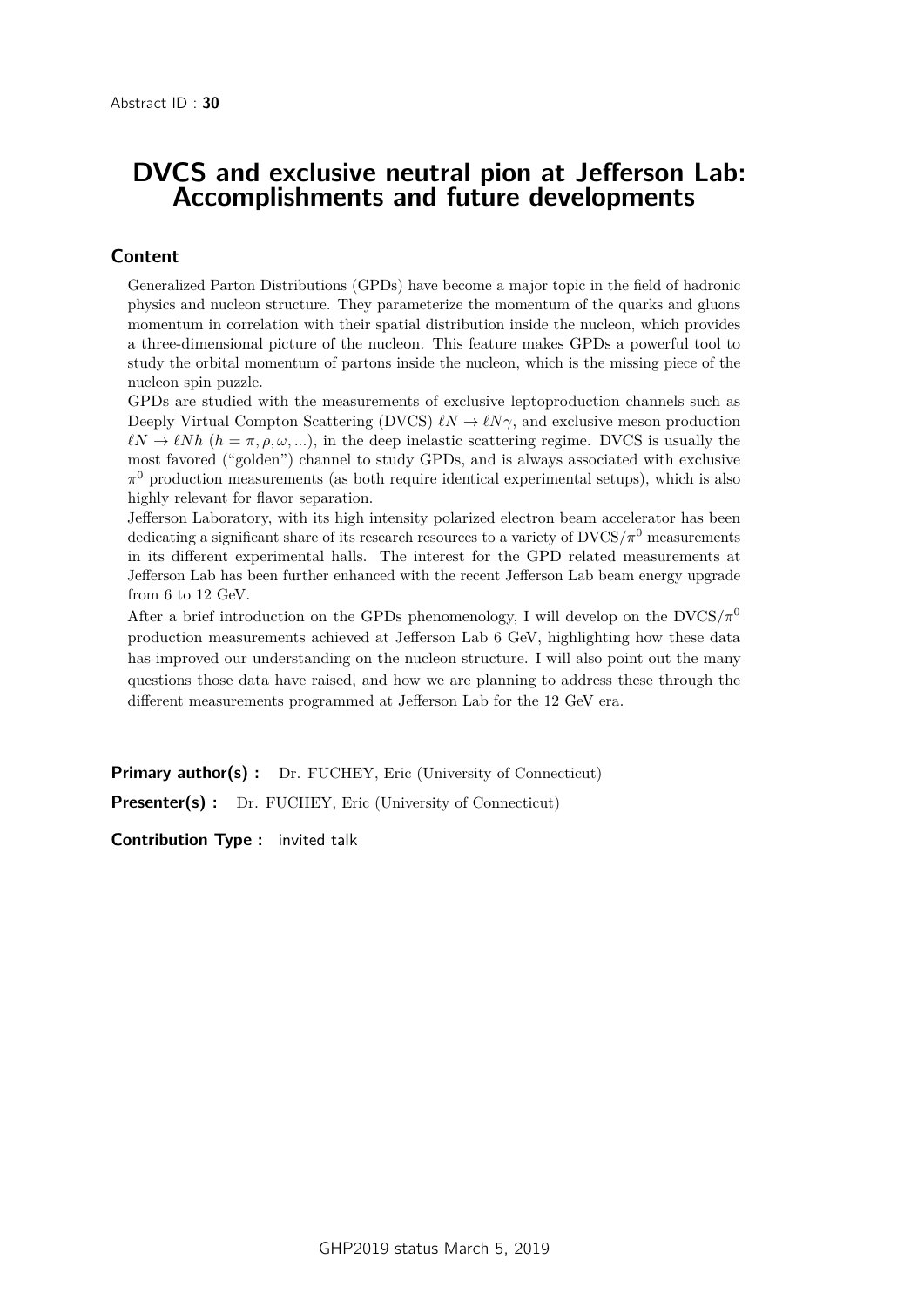# Engineering Small QGP Droplets

#### Content

Exciting new measurements have produced strong evidence for small quark-gluon plasma droplets produced in collisions of protons and small nuclei on large nuclei as well as in proton on proton collisions at RHIC and the LHC. We detail a subset of the most exciting results and discuss the different theoretical interpretations. We highlight the broader physics implications of these observations.

Primary author(s) : Prof. NAGLE, James (University of Colorado Boulder) Presenter(s) : Prof. NAGLE, James (University of Colorado Boulder)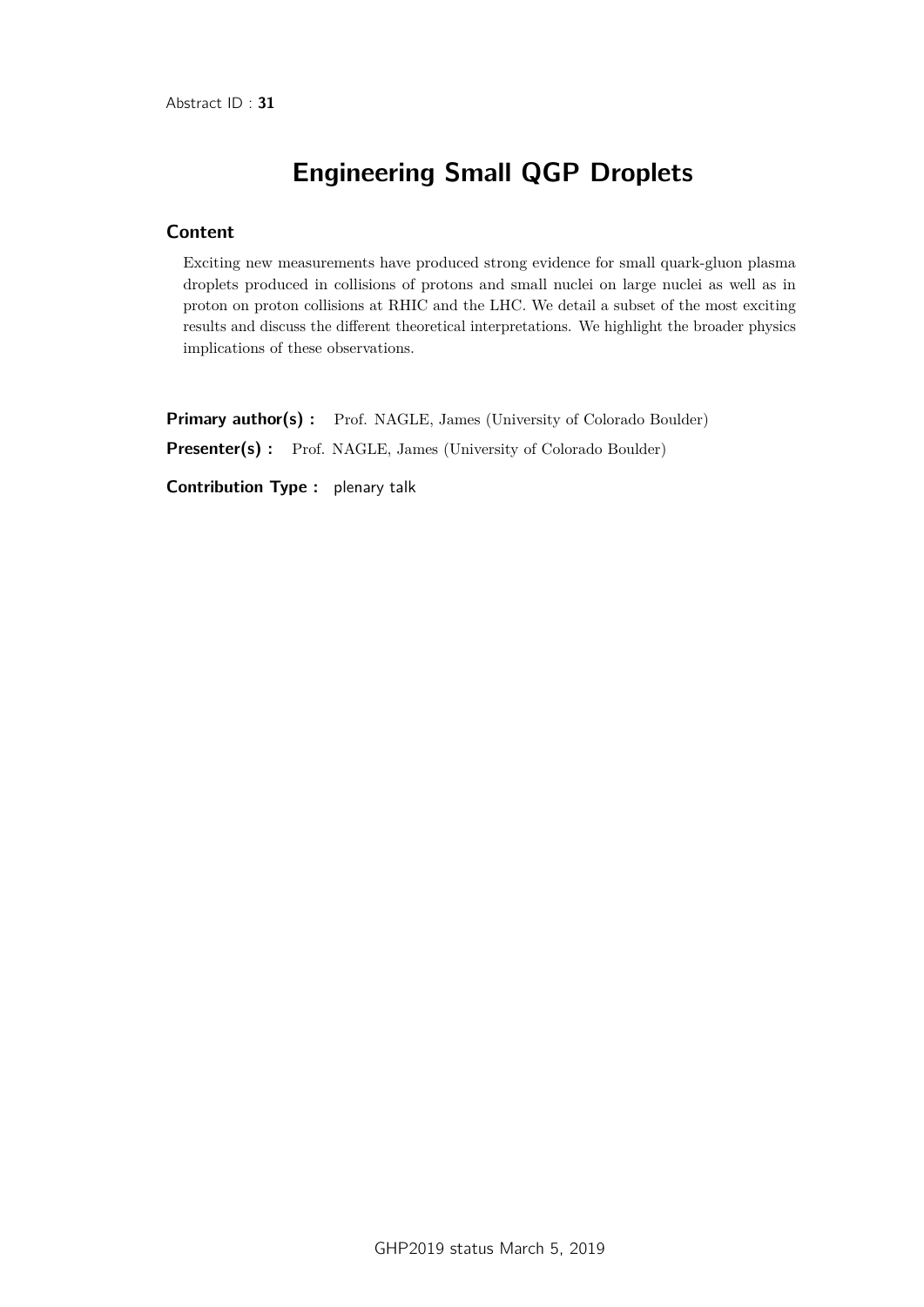# Theory progress related to the RHIC Beam Energy Scan program

#### Content

Much needed theoretical progress is being made to support the beam energy scan (BES) program at the Relativistic Heavy Ion Collider (RHIC) and to successfully explore nuclear matter at both low and high baryon density, determine if and where there is a QCD critical point, and whether chiral symmetry is restored and the QCD chiral anomaly can be observed in the accessible region of the phase diagram. I will review recent progress on theoretical topics related to the physics probed in the RHIC BES program, including hot and dense lattice QCD with focus on the equation of state at finite baryon density, modeling of the collision dynamics including advances in the initial state description, hydrodynamics and conversion to particles, effects of a critical point in the equation of state, critical fluctuations and their dynamics, as well as aspects of the chiral magnetic effect.

Primary author(s) : Dr. SCHENKE, Bjoern (Brookhaven National Lab) Presenter(s) : Dr. SCHENKE, Bjoern (Brookhaven National Lab)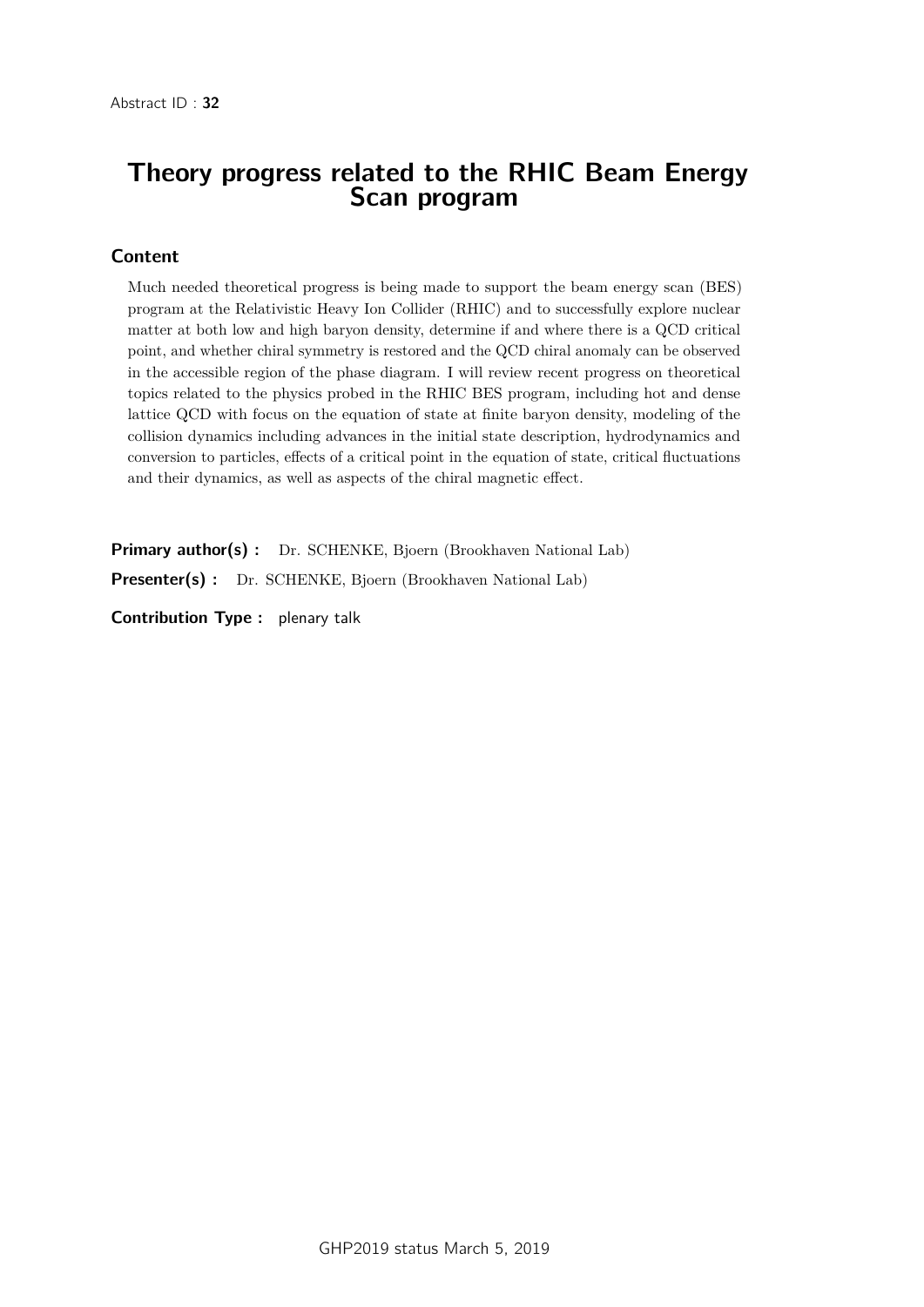### Gravitational structure of the proton  $-$  a new direction in experimental hadron physics.

#### **Content**

The internal structure of the proton is the result of the strong force, which is by governed Quantum-Chromo-Dynamics (QCD). Experimentally, the internal structure of the proton has been studied extensively through electromagnetic interaction using electron an muon beams. As a result we have precise information about the proton's charge radius, its electromagnetic elastic and transition form factors, and its quark helicity distribution as represented by the PDFs. While these measurements give us indirect information about effects of the strong interaction in the proton, there is not a one-to-one correspondence between electromagnetic form factors and the strong force acting upon the quarks in the proton. For experiments to be sensitive to the distribution of mass, forces, pressure and angular momentum in the proton, i.e. its mechanical properties, we should employ the gravitational interaction [1], which is far too weak on our planet to allow any realistic experiments at the subatomic level to be conducted. The discovery and the further development of the framework of generalized parton distribution (GPDs) has opened up this field to the exploration of the strong force in particular exclusive processes, e.g. deeply virtual Compton scattering (DVCS), that mimic the graviton interaction with the proton but at much higher strength making it experimentally accessible. In this talk I will introduce the underlying background, discuss the experimental methods and the first results of a mechanical property of the proton based on experimental data.

[1] H. Pagels, Phys. Rev. 144 (1966) 1250-1260 [2] V. Burkert, L. Elouadrhiri, and F.X. Girod; Nature 557 (2018) no.7705, 396-399

This material is based upon work supported by the US Department of Energy, Office of Science, Office of Nuclear Physics under Contract No DE-AC05-06OR23177

Primary author(s) : Dr. BURKERT, Volker (Jefferson Lab)

Co-author(s) : Dr. ELOUADRHIRI, Latifa (Jefferson Lab); Dr. GIROD, Francois-xavier (Jefferson Lab)

Presenter(s) : Dr. BURKERT, Volker (Jefferson Lab)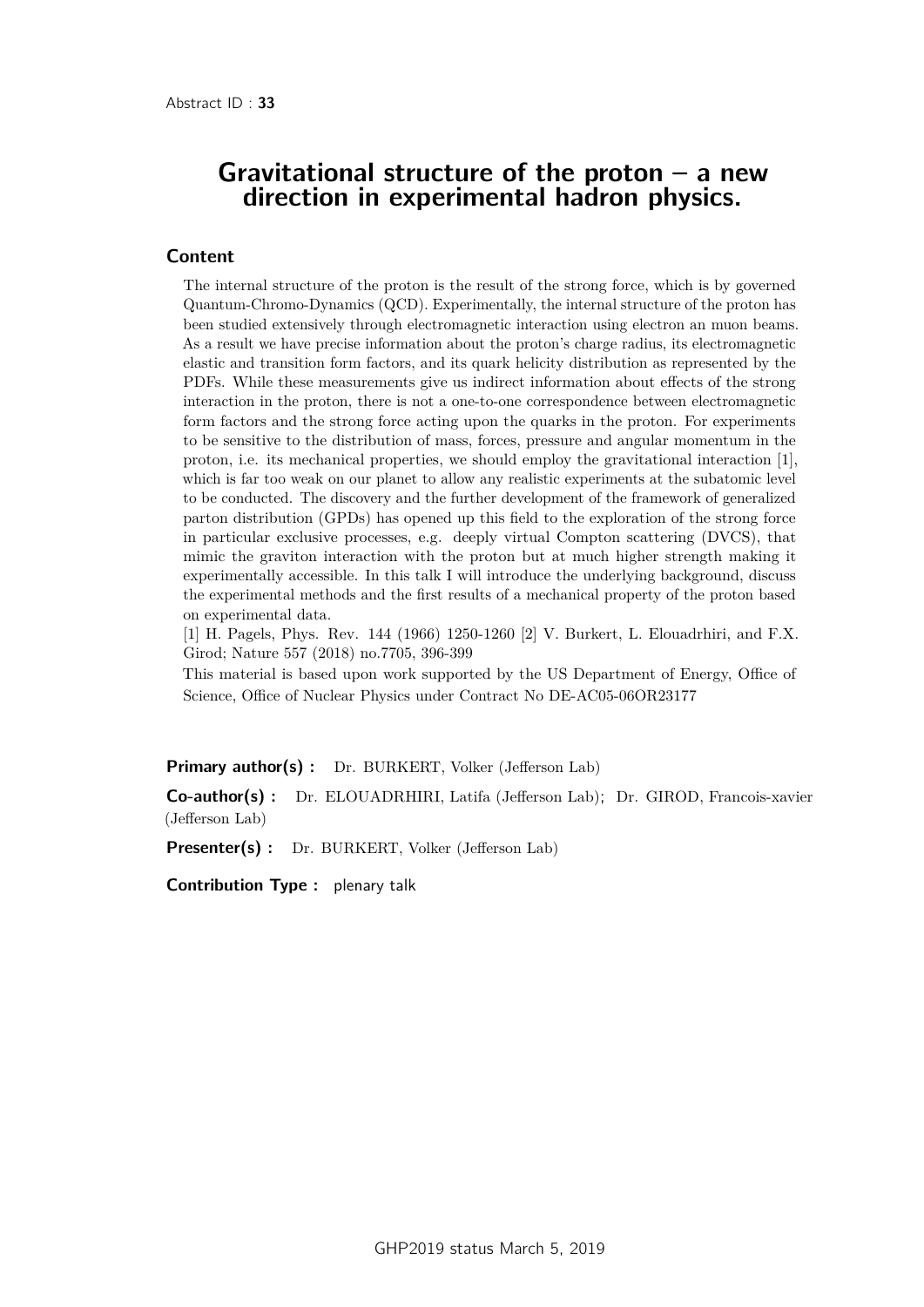# The Proton Charge Radius (PRad) Experiment at JLab

#### Content

Motivated by the desire to resolve the proton charge radius puzzle which started in 2010, the PRad experiment (E12-11-106) was performed in 2016 in Hall B at Jefferson Lab, with 1.1 GeV and 2.2 GeV unpolarized electron beams to measure the *ep* elastic scattering cross sections at very low values of four-momentum transfer squared,  $Q^2$ , ranging from  $2 \times 10^{-4}$ to  $6 \times 10^{-2}$  (GeV/c)<sup>2</sup> with a sub-percent precision. The proton electric form factor is then extracted from the measured cross section in order to extract the proton charge radius. The experiment utilized a calorimetric method with a high resolution calorimeter (HyCal) that is magnet free, and two large area, high spatial resolution Gas Electron Multiplier (GEM) detectors. The experiment also used a windowless  $H_2$  gas flow target to remove typical backgrounds from target cell windows. The systematic uncertainties of the absolute *ep* elastic scattering cross sections are also controlled by the well-known Moller scattering process, which was measured simultaneously in this experiment within similar kinematics and acceptances. In this talk, details about the experiment, the data analysis as well as the results will be presented.

1.On Behalf of the PRad Collaboration. 2.This work is supported in part by the NSF MRI award PHY-1229153, the U.S. Department of Energy under Contract No. DE-FG02- 03ER41231, the Thomas Jefferson National Accelerator Facility and Duke University. 3. Spokespersons: D. Dutta, H. Gao, A. Gasparian (contact), M. Khandaker.

Primary author(s): GAO, Haiyan (Duke University) Presenter(s) : GAO, Haiyan (Duke University)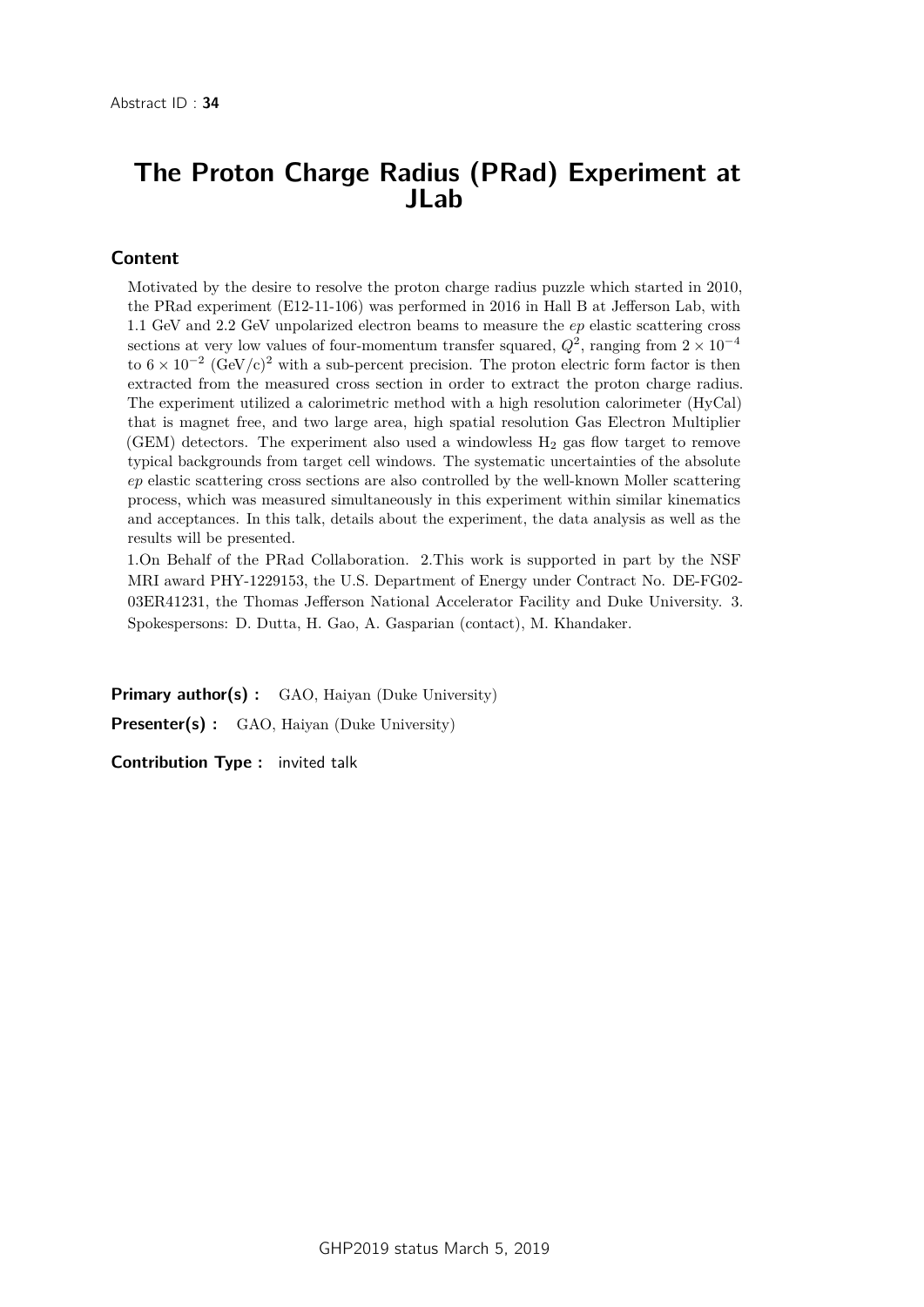# The Tritium Experiments

#### Content

The Tritium program in Hall A at Jefferson Lab utilized the mirror nuclei, Tritium and Helium-3, to study, in a model independent way, the d/u ratio at high-x, the EMC effect in the A=3 nuclei, probe nucleon-nucleon short-range correlations and their isospin dependence, and to investigate the three-body hyper-nuclear bound-system. By the end of November 2018, four highly rated Tritium experiments have successfully been completed. In this talk, I will introduce the physics motivation of the program, share the experimental details of these experiments, discuss the status of the data analysis and future prospects.

Primary author(s) : Dr. YE, Zhihong (Argonne National Lab)

Presenter(s) : Dr. YE, Zhihong (Argonne National Lab)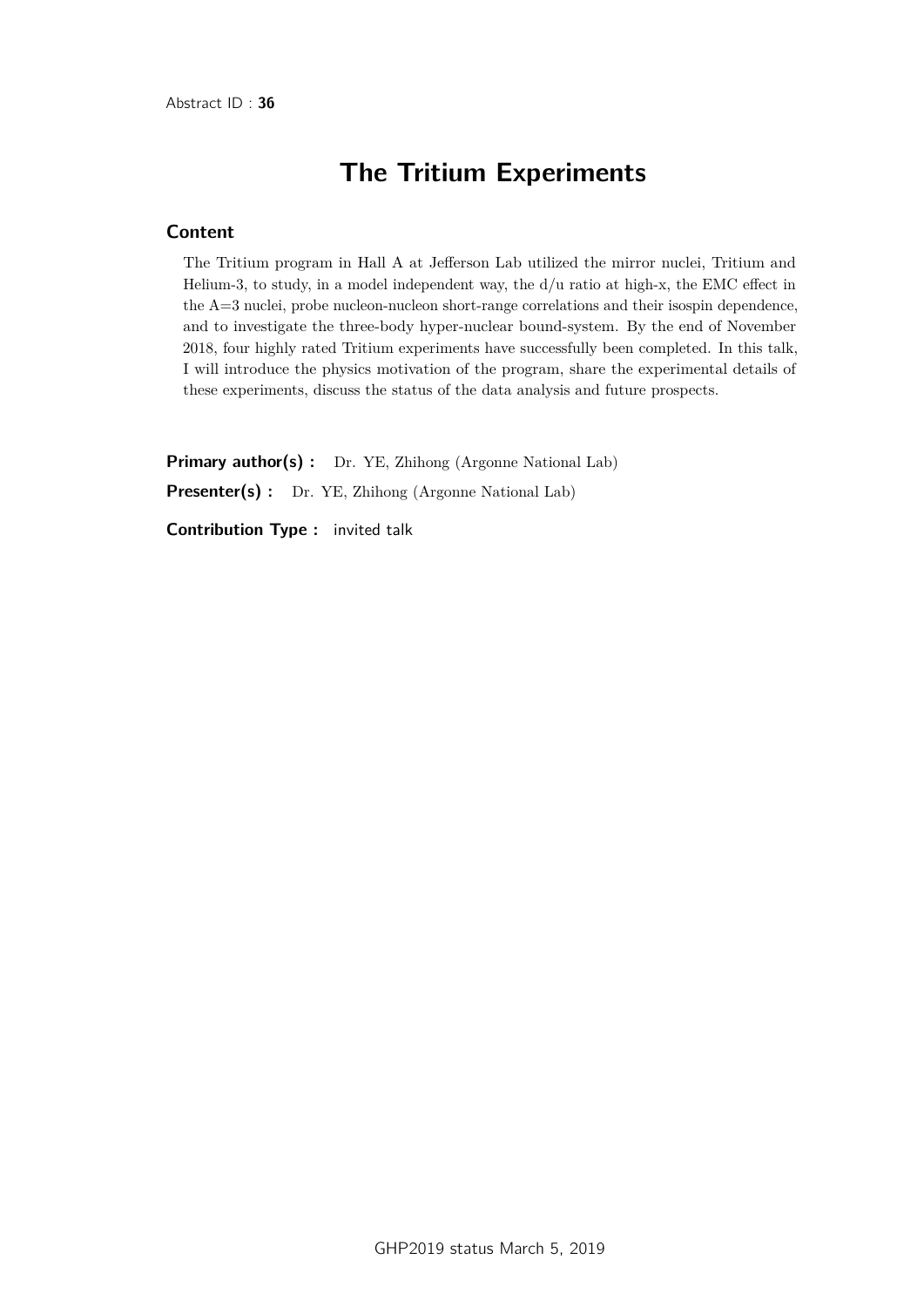### Charming discoveries in antimatter-matter annihilations

#### Content

Despite the successes of the Standard Model of particle physics, it remains a challenge to understand the dynamics of the strong interaction among quarks and gluons. At small distance scales or at high energies, the underlying theory, the Quantum Chromodynamics (QCD), is well tested and understood. Our understanding of the strong interaction deteriorates dramatically at larger distances scales such as the size of the nucleon. This "strong QCD regime" exhibits spectacular effects such as the generation of hadron masses and color confinement. Moreover, the nature of QCD implies the existence of gluon-rich hadrons, such as glueballs and hybrids, multi-quark states, and molecules. The annihilation of matter with antimatter in the mass regime of charmonium has proven to be an ideal environment to discover new forms of hadronic matter. Experiments using electron-positron annihilations at energies in the charmonium-mass regime conducted with the BESIII spectrometer (Beijing, China) revealed a complete new class of hidden-charm matter. A complementary research program is in development with the aim to collide an intense beam of cooled anti-protons with protons or nuclei. This experiment, called PANDA at FAIR, has the ambition to carry out comprehensive spectroscopy studies of hadrons in the strange, charm, and gluon-rich regimes. In this talk, I will highlight the recent discoveries made by BESIII and give perspectives of PANDA in this exciting field of research.

**Primary author(s):** Dr. MESSCHENDORP, Johan (University of Groningen) **Presenter(s)** : Dr. MESSCHENDORP, Johan (University of Groningen)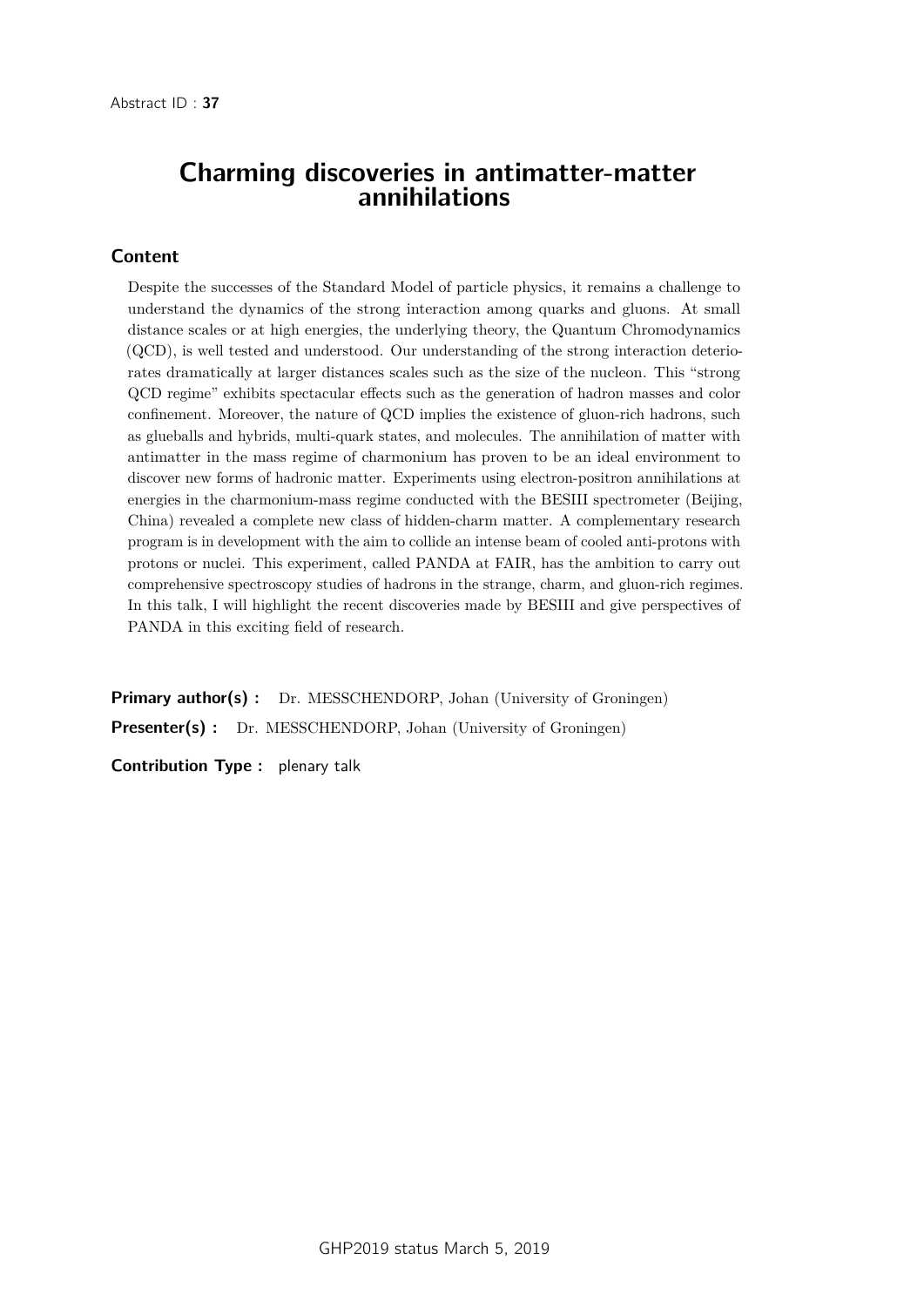# Photoproduction of the d\*(2380) Dibaryon

#### **Content**

The field of multiquark states (beyond the known meson qq and baryon qqq states) has had renewed interest in recent years with findings of potential four, five and six quark states. Recent experiments by the WASA- at-COSY and HADES collaborations have observed a dibaryon (6q) resonant state, the  $d*(2380)$ . Numerous measurements of this state across a range of different hadronic production channels indicate properties of  $M = 2380$  MeV,  $\Gamma =$ 70 MeV and  $I(J p) = 0(3 +)$ . So far no photoproduction channels have been examined. A new measurement by the A2 collaboration at MAMI aims to observe the  $d^*(2380)$  from a photoproduction reaction for the first time. A new large acceptance recoil polarimeter measures the final state spin polarisation of nucleons from the D( $\gamma$ , n p) deuteron photodisintegration reaction. A range of polarisation observables are measurable with this configuration. Establishing that the  $d^*(2380)$  has an electromagnetic coupling opens up opportunities to constrain its size and internal structure. First results from the analysis of the data will be presented, including the recently published results for  $\Sigma$  in the energy range 420-620 MeV. Preliminary results for the recoil polarisation observable, C x 0 , across the energy range relevant to the d\*(2380) will also be presented.

This research was supported: The UK Science and Technologies Funding Council (STFC), Studentship 1526286, Grants ST/L00478X/1 and ST/L005824/1 and the Natural Sciences and Engineering Research Council of Canada (NSERC), FRN: SAPIN-2016-00031

**Primary author(s):** Dr. KAY, Stephen (University of Regina) Co-author(s) : Dr. BASHKANOV, Mikhail (University of York) Presenter(s) : Dr. KAY, Stephen (University of Regina)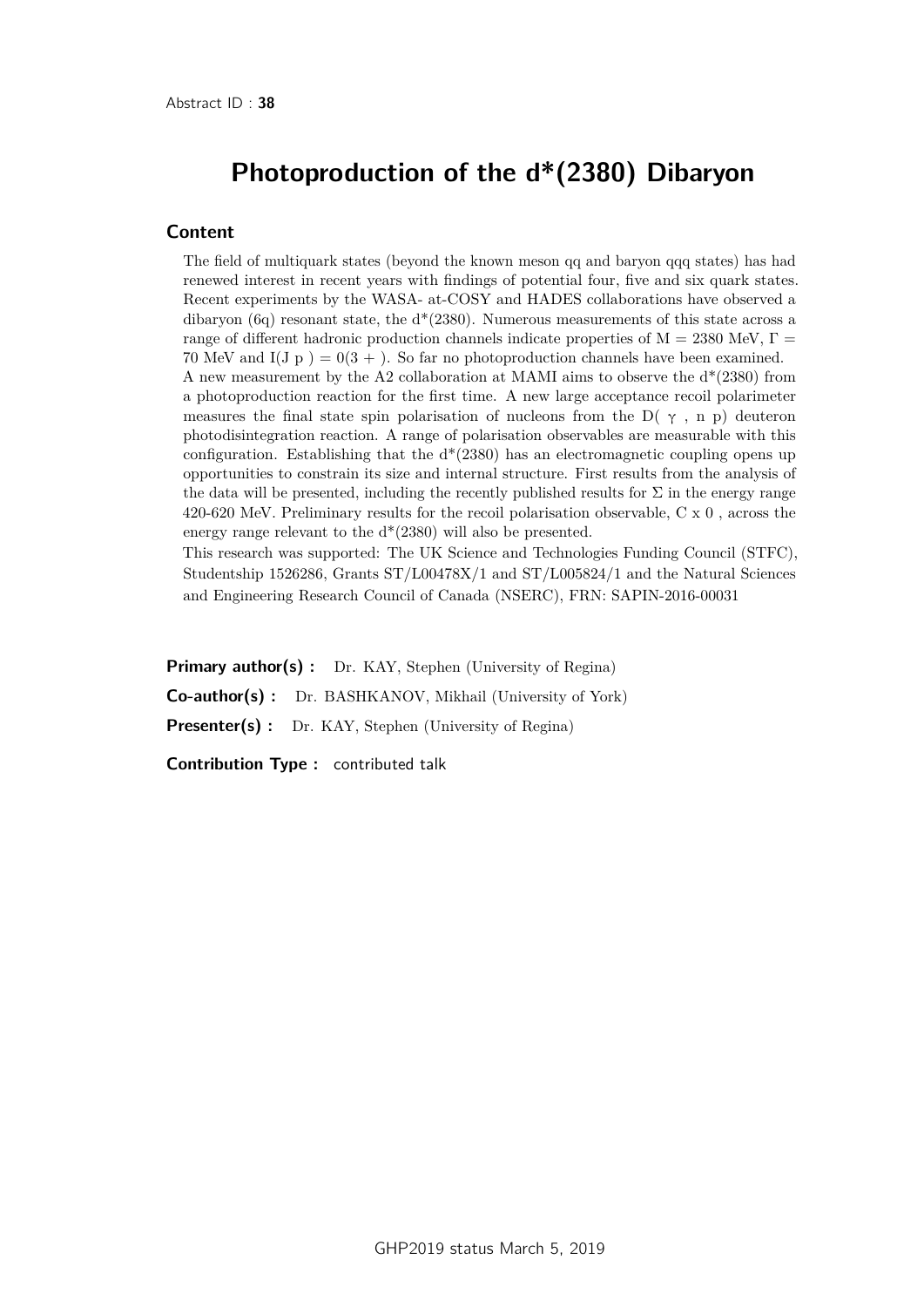# Progress in analysis of single and double meson photoproduction

## **Content**

I'll review the recent developments in single and double meson photoproduction, including photoproduction of 1 and 2 pseudoscalar(s), and one vector meson.

Primary author(s) : Dr. MATHIEU, Vincent (JLab)

Presenter(s) : Dr. MATHIEU, Vincent (JLab)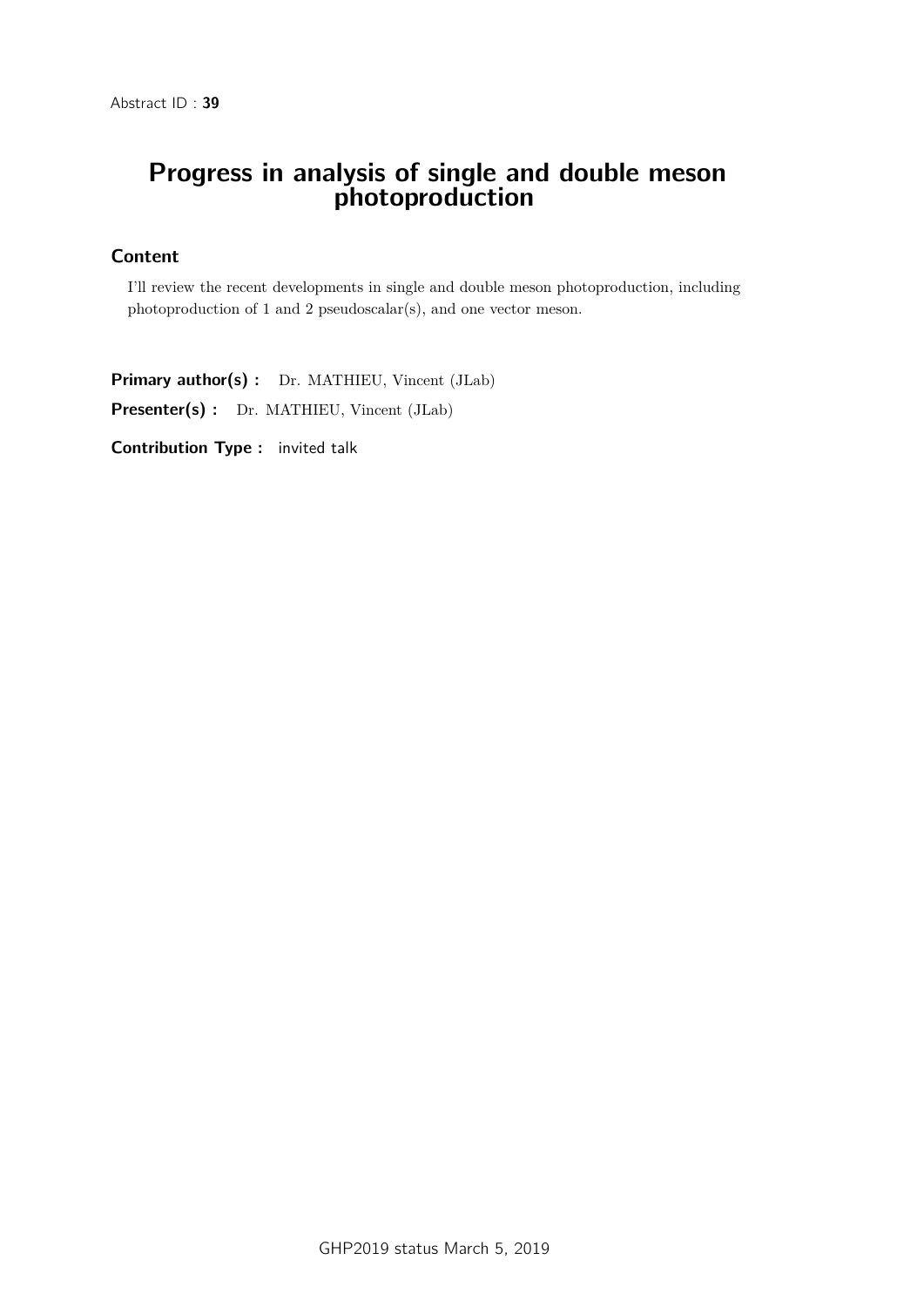# Searching for the onset of color transparency in  $A(e, e'p)$  in Hall C at Jefferson Lab

#### Content

Color transparency (CT) is a fundamental phenomenon of QCD postulating that at high momentum transfer, one can preferentially measure hadrons that fluctuate to a small color neutral transverse size in the nucleus, and final state interactions within the nuclear medium are suppressed. CT is observed experimentally as a rise in the measured nuclear transparency as a function of the momentum transferred. While CT has been observed for mesons, it remains unconfirmed in baryons. Observation of CT in baryons would provide a new means to study the nuclear strong force and would be the first clear observation of hadrons fluctuating to a small size in the nucleus. An enhancement in the nuclear transparency was observed in  $A(p, 2p)$  reactions at Brookhaven. This experiment, E1206107, seeks to confirm the measurement of proton transparency as well as to measure the onset. During the spring of 2018, this experiment was the first to run in Hall C at Jefferson Lab using the recently upgraded 12 GeV electron beam and obtained four kinematic points at momentum transfer  $Q<sup>2</sup>$  from 8-14.3 GeV<sup>2</sup>, overlapping the same region where Brookhaven previously observed an enhancement. This experiment used the High Momentum Spectrometer (HMS) and Super High Momentum Spectrometer (SHMS) in coincidence to measure  $A(e, e'p)$  on a carbon target. This talk will summarize the status of the experiment since the completion of data taking as well as some preliminary results.

**Primary author(s):** SZUMILA-VANCE, Holly (Jefferson Lab) Presenter(s) : SZUMILA-VANCE, Holly (Jefferson Lab)

Contribution Type : contributed talk

#### **Comments:**

DOE Grant Number: DE-FG02-07ER41528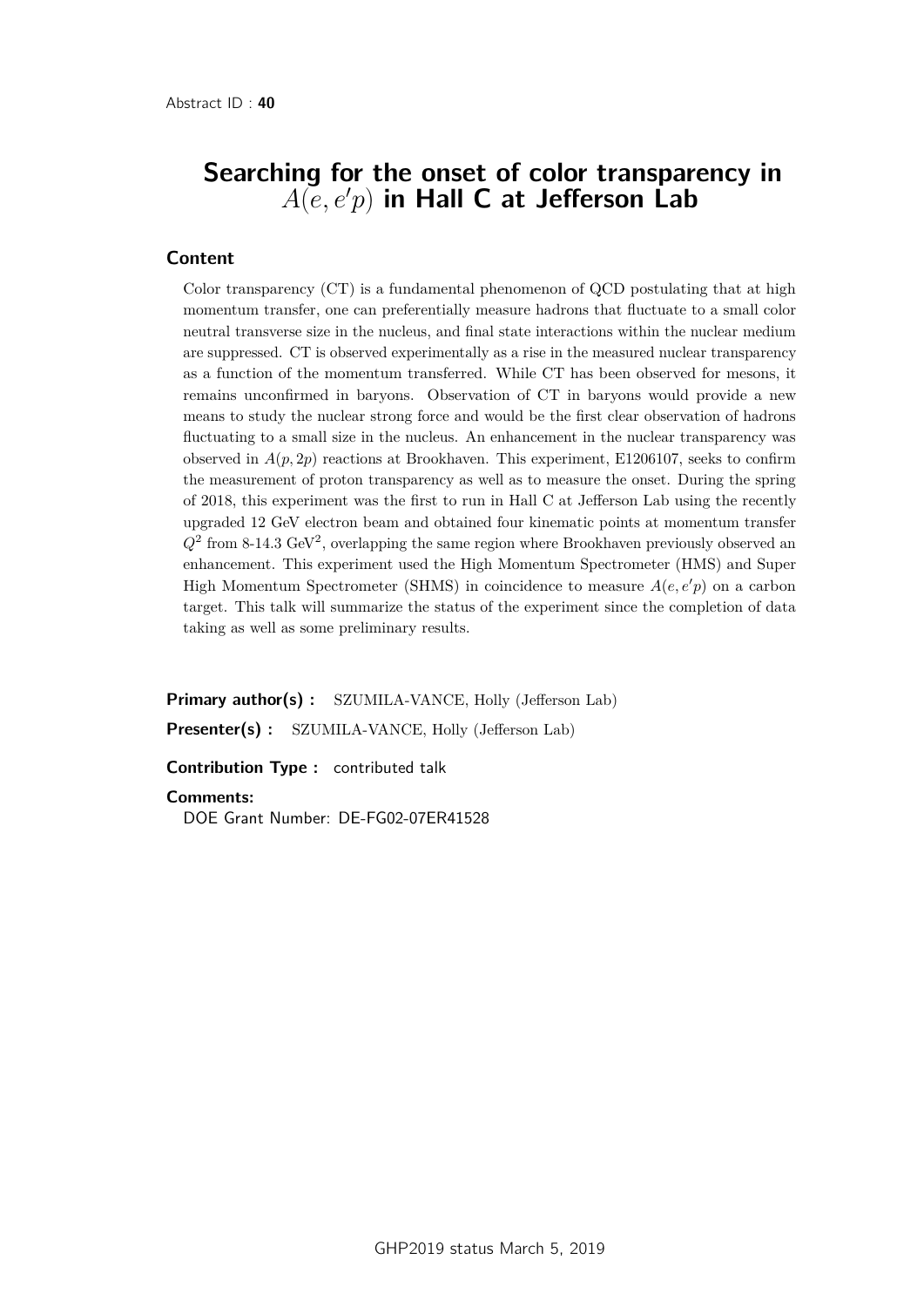# Renormalization of n-particle irreducible effective actions

## Content

The n-particle irreducible effective action is a powerful approach to study non-perturbative systems. The method provides a systematic expansion for which the truncation occurs at the level of the action. At the 2PI level one can renormalize using a complicated procedure which involves introducing multiple sets of counterterms, but the method cannot be extended to higher orders. We have developed a method based on a renormalization group approach which allows us to construct a renormalized theory at any order in the nPI approximation. We present results from a calculation using a scalar theory with quartic coupling in 4 dimensions, at the 4 loop level. Both the 2PI and 4PI theories can be renormalized using one bare coupling constant and one bare mass, which are introduced at the level of the Lagrangian.

Primary author(s) : Prof. CARRINGTON, Margaret (Brandon University) Presenter(s) : Prof. CARRINGTON, Margaret (Brandon University)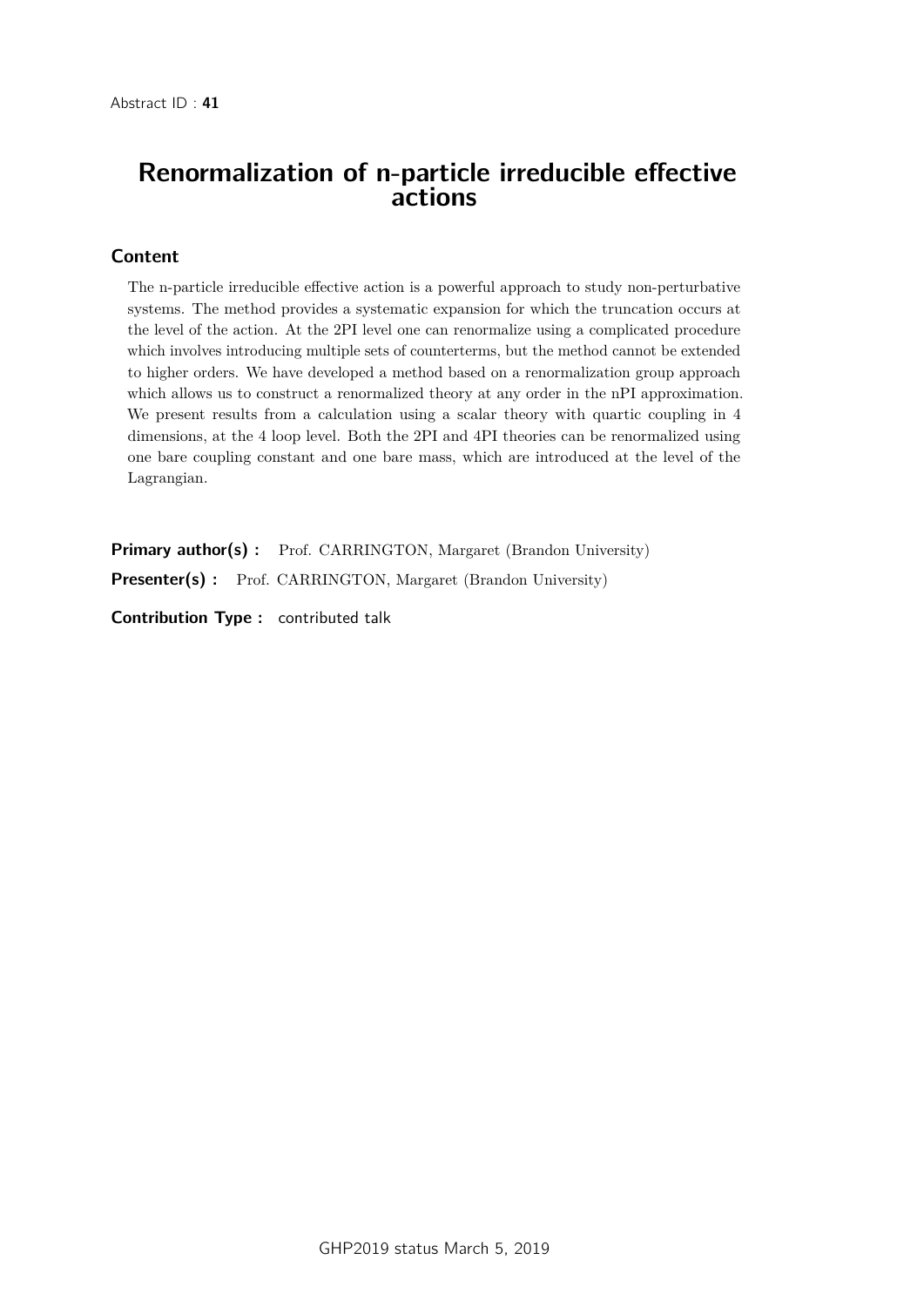# *π* <sup>0</sup> Azimuthal Anisotropy in Central d+Au Collisions at 200 GeV with PHENIX

#### Content

The study of anisotropic flow provides strong constraints to the evolution of the medium produced in heavy ion collisions and its event-by-event geometry fluctuations. The strength and predominance of these observables have long been related to collective behavior in the formed medium. Recent results in small systems both at RHIC and LHC provide strong arguments for the formation of such medium at those scales. However, for a complete characterization of the phenomena, additional differential measurements are desirable. PHENIX recorded data from d+Au collisions at 200GeV, 62GeV and 39GeV in 2016 using a special trigger which enriches the data size for collisions that are very central. In this talk, I will show our recent anisotropic flow measurements for fully reconstructed  $\pi^0$  at  $-0.35 < \eta < +0.35$  for d+Au.

Primary author(s) : Dr. CANOA ROMAN, Veronica (Stony Brook University) **Presenter(s)**: Dr. CANOA ROMAN, Veronica (Stony Brook University)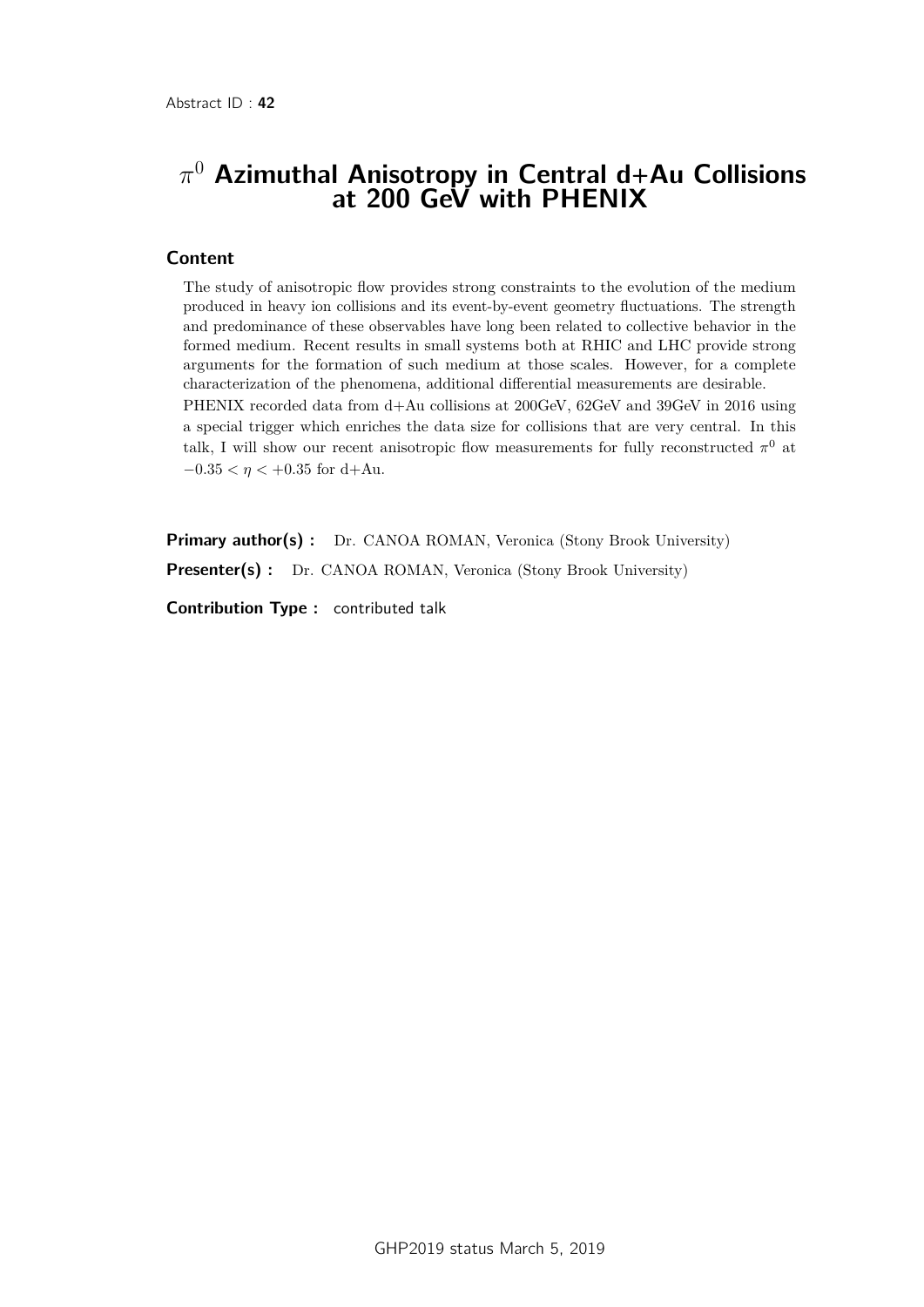# A theoretical analysis of  $\eta' \to \eta \pi \pi$ , and of the doubly radiative  $\eta^{(\prime)}\rightarrow\pi^{0}\gamma\gamma$  and  $\eta^{\prime}\rightarrow\eta\gamma\gamma$  decays

## **Content**

In the first part of this talk, we present an analysis of the  $\eta' \to \eta \pi \pi$  decays within the framework of  $U(3)<sub>L</sub> \times U(3)<sub>R</sub>$  ChPT including resonance states and the complete one-loop corrections. The amplitude is projected in partial waves and unitarized by means of the *N/D* method resumming both the important *S*-and *D*-wave *ππ* and the subleading *S*-wave *πη* final-state interactions. Using the new data from the A2 collaboration we perform a very precise analysis of this channel and make predictions for the neutral channel that are in good agreement with the BESIII measurement. In the second part of the talk, the rare, doubly radiative decays  $\eta^{(l)} \to \pi^0 \gamma \gamma$  and  $\eta' \to \eta \gamma \gamma$  are analysed in terms of scalar and vector meson exchange contributions using the frameworks of the Linear Sigma Model and Vector Meson Dominance, respectively.

**Primary author(s)**: Dr. GONZÀLEZ-SOLÍS, Sergi (Indiana University)

Co-author(s) : Prof. PASSEMAR, Emilie (Indiana University and JLab); Prof. ESCRIBANO, Rafel (IFAE (UAB), Barcelona); Dr. JORA, Renata (National Institute of Physics and Nuclear Engineering, Bucharest, Romania); Mr. ROYO, Emilio (Universitat Autònoma de Barcelona)

**Presenter(s)** : Dr. GONZÀLEZ-SOLÍS, Sergi (Indiana University)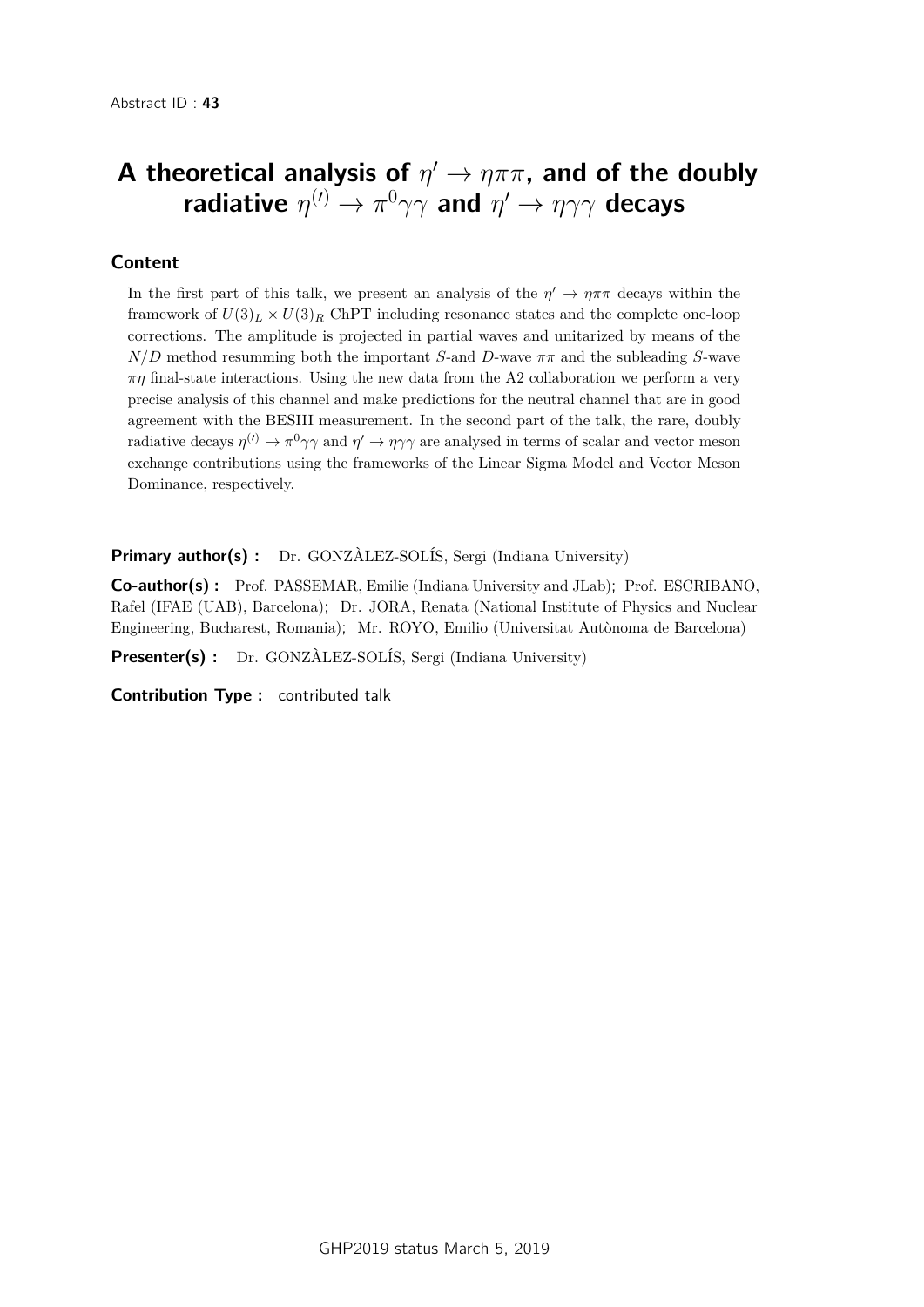## A peek into quark confinement: transverse polarized scattering and quark-gluon correlations in nucleons.

### **Content**

Why quarks cannot be separated far enough to be observed in isolation remains a major unresolved question in hadronic structure: What are the types and strengths of the interactions that keep the colorful, asymptotically free, partons of short distance, high energy perturbative QCD confined inside colorless entities like mesons and baryons? One step towards the answer is the study of quark-gluon (*qg*) correlations, a process described as having twist-3, by using inclusive scattering of polarized lepton beams on nucleons with spins aligned transversely to the lepton helicity. Transverse double polarized scattering provides direct access to twist-3, which represents *qg* correlations, the simplest form of partonic interaction beyond scale corrections. In this talk I will review the experimental study of nucleon spin structure with transverse polarization at SLAC and JLab over a 25 years period, with conclusive results of non-zero twist-3 processes, providing a quantitative glimpse into one type of mechanism that can help in understanding why quarks cannot escape hadrons.

**Primary author(s) :** Dr. RONDON ARAMAYO, Oscar (Institute for Nuclear and Particle Physics - U. of Virginia (Emeritus))

**Presenter(s) :** Dr. RONDON ARAMAYO, Oscar (Institute for Nuclear and Particle Physics - U. of Virginia (Emeritus))

Contribution Type : plenary talk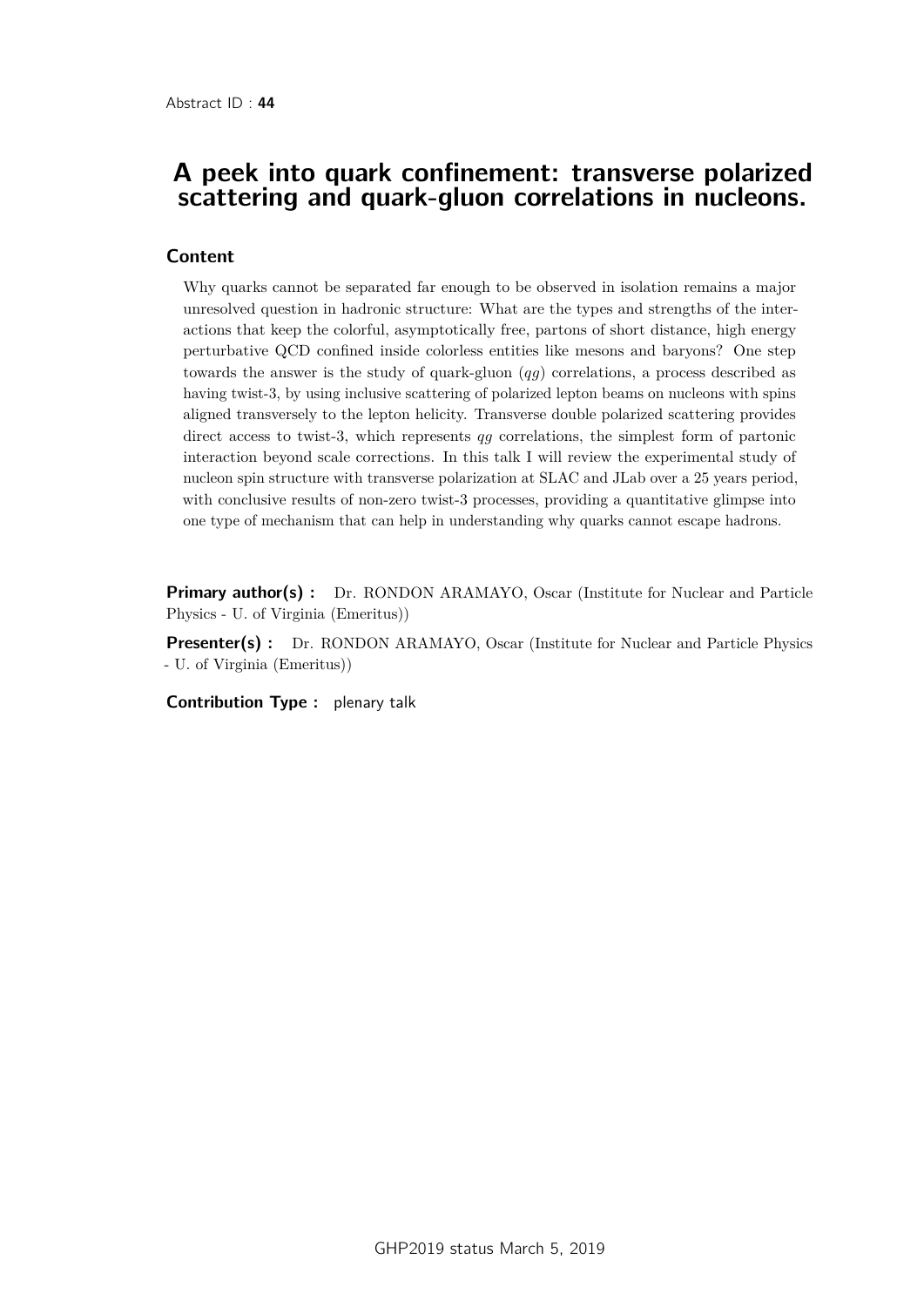## Strange Hadron Spectroscopy: Current Status and Future Prospects

### Content

In this talk I review the current status of hadron spectroscopy in the hyperon and strange meson sectors. The possibility to improve existing database by orders of magnitude with a secondary beam of *K<sup>L</sup>* at JLab with the GlueX setup in Hall D will be discussed. The proposed measurements will have a broad impact on a different aspects of nuclear and particle physics including: establishment of the low lying scalar meson nonet, discovery of dozens of missing excited states of  $Λ$ ,  $Σ$ ,  $Xi$  and  $Ω$  hyperons predicted by recent lattice QCD calculations, precise measurement of  $K - \pi$  scattering amplitude as well as on our understanding of thermodynamic properties of the Early Universe at freeze-out, microseconds after the Big Bang.

Primary author(s) : Prof. AMARYAN, Moskov (Old Dominion University) Presenter(s) : Prof. AMARYAN, Moskov (Old Dominion University)

Contribution Type : plenary talk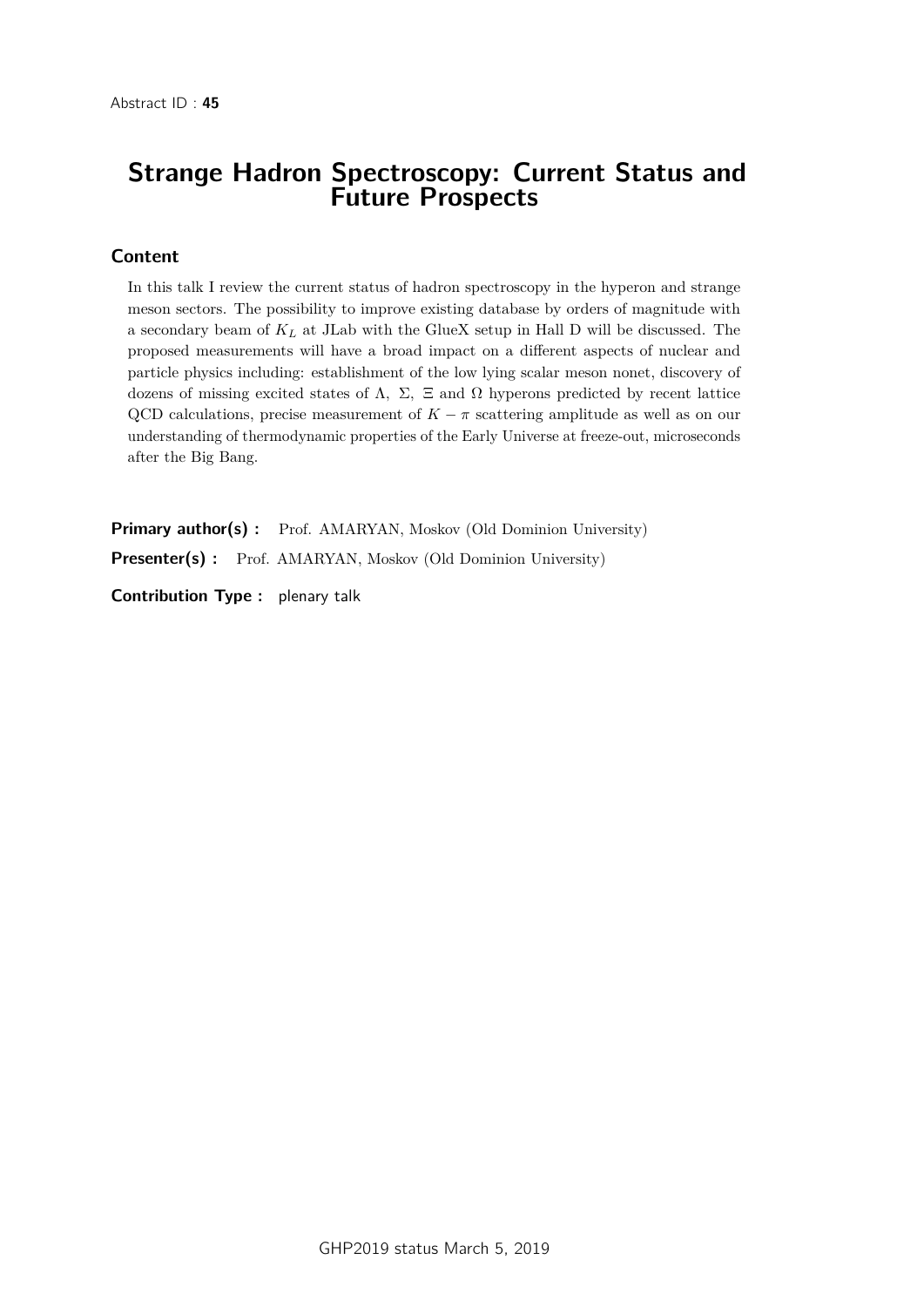# A Monte Carlo analysis of nuclear PDFs with neural networks

### Content

While tremendous effort has been made to determine the parton distribution functions (PDFs) of a free proton, less is known about their modification in nuclei. Such information is vital for our understanding of parton dynamics, since it can provide valuable insight into nuclear effects that are not well understood. In this talk, I present nNNPDF1.0, the first analysis of nuclear PDFs from the NNPDF collaboration. Using Monte Carlo techniques together with powerful machine learning algorithms, we obtain a reliable estimation of nPDF central values and their uncertainties.

**Primary author(s):** ETHIER, Jacob (Vrije Universiteit / Nikhef); ROJO, Juan (Vrije Universiteit / Nikhef); ABDUL KHALEK, Rabah (Vrije Universiteit / Nikhef)

Presenter(s) : ETHIER, Jacob (Vrije Universiteit / Nikhef)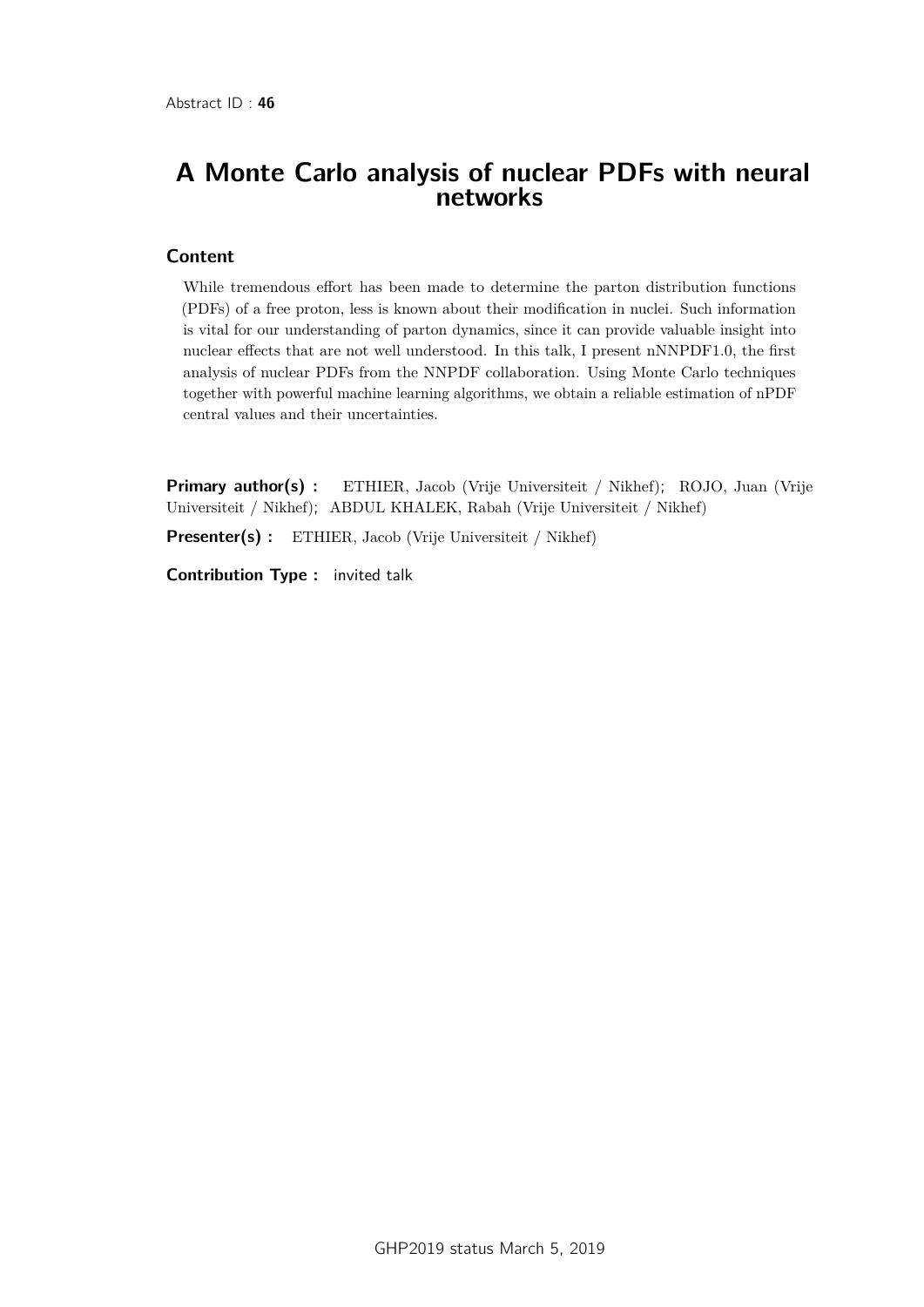## Recent developements at the A2 real photon facility at MAMI

### Content

The A2 Collaboration at the Mainz Microtron MAMI measures photon absorption cross sections using circularly and linearly polarized 'Bremsstrahlung' photons up to an energy of ~1.5GeV. We use a 4  $\pi$  detection system with the 'Crystal Ball' as central part.

We have developed a Frozen Spin Target in close collaboration with the polarized target group of the Joint Institute for Nuclear Research (JINR, DLNP) in Dubna, Russia. The 3/4Helium dilution refrigerator provides temperatures down to 25 mKelvin. Both longitudinally and transversely polarized protons and deuterons are possible with the help of superconducting holding coils.

In this talk recent developements at A2, especially the first use of a newly developed active polarized solid target in the year 2016 will be described and new possibilities for the application of this technology in high energy physics experiments will be adressed.

In addition, results from recent measurements related to meson photoproduction will be presented.

Primary author(s) : Dr. THOMAS, Andreas (Institut für Kernphysik University Mainz)

Presenter(s) : Dr. THOMAS, Andreas (Institut für Kernphysik University Mainz)

#### Contribution Type : contributed talk

#### **Comments:**

for the A2-collaboration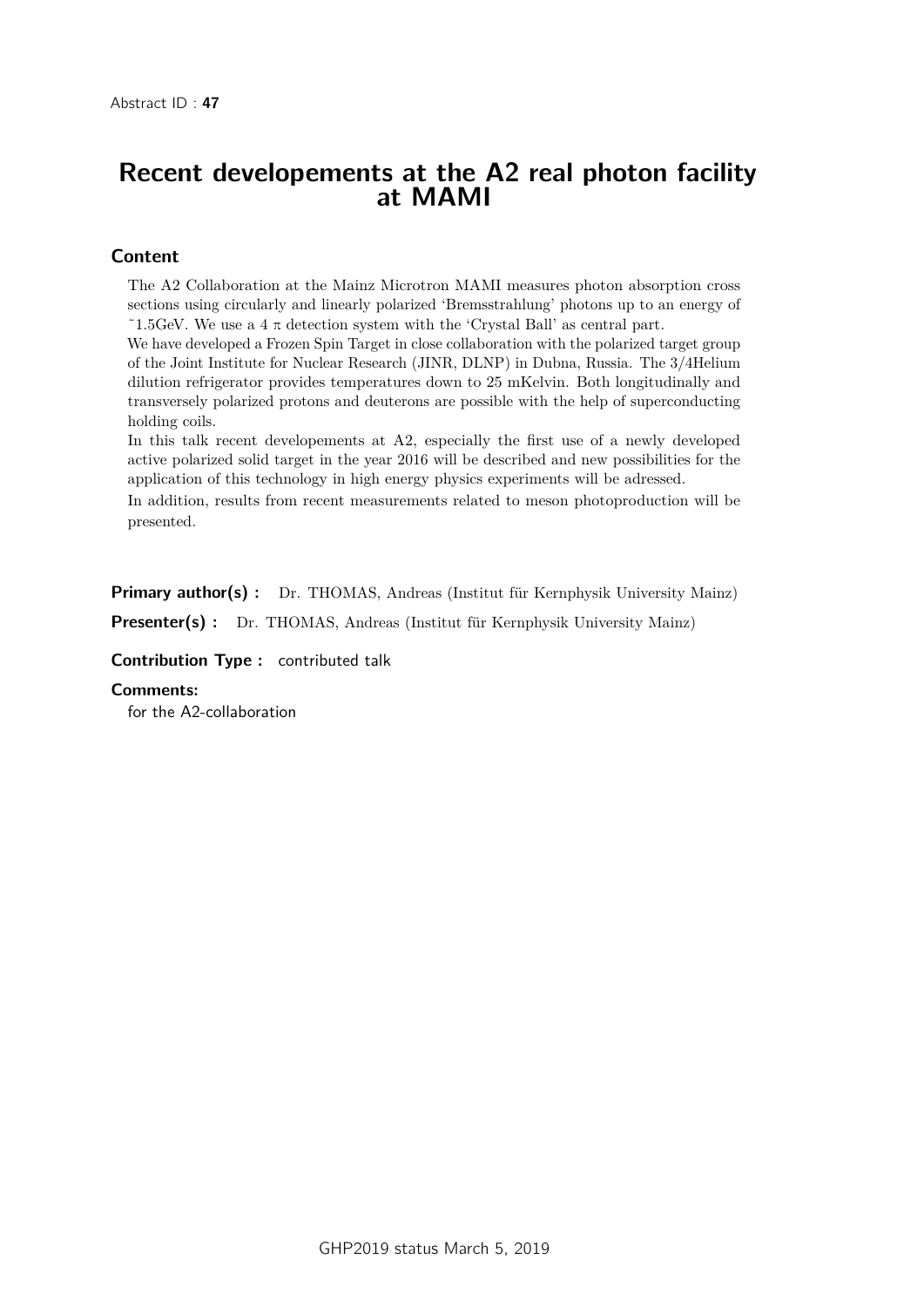# Open Challenges in Neutrino Nucleon/Nucleus Scattering Across the Neutrino Energy Spectrum

### Content

This talk will concentrate on recent developments and the resulting current open challenges in neutrino nucleon/nucleus scattering physics across the neutrino energy spectrum. Emphasis will be placed on those aspects where hadronic physics studies can aid in meeting these challenges.

Primary author(s) : MORFIN, Jorge G (Fermilab) Presenter(s) : MORFIN, Jorge G (Fermilab)

Contribution Type : plenary talk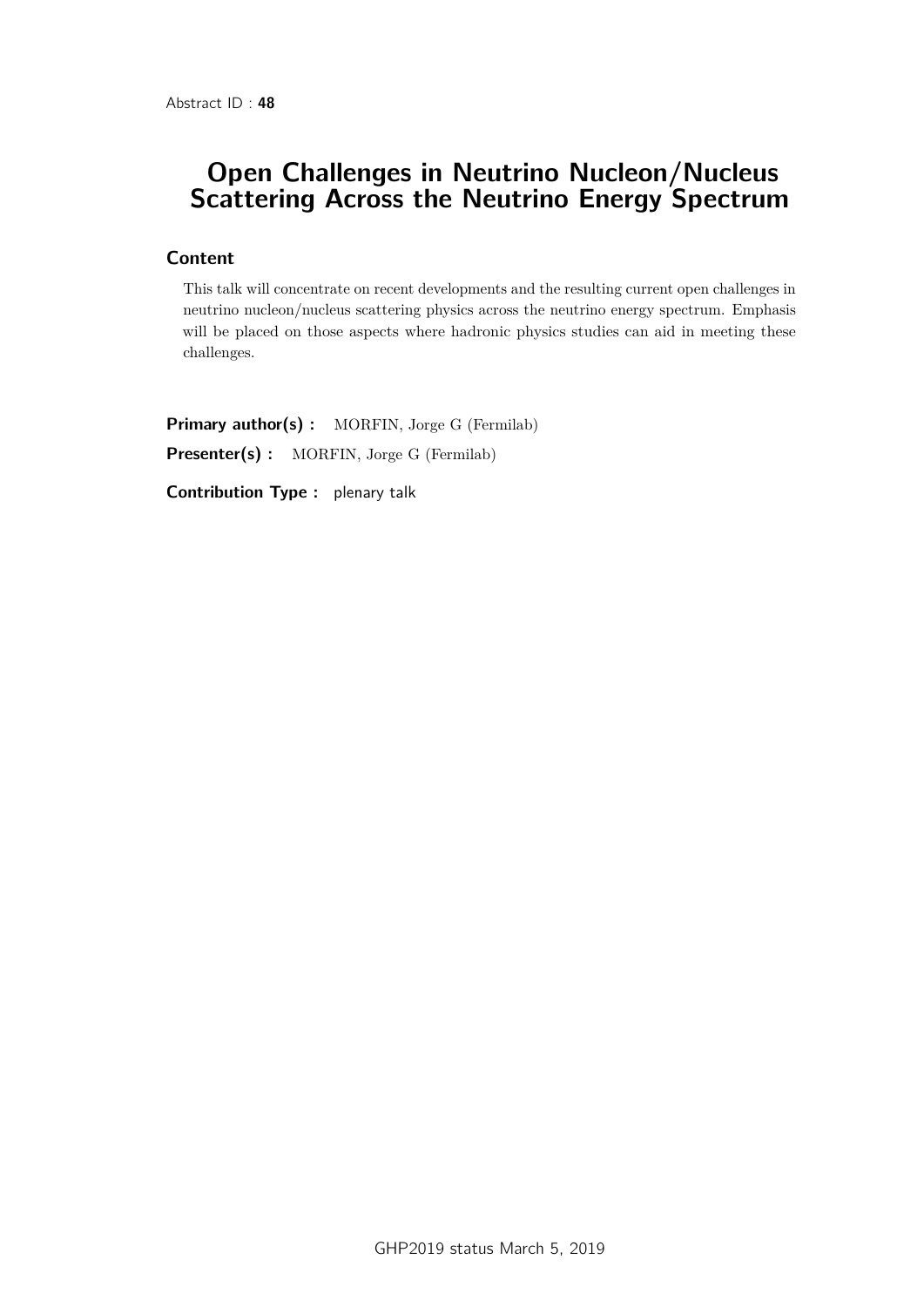# Fracture Functions from  $\Lambda^0$  Leptoproduction for Target Remnant Description

### Content

Fracture functions describe the production of hadrons in the target remnant region. Similar to both fragmentation and structure functions, these non-perturbative objects are measurable, universal functions that can be extracted from experiment in one kinematic regime and used to compute reactions at different scales, factorizing and evolving in a predictable way. The Jefferson Lab CLAS EG2 data-set, which measured high statistics 5-GeV electron-scattering data binned in variables such as  $Q^2$ ,  $x_B$  and  $\nu$ , offers a rich opportunity to extract fracture functions using electron triggered processes. This talk will describe the ongoing work to extract fracture functions from the  $\Lambda^0$  yields identified in binned EG2 data.

This work is supported in part by the US DOE contracts  $#$  DE-AC02-06CH11357 and DE-FG02-03ER41528

On behalf of the CLAS Collaboration

Primary author(s) : JOHNSTON, Sereres (ANL)

Co-author(s) : Dr. EL FASSI, Lamiaa (MSU)

Presenter(s) : JOHNSTON, Sereres (ANL)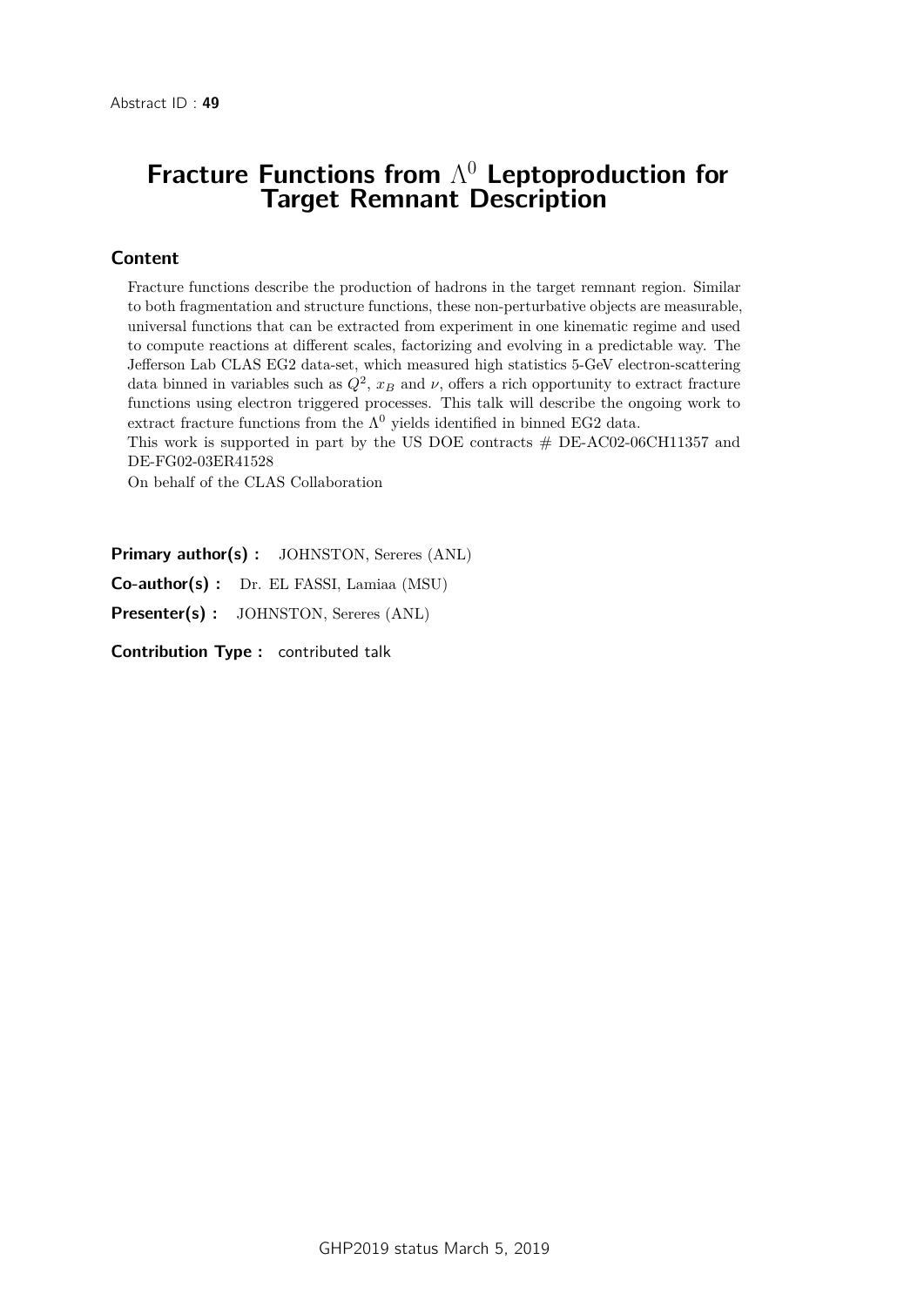# Minkowski space 4D dynamics for hadrons

### **Content**

We present recent collaborative efforts for solving the bound state Bethe-Salpeter equation in the Minkowski space with the use of the Nakanishi integral representation and also by explicit rotation of the Euclidean energy axis towards the Minkowski axis. We are envisaging future applications to hadrons and in particular to model the pion. In order to do so, we also have to use similar techniques to obtain the quark self-energy in Minkowski space. As a first step in this direction we present results for the fermion self-energy in Minkowski space in a QED-like model in the rainbow truncation.

**Primary author(s):** Prof. FREDERICO, Tobias (Instituto Tecnologico de Aeronautica) Presenter(s) : Prof. FREDERICO, Tobias (Instituto Tecnologico de Aeronautica) Contribution Type : contributed talk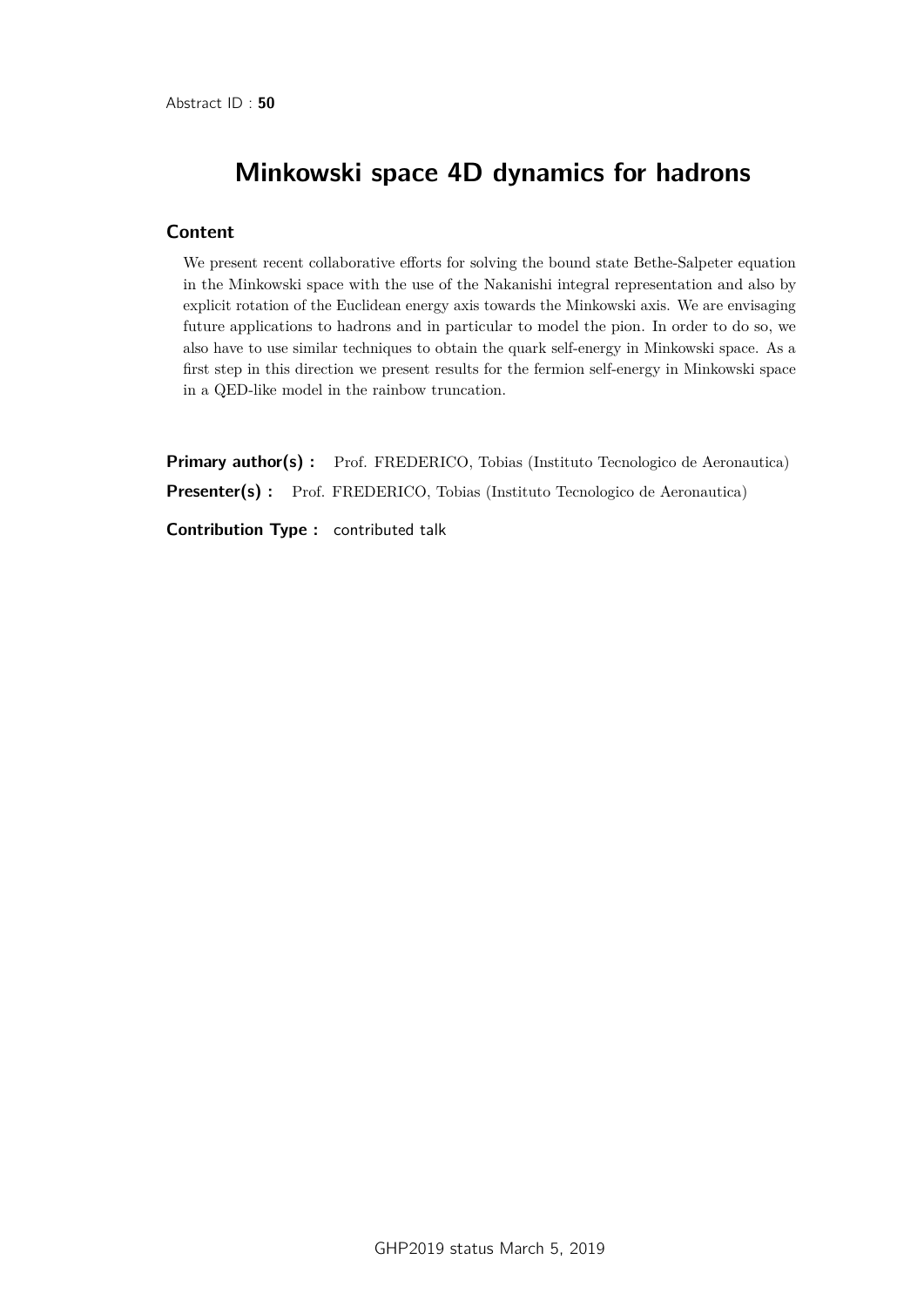## Exploring the origin of mass through the properties of pseudoscalar mesons

### Content

Among the basic questions posed by Nature, the following three are basic to hadron physics: How does the  $\approx 1$  GeV mass-scale that characterizes atomic nuclei appear; Why does it have the observed value; and, enigmatically, why are the composite Nambu-Goldstone bosons in QCD abnormally light in comparison? This presentation will describe analyses of the mass budget of the pion and proton in QCD; discuss the special role of the kaon, which lies near the boundary between dominance of Higgs- and strong-mass generation mechanisms; and explain the need for a coherent effort in QCD experiment, phenomenology and theory to make progress in understanding the origins of hadron masses and the distribution of that mass within them.

Primary author(s) : Dr. ROBERTS, Craig (Argonne) Presenter(s) : Dr. ROBERTS, Craig (Argonne)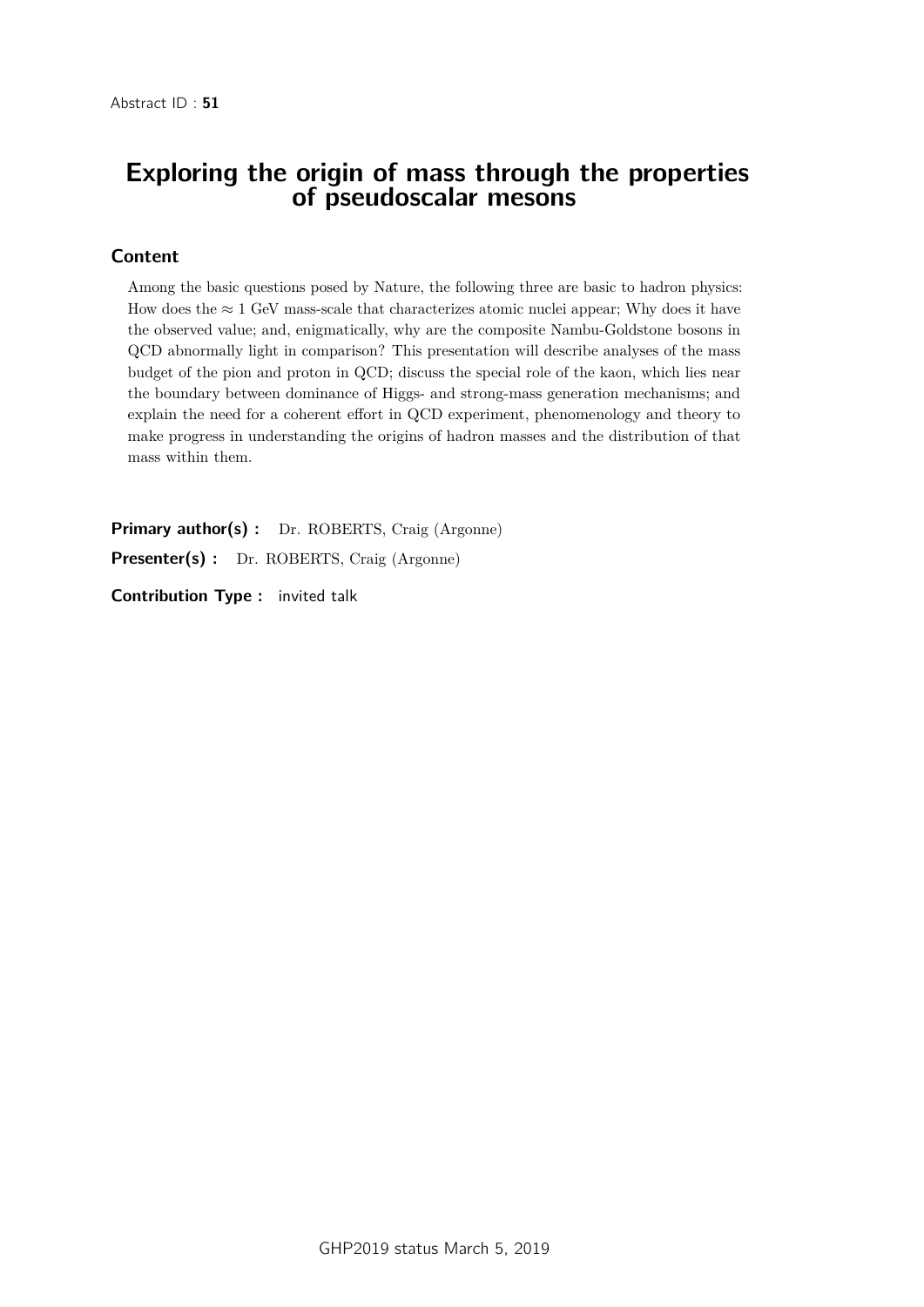## Energy-momentum tensor of hadrons in the NJL model

#### Content

The energy-momentum tensor (EMT) encodes information about how energy, momentum, forces, and angular momentum are distributed within a particle. Recent work has been done to explore the rich and unique structure contained in the EMT of spin-1 hadrons. This includes the derivation of a new collection of sum rules relating gravitational form factors to conservation laws, multipole moments, and generalized parton distributions. The Nambu-Jona-Lasinio (NJL) model is used here to illustrate these aspects of the spin-1 EMT through an exploration of the partonic structure of the rho meson.

Primary author(s) : Dr. FREESE, Adam (Argonne National Laboratory) Presenter(s) : Dr. FREESE, Adam (Argonne National Laboratory)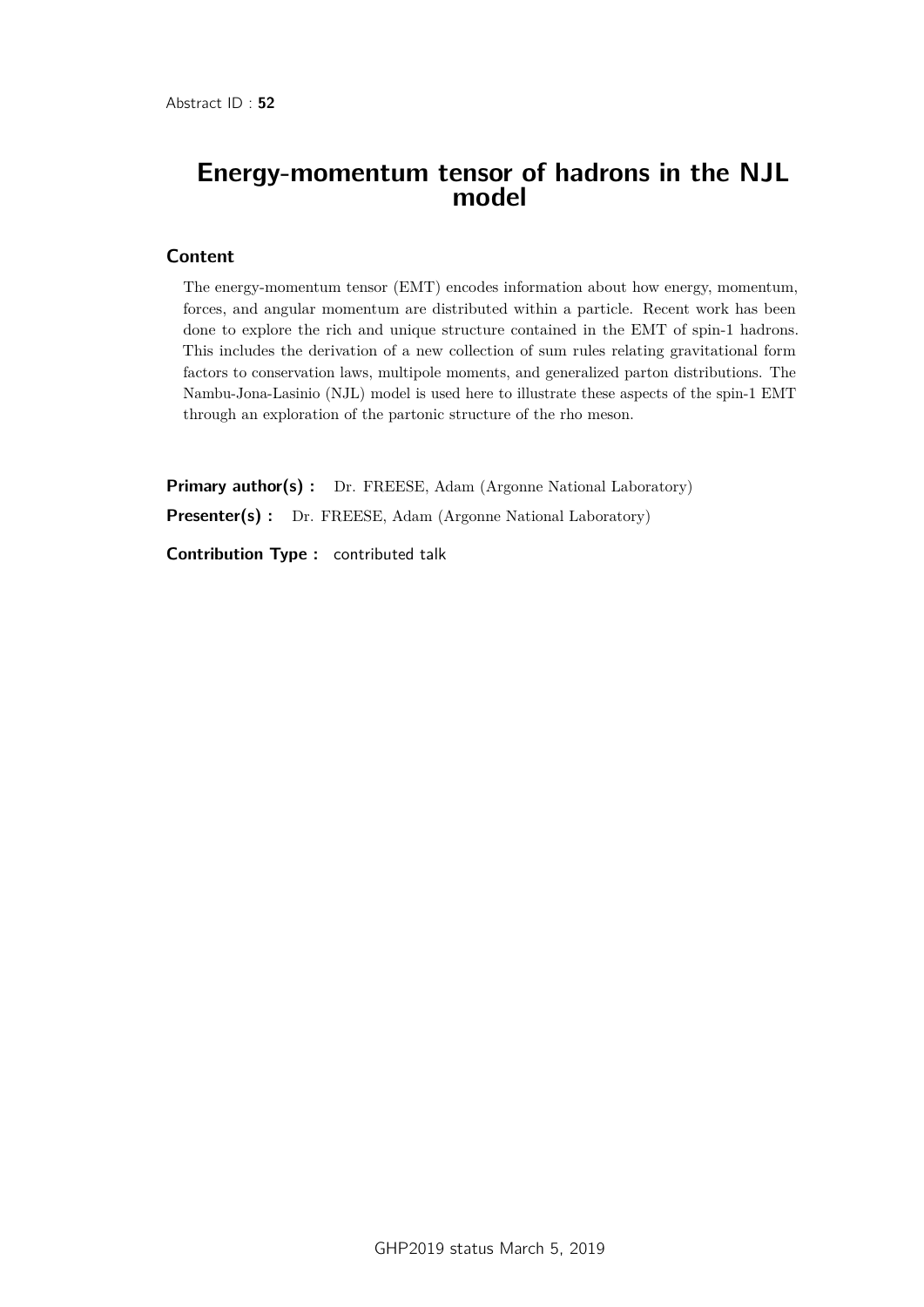# Heavy quarkonium in QCD: from JLab to EIC

### Content

Production of heavy quarkonium provides a unique probe to the gluonic structure of the nucleon. A new generation of experiments at Jefferson Lab in the 12 GeV era will use near-threshold  $J/\psi$  production to study topics related to the dynamic origin of nucleon mass, the nature of the color Van der Waals force, and the existence of the LHCb charmed pentaquark. These topics can also be studied at a future electron-ion collider (EIC) through near-threshold Y production. Furthermore, an EIC will enable access to the full threedimensional tomographic image of the gluonic structure of the nucleon through  $J/\psi$  and Y production at high energies. I will discuss in particular my experiment in Hall C, the future SoLID  $J/\psi$  experiment, and the possibilities at an EIC.

Primary author(s) : Dr. JOOSTEN, Sylvester (Argonne National Laboratory) Presenter(s) : Dr. JOOSTEN, Sylvester (Argonne National Laboratory)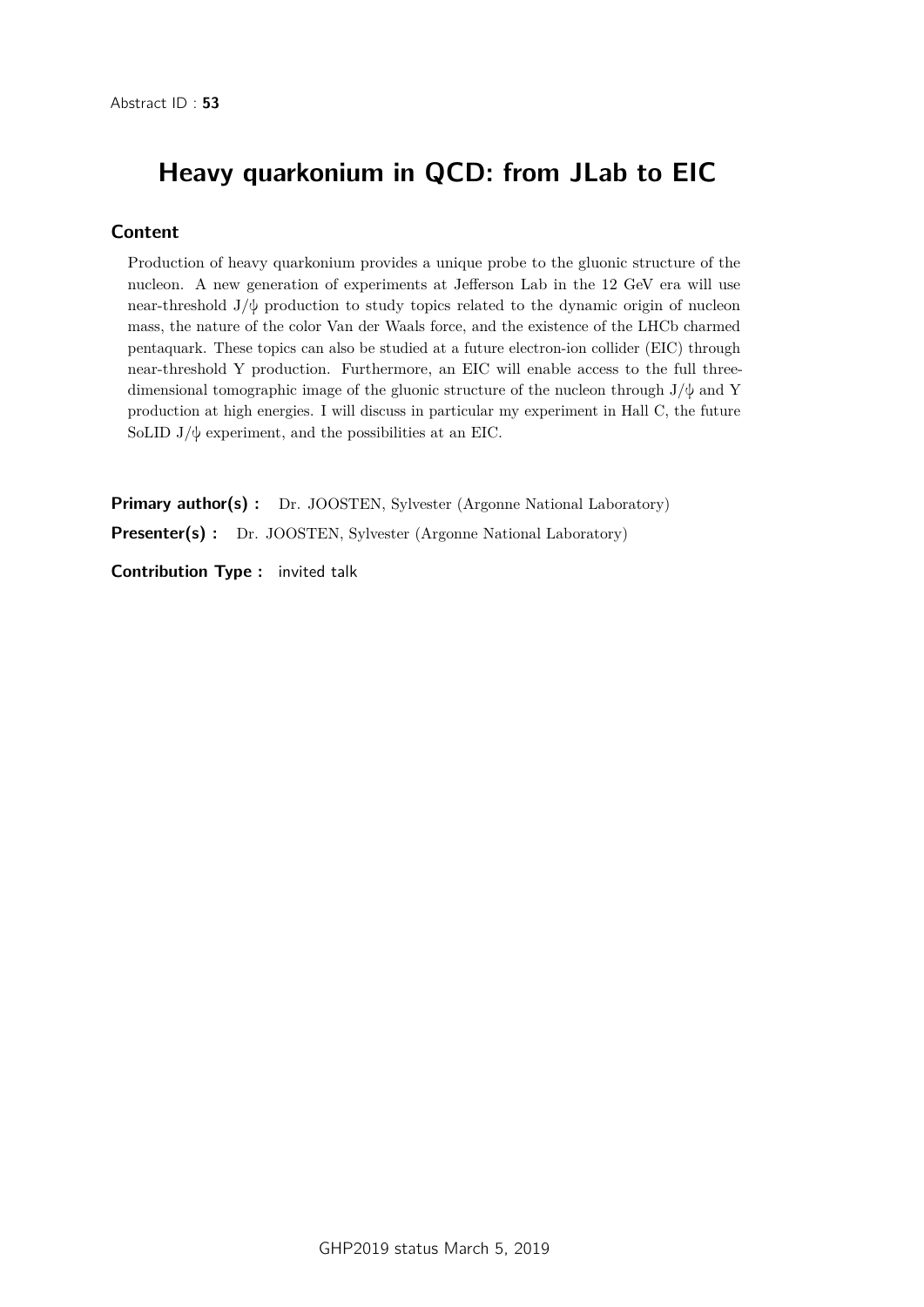## Exclusive Backward-Angle Meson Electroproduction – Unique access to u-channel physics

#### **Content**

Exclusive meson electroproduction at different squared four-momenta of the exchanged virtual photon,  $Q^2$ , and at different four-momentum transfers, t and u, can be used to probe QCD's transition from hadronic degrees of freedom at long distance scale to quark-gluon degrees of freedom at short distance scale. Backward-angle meson electroproduction was previously ignored, but is anticipated to offer complimentary information to conventional forward-angle meson electroproduction studies on nucleon structure. The results of our pioneering study of backward-angle omega cross sections through the exclusive p(e,e'p)*ω* reaction will be presented. The experiment was performed as part of E01-004 in Jefferson Lab Hall C, with central  $Q^2$  values of 1.60 and 2.45 GeV<sup>2</sup>, and W=2.21 GeV. The extracted cross sections were separated into transverse (T), longitudinal (L), and LT, TT interference terms. The data set has a unique coverage of u∼0, opening up a new means to study the transition of the nucleon wave function through backward-angle experimental observables. Plans to extend these studies to the  $\pi^0$  channel will also be presented.

Primary author(s) : Prof. HUBER, Garth (University of Regina) Co-author(s) : Dr. LI, Wenliang (bill) (College of William and Mary) Presenter(s) : Prof. HUBER, Garth (University of Regina) Contribution Type : contributed talk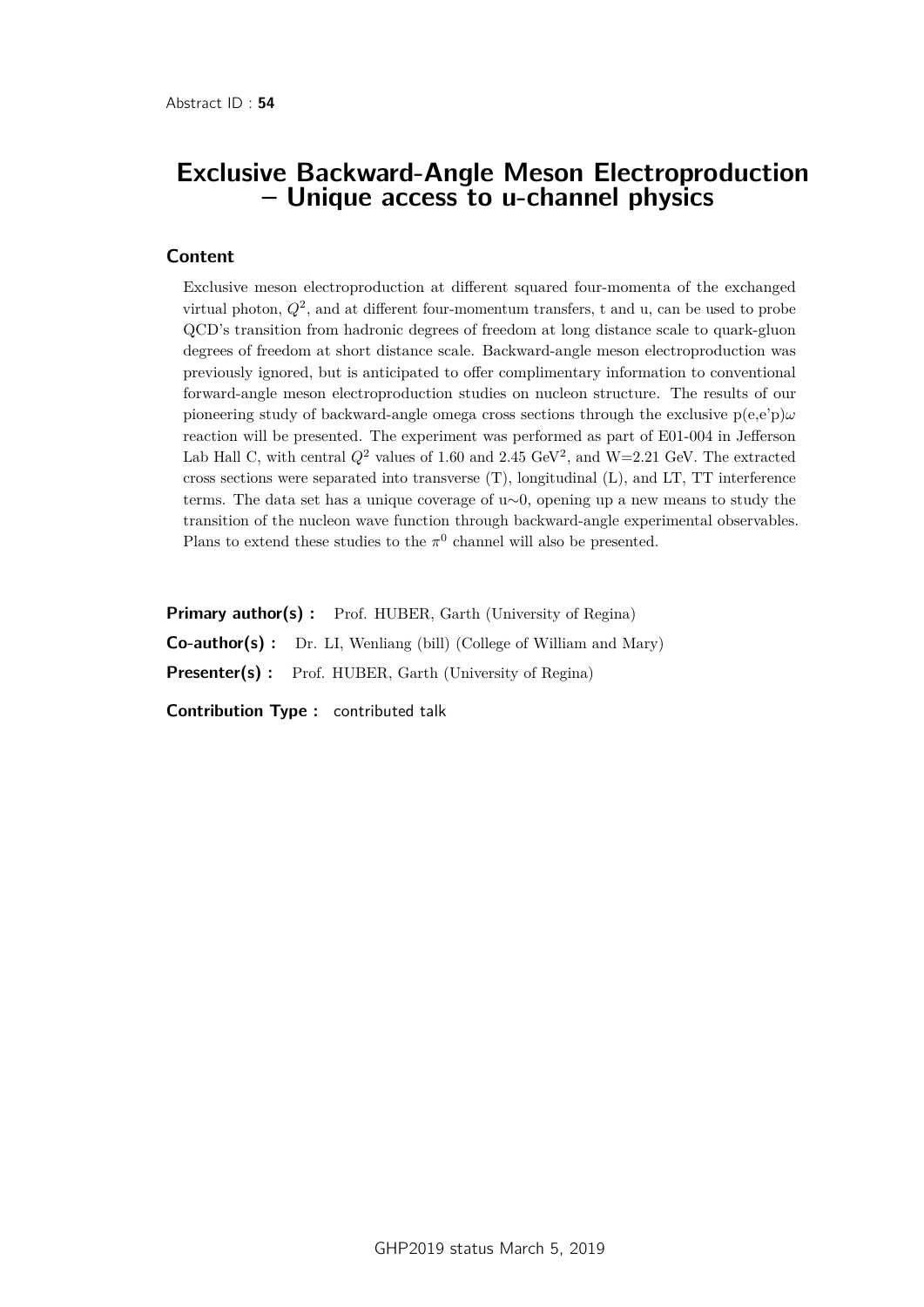## Extraction of Observables from Deeply Virtual Electron Proton Scattering Experiments

### Content

Imaging the 3D partonic structure of the nucleon is a fundamental goal of every major nuclear experimental program, including the EIC. Ji first proposed Deeply Virtual Compton Scattering (DVCS) as a probe for understanding the spatial distribution of the partons by fourier transform of the exchanged momentum transfer between the initial and final proton. The extraction of observables from Deeply Virtual Exclusive Reactions in a clear and concise formalism, such that the various twist components and angular dependencies can be untangled, is key. We present a completely covariant description of the DVCS process that can be extended to any kinematics, either fixed target or collider. In our helicity formalism, we extract our observables such that the dependence on Q2 is clear. We can separate kinematic twist, characterized by subleading dependence on  $1/Q2$ , from the dynamic twist, given by the Q2 suppression and azimuthal angle Φ. Since the higher twist terms are characterized by their dependence on  $\Phi$ , it is important to understand the angular contribution arising from the kinematic variables and separate it from the characteristic angular dependence of the higher twist terms. The extension to other Deeply Virtual Exclusive Reactions, such as TCS, is in progress. From our formalism, one can extract observables important in understanding the physical properties of the proton such as the angular momentum of the quarks and gluons inside of the proton.

**Primary author(s):** KRIESTEN, Brandon (University of Virginia) Co-author(s) : Prof. LIUTI, Simonetta (university of virginia) **Presenter(s)** : KRIESTEN, Brandon (University of Virginia)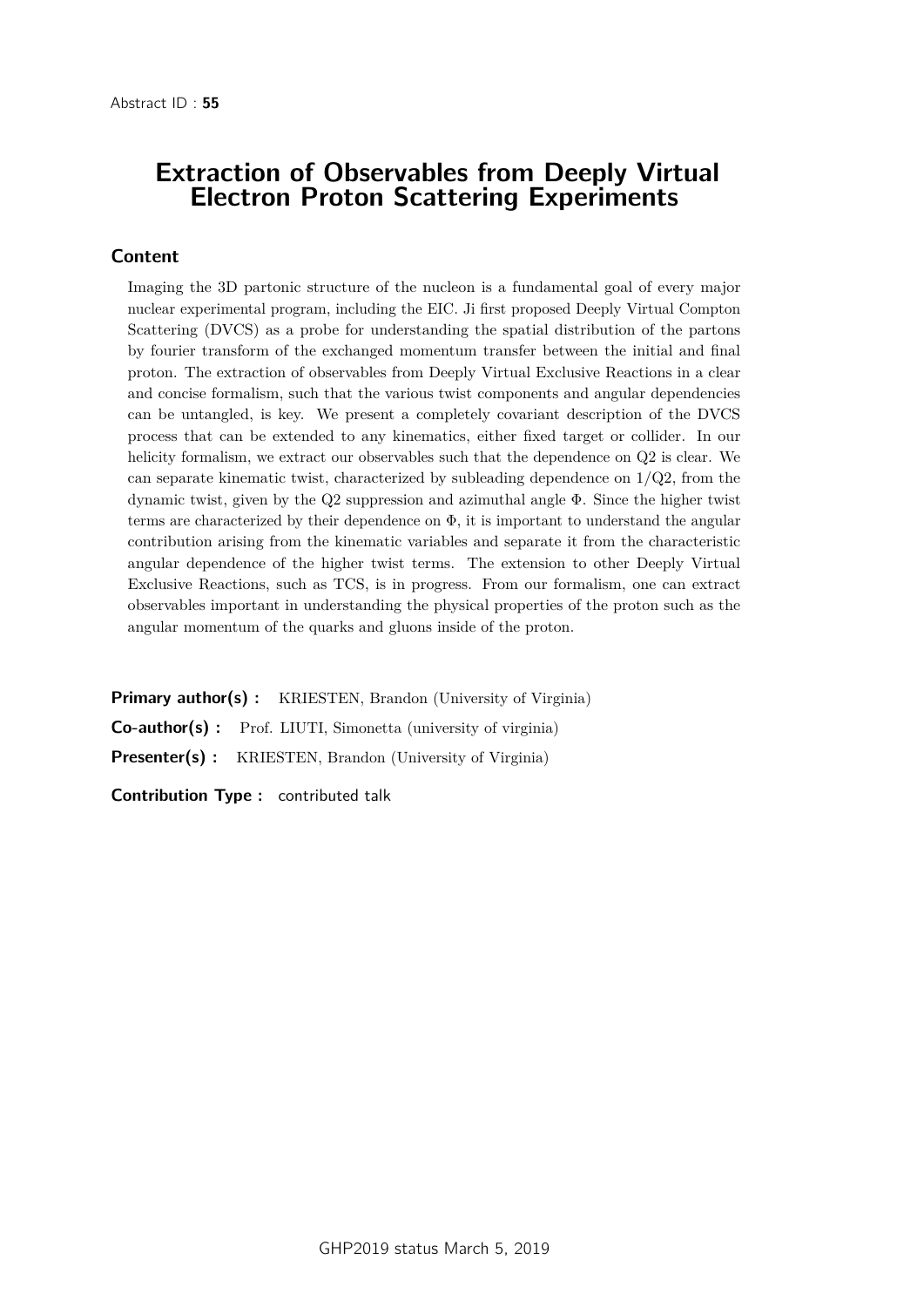# Searching for stable tetraquark states in QCD

### **Content**

A compact tetraquark is composed of a pair of diquark-antidiquark. Such a configuration has been used to interpret some unexpected hadron states. Recently, there are some efforts of searching for stable tetraquarks. In this talk, I will present our recent studies for the stable tetraquark states, including the doubly-bottom ud\bar b\bar d, the triply bottom bb\bar b\bar q and the fully-bottom bb\bar b tetraquarks. We calculated the mass spectra for these tetraquark states in a systematical way. Our results show that some of these states lie below the corresponding two-body hadronic decay thresholds. Once produced, they can only decay via electromagnetic and weak interactions. Very probably these tetraquark states are stable.

Primary author(s) : Prof. CHEN, Wei (Sun Yet-Sen University) Presenter(s) : Prof. CHEN, Wei (Sun Yet-Sen University) Contribution Type : contributed talk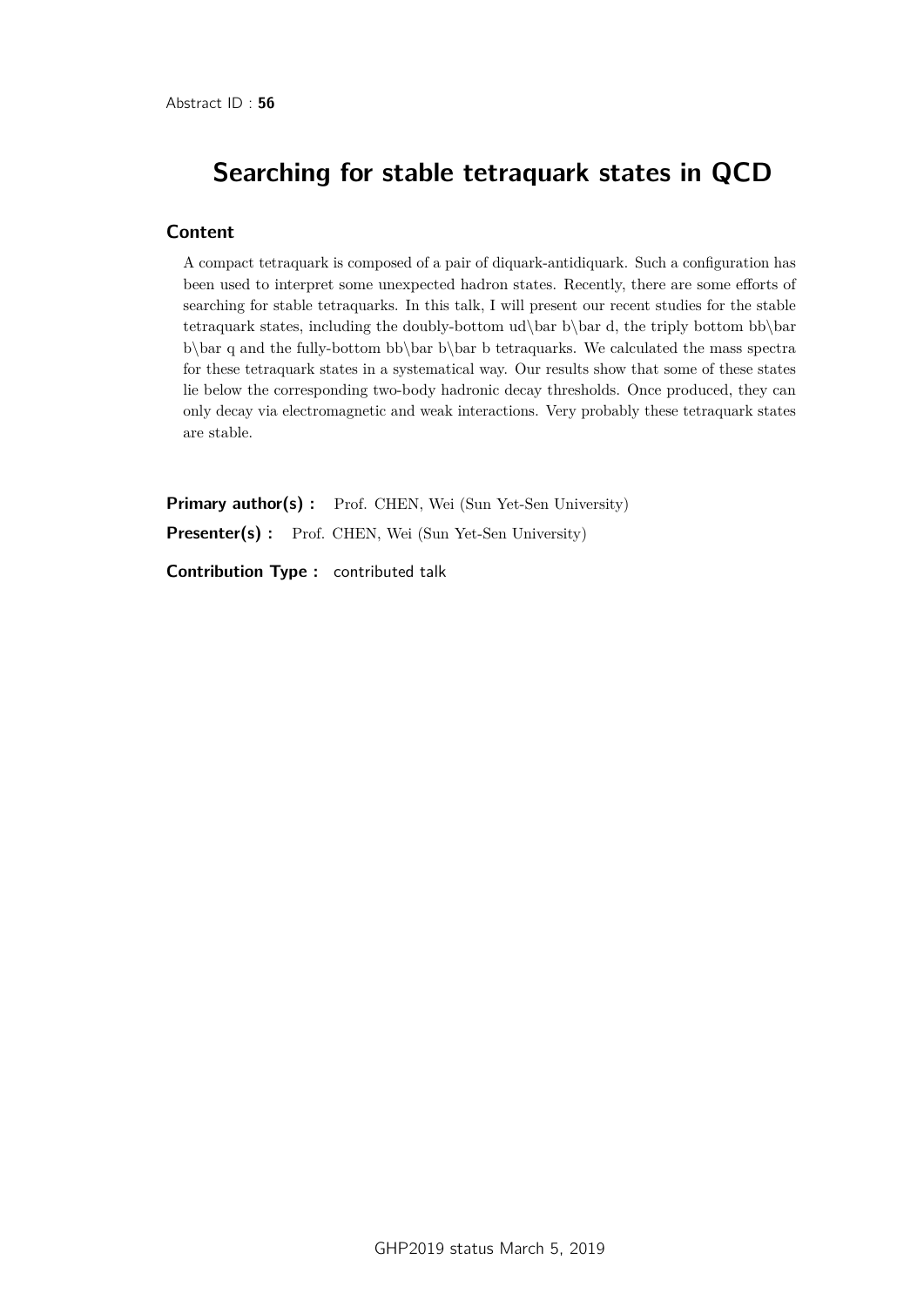## Recent lattice QCD results on bottomonia at high temperatures

### Content

We explore the S- and P-states for bottomonia at high temperaures, above the critical temperature  $T_c$ , using non-relativistic QCD (NRQCD). We extract the spectrum as a function of temperature by looking at point to point correlators and smoothed correlators. We push to the limit of NRQCD for  $N<sub>\tau</sub> = 12$  which allows us to find the bottomonium spectrum up to a temperature of 334MeV.

**Primary author(s):** Mr. LARSEN, Rasmus (Brookhaven National Laboratory); MUKHER-JEE, Swagato (Brookhaven National Laboratory); PETRECZKY, Peter (BNL)

**Presenter(s) :** Mr. LARSEN, Rasmus (Brookhaven National Laboratory)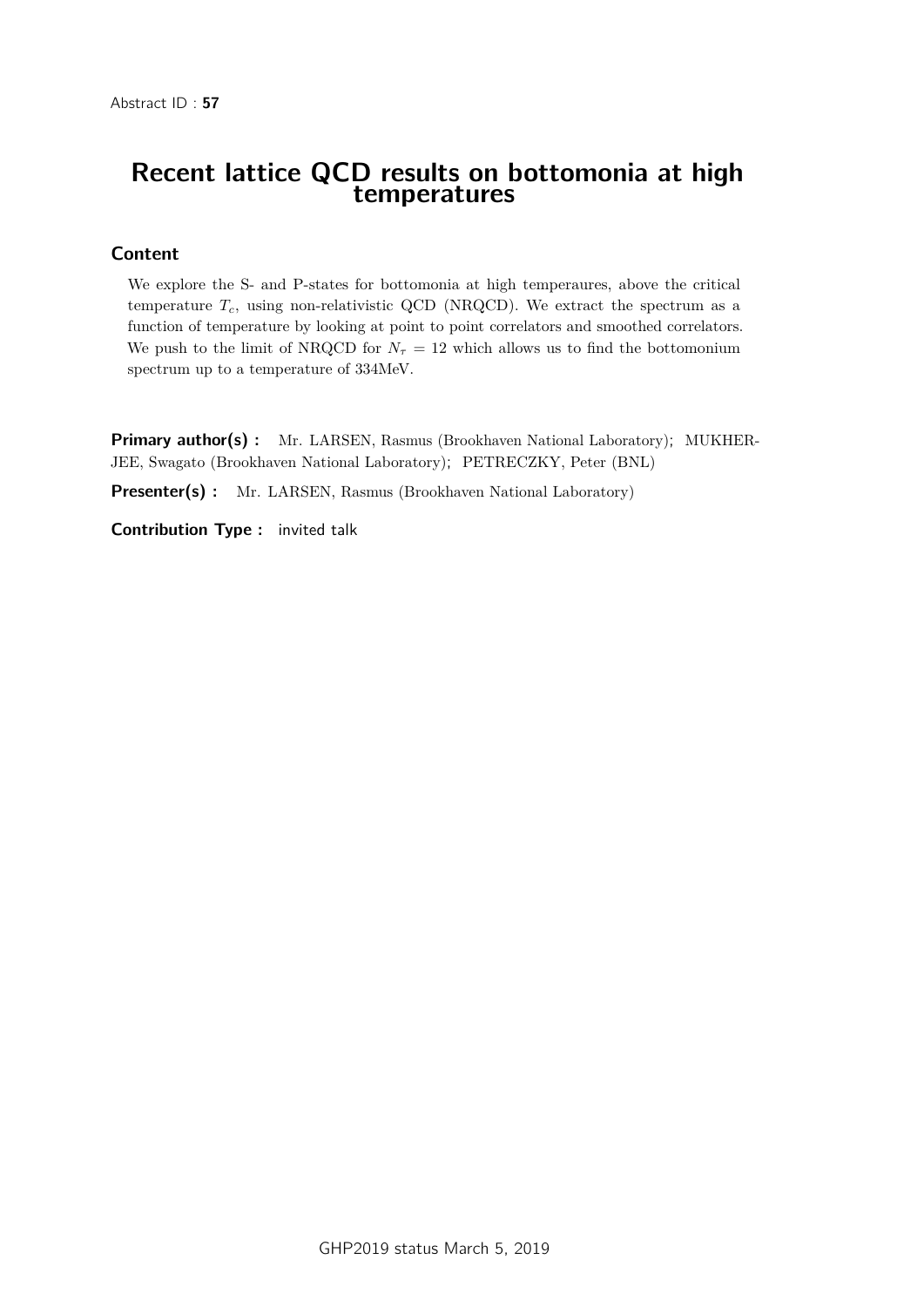## Study of  $Λ$  Hyperon Fragmentation in Current and **Target Regions using CLAS**

#### **Content**

The color propagation and hadron production from hard interactions in nuclei have been extensively studied over the last few decades. These studies are related to one of the basic phenomenon of quantum chromodynamics (QCD) referred to as hadronization or fragmentation. In this process, an energetic struck quark transforms to color-neutral hadrons making it an effective probe of the confinement dynamics as well as the characteristic time-scales involved. This talk will highlight ongoing efforts to study, for the first time, the semi-inclusive deep inelastic production of  $\Lambda$  hyperon in the current and target fragmentation regions using the Jefferson Lab CLAS EG2 data. The results of this baryon channel combined with other meson production in the same data sets will improve our understanding of the space-time evolution of hadrons at intermediate beam energy of 5 GeV. Additionally, the results will provide a strong baseline for the extension of this hadronization program using the upgraded Jefferson Lab electron beam of 11 GeV and the CLAS12 spectrometer. This work is supported in part by the US DOE contracts  $\#$  DE-FG02-03ER41528 and DE-AC02-06CH11357.

(On behalf of the CLAS Collaboration)

**Primary author(s) :** Dr. CHETRY, Taya (Mississippi State University); Dr. EL FASSI, Lamiaa (MSU); JOHNSTON, Sereres (ANL); KABIR, Latif (Mississippi State University)

**Presenter(s)** : Dr. CHETRY, Taya (Mississippi State University)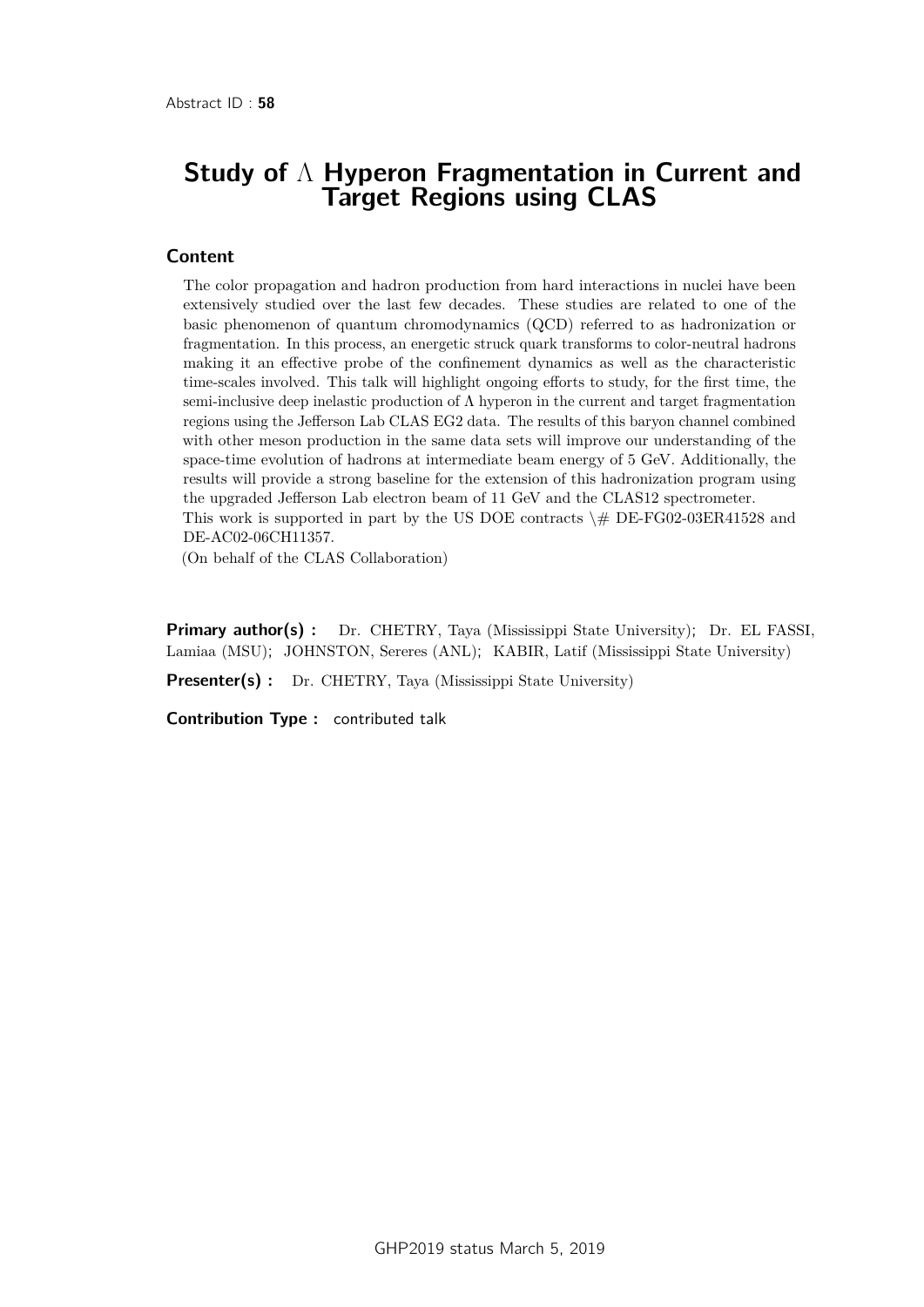# Collective excitations and electromagnetic probes of momentum-anisotropic quark-gluon plasma

## Content

In a rapidly evolving quark-gluon plasma, local rest frame momentum distributions can largely deviate from isotropic equilibrium statistics. In recent years, progress in the realization of an anisotropic hydrodynamic description beyond the linear viscous corrections has set the stage for further investigating the collective properties and the role of plasma instabilities at earlier stages of the system evolution. In this talk, recent developments in the study of collective excitations, unstable modes and the relevant phenomenology of electromagnetic probes of momentum-anisotropic quark-gluon plasma will be presented.

**Primary author(s):** Mr. SALEHI KASMAEI, Babak (Kent State University) Co-author(s) : Dr. STRICKLAND, Michael (Kent State University) Presenter(s) : Mr. SALEHI KASMAEI, Babak (Kent State University)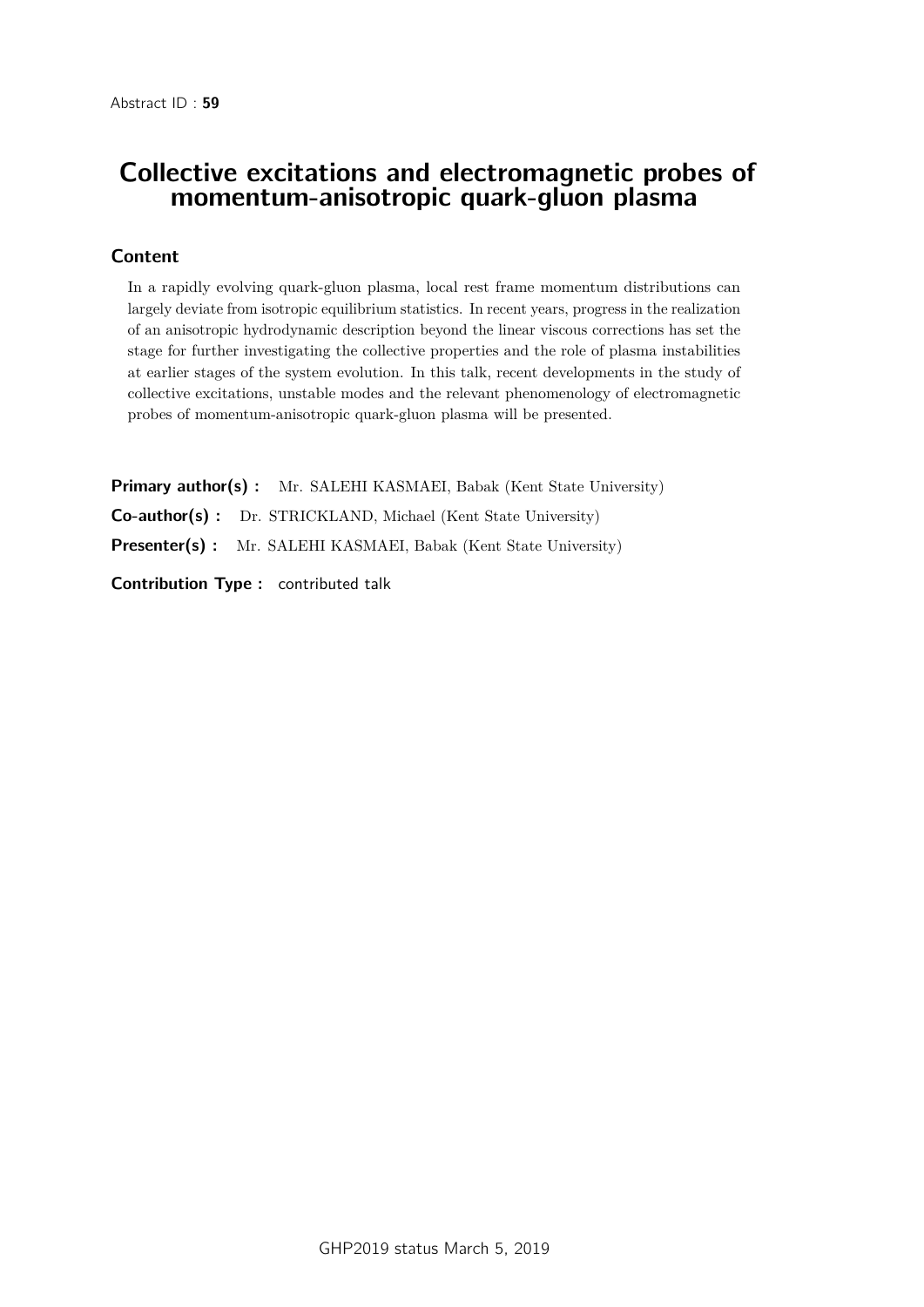# Status of understanding the proton charge radius

### Content

We will discuss the up-to-date theory and review recent experimental results related to understanding the proton radius puzzle, which is the conflict between measurements of the proton radius using muons as compared to measurements using electrons. There are signs that recent electron results are coming closer to the muonic ones, but there is not yet universal agreement, and disagreement leaves open possibility of a beyond the standard model solution.

Primary author(s) : Prof. CARLSON, Carl (William & Mary) Presenter(s) : Prof. CARLSON, Carl (William & Mary)

Contribution Type : plenary talk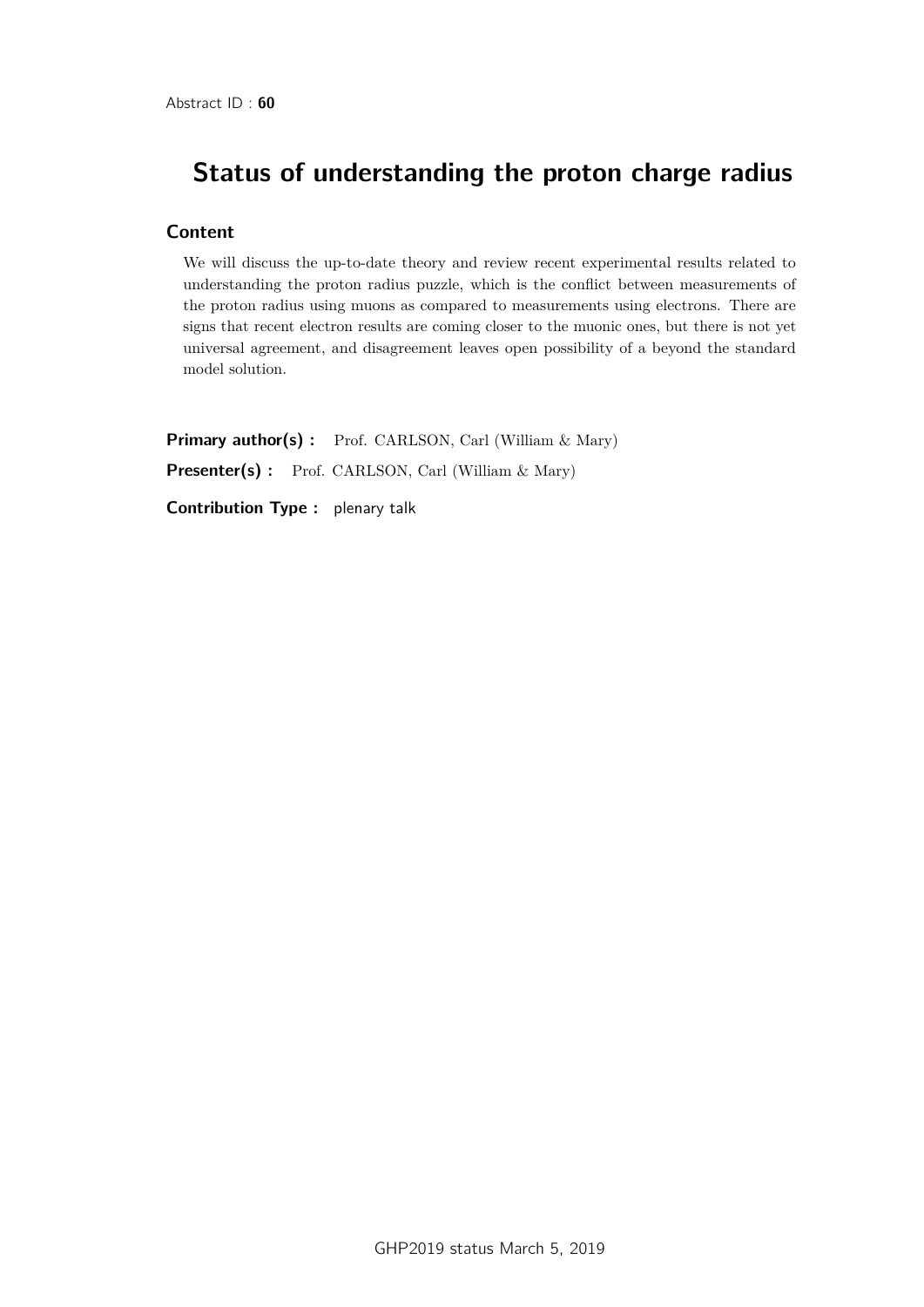# Towards an Analytical Description of Three Particle **Scattering**

## Content

Advances in Lattice QCD computations of the excited hadron spectrum require analytic representation of infinite volume three particle scattering amplitudes. We present a representation of the elastic three particle scattering amplitude consistent with the unitarity of the S-matrix. We investigate aspects of its analytic properties, specifically one-particle exchange effects and triangle singularities.

Primary author(s) : Mr. JACKURA, Andrew (Indiana University) Presenter(s) : Mr. JACKURA, Andrew (Indiana University) Contribution Type : invited talk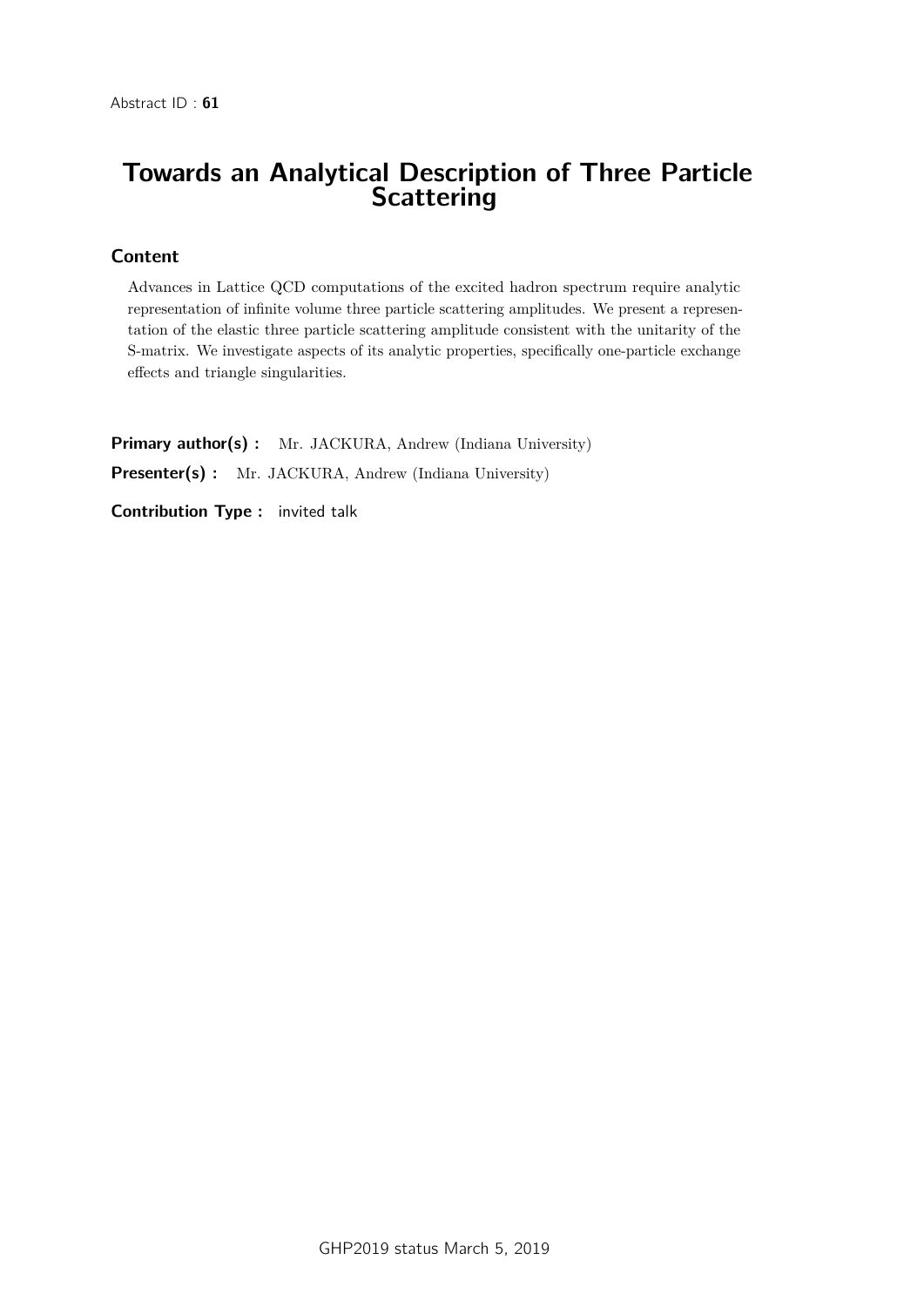## The QCD critical point hunt:new theoretical development and the first result from simulation

### **Content**

Experimentally locating the QCD critical point is one of the important scientific goals for the relativistic heavy-ion collision program, with potential connections to a plethora of deep questions on the phase diagram of nuclear matter. I will first argue based on simple parametric reasonings that there shall emerge a set of new dynamical degrees of freedom for the system evolving near the critical point. As a result, the conventional hydrodynamic modeling in heavy-ion collisions would not be sufficient for the purpose of the quantitative study of the critical point. Instead, I will present a novel theoretical framework, namely "hydro+", which couples those emergent degrees of freedom to hydrodynamical variables. "Hydro+" would provide a quantitative description of both the critical fluctuations and the bulk evolution near the QCD critical point. I will show the first results on the numerical simulations of "hydro+", and, if time is permitted, discuss the interesting connection of "hydro+" to other approaches of fluctuating hydrodynamics.

Primary author(s) : Dr. YIN, Yi (MIT)

Presenter(s) : Dr. YIN, Yi (MIT)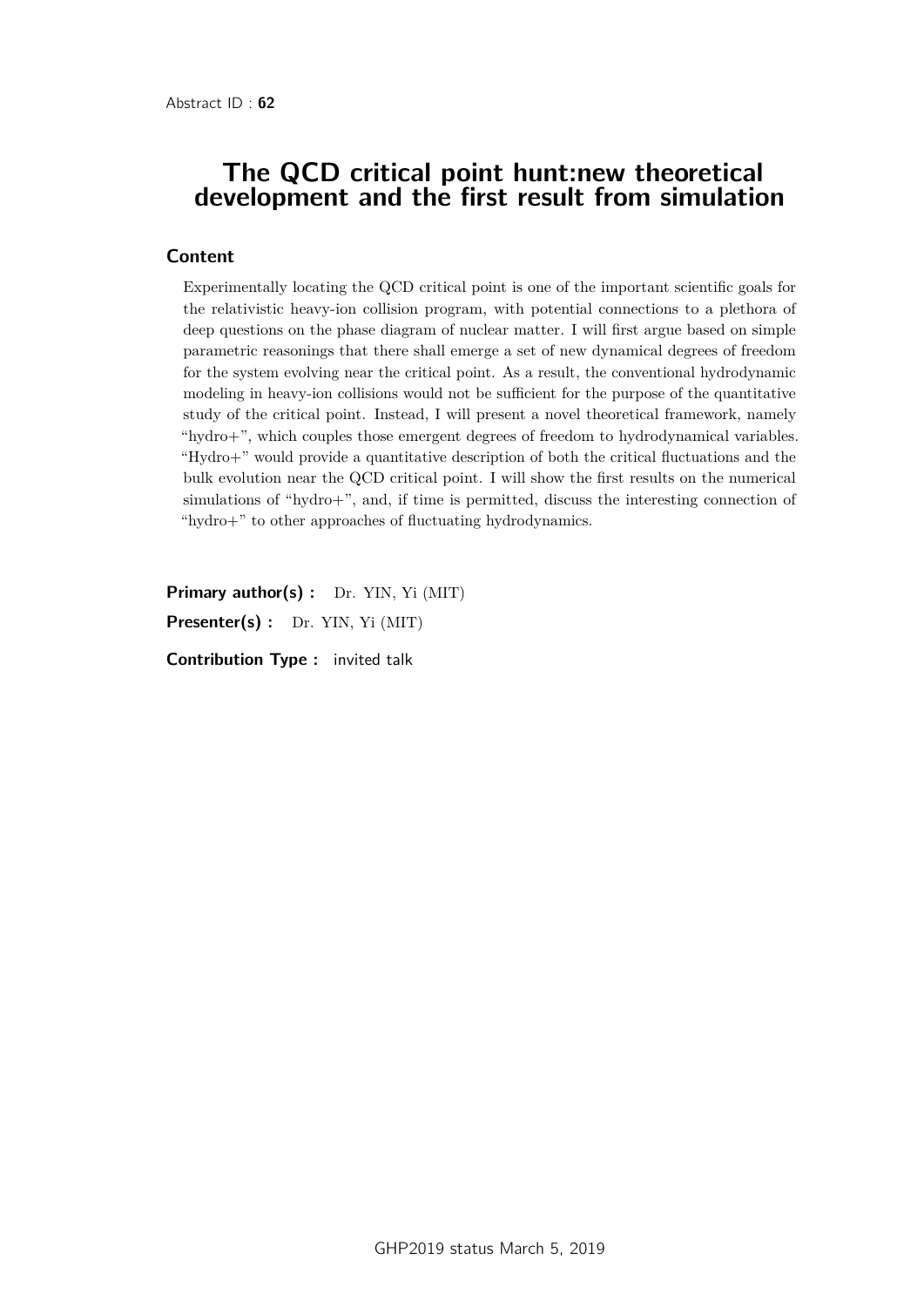## Partial Wave Analysis for Electron-Positron and Antiproton-Proton Annihilations

### Content

Despite the success of the simple quark model, the spectrum of light mesons is not well understood yet. For the mandatory understanding of the light-meson properties it is necessary to investigate different production processes and decay channels. Two complementary processes, the electron-positron and antiproton-proton annihilation, provide an excellent laboratory for such studies. The presence of many broad and often overlapping states in this energy region requires a full partial wave analysis for the extraction of the properties of the contributing resonances.

In this talk recent results from analyses of data from electron-positron and from antiprotonproton annihilations are presented. The analyses were performed with the easy-to-use partial wave analysis software PAWIAN, which is being developed at Ruhr-University Bochum.

We will report on the analysis of BESIII data as well as a coupled channel analysis of light meson final states based on CB/LEAR data together with *ππ* scattering data from earlier CERN and BNL experiments.

Primary author(s) : ALBRECHT, Malte (Ruhr-University Bochum)

Presenter(s) : ALBRECHT, Malte (Ruhr-University Bochum)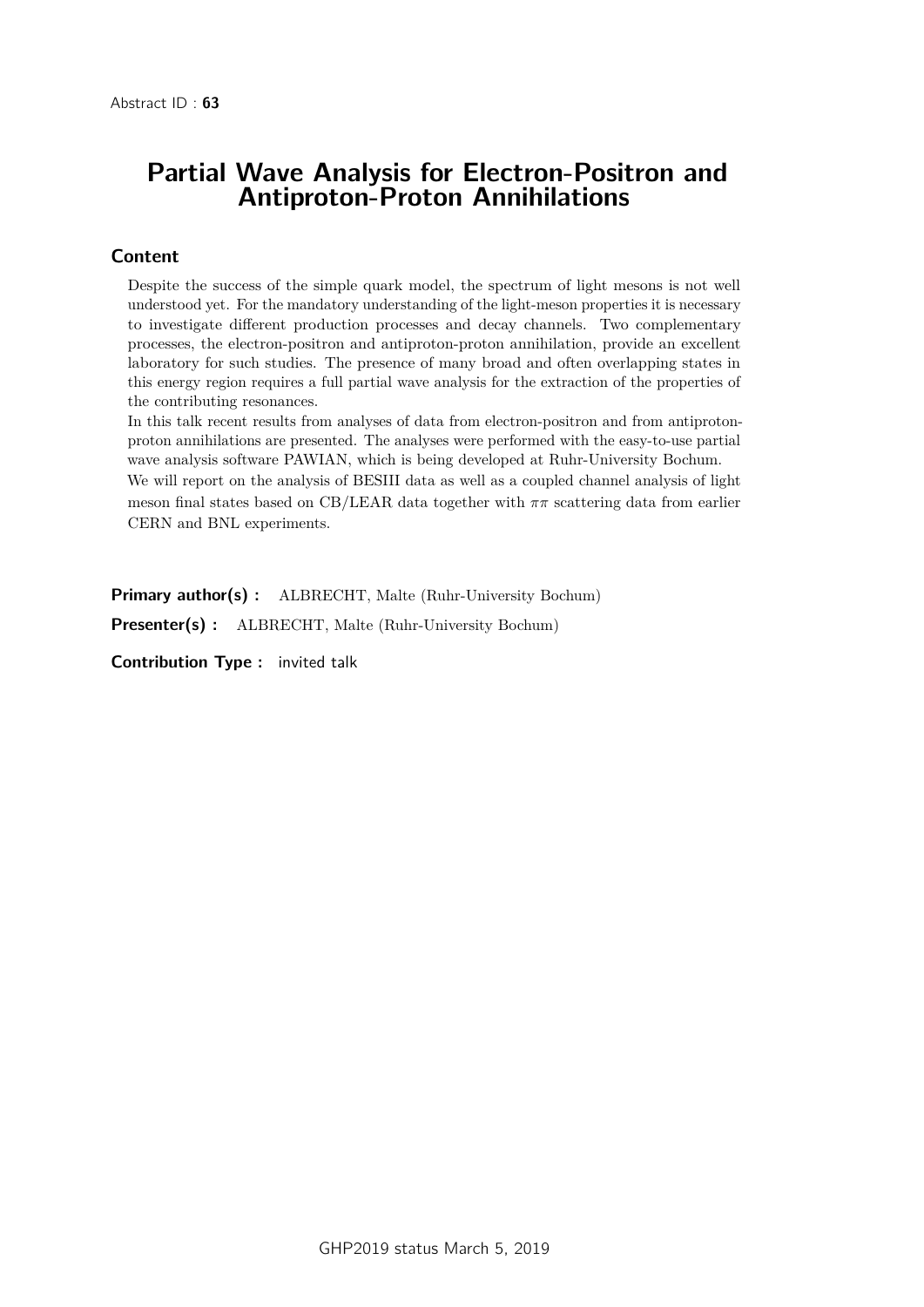## Dynamical modeling of relativistic heavy-ion collisions at Beam Energy Scan energies

#### **Content**

We present a fully three-dimensional model providing initial conditions for energy and conserved charge density distributions in heavy ion collisions at RHIC Beam Energy Scan (BES) collision energies [1,2]. The model includes the dynamical deceleration of participating nucleons or valence quarks. It provides a realistic estimation of the initial baryon stopping during the early stage of collisions. We study various observables obtained directly from the initial state model, including net-baryon rapidity distributions, 2-particle rapidity correlations, and the rapidity decorrelation of the transverse geometry. Their dependence on the model implementation and parameter values is investigated. We also present the implementation of the model with 3+1 dimensional hydrodynamics, which involves the addition of source terms that deposit energy and net-baryon densities produced by the initial state model at proper times greater than the initial time for the hydrodynamic simulation. The importance of this pre-equilibrium stage on hadronic flow observables at the RHIC BES will be quantified.

1] C. Shen and B. Schenke, "Dynamical initial state model for relativistic heavy-ion collisions", arXiv:1710.00881 [nucl-th].

[2] C. Shen and B. Schenke, "Initial state and hydrodynamic modeling of heavy-ion collisions at RHIC BES energies", arXiv:1711.10544 [nucl-th]

Primary author(s) : Mr. SHEN, Chun (Wayne State University) Co-author(s) : Dr. SCHENKE, Bjoern (Brookhaven National Lab) **Presenter(s)** : Mr. SHEN, Chun (Wayne State University)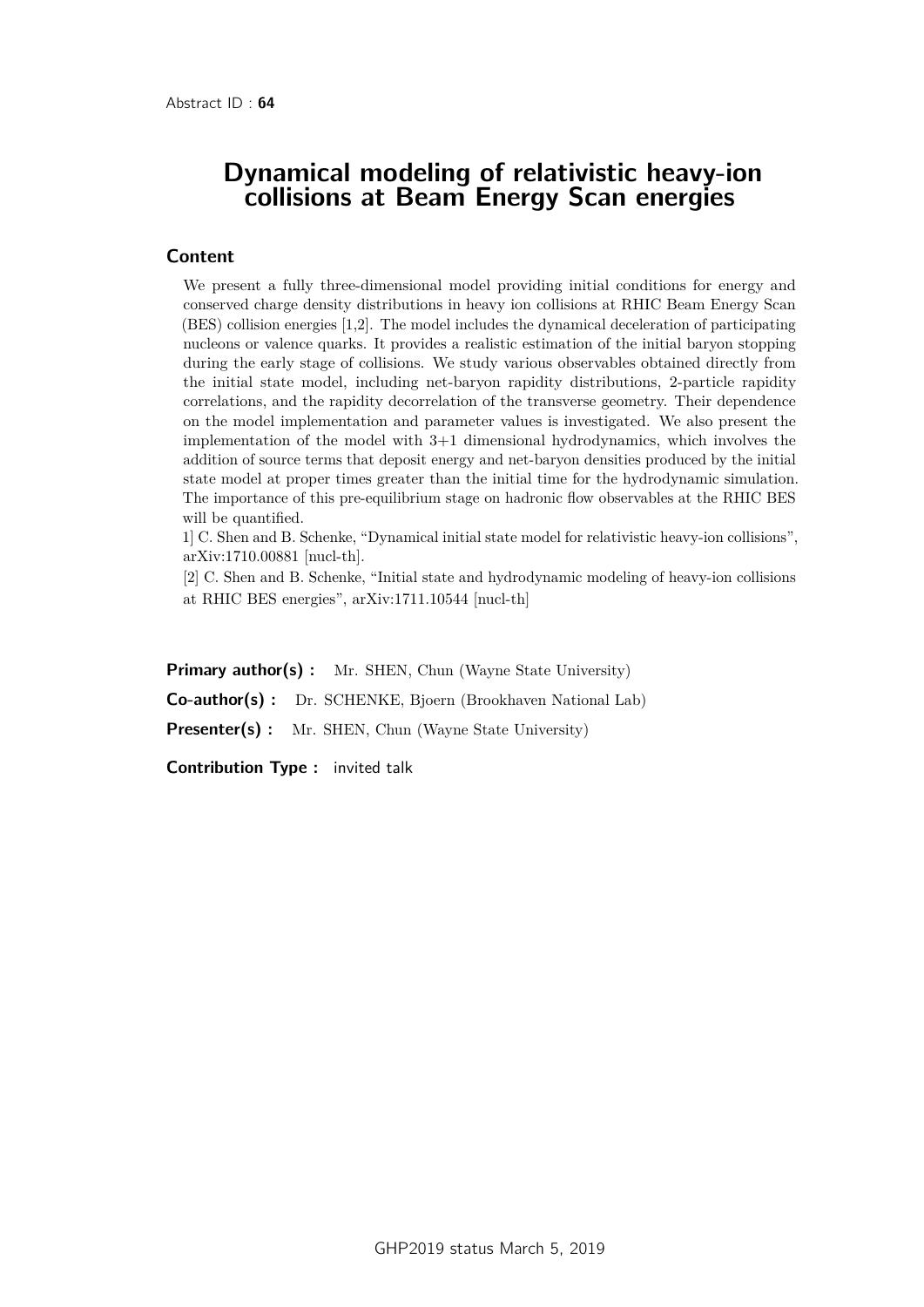# Parton distribution functions from the light front parton gas model

## Content

We present a statistical description of the hadron structures in terms of the parton gas on the light front. Specifically, the microcanonical molecular dynamics ensemble is generalized to preserve the light front 3-momentum in order to model the phase space distribution of partons confined inside a hardon. With only the light front kinetic energy, the joint longitudinal momentum fraction distribution of these partons can be deduced analytically. The parton distribution functions are then obtained as the marginal distribution of the joint distribution.

**Primary author(s)**: Dr. JIA, Shaoyang (Department of Physics and Astronomy, Iowa State University)

Co-author(s) : Prof. VARY, James (Iowa State University)

Presenter(s) : Dr. JIA, Shaoyang (Department of Physics and Astronomy, Iowa State University)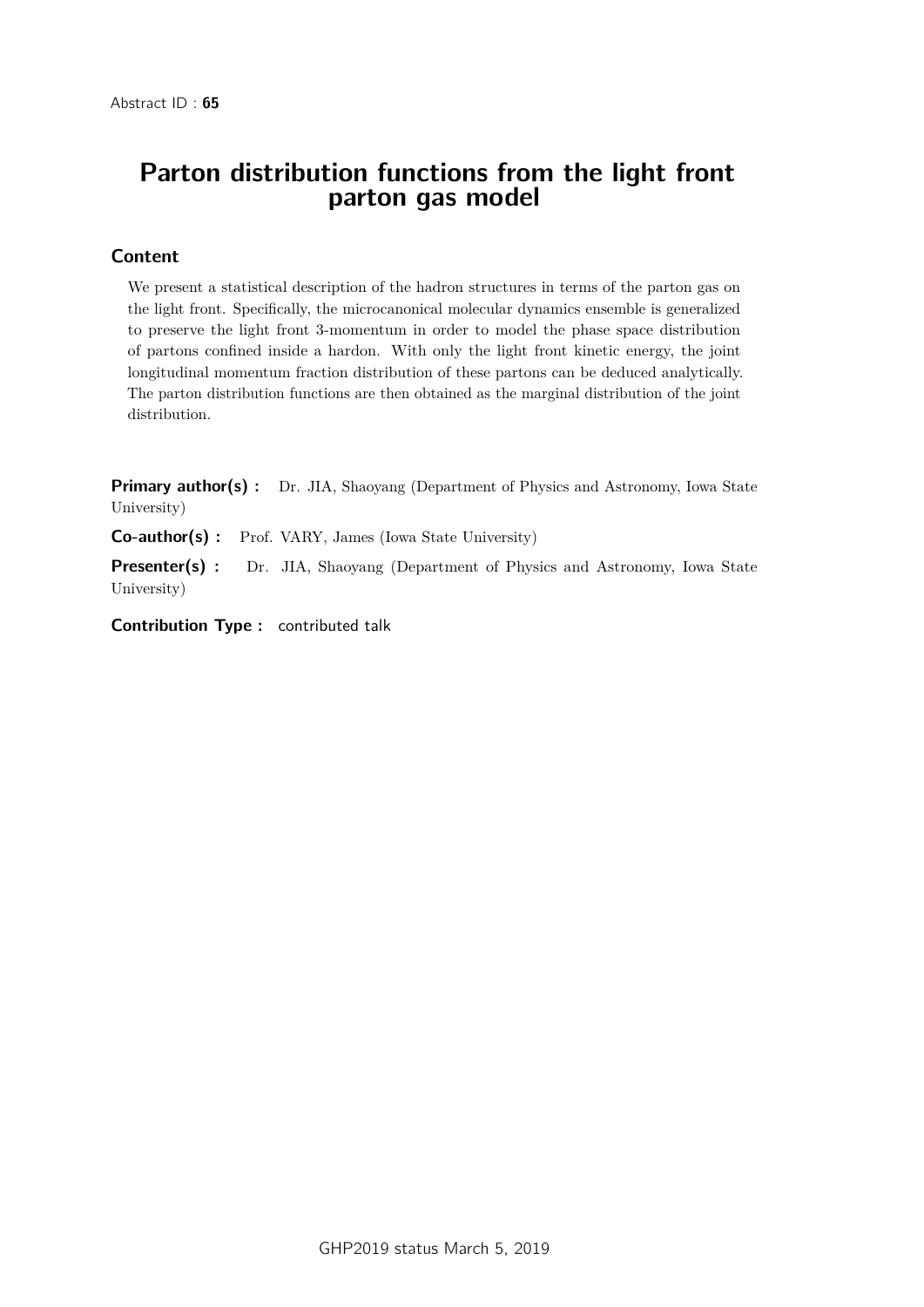## Measurement of long-range correlations in Z-boson tagged pp collisions

#### **Content**

Measurements of two-particle correlations in relative azimuthal angle and pesudorapidity have shown striking similarities between results obtained in pp, and in  $p+A$  and  $A+A$ collision systems. In pp collisions, unlike in the  $p+A$  and  $A+A$  systems, the strength of the correlations quantified by the anisotropy parameter  $v<sub>2</sub>$  does not show any dependence on the charged-particle multiplicity. Recent theoretical models suggest that this can be due to lack of correlation between the charged-particle multiplicity and the impact parameter of the pp collision. An independent handle on the impact parameter can be obtained by requiring the presence of a hard-scattering process in the collision. This talk presents the first measurement of two-particle correlations in pp collisions with a Z boson identified via its dimuon decay channel. The analysis uses ATLAS data recorded under nominal pp luminosities, and a procedure to correct for contribution of the tracks coming from pileup vertices is used. The anisotropy parameter  $v_2$  measured in  $Z$ -tagged events is compared to the  $v_2$  measured in minimum-bias collisions.

Primary author(s) : Dr. MOHAPATRA, Soumya Mohapatra (Columbia University, Department of Physics)

**Presenter(s) :** Dr. MOHAPATRA, Soumya Mohapatra (Columbia University, Department of Physics)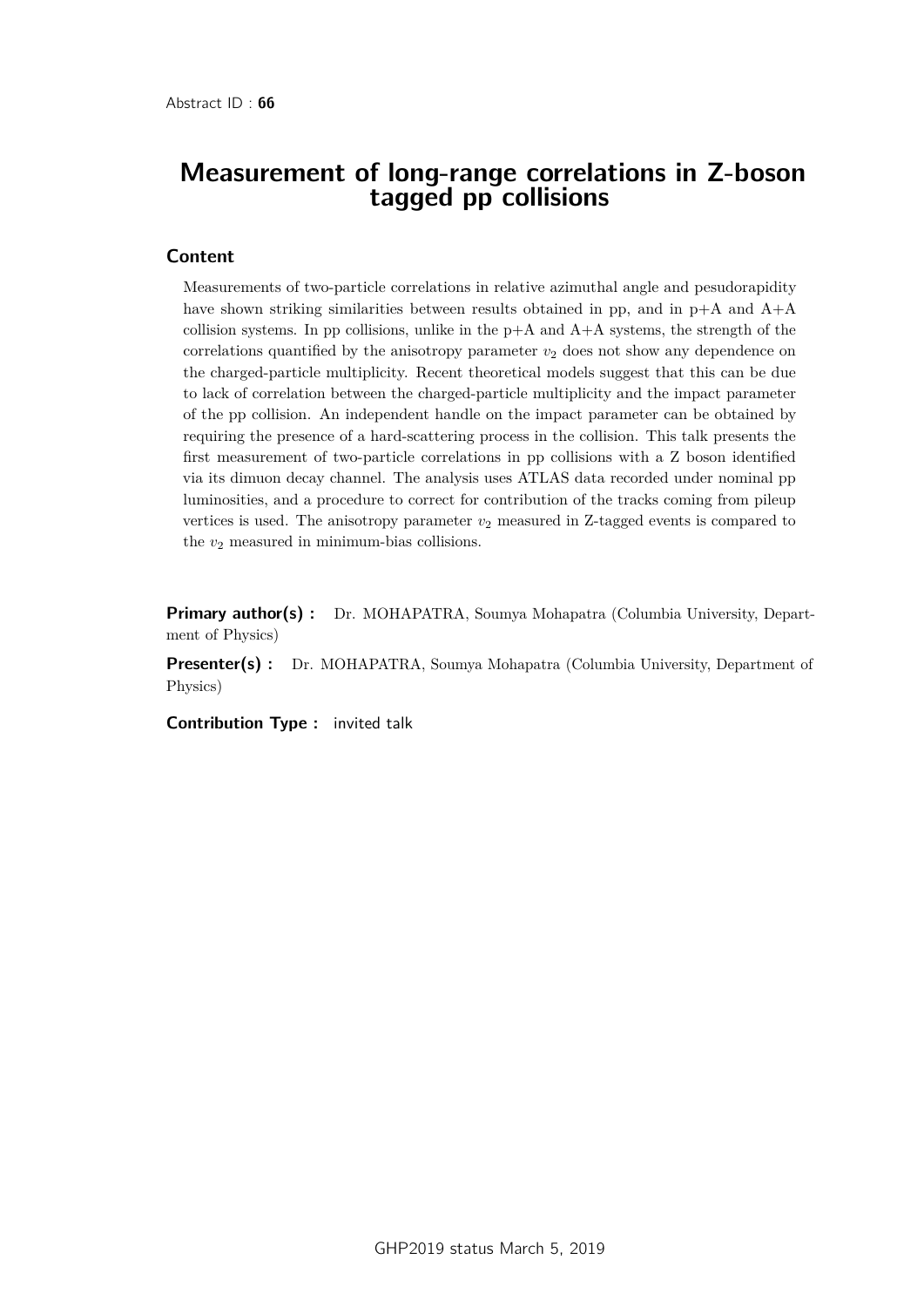# Novel Features of Nuclear Parton Distributions

## Content

One of the most interesting aspects of neutrino-nucleus DIS measurements is the apparent absence of antishadowing of the nuclear parton distributions, in direct contradiction to electron-nucleus and muon-nucleus measurements. This has several implications: (1) antishadowing may be flavor specific. This can be tested in semi-inclusive deep inelastic lepton scattering. (2) antishadowing cannot compensate for shadowing in the momentum sum rule (3) the momentum sum rule may in fact be inapplicable for the nuclear pdf, and (4) the standard operator product analysis can fail for nuclei because of shadowing and antishadowing. I will discuss the implications of these issues for nuclear pdfs in QCD based on Glauber-Gribov theory and its important connections to leading-twist diffractive DIS.

Primary author(s) : Prof. BRODSKY, Stanley (SLAC National Accelerator Laboratory, Stanford Univsersity)

**Presenter(s) :** Prof. BRODSKY, Stanley (SLAC National Accelerator Laboratory, Stanford Univsersity)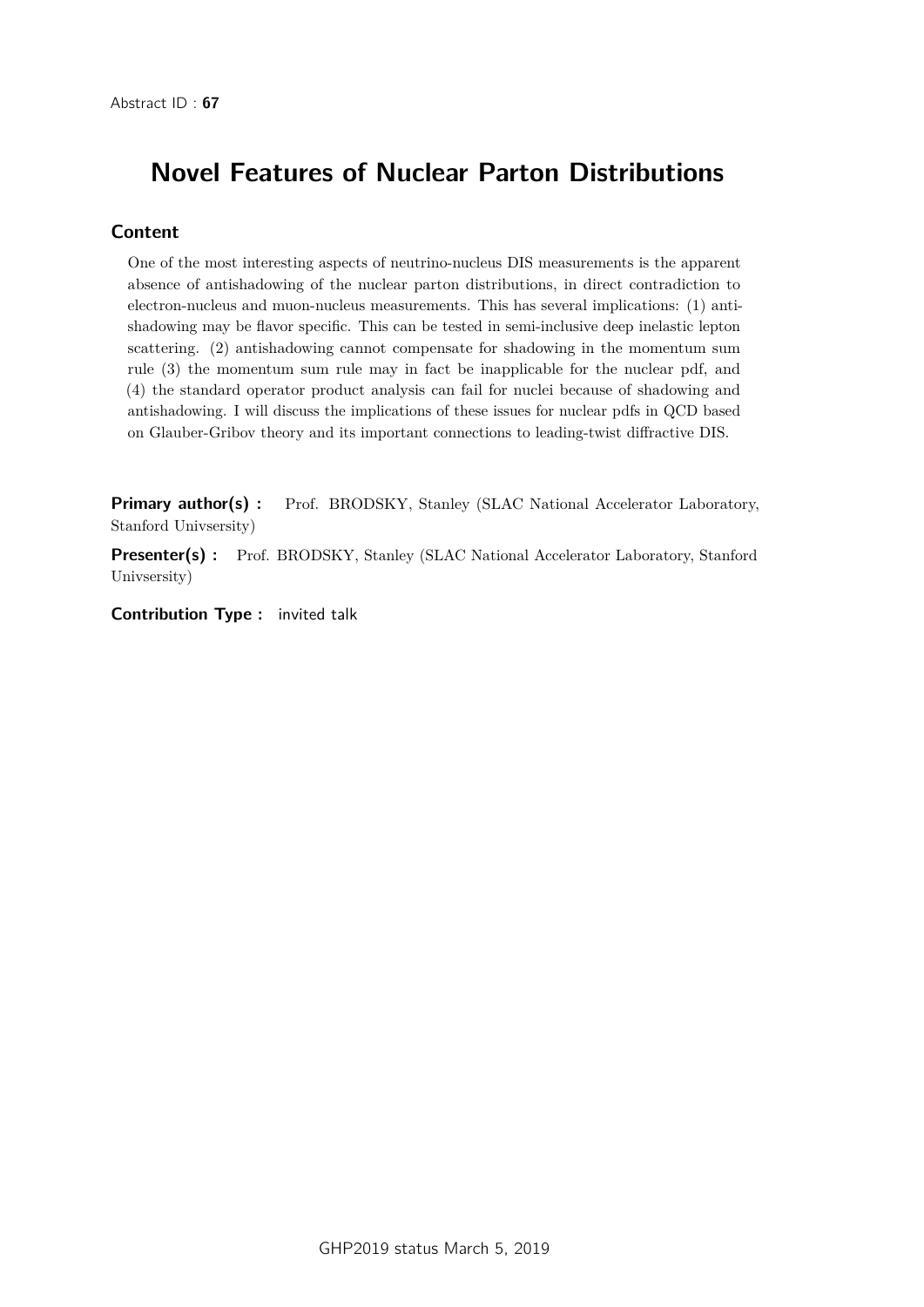# Twist-3 PDFs

### **Content**

In this talk the collinear twist-3 formalism is reviewed, in particular its application to pQCD analyses of transverse spin observables in single-inclusive high-energy processes. The main ingredients in this formalism are three-parton correlation functions that may provide new information on the inner dynamics of quarks and gluons in the nucleon as well as in fragmentation processes. Elements of next-to-leading order calculations in that formalism are also discussed.

Primary author(s) : Prof. SCHLEGEL, Marc (New Mexico State University) Presenter(s) : Prof. SCHLEGEL, Marc (New Mexico State University)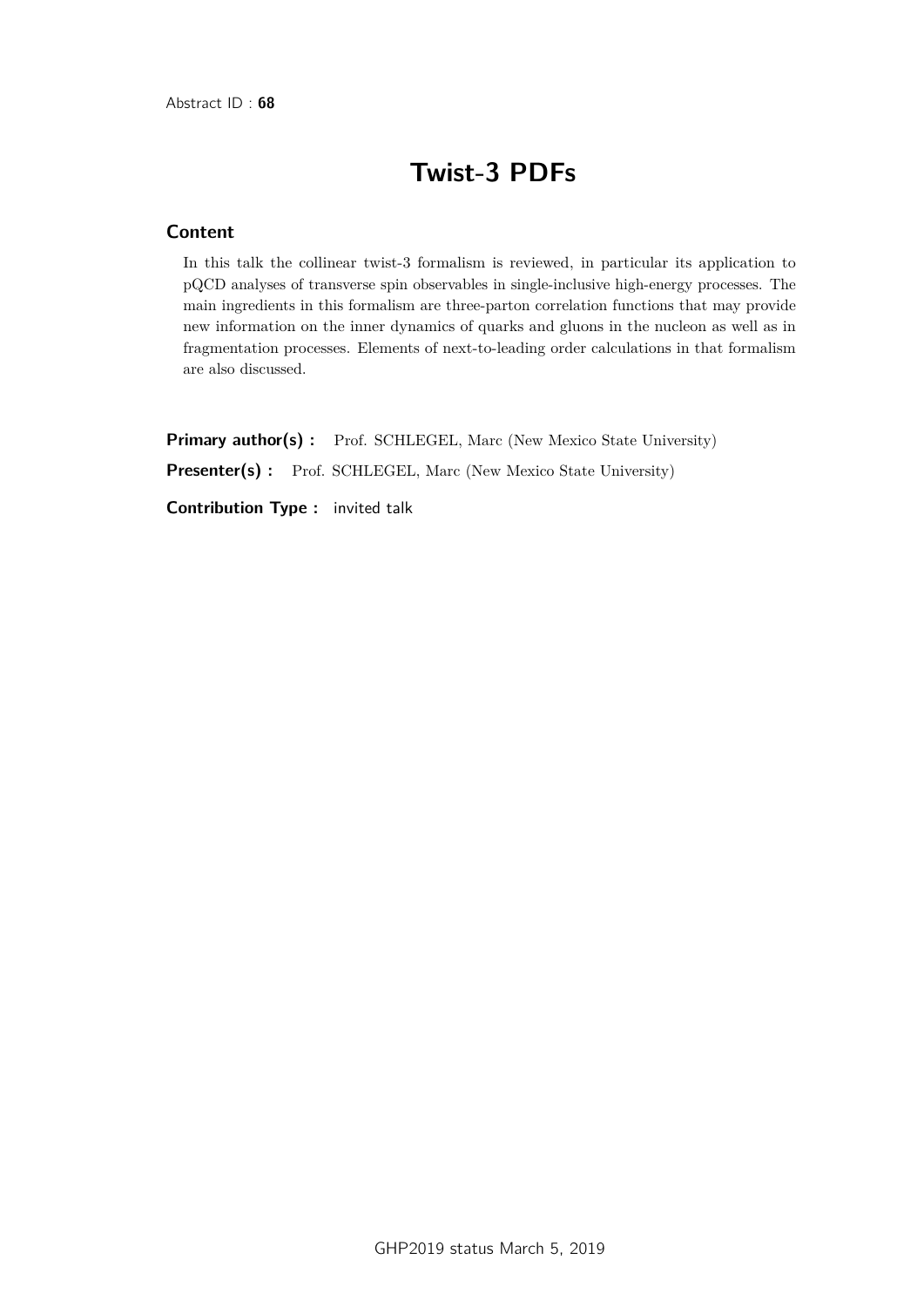# Hadronic physics with the inelasticity of high-energy neutrino interactions in IceCube

## Content

In addition to its role in high-energy astrophysics, the IceCube Neutrino Observatory is a laboratory to study neutrino-nucleon deep inelastic scattering at multi-TeV energies far beyond the reach of accelerators. A recent analysis of contained neutrino interactions in IceCube will be presented where the inelasticity of charged-current  $\nu_{\mu}$  interactions (the fraction of neutrino energy transferred to hadrons) is reconstructed as a new observable. The inelasticity distribution is found to be consistent with next-to-leading order pQCD calculations based on HERA PDFs in a neutrino energy range from 1 TeV to 100 TeV. The inelasticity distribution is also sensitive to neutrino charm production in an energy range up to 340 TeV—high enough that interactions of charm hadrons with nuclei in ice occur with high probability. Although the small event sample size limits the precision of results compared to theoretical uncertainties, a next-generation detector should improve these results and enable other studies of bottom and top physics as well as searches for physics beyond the Standard Model.

Primary author(s) : Dr. BINDER, Gary (LBNL)

Presenter(s) : Dr. BINDER, Gary (LBNL)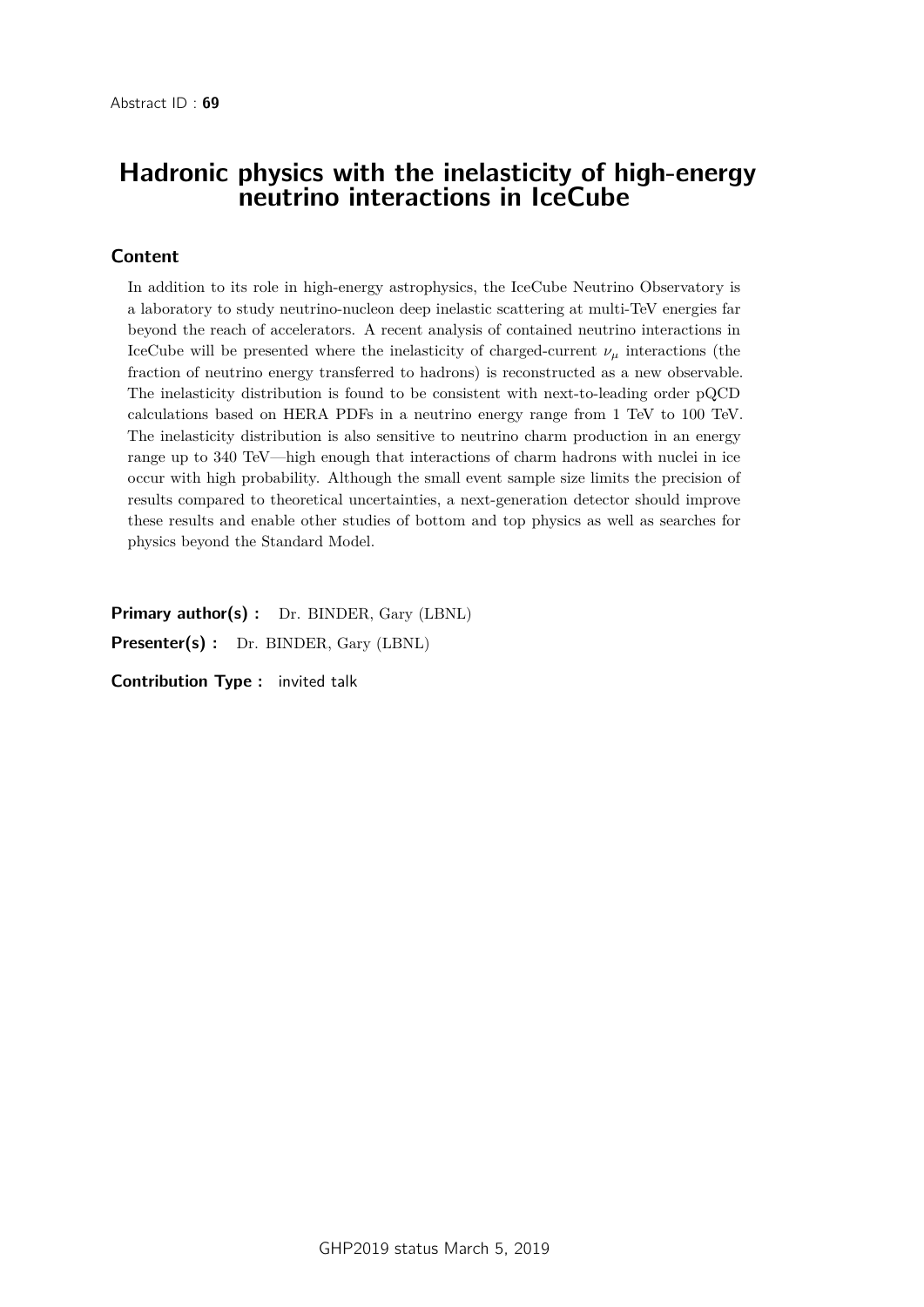# TMD measurements and requirements at the EIC

### **Content**

Transverse momentum dependent (TMD) distributions are a novel QCD tool that allow the mapping of the motion of quarks and gluons in nuclear matter. The Electron-Ion Collider (EIC) will allow for a high-precision study of TMDs at the scale of sea quarks and gluons. In my presentation, I will discuss the requirements on theory as well as on accelerator, detector, and computer technology for the TMD program at the EIC with a focus on recent progress on Monte Carlo Event Generators for TMDs.

Primary author(s) : Dr. DIEFENTHALER, Markus (Jefferson Lab) Presenter(s) : Dr. DIEFENTHALER, Markus (Jefferson Lab)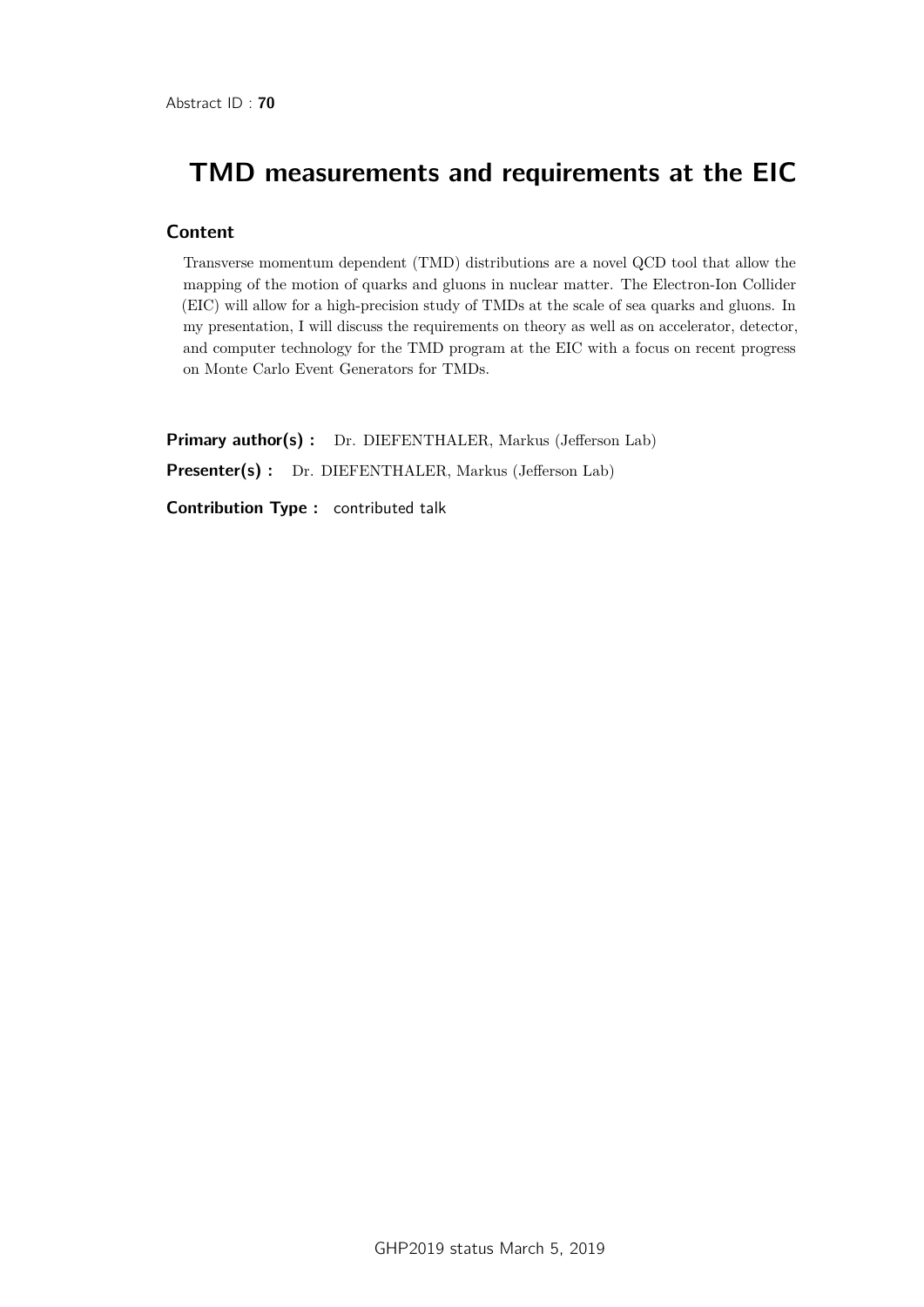# Studying the hadronic and semi-leptonic Decay Modes of the  $\eta^{(\prime)}$ -Meson with GlueX-I

### Content

The isospin violating decay  $\eta \to \pi^+\pi^-\pi^0$  is the dominant charged decay mode of the *η*-meson. This decay is driven by the strong force and allows probing of the light quark masses, because the corresponding decay amplitude is proportional to the quark mass ratio *Q*. The decay amplitude is accessible either via a Dalitz-Plot or partial wave analysis. The latter one allows for a direct calculation of *Q* whereas the parameters from the Dalitz Plot analysis give insights into the decay dynamics and can be compared to theoretical calculations.

The semi-leptonic decay  $\eta^{(l)} \to \pi^+\pi^-\gamma^*[\gamma^* \to e^+e^-]$  allows study of quantum anomalies, because its decay amplitude is driven by the box anomaly. Moreover, CP-symmetry can be tested by measuring the angle of the decay plane between the dilepton and pion pair.

These  $\eta^{(1)}$ -decays have been produced and measured in the reaction  $\gamma p \to p \eta^{(1)}$  with the GlueX experiment, located at the Thomas Jefferson National Laboratory. GlueX finished the first phase of measurements in the winter last year. The second phase will start this spring with an upgraded setup including a DIRC-detector.

This talk will discuss the status and prospects of the analysis of the two decay modes within the GlueX-I data set.

Primary author(s) : Mr. LERSCH, Daniel (Florida State University) Presenter(s) : Mr. LERSCH, Daniel (Florida State University)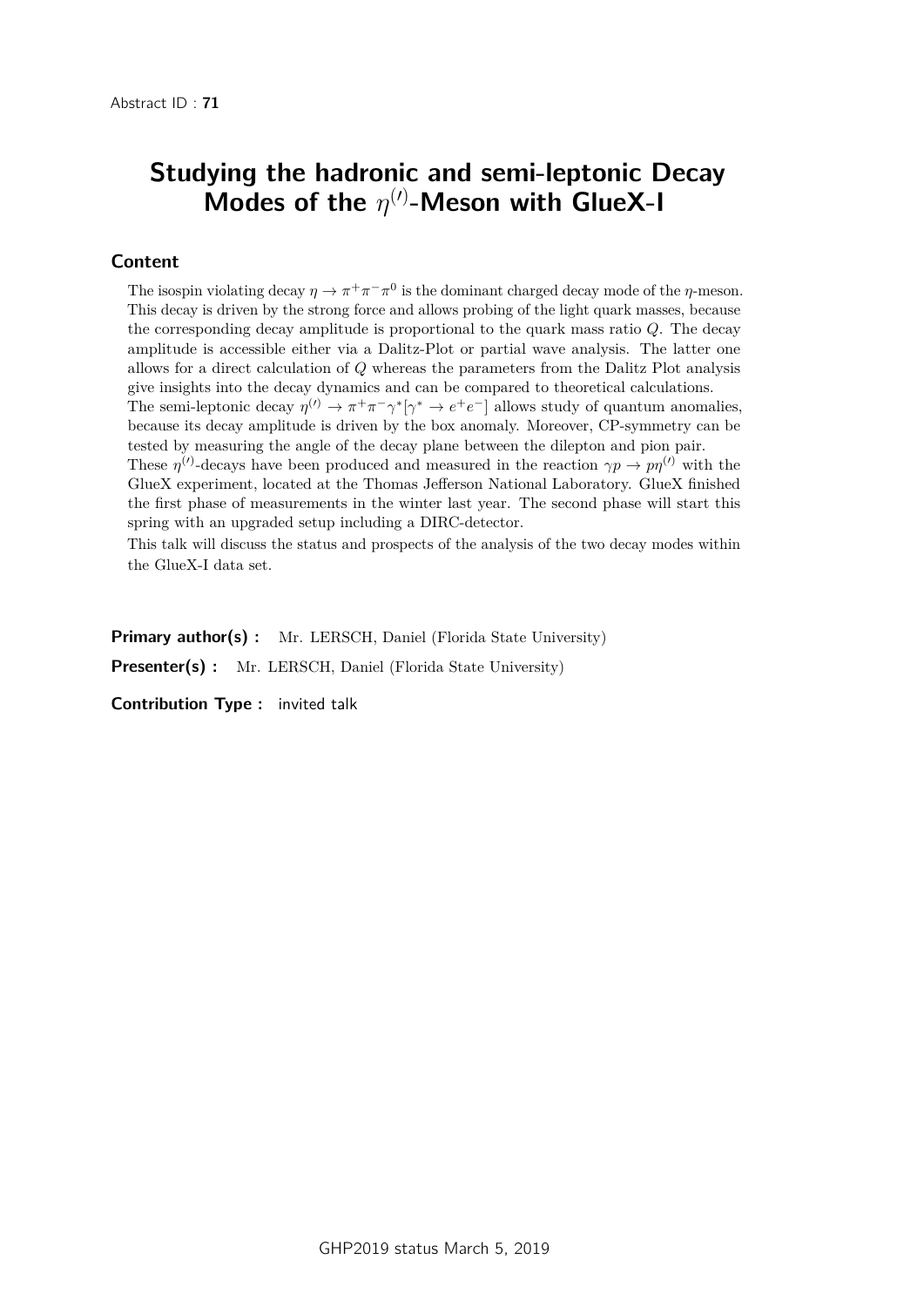# Parton distribution inside the pion from lattice QCD

### **Content**

We will present our lattice computation of the valence Parton Distribution Function of 300 MeV pion. For this work, we use perturbative matching of the Euclidean RI-MOM renormalized quasi Parton Distribution Function that we compute on HISQ ensembles with 0.06 and 0.04 fm lattice spacings. In addition, we will discuss the validity of leading order perturbative matching and other systematic effects that potentially enter such lattice computations of PDF.

#### Primary author(s) : Dr. KARTHIK, Nikhil (BNL)

Co-author(s) : Dr. IZUBUCHI, Taku (RIKEN-BNL); PETRECZKY, Peter (BNL); MUKHER-JEE, Swagato (Brookhaven National Laboratory); Dr. SYRITSYN, Sergey (Stony Brook University); Mr. SHUGERT, Charles (Stony Brook University); Dr. JIN, Luchang (BNL); Dr. KALLIDONIS, Christos (Stony Brook University)

Presenter(s) : Dr. KARTHIK, Nikhil (BNL)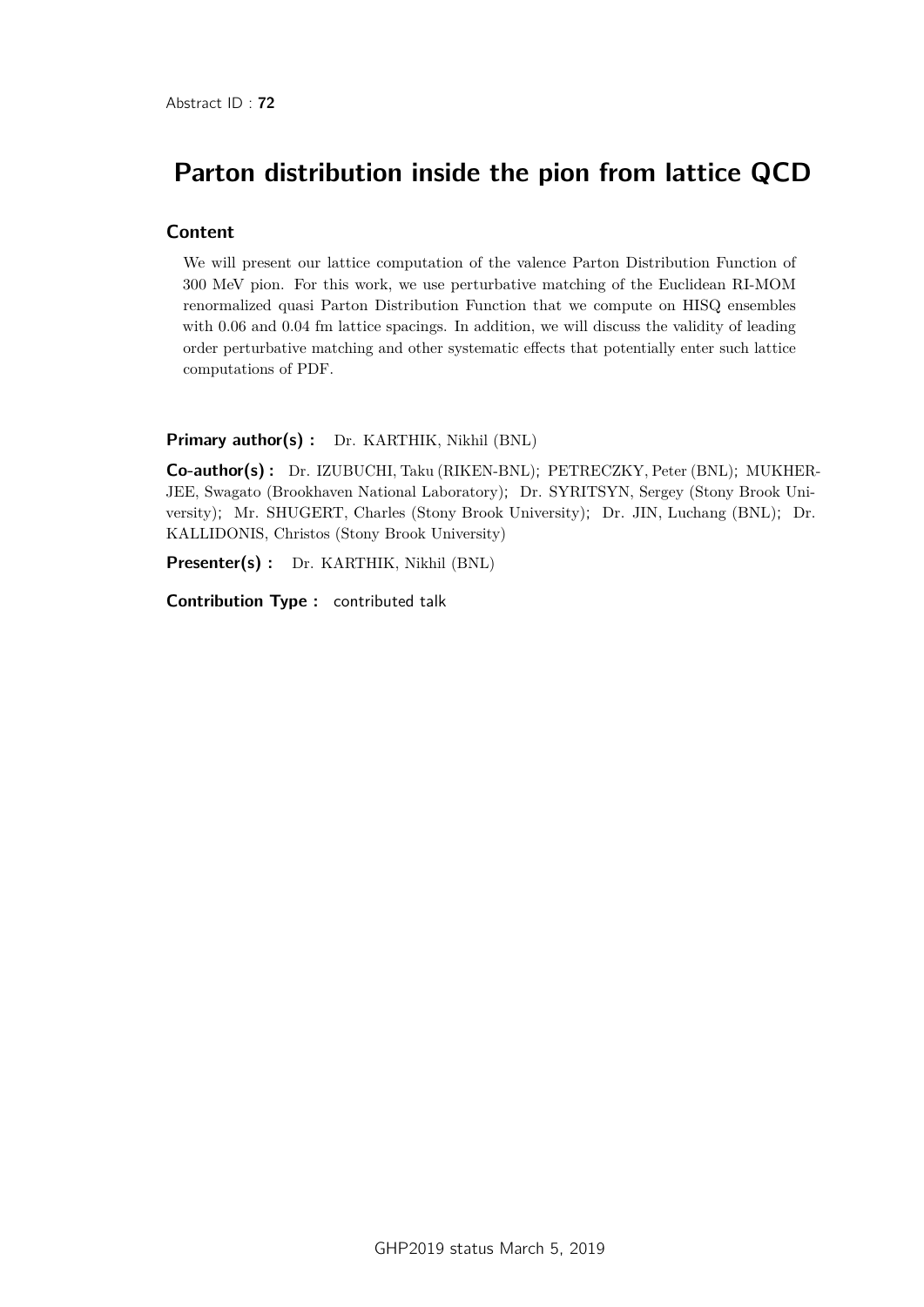## The nCTEQ PDF determinations and LHC nuclear scattering data

## Content

Recent nuclear scattering data from the LHC contain a wealth of information providing important constraints on our knowledge of both nuclear and proton parton distribution functions (PDFs). In this talk, I present the nCTEQ nPDFs (which are now based upon a substantially upgraded code,  $nCTEQ++$ ) to illustrate this point with a special focus on the ability of  $W^{\pm}/Z$  boson production to help disentangle the PDFs' flavor dependence; this can be seen, for example, in the complementarity of the  $W^{\pm}/Z$  information to fixedtarget neutrino DIS data in affording leverage over the strangeness distribution. Given the fact that determinations of nucleon PDFs are often dependent upon nuclear corrections, I also demonstrate how improvements in nPDFs provided by LHC  $p Pb$  and  $P b Pb$  data can mutually benefit proton PDF fits. Lastly, I will highlight some future directions for our nCTEQ analyses.

**Primary author(s):** Dr. HOBBS, Timothy (Southern Methodist University)

Presenter(s) : Dr. HOBBS, Timothy (Southern Methodist University)

Contribution Type : invited talk

#### **Comments:**

Given on behalf of the nCTEQ Collaboration. This work was supported by the U.S. Department of Energy under Grant No. de-sc0010129 and the EIC Center@JLab Fellowship Program.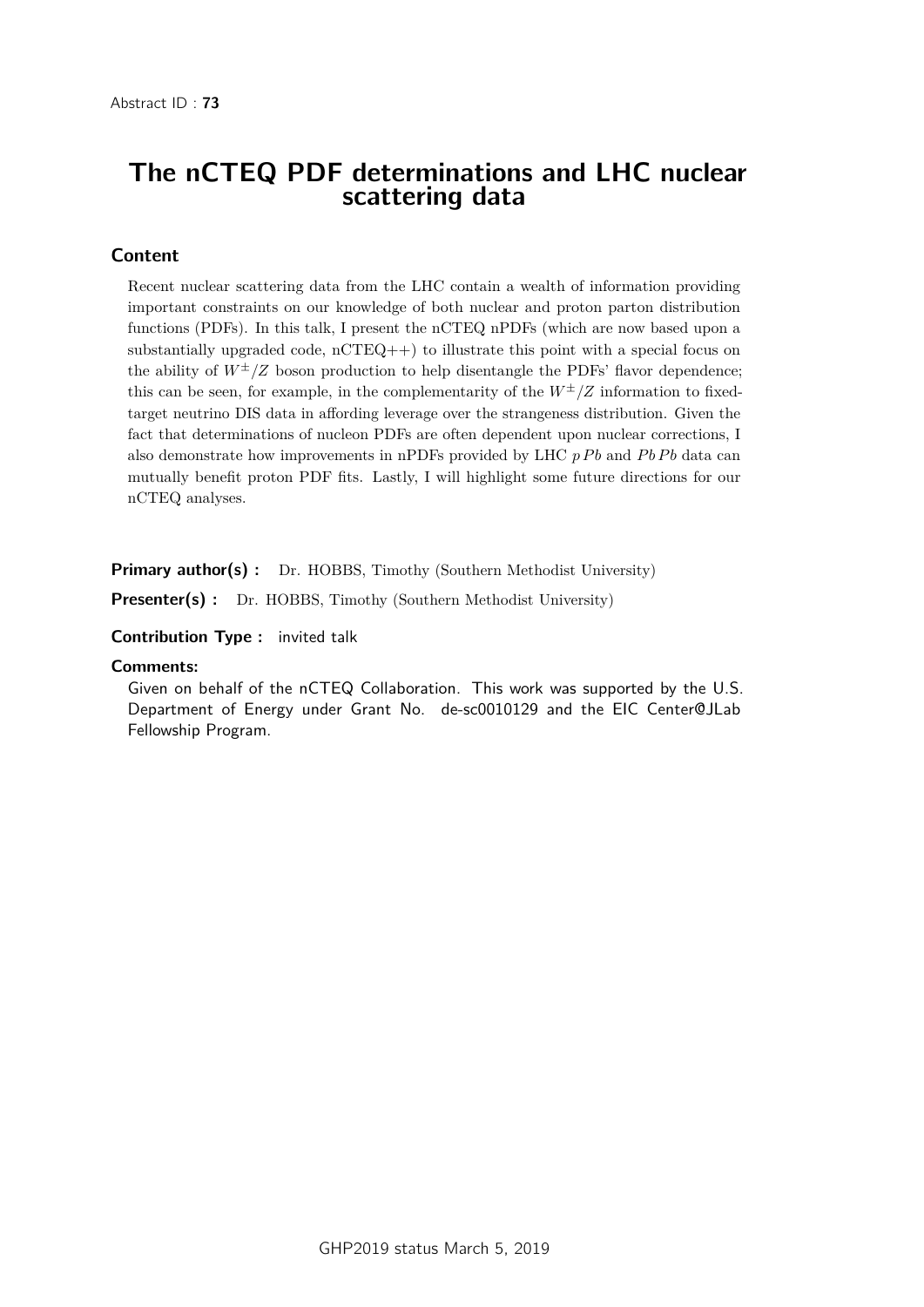## The Future synergy between Lattice QCD and Global Analyses of HEP data

### **Content**

Owing to the growing availability of computational resources as well as steady theoretical advances in lattice gauge theory and perturbative QCD analyses, the dual technologies of Lattice QCD and QCD Global Analyses have proceeded apace in recent years. In this context, it is increasingly suggested that the output of Lattice QCD calculations could serve as important input to Global Analyses of PDFs (and related quantities). In this talk I will discuss this exciting possibility, specifically demonstrating the important role Global Analyses will play in benchmarking improving Lattice QCD output. I will stress that, going forward, the relationship between the QCD Lattice and Global Analyses of high energy data will provide a powerful synergistic basis to improve our knowledge of the hadron tomography in the EIC era.

Primary author(s) : Dr. HOBBS, Timothy (Southern Methodist University)

Presenter(s) : Dr. HOBBS, Timothy (Southern Methodist University)

Contribution Type : contributed talk

#### **Comments:**

This work was supported by the U.S. Department of Energy under Grant No. desc0010129 and the EIC Center@JLab Fellowship Program.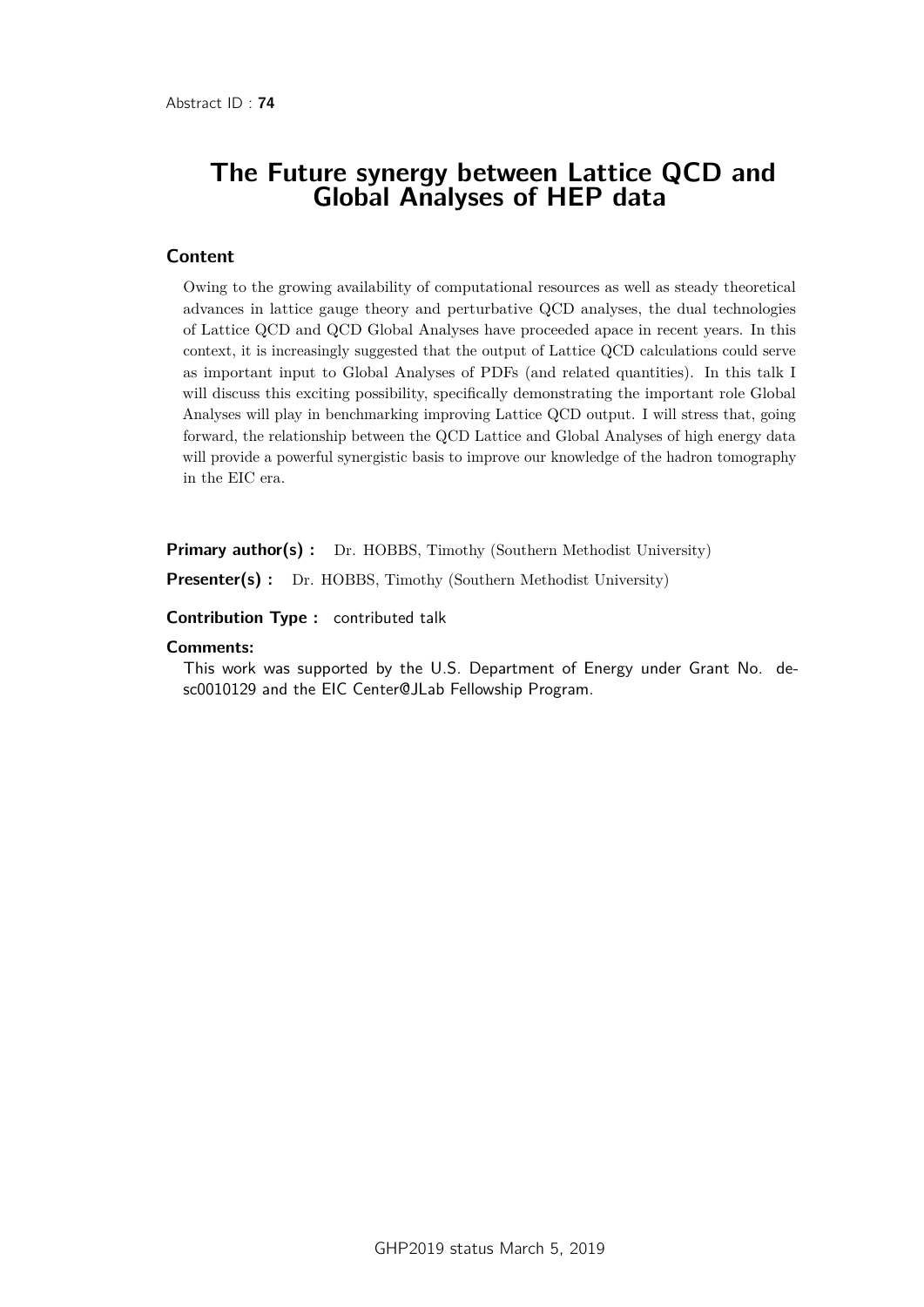## Ultra-peripheral Collisions in STAR

#### Content

In ultra-peripheral relativistic nuclear collisions, the impact parameter is greater than the sum of the radii of the colliding nuclei. Hadronic interactions are suppressed in these collisions, but the intense flux of photons allows the study of photonuclear and two-photon interactions, providing information about the initial state of the nuclei. The STAR experiment has studied Au+Au collisions at  $\sqrt{s_{NN}}$  = 200 GeV at central rapidity. High-statistics samples of coherently produced  $\rho$  mesons and  $\pi^+\pi^-$  pairs allowed the observation of a diffractive pattern in  $d\sigma/dt$ . The diffractive dips have been studied as a function of  $\pi^+\pi^-$  pair mass and compared with model expectations. Preliminary results of the coherent photoproduction of  $J/\Psi$  mesons and  $e^+e^-$  pairs will also be presented. The experimental cross section for coherent *J/*Ψ photoproduction is of interest as a probe of gluon saturation and nuclear gluon shadowing. The  $J/\Psi$  mesons are heavy enough to be described by perturbative QCD, where at the first order the coherent cross section is proportional to the square of the nuclear gluon distribution. The coherent production of  $e^+e^-$  pairs is a background process for the *J/*Ψ measurement, but also interesting in its own right. STAR has observed an enhancement, relative to known hadronic interactions, in  $e^+e^-$  production at low transverse momentum in peripheral Au+Au and U+U collisions. This enhancement can be explained by photoproduction, and a precision measurement of  $e^+e^-$  production in ultra-peripheral collisions provides a baseline for comparison with these results.

Primary author(s) : Prof. SEGER, Janet (Creighton University Department of Physics) **Presenter(s) :** Prof. SEGER, Janet (Creighton University Department of Physics)

Contribution Type : invited talk

#### **Comments:**

for the STAR Collaboration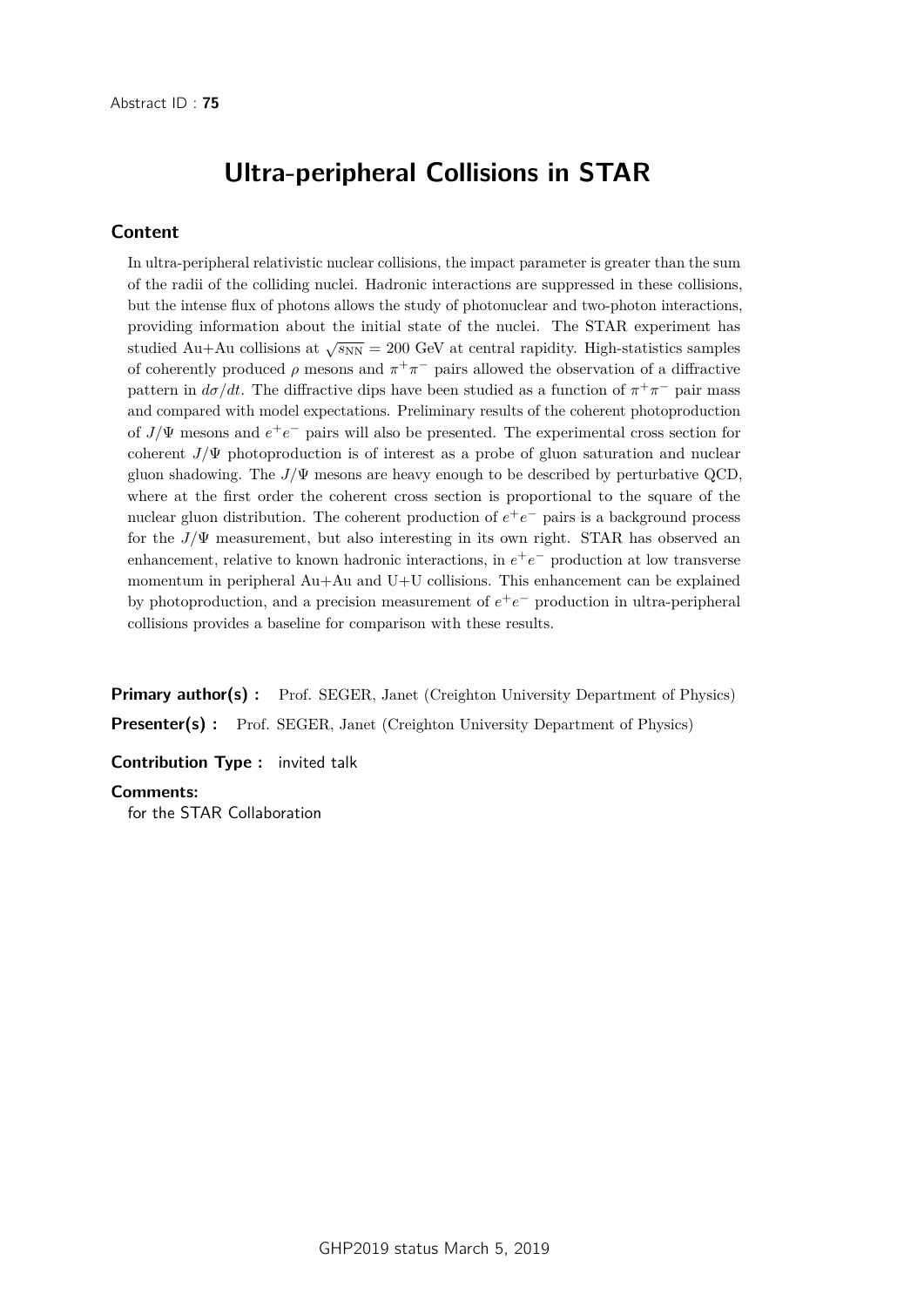### 3-body quantization condition in a minimal unitary relativistic approach

#### Content

The interacting three-particle states are populated via an interacting two-particle subsystem (resonant or non-resonant), and a spectator. Using this formulation, we derive the relativistic isobar-spectator amplitude such that the three-body Unitarity is ensured exactly (*arXiv:1706.06118* ).

Unitarity constrains the imaginary parts of such an amplitude in infinite volume. In the finite volume this determines the leading power-law finite-volume effects allowing for a derivation of a highly desired 3-body quantization condition. Short derivation of the latter in the present formalism (*arXiv:1709.08222* ) as well as a subsequent application to the physical system for which Lattice results exist (*arXiv:1807.04746* ) will be presented in this talk.

**Primary author(s)**: Dr. MAI, Maxim (The George Washington University)

Co-author(s) : Dr. DOERING, Michael (The George Washington University)

**Presenter(s) :** Dr. MAI, Maxim (The George Washington University)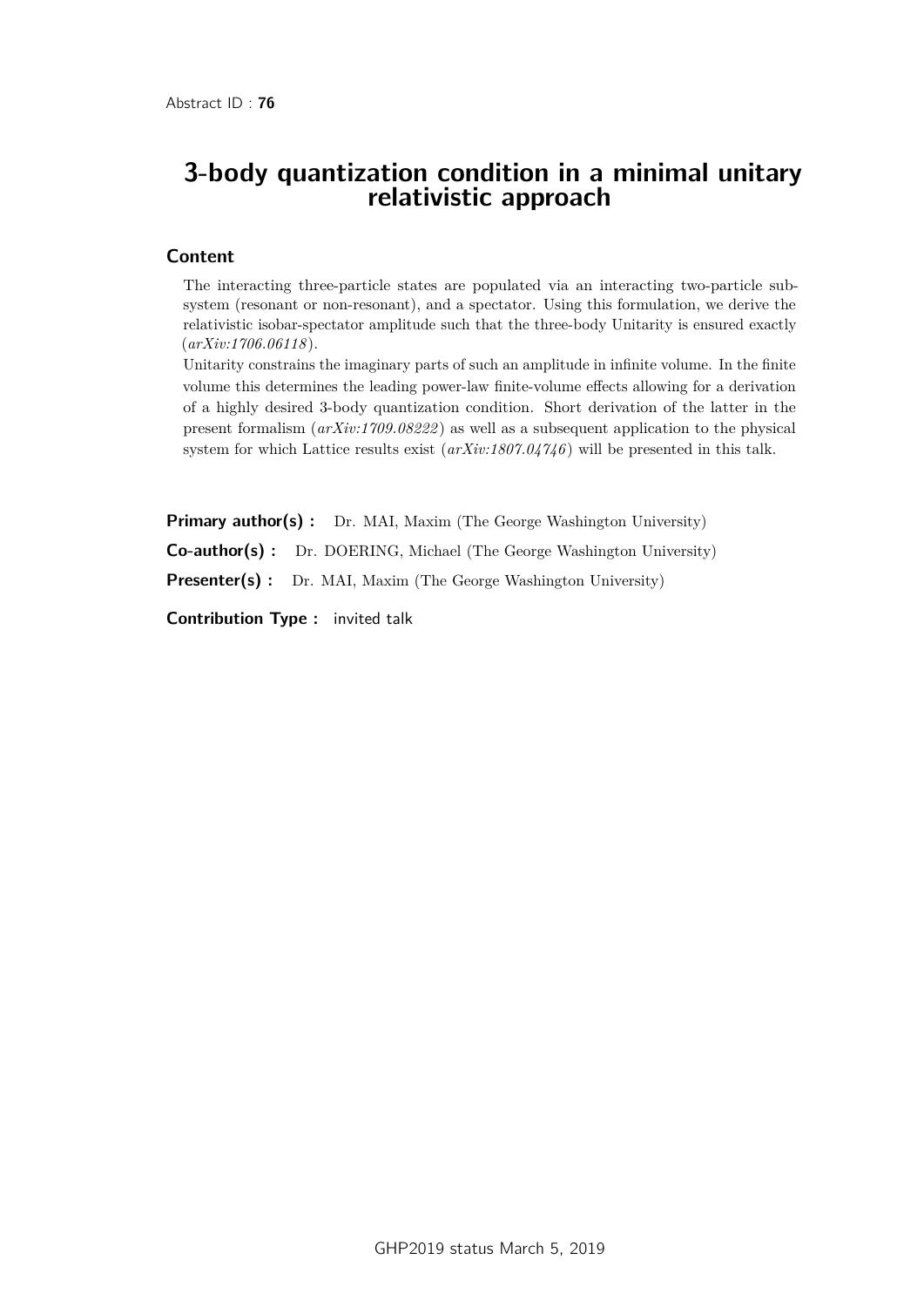# Benchmarking Air Light-Guide Cherenkov Detectors at SLAC ESTB

### Content

The MOLLER experiment proposed at the Thomas Jefferson National Accelerator Facility plans a precision low energy determination of the weak mixing angle via the measurement of the parity-violating asymmetry in longitudinally polarized beam electron scattering on the unpolarized electrons in a liquid hydrogen target (Møller scattering). The scattered electrons are measured by a circular array of thin fused silica tiles which generate Cherenkov photons and transport them to photomultiplier tubes (PMTs) through air light-guides. The detector design must balance constraints of machining, structural support, maximizing the PMTs' optical photon yield and resolution, and minimizing the backgrounds from neighboring separated fluxes. Prior tests at the MAMI facility at Johannes Gutenberg University, Mainz, Germany characterized the effects of Cherenkov and scintillation light generated by flux passing through the air of the detectors' light guides. We report on tests performed at the SLAC End Station A Test Beam (ESTB), Geant4 optical physics simulations, and ongoing studies of optimized detector geometry prototypes for the MOLLER experiment.

Primary author(s): CLARKE, Cameron (Stony Brook University) Presenter(s) : CLARKE, Cameron (Stony Brook University)

Contribution Type : contributed talk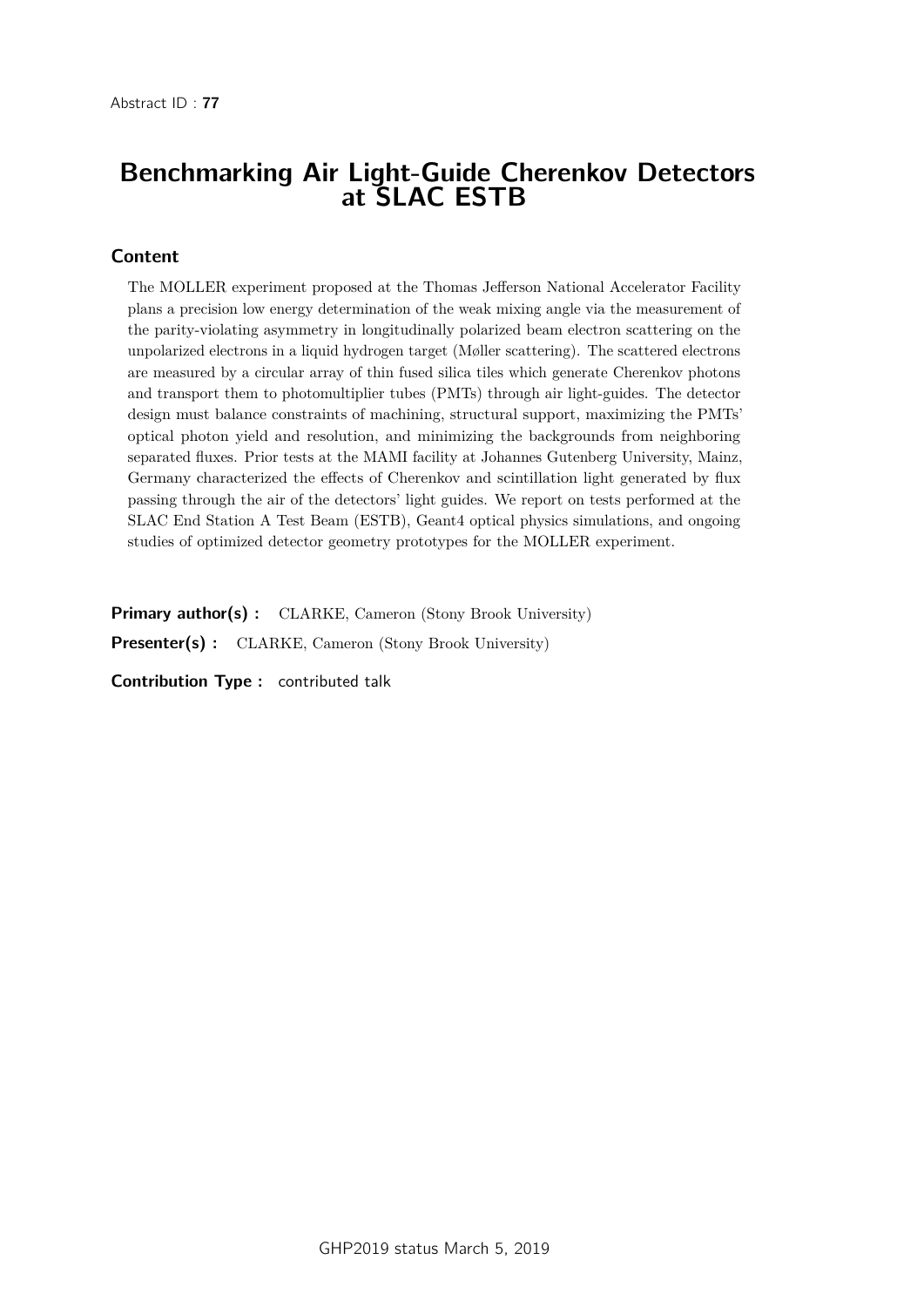## Meson production in ultra-peripheral heavy ion collisions

### **Content**

Meson production cross sections in ultraperipheral relativistic heavy ion collisions at the CERN Large Hadron Collider are revisited. The relevance of meson models and of exotic QCD states is discussed. This study includes states that have not been considered before in the literature.

Primary author(s) : Prof. CARLOS BERTULANI, Carlos (Texas A&M University-Commerce)

Presenter(s) : Prof. CARLOS BERTULANI, Carlos (Texas A&M University-Commerce)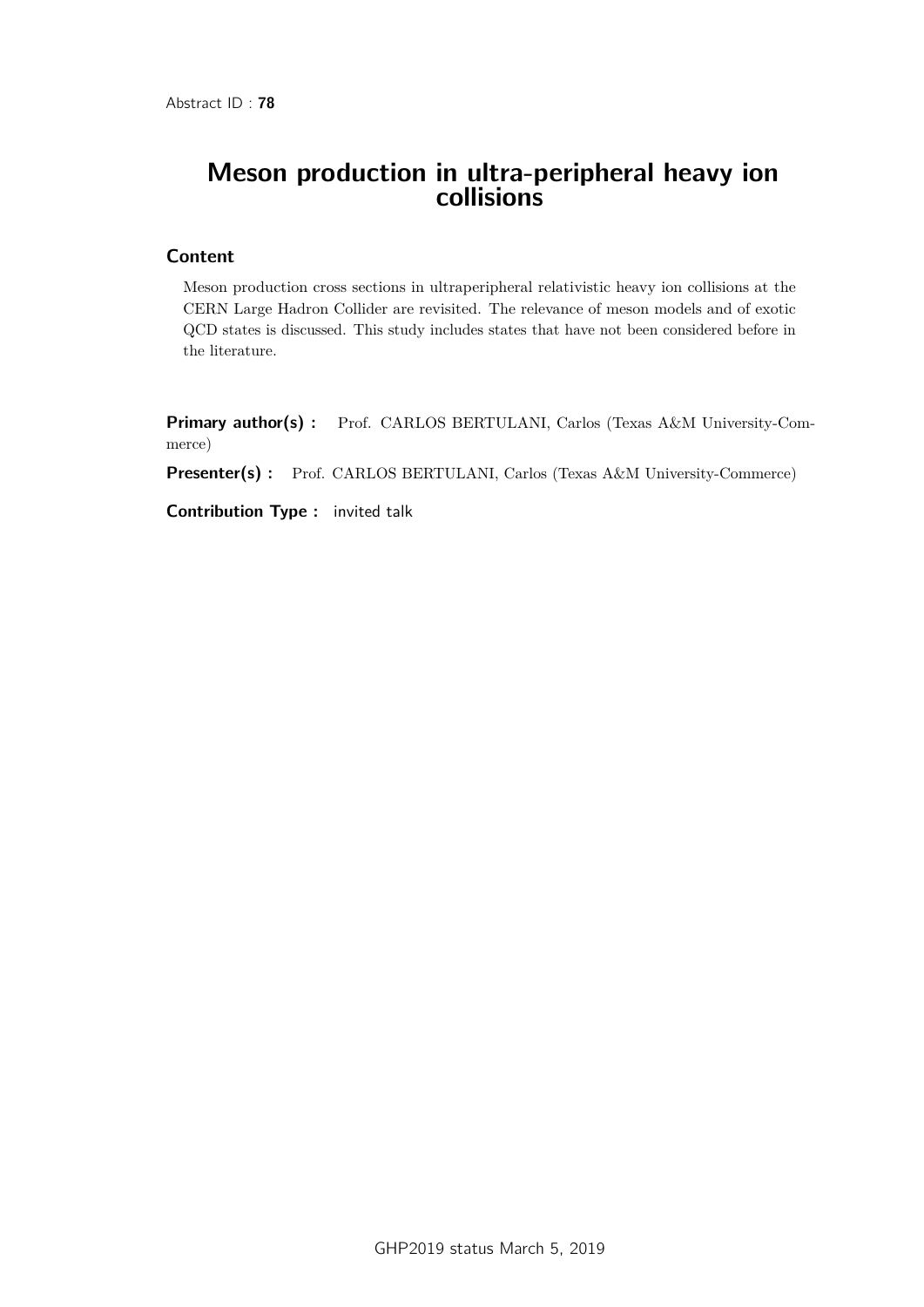## Pion Valence Quark Distribution from Lattice Calculable Current-Current Correlations

### Content

An understanding of the partonic structure of hadrons is an essential ingredient in making precise predictions and measurements of hadronic cross-sections and various Standard, and Beyond Standard, Model parameters. Direct first-principles calculations of parton distribution functions (PDFs) via lattice QCD were historically limited to the lowest few moments, principally due to the time-dependence of PDFs and the breaking of rotational symmetry. Several encouraging proposals have since been developed that relate lattice calculable quantities with PDFs via frameworks akin to QCD factorization. We present the first lattice QCD calculations of one such proposal, wherein the pion valence quark distribution is obtained from a renormalizable and factorizable matrix element of an antisymmetric combination of vector and axial-vector current-current correlations of fixed spatial separation. The valence distribution is extracted by considering the NLO perturbative kernel for this current combination, thereby giving better control over corrections in the spatial separation. Results are presented for several lattice ensembles, with an eye towards proper chiral, continuum, and infinite volume limits.

**Primary author(s)**: SUFIAN, Raza (Jefferson Lab); KARPIE, Joseph (College of William and Mary); Mr. EGERER, Colin (William and Mary)

Co-author(s) : Prof. ORGINOS, Kostas (William and Mary / JLab); Dr. QIU, Jianwei (Jefferson Lab); Dr. RICHARDS, David (Jefferson Lab)

**Presenter(s)** : Mr. EGERER, Colin (William and Mary)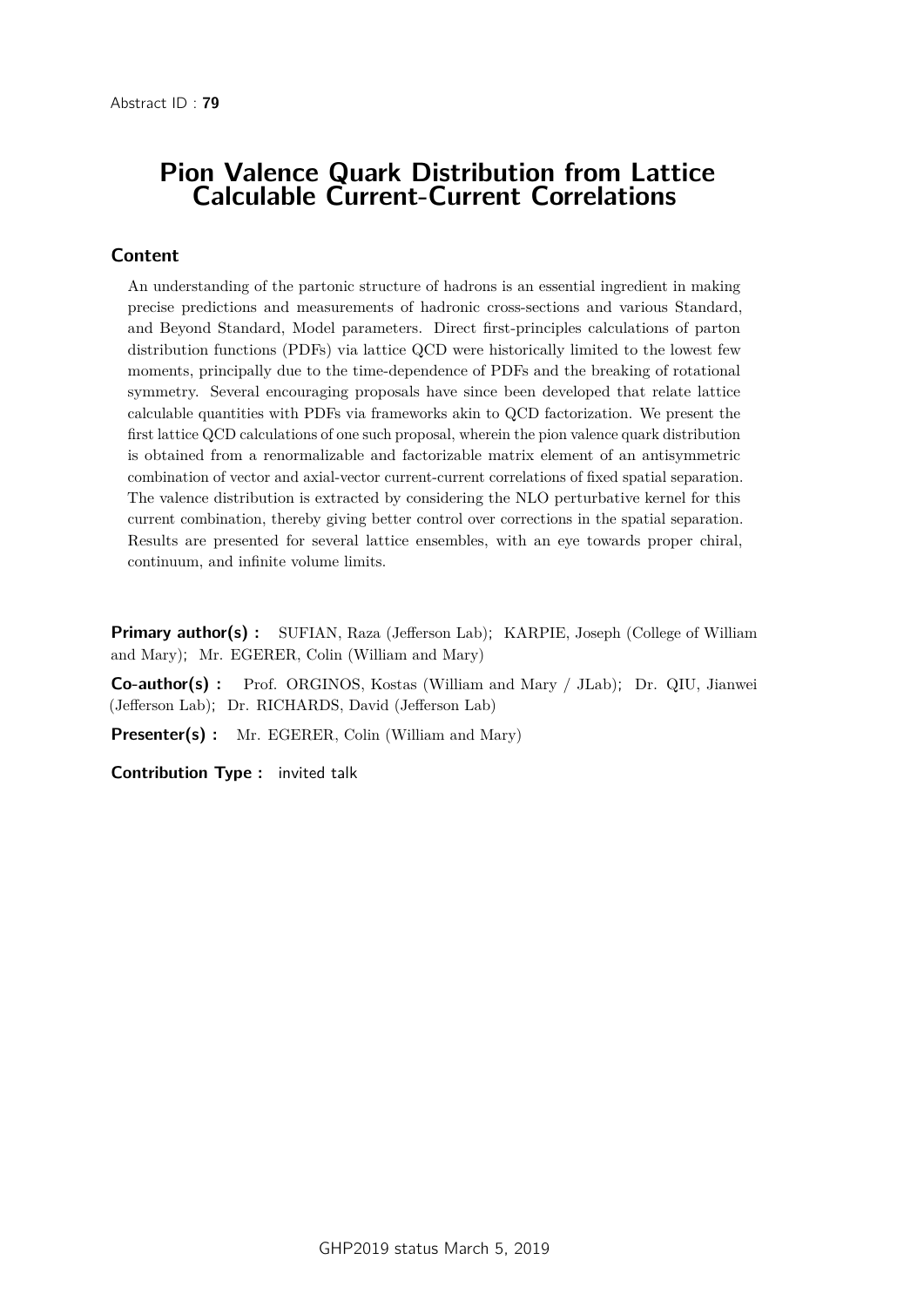### Probing Hadronic Entanglement with Quantum **Tomography**

#### **Content**

{\it Quantum tomography} is a model-independent approach to characterizing quantum mechanical systems. Recent research in nuclear and particle physics has led to confronting issues of coherence and entanglement, that were sometimes suppressed, or sometimes implemented with models. The classic example is the parton model replacing quantum mechanical formalism by classical probabilistic proxies. Quantum tomography bypasses models and structure functions by extracting a density matrix describing the unknown system by using a known density matrix as a probe. While the notion of using a "probe" to explore an unknown system appears everywhere, the only true realization in quantum mechanics is quantum tomography. We illustrate a practical realization of quantum tomography that goes directly from momentum 4-vectors to quantum mechanical matrix elements. Applications to experiment have found unexpected new phenomena in every case explored so far.

Primary author(s): Prof. RALSTON, John (University of Kansas) Co-author(s) : Dr. TAPIA TAKAKI, Daniel (University of Kansas) Presenter(s) : Prof. RALSTON, John (University of Kansas)

Contribution Type : contributed talk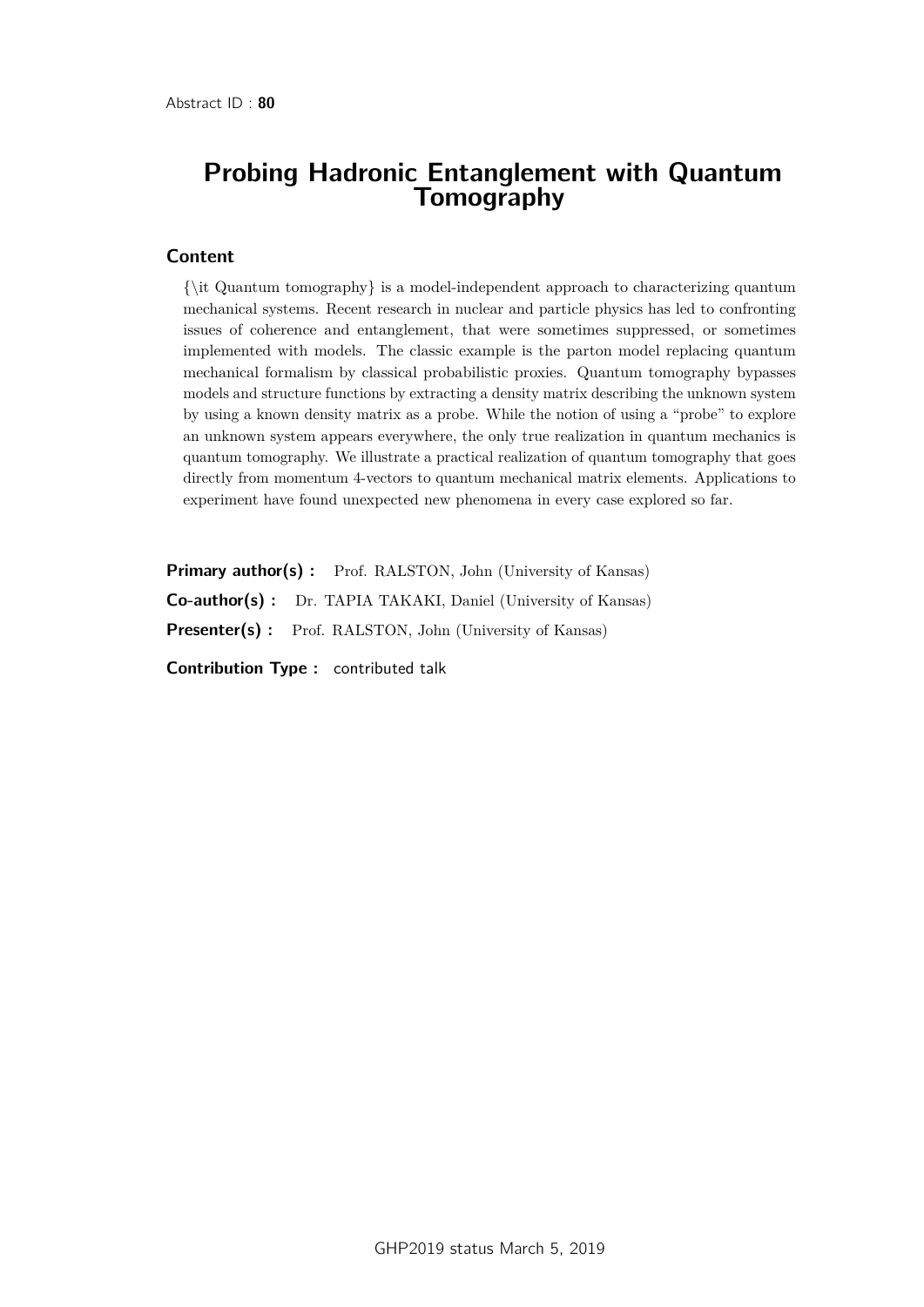### The impact of eta photoproduction on the resonance spectrum

### **Content**

With new and precise eta photoproduction data, electromagnetic properties of baryonic resonances can be determined with unprecedented accuracy. Recent progress in multireaction analyses carried out by the Jülich-Bonn, MAID, Bonn-Gatchina, and other groups are reviewed, with a focus on the resonance spectrum and particular structures at around W=1.68 GeV. Model selection for the determination of the spectrum and ways to select new observables with large expected impact on resonance properties are discussed.

**Primary author(s)**: DORING, Michael (The George Washington University)

**Presenter(s)** : DORING, Michael (The George Washington University)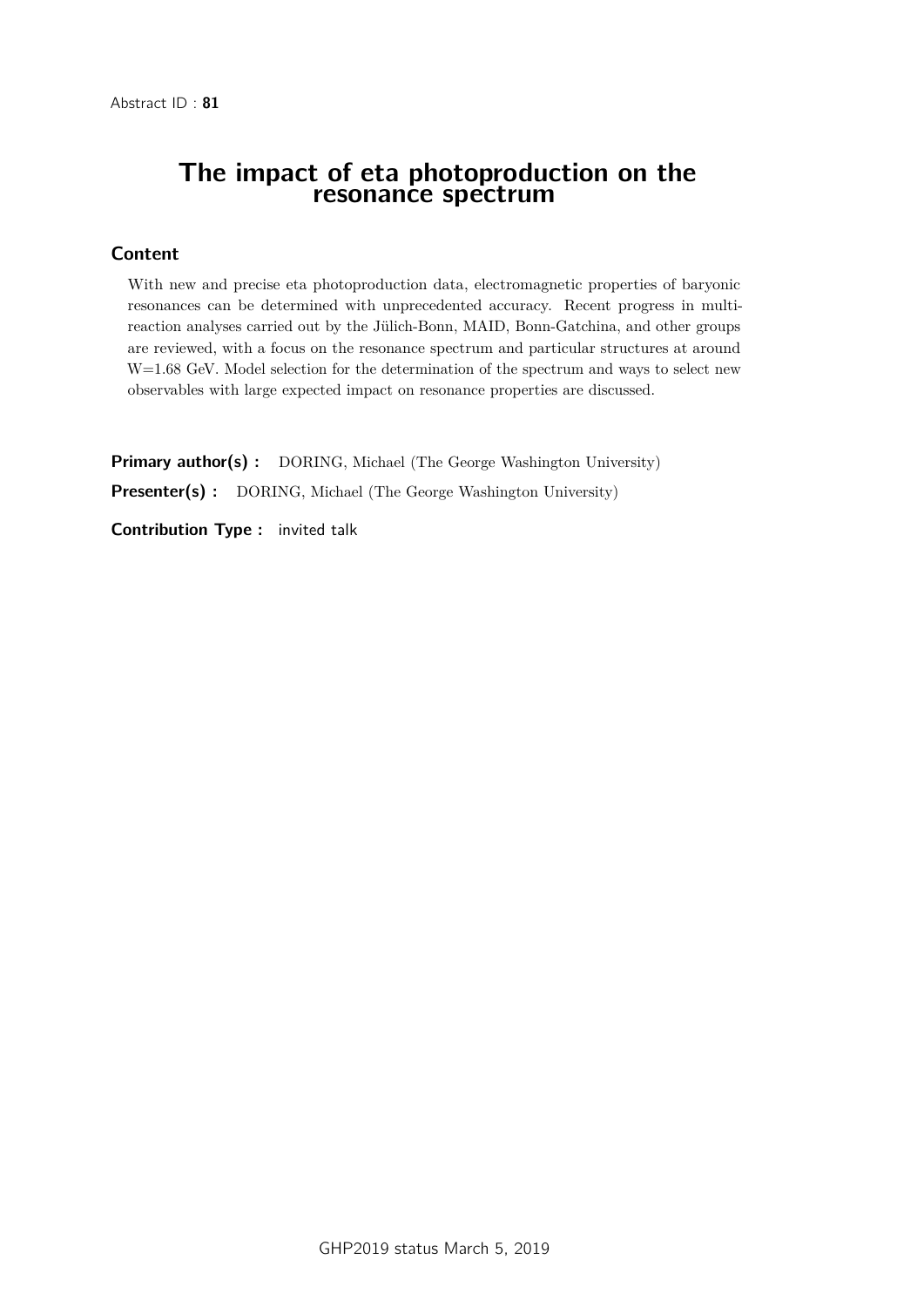### Constraining the Equation of State of Neutron Stars with High Energy Deeply Virtual Exclusive **Experiments**

#### **Content**

The recent detection of gravitational waves from merging neutron star events has opened a new window on the many unknown aspects of their internal dynamics. A key role in this context is played by the transition from baryon to quark matter described in the neutron star equation of state (EoS). In particular, the binary pulsar observation of heavy neutron stars requires appropriately stiff dense matter in order to counter gravitational collapse, at variance with the predictions of many phenomenological quark models. On the other side, the LIGO observations favor a softer EoS therefore providing a lower bound to the equation stiffness. We introduce a quantum chromodynamics (QCD) description of the neutron star's high baryon density regime where the pressure and energy density distributions are directly obtained from the matrix elements of the QCD energy momentum tensor. Recent ab initio calculations allow us to evaluate the energy-momentum tensor in a model independent way including both quark and gluon degrees of freedom. Our approach is a first effort to replace quark models and effective gluon interactions with a first principles, fully QCD-based description. Most importantly, the QCD energy momentum tensor matrix elements are connected to the Mellin moments of the generalized parton distributions which can be measured in deeply virtual exclusive scattering experiments. As a consequence, we establish a connection between observables from high energy experiments and from the analysis of gravitational wave events. Both can be used to mutually constrain the respective sets of data. In particular, the emerging QCD-based picture is consistent with the GW170817 neutron star merger event once we allow a first-order phase transition from a low-density nuclear matter EoS to the newly-constructed high-density quark-gluon one.

**Primary author(s):** Prof. LIUTI, Simonetta (university of virginia)

Co-author(s) : RAJAN, Abha (University of Virginia); Prof. YAGI, Kent (University of Virginia)

**Presenter(s)**: Prof. LIUTI, Simonetta (university of virginia)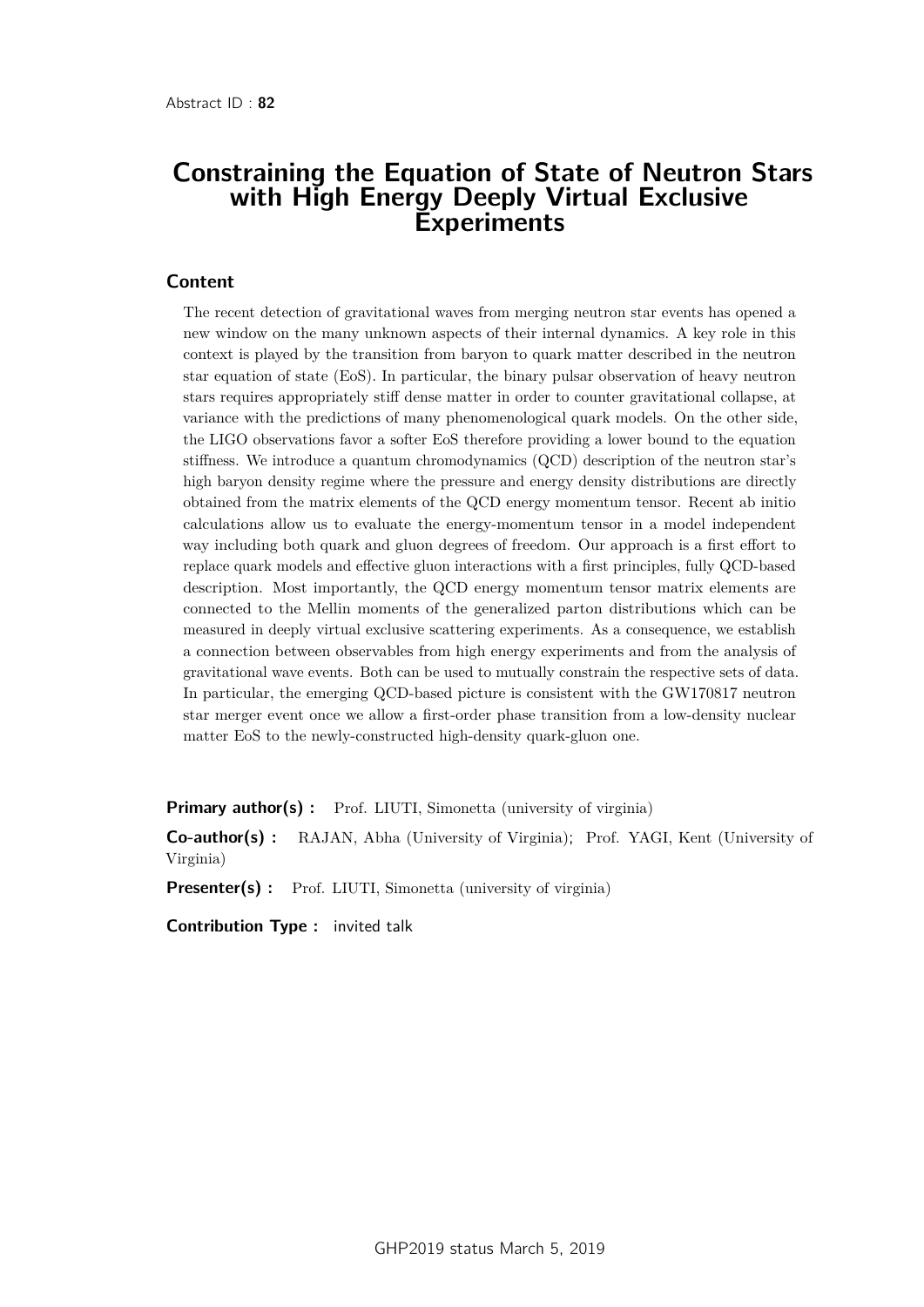# The LPM effect in QCD revisited

### **Content**

The QCD analog of the Laudau-Pomeranchuk-Migdal (LPM) effect is at the core jet quenching physics. In QCD, the medium-induced gluon radiation spectrum is suppressed in the ultraviolet due to the fact that during the quantum mechanical radiation time, that increases with the gluon frequency, multiple scattering centers act coherently as a single scattering center thus reducing the radiation intensity. I will present a novel analytic approach to the problem that encompasses the two known limits: multiple-soft scattering and single-hard scattering approximations. Implications to heavy ion phenomenology will be discussed.

Primary author(s) : Dr. MEHTAR-TANI, Yacine (Brookhaven National Laboratory) Presenter(s) : Dr. MEHTAR-TANI, Yacine (Brookhaven National Laboratory)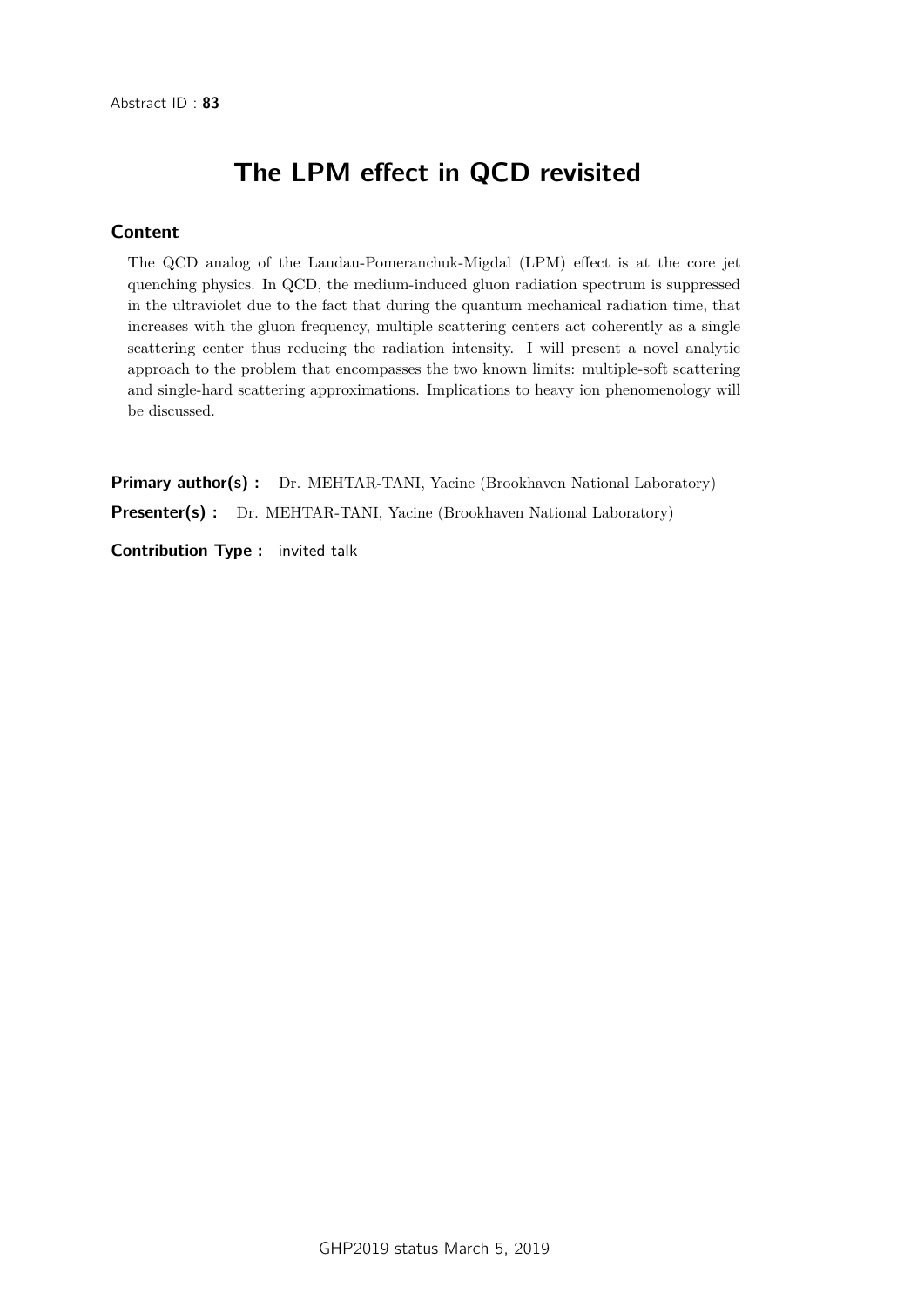# Search for the chiral and vortical effects at the RHIC

### **Content**

In this talk, I will give an overview of the recent experimental results from RHIC towards the search for the chiral and vortical effects in p/d+Au, Au+Au and U+U collisions. I will mostly focus on the results from the STAR experiment, RHIC BES program and briefly discuss the plans for the recent Isobar run at RHIC.

Primary author(s): TRIBEDY, Prithwish (Brookhaven National Lab.) Presenter(s) : TRIBEDY, Prithwish (Brookhaven National Lab.)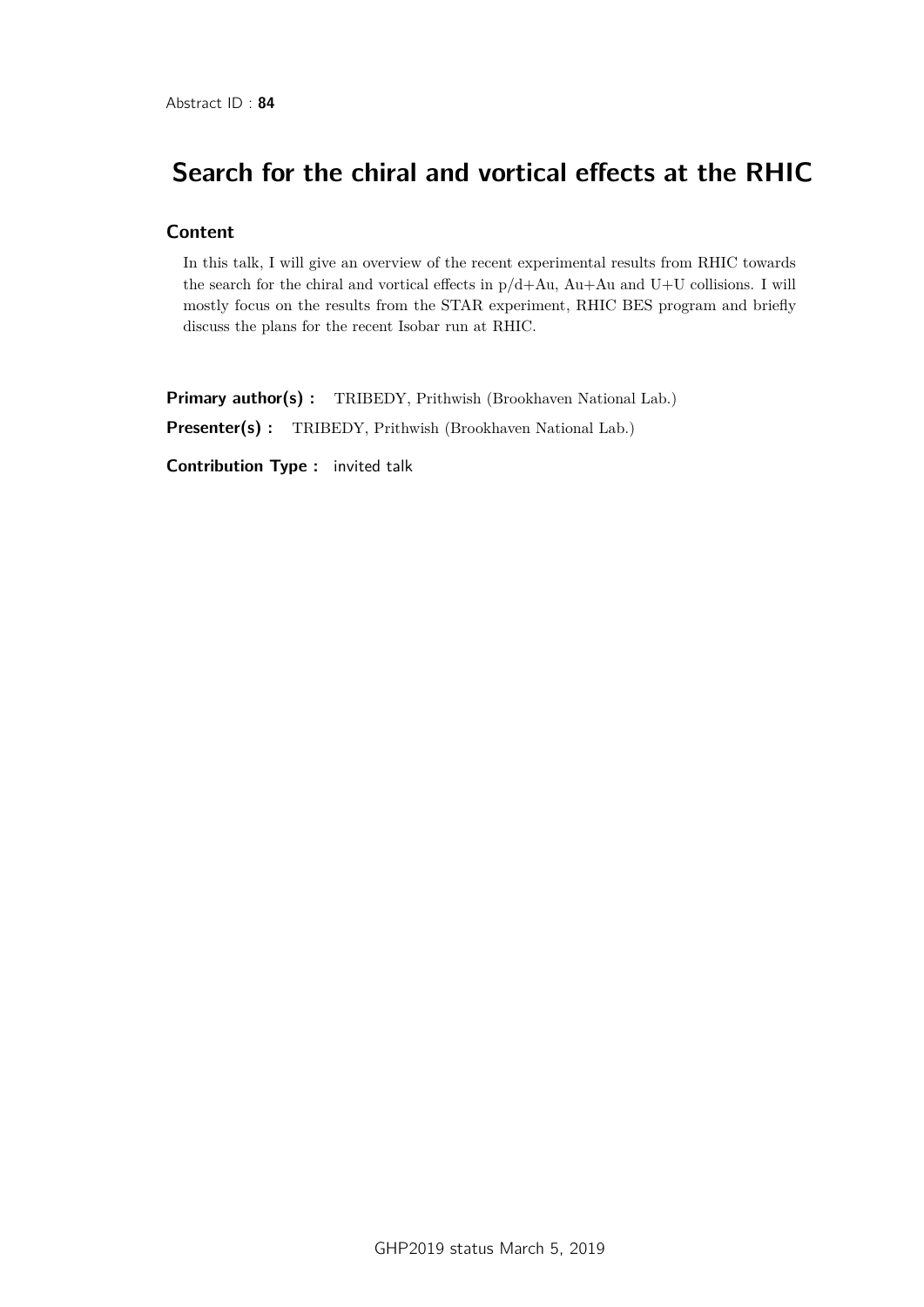## Investigating the EMC effect in highly-virtual nucleons at Jefferson Lab

### Content

Deep Inelastic Scattering (DIS) experiments on deuterium where the recoiling nucleon is detected as well ("tagged"), allows to measure how the quark-structure of the bound nucleon (as measured by its "structure function") varies with its initial momentum (as measured by the spectator nucleon momentum). Therefore, we can determine how and why the structure of bound protons differs from free ones. This will resolve the 35-year-old enigma of the EMC effect.

Two measurements for tagged DIS measurements on deuterium are planned at Jefferson Lab. They will use two new detectors, BAND (Backward Angle Neutron Detector) and LAD (Large Angle Spectrometer), to detect the recoiling neutrons and protons, respectively. BAND is installed just upstream of the existing CLAS12 spectrometer in Hall B to detect high momentum neutrons at scattering angles between 160 and 170 degrees. LAD will be installed at Hall C to detect high momentum protons at 90 to 170 degrees. In my talk, I will present the planned measurements and preliminary results from the fall 2018 calibration and winter 2019 production runs for the BAND detector.

**Primary author(s):** HAUENSTEIN, Florian (Old Dominion University)

Presenter(s) : HAUENSTEIN, Florian (Old Dominion University)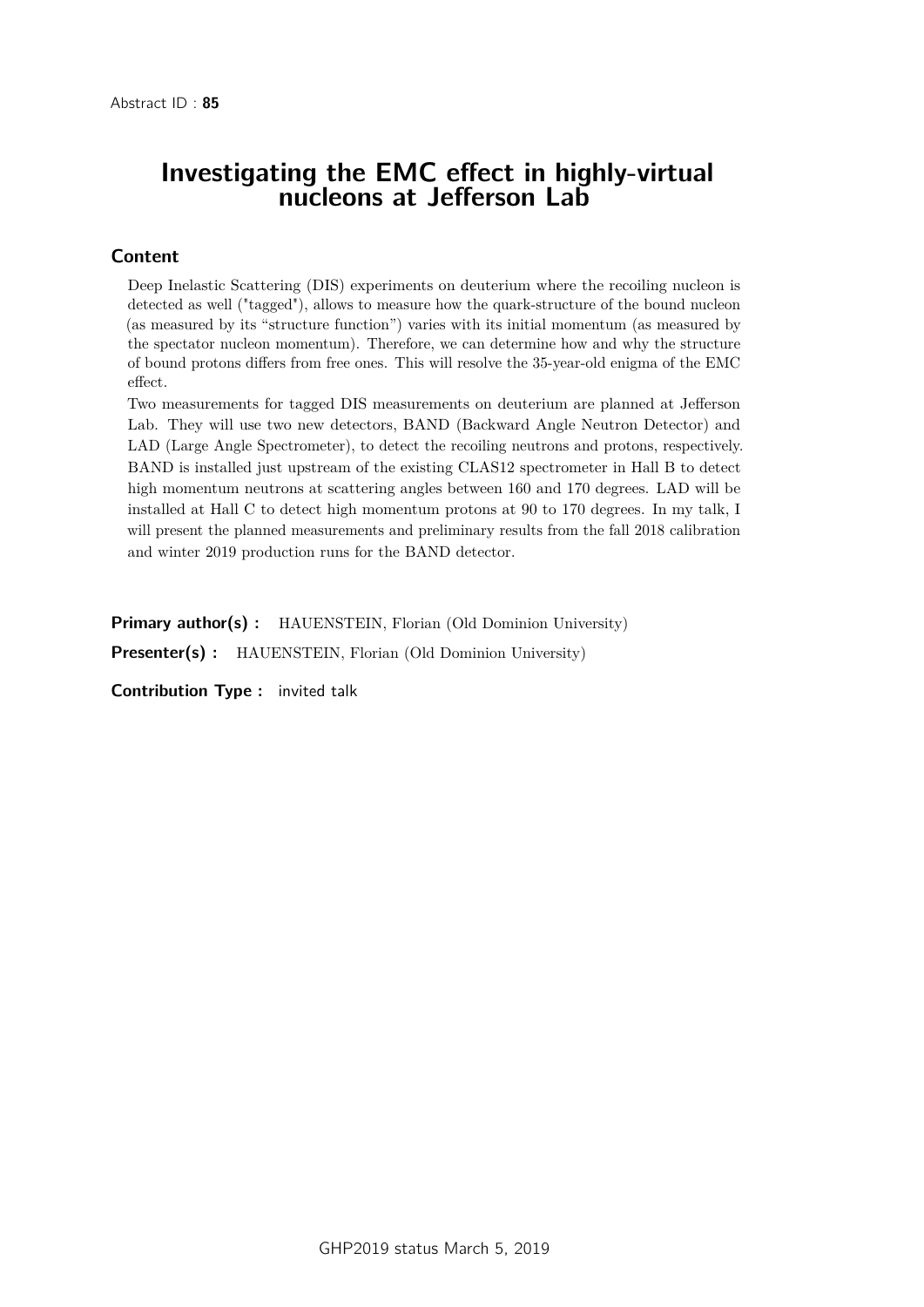### Thermodynamic properties along the QCD crossover from Lattice QCD

#### **Content**

We will present lattice QCD results on the chiral crossover temperature of QCD for moderately large baryon chemical potential. Firstly, we will present a precise measurement of the QCD pseudo-critical temperature at zero baryon chemical potential, obtained from several chiral susceptibilities. Then we will present results on the QCD pseudo-critical temperature at non-zero baryon chemical potential, computed using Taylor-expansions of chiral condensate and chiral susceptibilities up to 6th-order in the chemical potential. Finally, we will present all independent thermodynamic observables along the QCD crossover such as: specific heat, compressibility, speed of sound and thermal expansion coefficient, and compare these to HRG results to look for signs of a possible QCD chiral critical point.

Primary author(s) : PETRECZKY, Peter (BNL) Presenter(s) : PETRECZKY, Peter (BNL)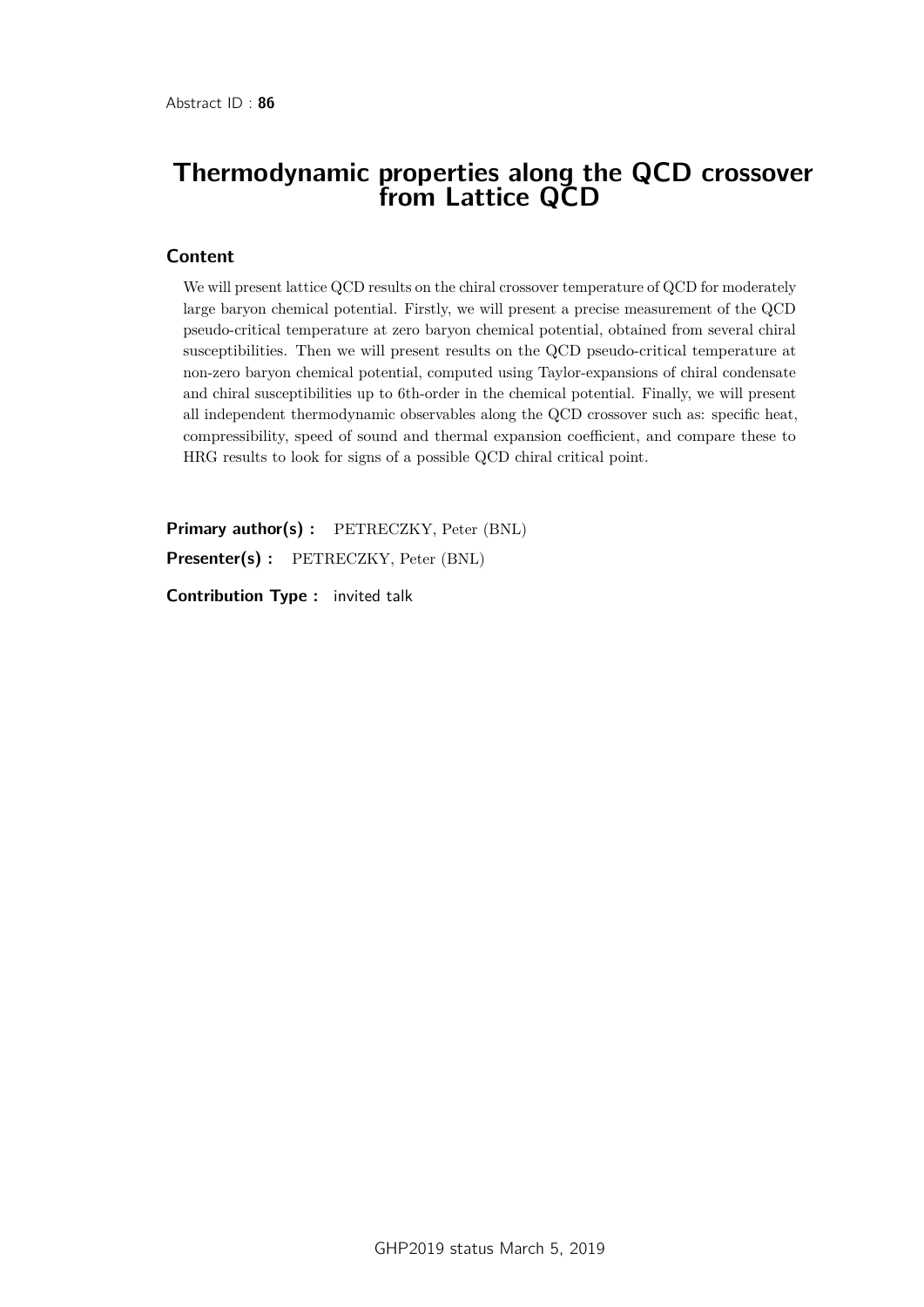### Quark and gluon contributions to the proton mass and spin

#### Content

The Mellin moments of Generalized Parton Distributions connect to quantities that describe the QCD energy momentum tensor. They allow us to single out the separate contributions from quarks and gluons. Partonic orbital angular momentum (OAM) plays a key role in our understanding of the long standing proton spin puzzle. Our recent work demonstrates the connection between quark gluon interactions and intrinsic kT relevant for describing OAM. The QCD trace anomaly is crucial for understanding the origin of hadron mass. Although the total energy momentum tensor is a conserved quantity, the separate contributions from quarks and gluons are not and hence are renormalization scale dependent. By studying the correct connection of the trace anomaly to the quark and gluon gravitational form factors, we can estimate the size of these contributions and even connect to experimental observables.

**Primary author(s):** RAJAN, Abha (University of Virginia)

Presenter(s) : RAJAN, Abha (University of Virginia)

Contribution Type : contributed talk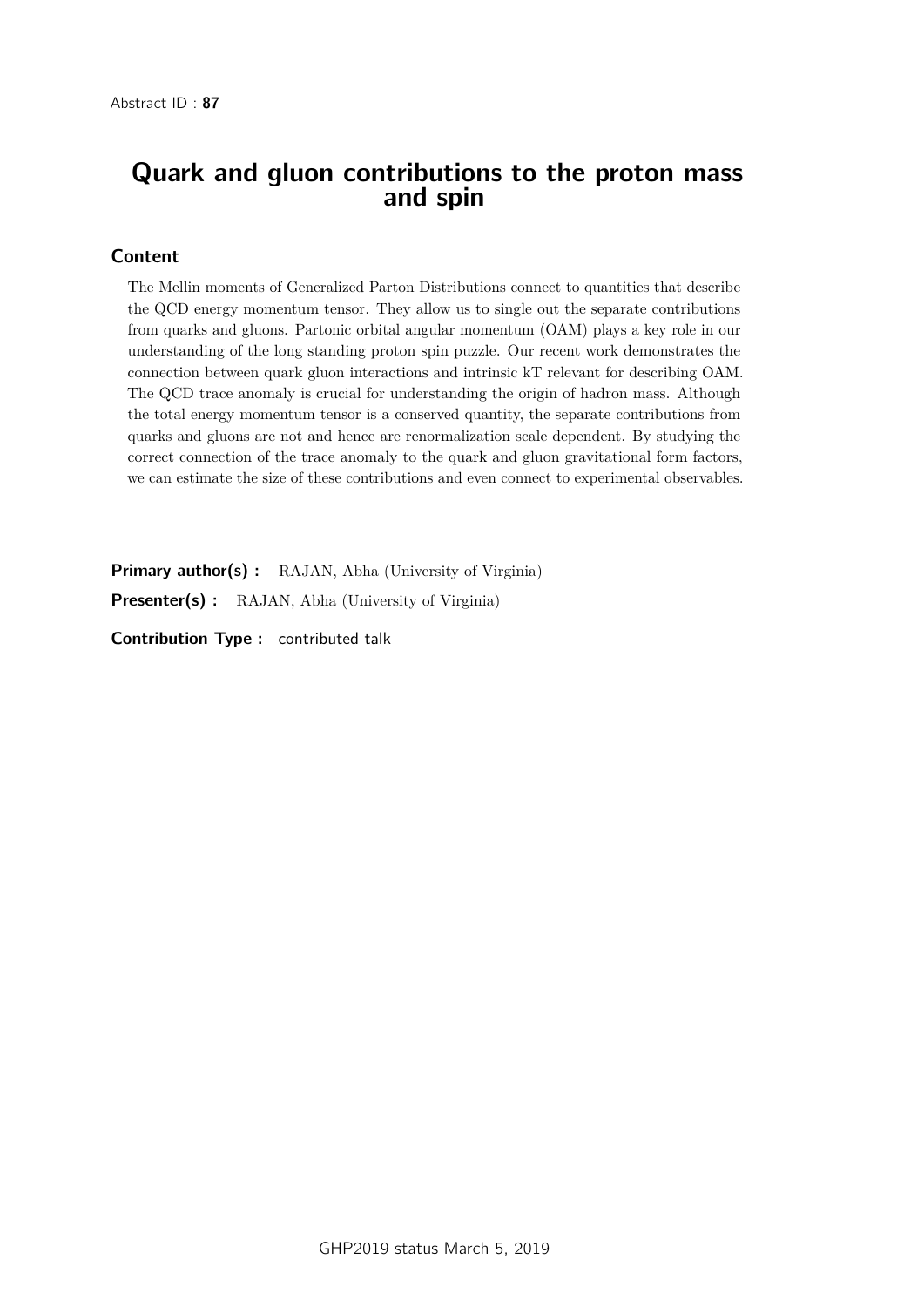### Search for dark photon, dark scalar, axion-like, or dark matter particle in Compton-like processes

### Content

We propose a novel way to search for the dark photon  $(A')$ , the axion-like pseudo-scalar (*a*), the dark scalar ( $\phi$ ), and the light dark matter ( $\chi$ ) in the Compton process,  $\gamma + e^- \rightarrow$  $A'/a/\phi + e^-$  with  $A'/a/\phi$  decaying into leptons, photons, or *χ*'s (when permitted) for the mass ranges of  $1 \leq m_{A'/a/\phi} \leq 100 \text{ MeV}/c^2$  and  $0.5 \leq m_{\chi} \leq 50 \text{ MeV}/c^2$ , respectively. We will review how current photon beam experiments (FOREST, GlueX, LEPS, and LEPS2) can use this new production mechanism of dark particles. We will discuss the expected sensitivities of these experiments on the kinetic mixing  $(\epsilon)$ , the axion-like pseudo-scalar coupling to electron  $(g_{ae})$ , and the dark scalar coupling to electron  $(y_e)$ .

**Primary author(s)** : JAEGLE, Igal (University of Florida in Gainesville) Presenter(s) : JAEGLE, Igal (University of Florida in Gainesville)

Contribution Type : plenary talk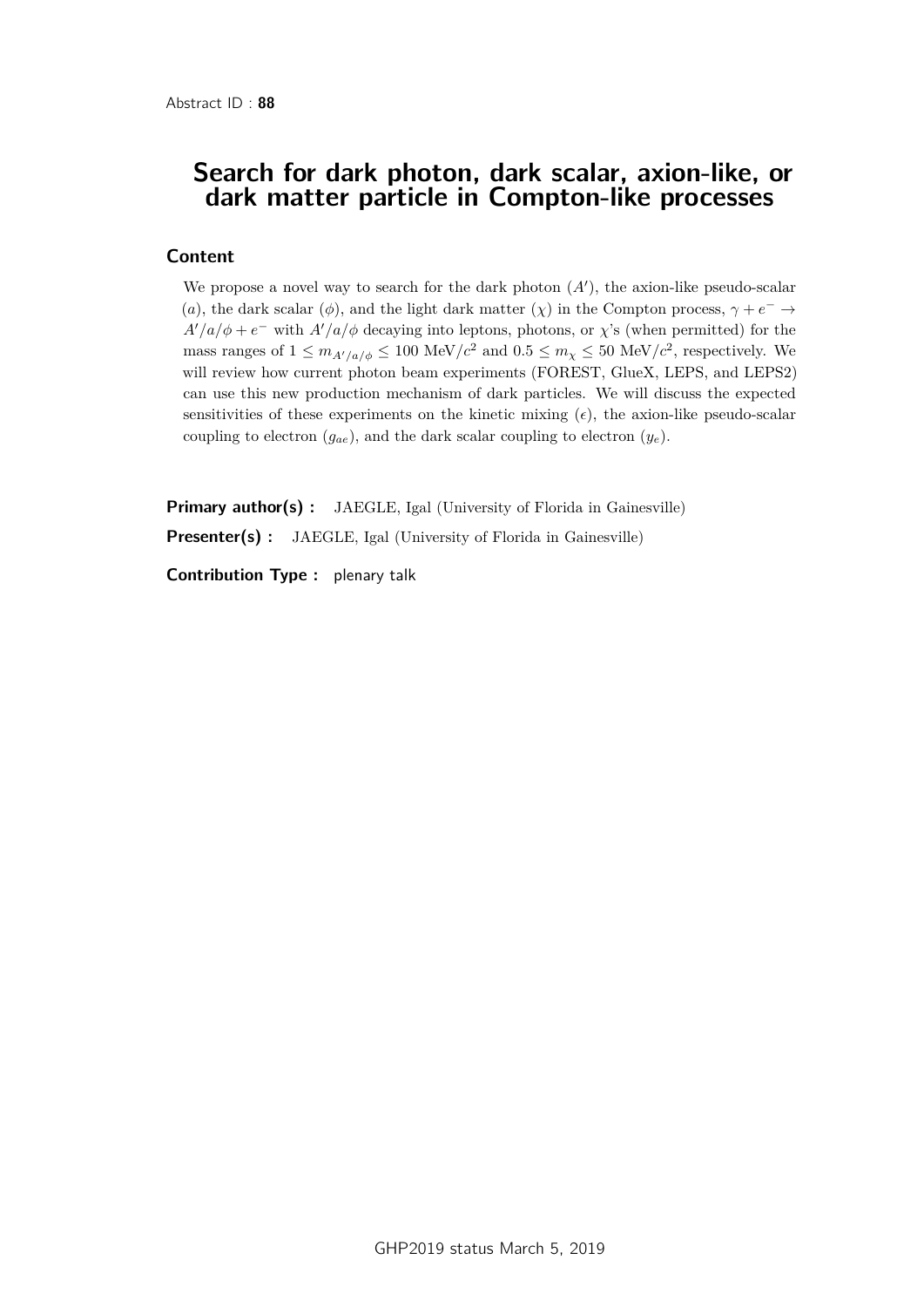# Recent measurements of jets in QCD matter

### Content

Heavy ion collisions at high energies are used to study QCD at high temperatures. These high temperatures allow for the formation of a new state of matter called quark-gluon plasma (QGP) where the quarks and gluons inside of the nuclei are no longer confined. Jets are a useful probe of this medium since partons inside the jet are expected to lose energy in interactions with the strongly interacting matter, a phenomena called jet quenching. Many measurements of jet quenching have been performed at the Relativistic Heavy Ion Collider (RHIC) and the Large Hadron Collider (LHC). In these measurements energy loss is quantified through many observables that each probe different mechanisms of energy loss. This talk will discuss recent measurements of jet quenching at RHIC and the LHC, where higher energies and luminosities have allowed for more precise measurements that better constrain models of energy loss and provide insight into the properties of the medium.

Primary author(s): HAVENER, Laura (Yale University) Presenter(s) : HAVENER, Laura (Yale University)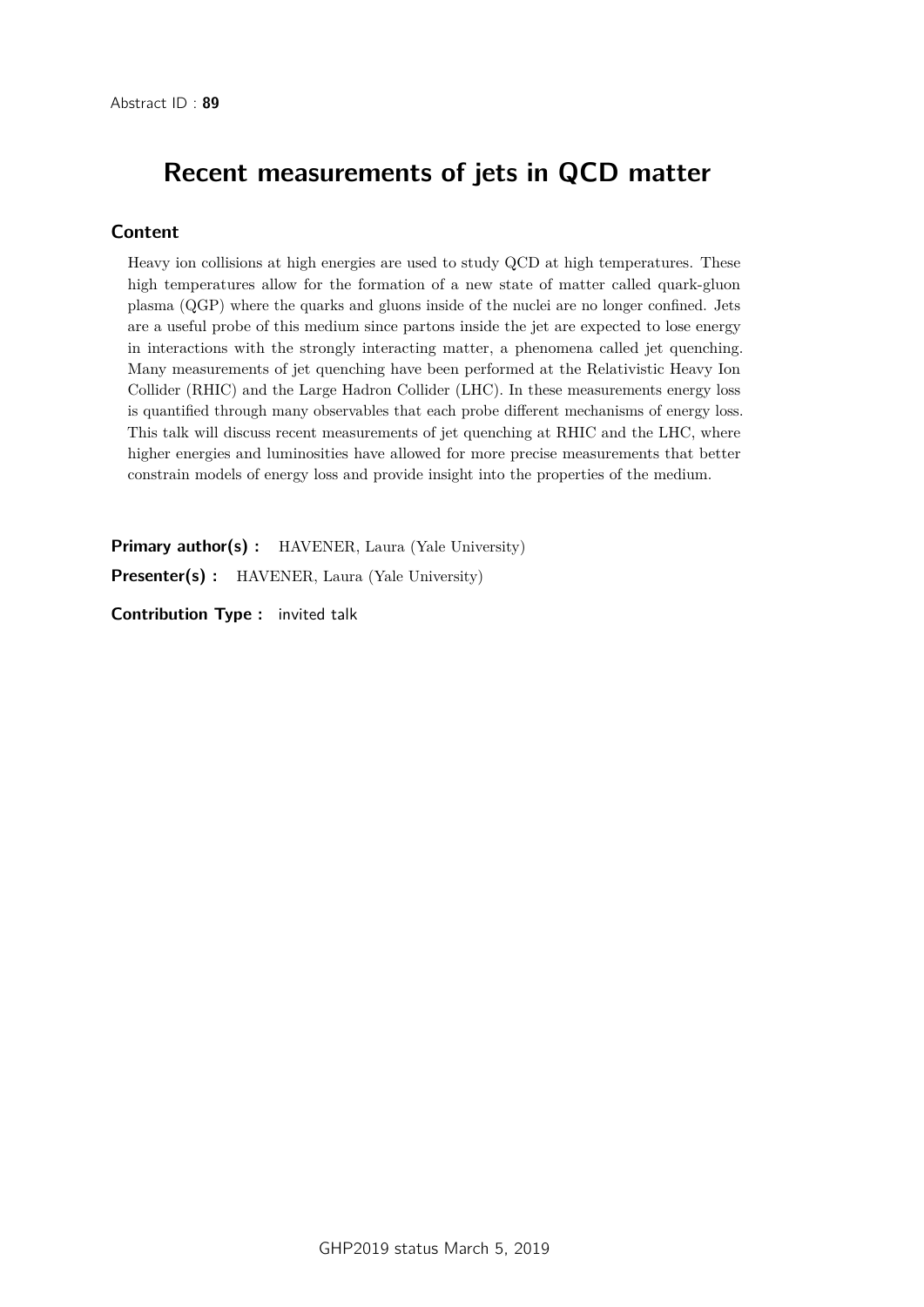# Jet and dijet production in heavy-ion collisions

#### **Content**

I will discuss recent developments in the theory of jets in ultra-relativistic nuclear collision, with an emphasis on heavy flavor production. Starting with inclusive jets, I will show how the technique of semi-inclusive jet functions, first developed in the framework of soft collinear effective theory, can be applied to c-jets and b-jets in heavy ion collisions. For the case of dijets, I will present the first calculation of the dijet mass modification in nucleusnucleus reactions. The advantage of this new observable is that the energy loss effects on the individual jets combine to give enhanced sensitivity to the transport properties of the quark-gluon plasma.

Primary author(s) : Dr. VITEV, Ivan (LANL) Presenter(s) : Dr. VITEV, Ivan (LANL)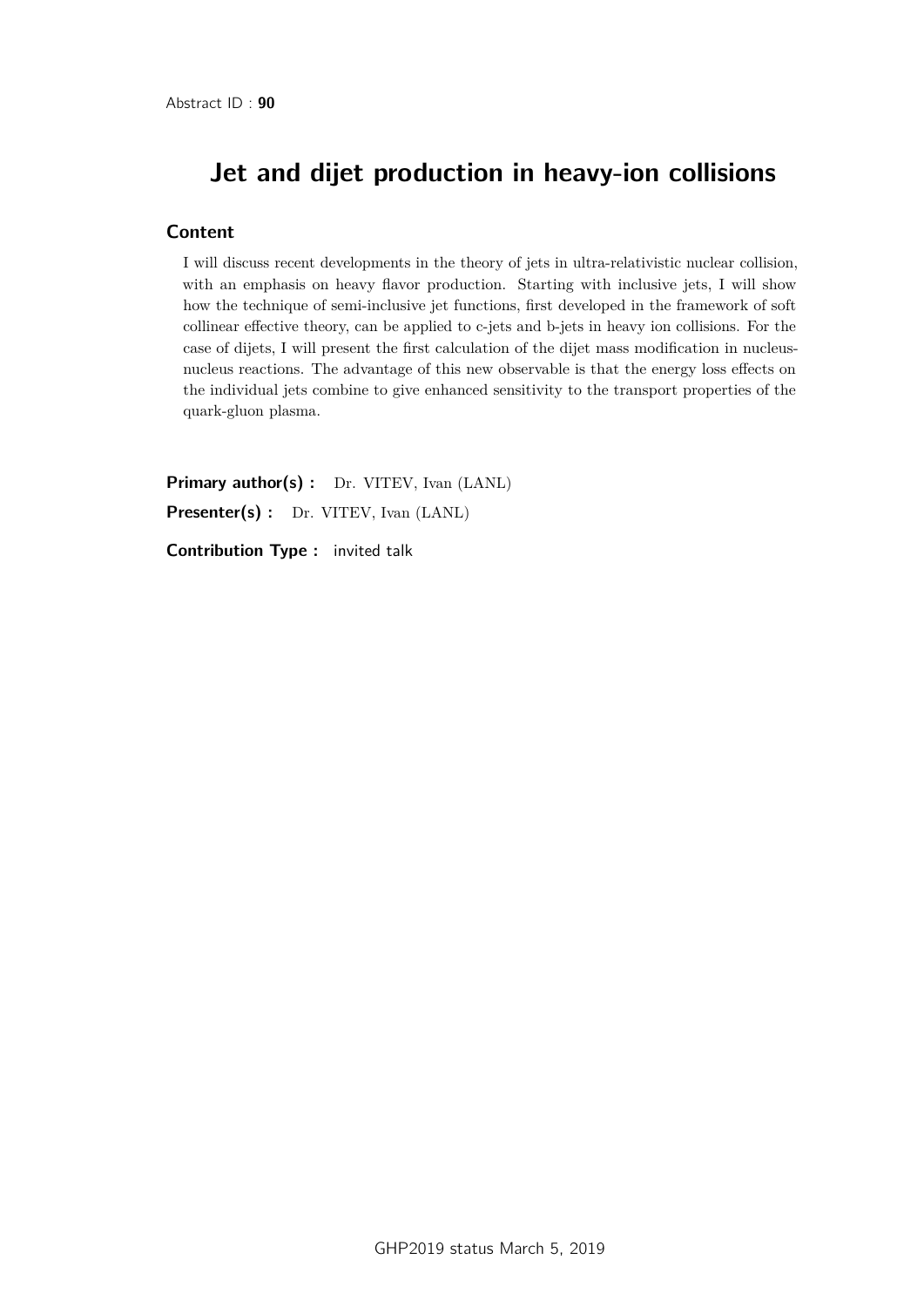# eRHIC Machine Design Overview

### **Content**

The future electron-ion collider will open exciting new frontiers for research in nuclear physics and QCD. The US nuclear physics community, with world-wide support, has compiled a comprehensive white paper that provides a detailed description of the potential of such a machine and the associated design requirements. Brookhaven National Laboratory is proposing eRHIC, an electron-ion collider based on the highly successful RHIC facility. An electron storage ring is planned to be installed in the existing RHIC tunnel to provide electron-ion collisions at a center-of-mass energy of 29 to 140 GeV with luminosities up to 10<sup>34</sup> cm−<sup>2</sup> sec−<sup>1</sup> . An overview of the eRHIC machine design will be presented.

Primary author(s) : MONTAG, Christoph (BNL)

Presenter(s) : MONTAG, Christoph (BNL)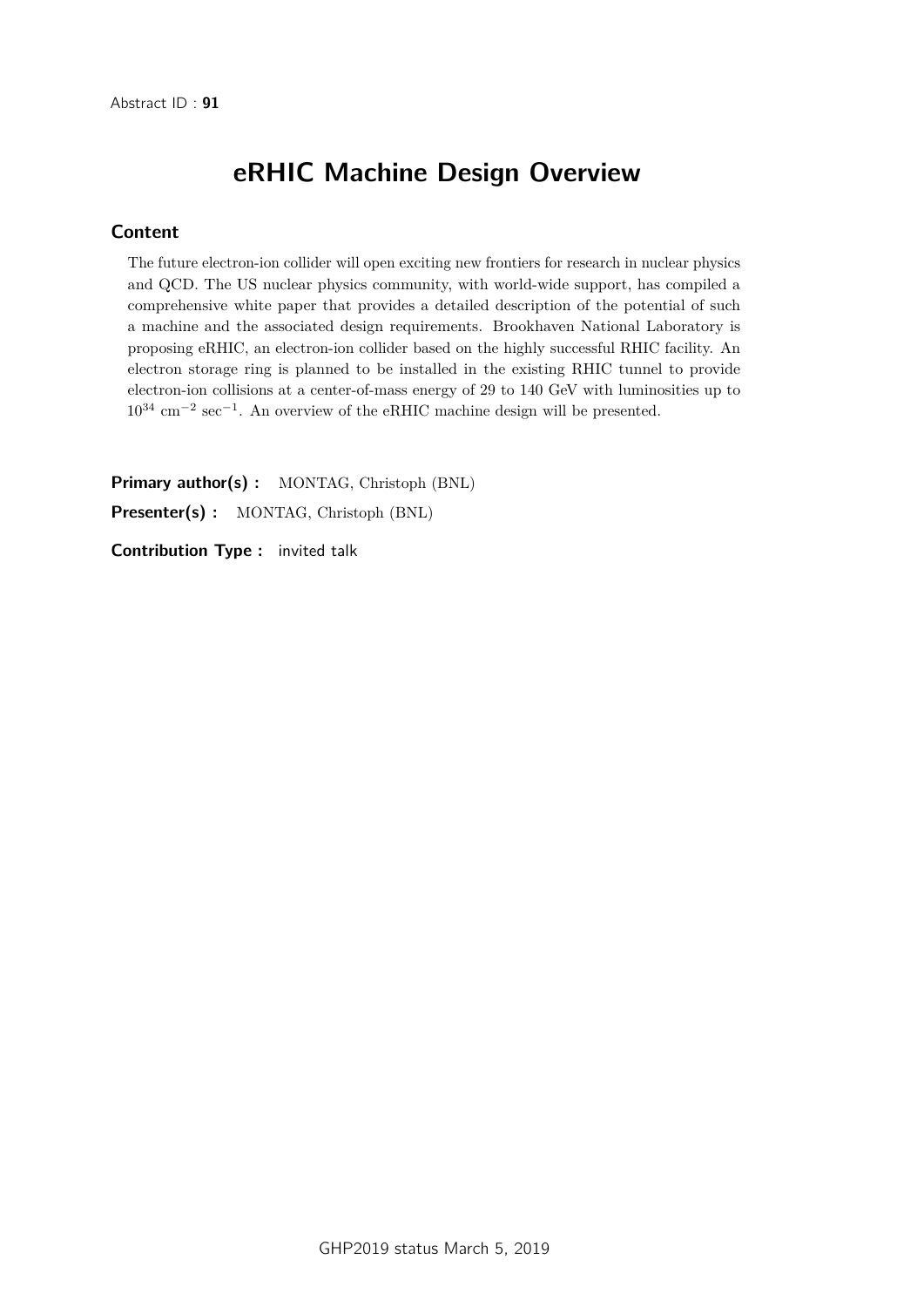## Overview of quarkonium results at RHIC and the LHC

#### Content

The study of bound heavy quark states has proven to be a crucial tool for investigating the matter formed in collisions of large nuclei. At both RHIC and the LHC, there has been considerable work in understanding the creation of these states in pp collisions, the effects of the nucleus in  $p+A$  collisions, and the spectral modifications that arise in  $A+A$  collisions. However, despite decades of experimental and theoretical work, precise quantification of the various effects that contribute to quarkonia suppression and enhancement remains elusive. This talk will give an overview of heavy quarkonium measurements from the RHIC and LHC detectors, with a focus on some recent measurements and their interpretations.

Primary author(s) : DURHAM, J. Matthew (Los Alamos National Laboratory) Presenter(s) : DURHAM, J. Matthew (Los Alamos National Laboratory)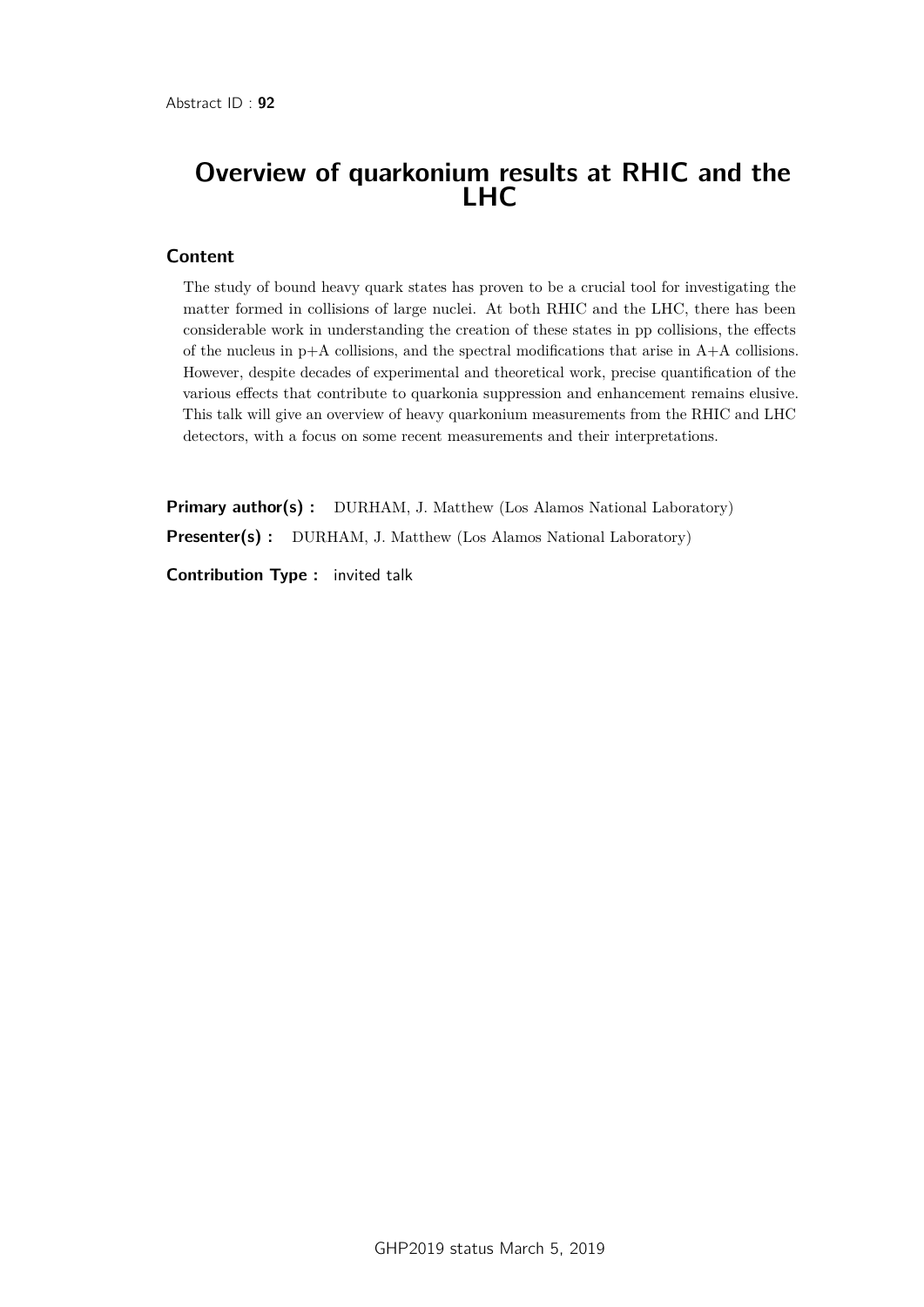### Dispersive KT Equations for Three-Body Decays of Mesons with Higher Mass or Spin

#### Content

The Khuri-Treiman (KT) formalism has been used to great effect to describe the lowenergy dynamics involved in relativistic three body decays. This dispersive framework relies on truncating the infinite sum of partial waves via the isobar decomposition and imposing unitarity on the three resulting subchannels. Because of this truncation, however, the dispersion equations resulting from unitarity are unconstrained at higher energies, limiting their usefulness to decays with small phase spaces. We propose an extension to the conventional KT formalism incorporating a Veneziano amplitude-like background to constrain the high-energy behavior. The resulting model reduces to conventional isobar/KT in the low-energy resonance region but has the proper high-energy Regge behavior, constraining the dispersion relations at intermediate energies. This allows for dispersive analysis techniques to be use for decays of mesons with higher mass or spin. We apply this technique to the decay  $J/\psi \rightarrow 3\pi$ .

Collaboration: Joint Physics Analysis Center

**Primary author(s):** Mr. WINNEY, Daniel (Indiana Unversity Bloomington)

Co-author(s) : Prof. SZCZEPANIAK, Adam (Indiana Univeristy/JLab)

Presenter(s) : Mr. WINNEY, Daniel (Indiana Unversity Bloomington)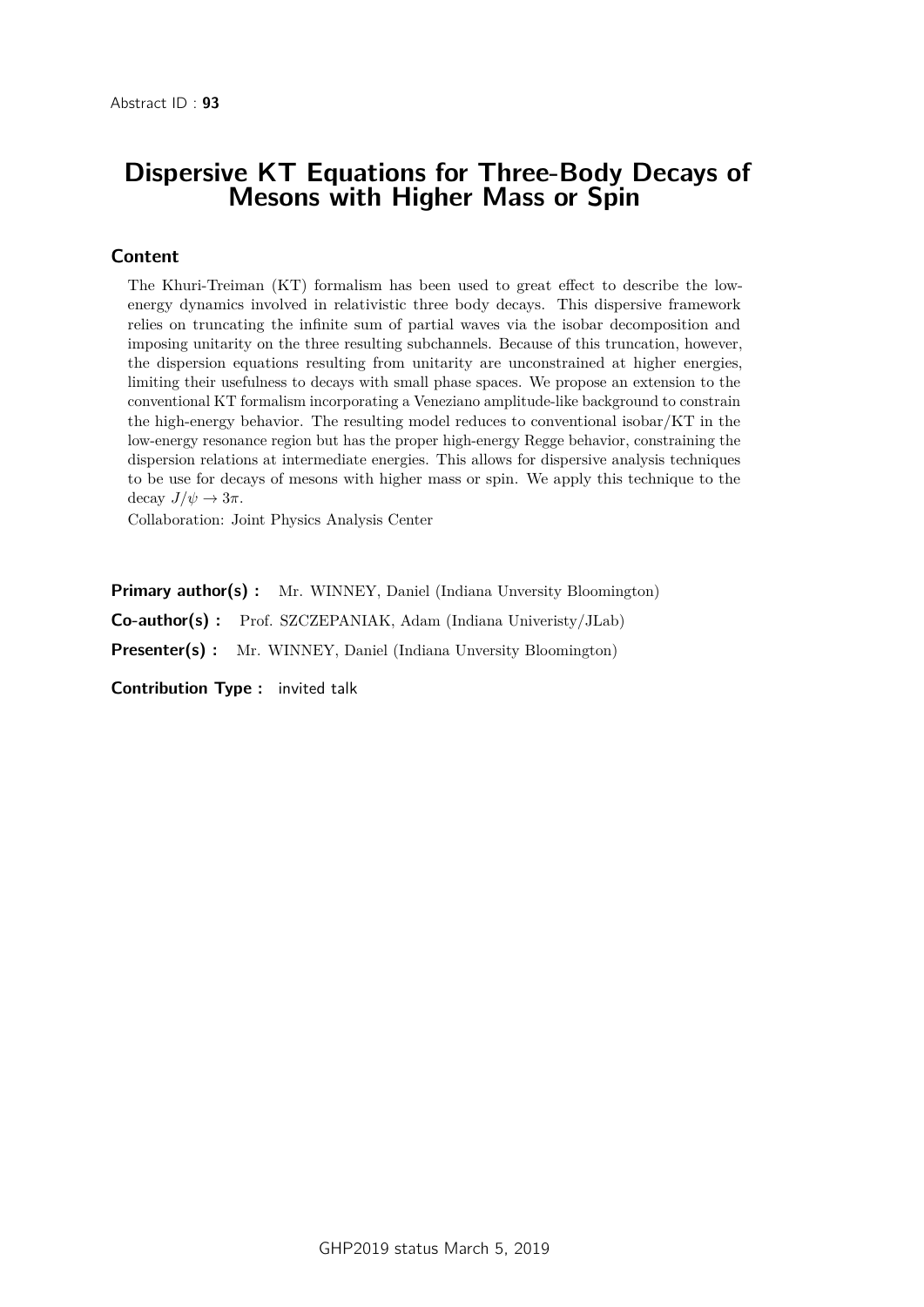# Light and heavy quark spectroscopy at EIC

#### **Content**

The Electron Ion Collider (EIC), which will be built in the US during next decade, is proposed as a facility to probe the fundamental structure of matter trough lepton scattering off nucleon and nuclei with unprecedented luminosity. The broad EIC physics program spans from the nucleon tomography to the hadronization in dense nuclear matter. In this talk I'll discuss the opportunity for a light and heavy quark spectroscopy program at the EIC and its implication on the design of the EIC detectors.

Primary author(s) : Dr. BATTAGLIERI, Marco (INFN-GE) Presenter(s) : Dr. BATTAGLIERI, Marco (INFN-GE)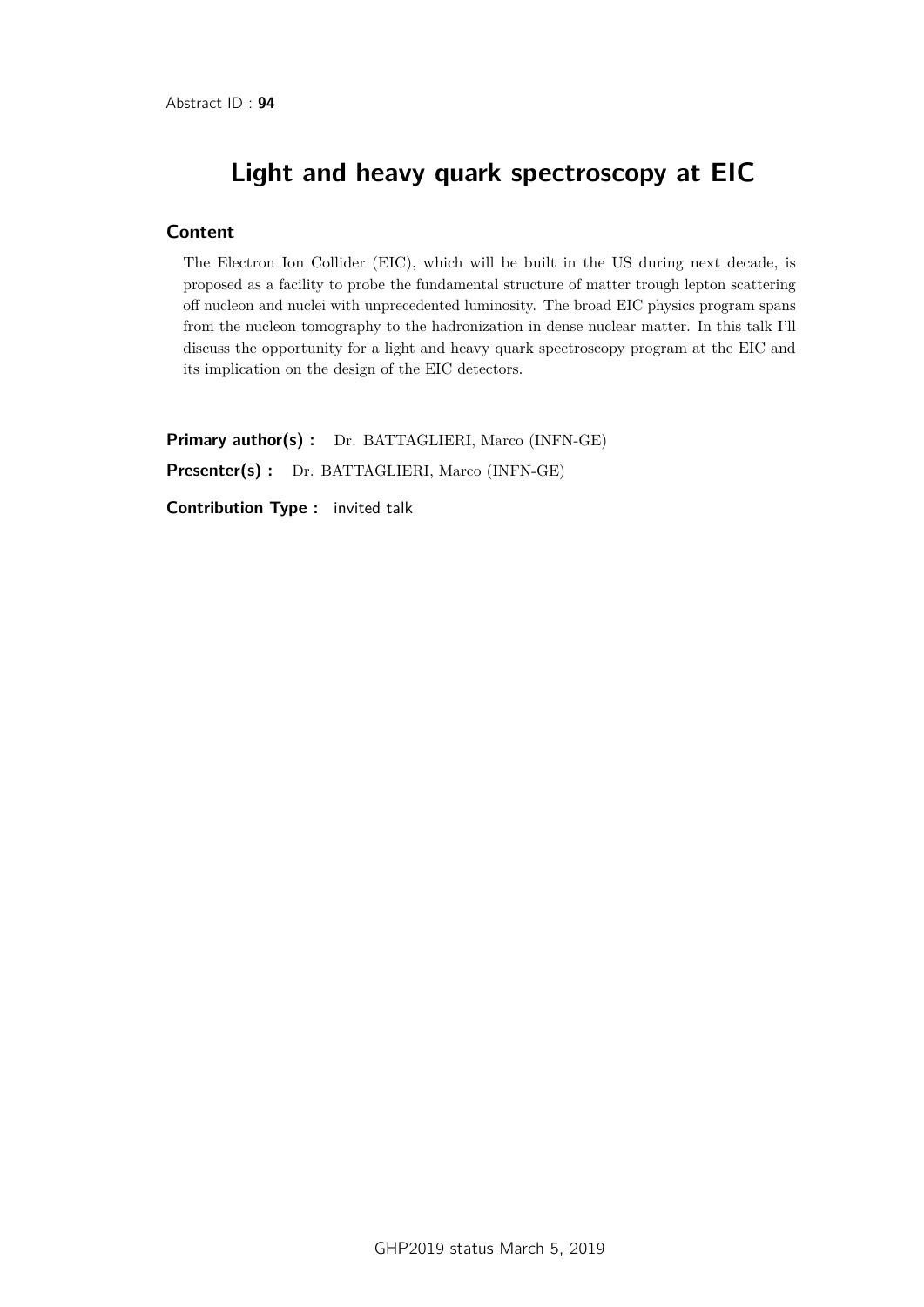### Photon collisions in ultraperipheral collisions at RHIC and the LHC

#### Content

Heavy ion collisions at RHIC and the LHC are perhaps best known for events in which the nuclei collide head-on, creating a volume of hot and dense matter which then decays into very high multiplicity final states. However, large (high Z) nuclei are also intense sources of high energy photons, which can interact with the other nucleus either directly or diffractively, or with each other in a gamma-gamma collision. These events are generally referred to as ultraperipheral collisions (UPC). This talk reviews results where pairs of oppositely charged leptons are produced either diffractively or electromagnetically, each of which probe different stages of the temporal evolution of the nuclear collision. Exclusive non-resonant dilepton events arise from gamma-gamma collisions and are sensitive to the very initial photon luminosity, an important input into theoretical calculations. Exclusive production of vector mesons results from photon-pomeron interactions and can thus probe the partonic structure of the nucleus. Finally, there are also classes of events which appear to be the simultaneous occurrence of a head-on heavy ion collision as well as a dilepton pair from electromagnetic processes. The systematic modification of the lepton pair kinematics suggests that they are potentially sensitive to strong magnetic fields, or even the microscopic properties of the hot, dense QGP.

Primary author(s) : STEINBERG, Peter (Brookhaven National Lab) Presenter(s) : STEINBERG, Peter (Brookhaven National Lab)

Contribution Type : plenary talk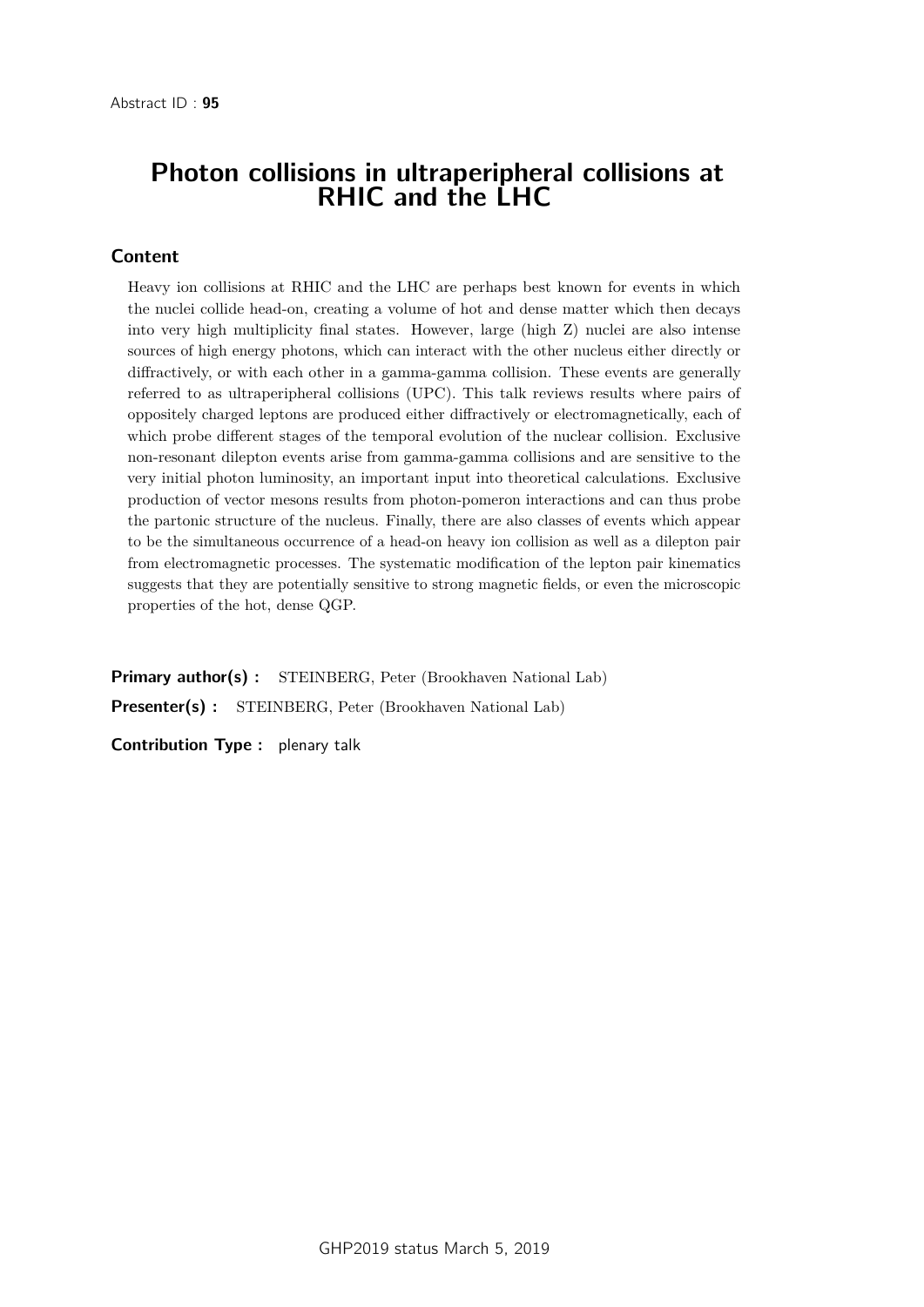### Using ultra-peripheral collisions to probe nuclear parton distributions

#### **Content**

Ultra-peripheral nucleus-nucleus collisions provide an opportunity to study nuclear parton distributions in a kinematic range not covered by previously existing measurements through measurements of jet photo-production. The ATLAS experiment at the LHC has carried out a set of measurements in 5.02 TeV ultra-peripheral Pb+Pb collisions including a measurement of light-by-light scattering, a preliminary measurement of di-muon photo production, and a preliminary measurement of di- and multi-jet photo-production. The dimuon measurements provide a valuable calibration of the photon fluxes associated with the ultra-relativistic nuclei and comparisons of the measured cross-sections with theoretical calculations will be shown. The jet photoproduction measurement will be the primary focus of the talk. The methods for selecting photo production events, comparisons with Monte Carlo simulations, and the resulting preliminary cross-sections will be shown and discussed.

Primary author(s): COLE, Brian (Columbia University)

Presenter(s) : COLE, Brian (Columbia University)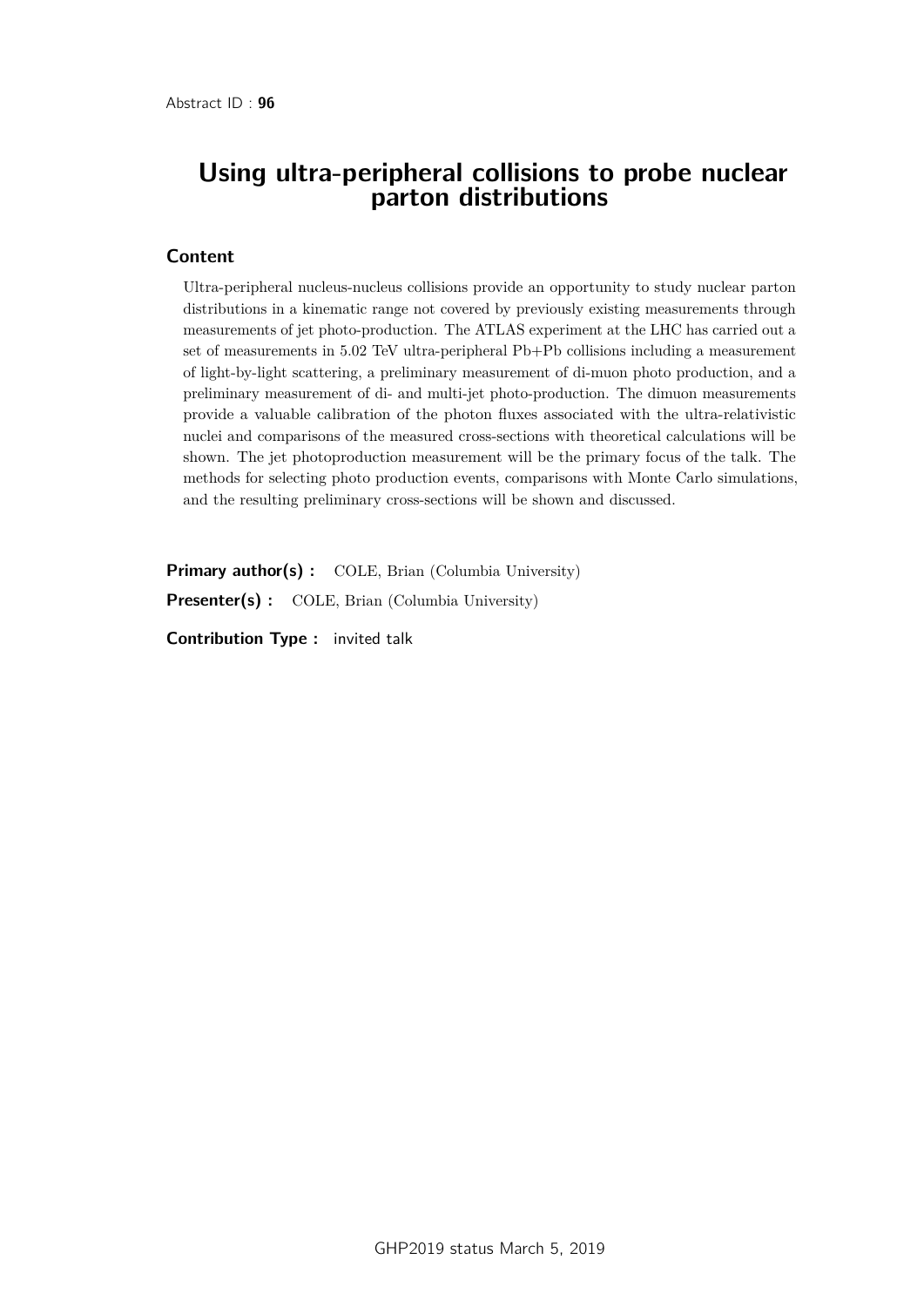# On the smallest droplets of QCD fluids

### **Content**

Hydrodynamics is the accepted framework to describe the evolution of systems created in relativistic heavy-ion collisions. In smaller collision systems, such as proton-lead and protonproton collisions, other, non-hydrodynamic explanations for the experimentally observed flow signals have been suggested. So which explanation is right or are they both? In this talk I review the applicability of hydrodynamics to small systems, and the conclusions one can draw for the origin of experimental flow signals in small collision systems.

Primary author(s) : ROMATSCHKE, Paul (CU Boulder) Presenter(s) : ROMATSCHKE, Paul (CU Boulder)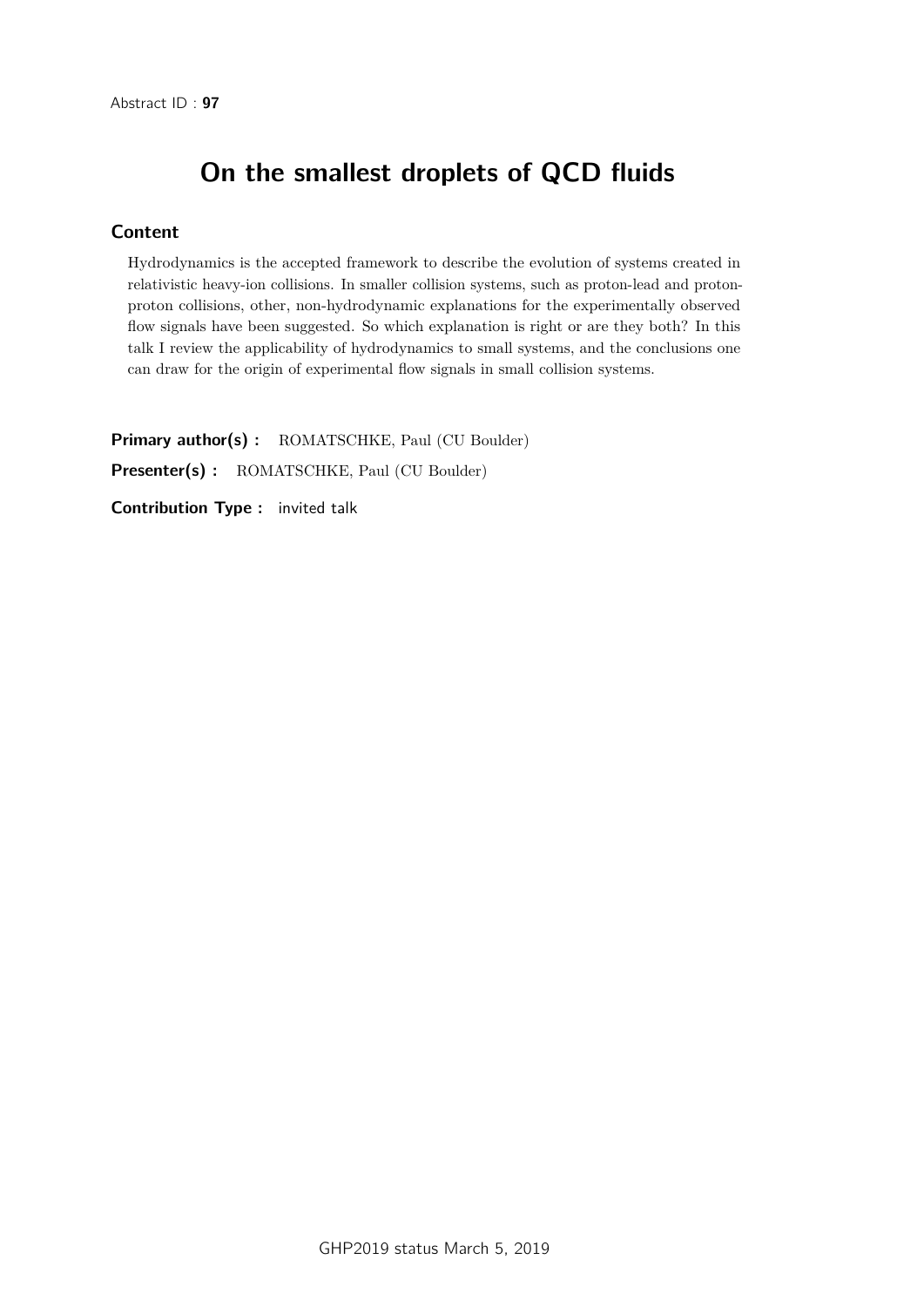# Results from the GMp Experiment at Jefferson Lab

#### **Content**

The GMp Experiment which ran in Experimental Hall A at Jefferson Lab as one of the 12 GeV commissioning experiments measured the elastic cross section from electron-proton scattering with 2-3% accuracy in the  $Q^2$  range from 7 to 16 (GeV/c)<sup>2</sup>. Such measurements test our understanding of nucleon structure in terms of Quantum Chromodynamics (QCD), with high-Q<sup>2</sup>, high-precision data providing strong constraints to models of nucleon structure, with lower  $Q<sup>2</sup>$  data on other form factors providing additional constraints on the separation of the u versus d quark contributions to the elastic scattering, and charge versus magnetization distributions. Additionally, the GMp data combined with other existing elastic cross section measurements and polarization observables is expected to provide best constraints on 2-photon contributions. The status of the analysis and final results will be presented.

Primary author(s): CHRISTY, Eric (Hampton University / Jefferson Lab) Presenter(s) : CHRISTY, Eric (Hampton University / Jefferson Lab)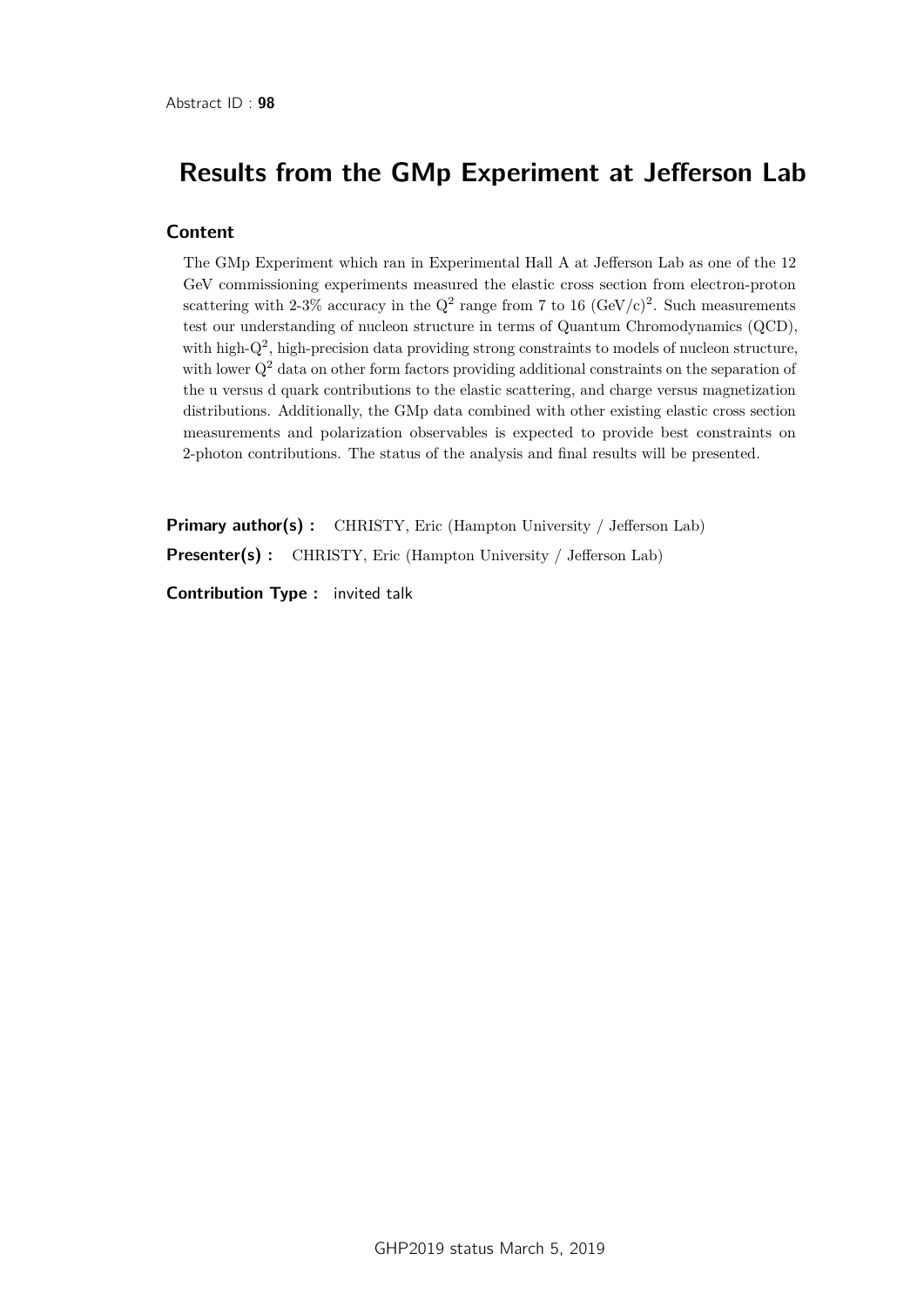## The *g*<sup>2</sup> structure function and recent results from the SANE experiment

#### Content

The Spin Asymmetries of the Nucleon Experiment (SANE) measured two double spin asymmetries using a polarized proton target and polarized electron beam at two beam energies, 4.7 GeV and 5.9 GeV. A large-acceptance open-configuration detector package identified scattered electrons at  $40°$  and covered a wide range in Bjorken *x*  $(0.3 < x < 0.8)$ . Proportional to an average color Lorentz force, the twist-3 matrix element,  $\tilde{d}_2^p$ , was extracted from the measured asymmetries at  $Q^2$  values ranging from 2.0 to 6.0 GeV<sup>2</sup>. This talk will cover the status of the  $g_2$  structure function and present the results for  $\tilde{d}_2^p$  with a discussion of the puzzling scale dependence observed and future measurements.

**Primary author(s):** ARMSTRONG, Whitney (Argonne National Laboratory) Presenter(s) : ARMSTRONG, Whitney (Argonne National Laboratory)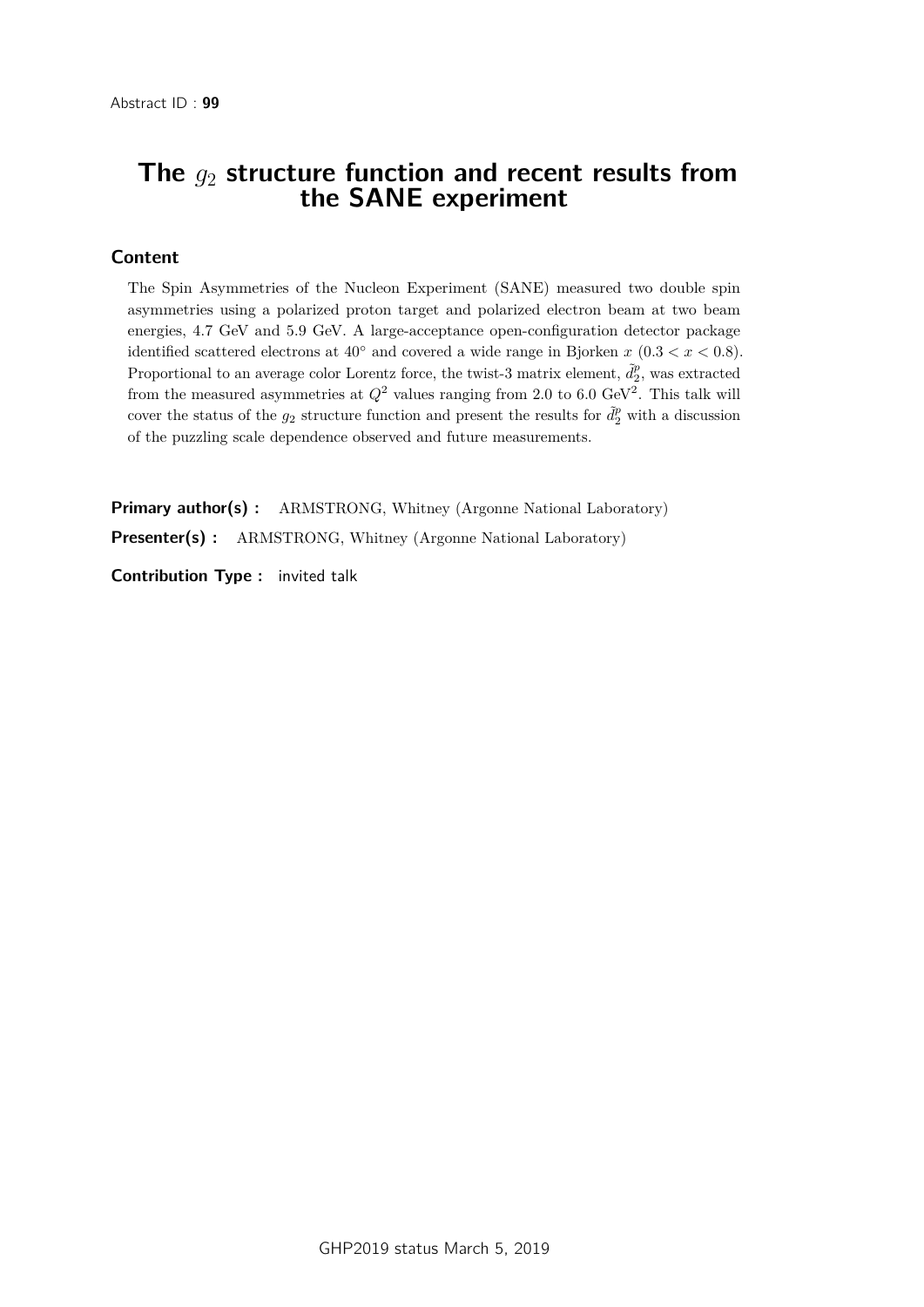## On the lepton azimuthal angular distributions in the Drell-Yan process

#### **Content**

The lepton angular distributions of the Drell-Yan process in fixed-target experiments and the Z-boson production at colliders are investigated by NLO and NNLO perturbative QCD and an intuitive geometric approach. The main features of the kinematic dependencies of the angular distributions coefficients can be well understood in the geometrical approach. Implications of this approach on the rotational invariance of the angular coefficients, the behavior of the coefficients for Z plus jets events, and the extraction of the Boer-Mulders functions from the Drell-Yan process will be presented.

**Primary author(s):** PENG, Jen-chieh (University of Illinois at Urbana-Chamapign) **Presenter(s) :** PENG, Jen-chieh (University of Illinois at Urbana-Chamapign)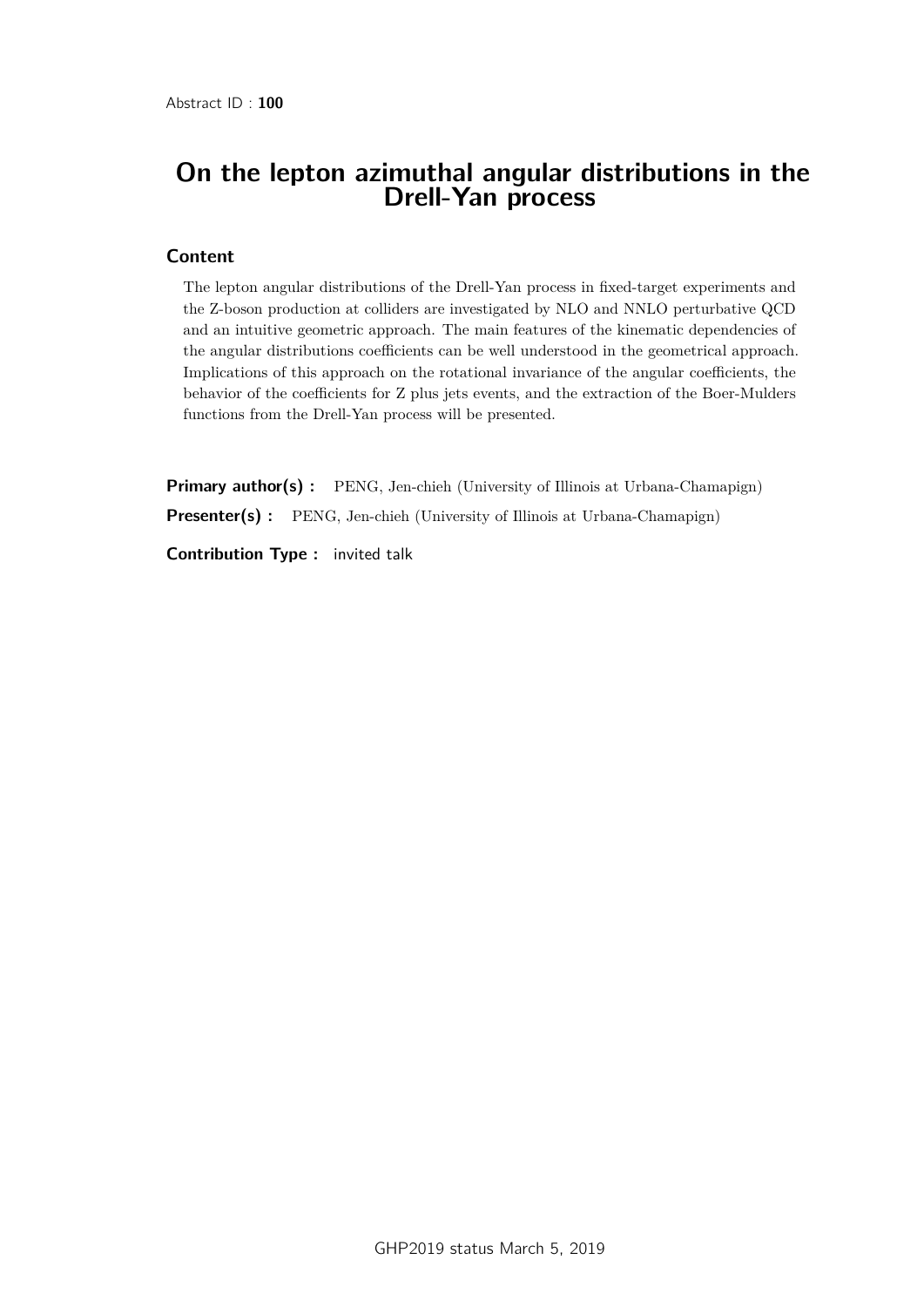### Some Recent Theoretical Developments in Small Systems

#### Content

While proton-proton collisions and heavy-ion collisions can be well-described by their own theoretical frameworks – factorization and hydrodynamics, respectively – the collisions of intermediate "small systems" pose unique challenges and opportunities. The "dilute-dilute" limit associated with proton-proton collisions is characterized by the dominance of a single partonic hard scattering event and can be described theoretically in terms of collinear or transverse-momentum-dependent factorization theorems. In contrast, the "dense-dense" limit associated with heavy-ion collisions is characterized by abundant multi-parton interactions and multiple rescattering and can be described theoretically as a resummation of these effects, leading to the geometry-driven collective flow of soft particles and the quenching or modification of hard particle production. But the intermediate regime, which might be characterized as "semi-dilute", lies in a regime in which neither description is sufficient. Multiparton interactions are enhanced and can play an important role in particle production, while the small system size poses a challenge for any in-equilibrium description in hydrodynamics. As such, the collisions of small nuclei with each other and in asymmetric collisions with dilute or dense probes provides a fertile ground for exploring these mechanisms. In this talk, I will present a few new results applicable for particle production in small systems. One growing niche is the extension of the saturation framework, typically applied to small-x kinematics and heavy nuclei, to describe particle production and correlations in asymmetric "heavy-light ion collisions." Recent calculations in this framework can describe correlations among several produced quarks and gluons, highlighting the interesting role of Bose versus Fermi statistics. Another developing area is the study of collisions of nuclei which are smaller or deformed. This thrust has the potential to use high-energy hadronic collisions to obtain new constraints on the shape parameters associated with these nuclei and to study the properties of the quark-gluon plasma which could be produced in such collisions, which would be smaller and hotter than the corresponding plasmas achieved in large systems. Finally, I will present a new application which combines these two areas: the calculation of spatial correlations among quarks and antiquarks in the initial stages of heavy-light ion collisions, which can be used to initialize and study the evolution of conserved charges through the hydrodynamic phase.

**Primary author(s):** Dr. SIEVERT, Matthew (Rutgers University) Presenter(s) : Dr. SIEVERT, Matthew (Rutgers University)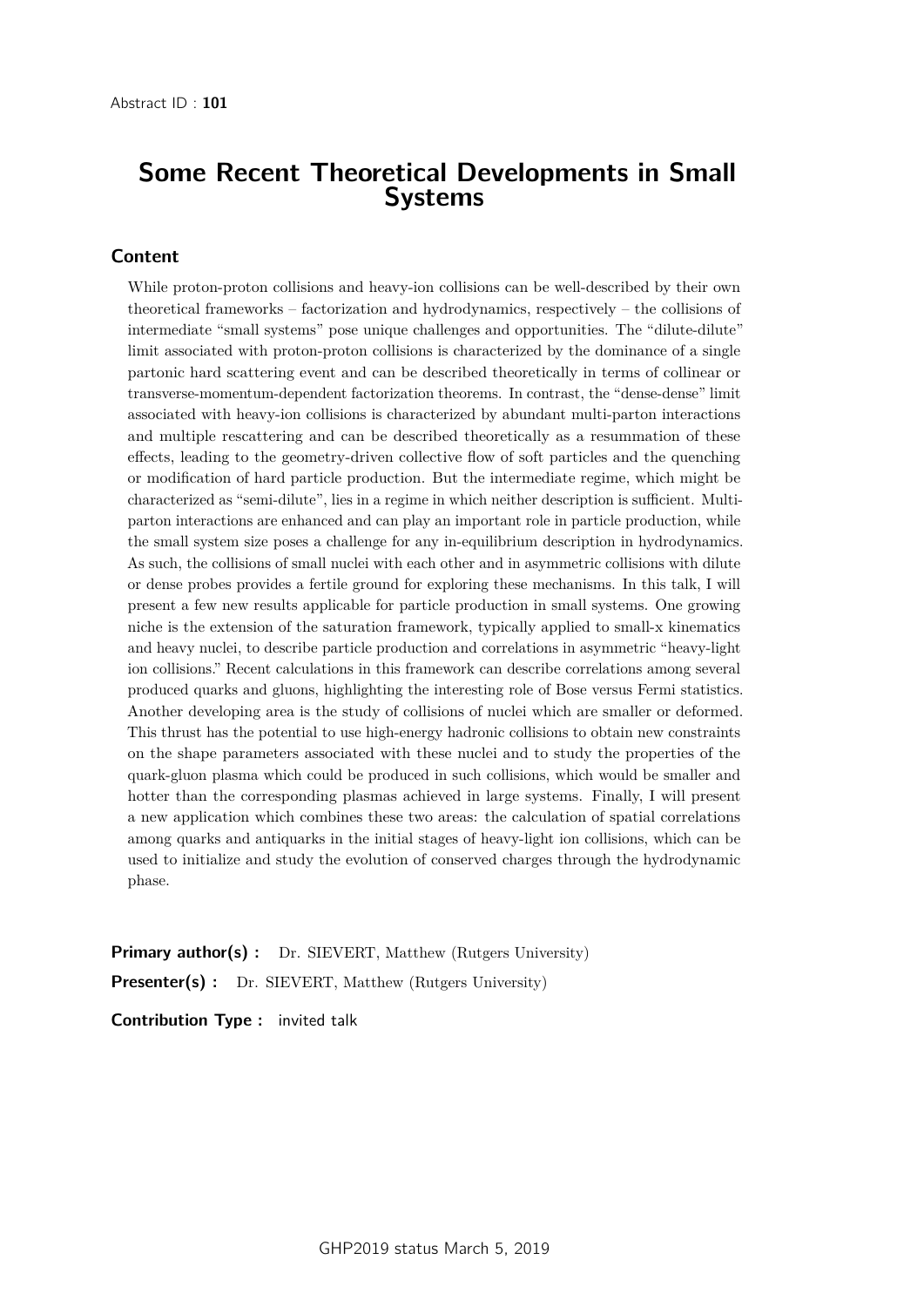# Jet quenching: the end game

### Content

With the advent of advanced event generators, and a variety of theoretical advances, jet quenching has now transitioned from a discovery stage to one of systematic exploration. While calculations (or rather simulations) have become considerably extensive, there are practically no jet observables left that cannot be described by what is now referred to as the multi-stage approach. I will describe the origin and current theoretical justification for this approach, and in particular the ability to reduce almost all observables to a handful of transport coefficients. This will be followed by a discussion of the variety of observables that can be described by a state-of-the-art event generator based only on these transport coefficients. In conclusion, we will focus on the new kinds of observables which combine the quenching of jets with the response generated in the medium and their ability to reveal new properties of the quark gluon plasma.

Primary author(s) : MAJUMDER, Abhijit (Wayne State University) **Presenter(s)** : MAJUMDER, Abhijit (Wayne State University)

Contribution Type : plenary talk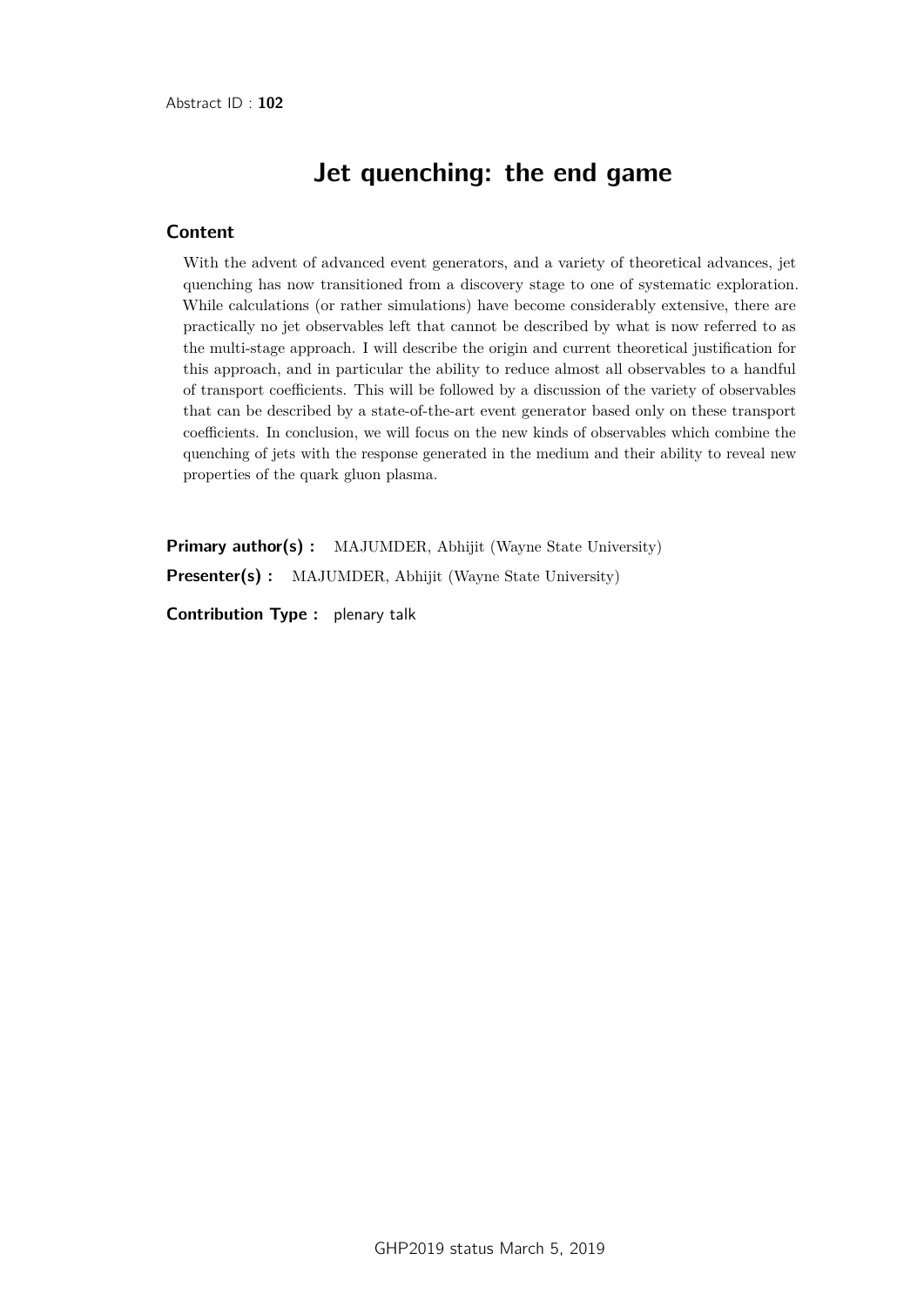## New determination of the lightest hybrid meson candidate

### **Content**

In this talk I will review the recent analyses and other activities carried out by the JPAC collaboration. In particular, the phenomenological analysis of the  $\eta^{(')}\pi$  partial waves measured at COMPASS. We fit the data using a coupled-channel amplitude based on first principles, determining in a robust way the existence of only one hybrid meson candidate  $\pi_1$ , corresponding to the  $\pi_1(1600)$ . We also extract the parameters of the ordinary mesons  $a_2(1320)$  and  $a'_2(1700)$ .

**Primary author(s)**: Mr. RODAS, Arkaitz (Universidad Complutense de Madrid) Presenter(s) : Mr. RODAS, Arkaitz (Universidad Complutense de Madrid)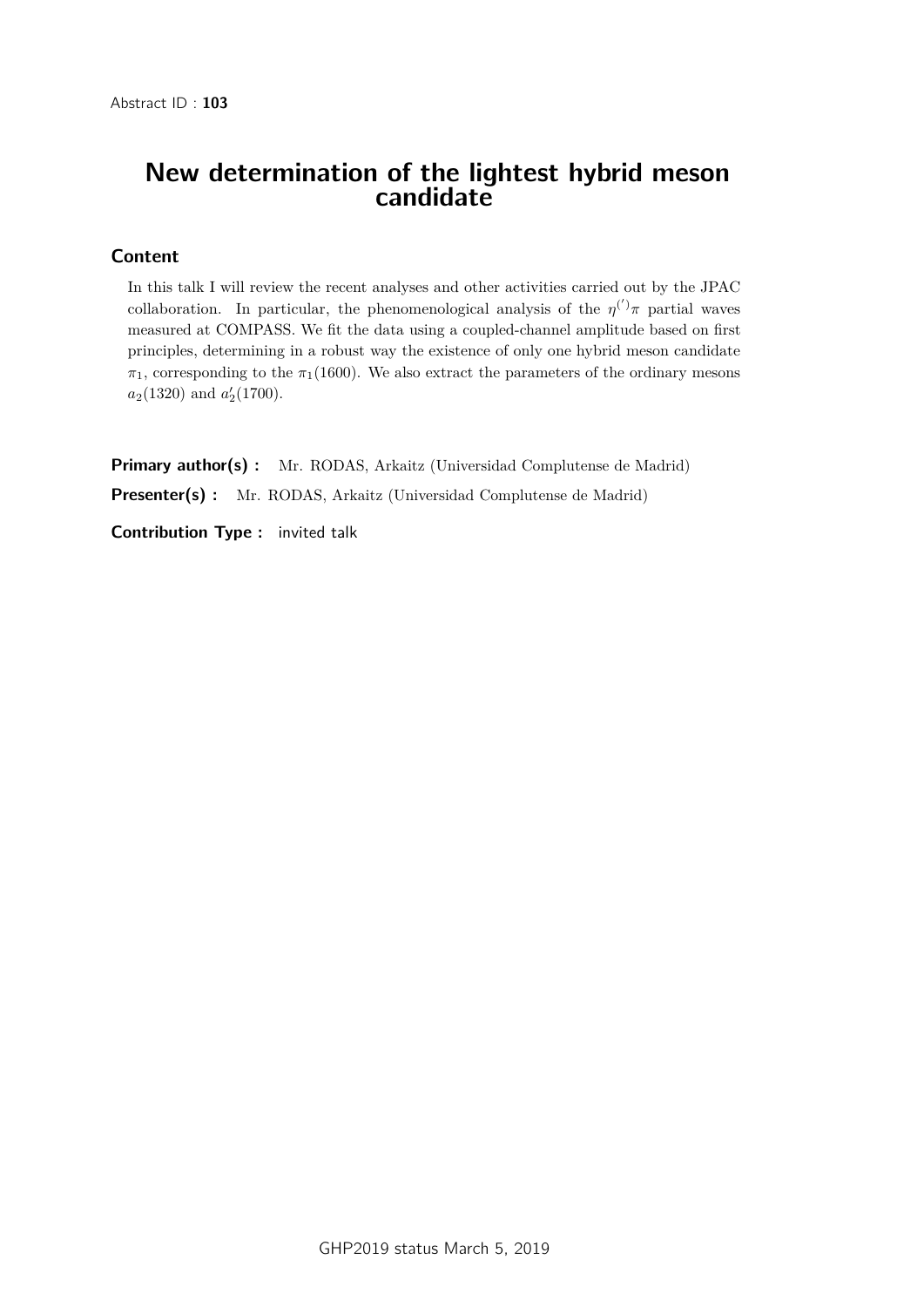# Analysis of three body decays

### Content

In this talk we will present the formalism of Khuri-Treiman equations and how this is useful for the analysis of three body decays. We will show how it works in different reactions, and discuss some of the necessary generalizations, such as the inclusion of coupled channels. We will also discuss future applications.

Primary author(s) : Dr. ALBALADEJO, Miguel (JLab) Presenter(s) : Dr. ALBALADEJO, Miguel (JLab)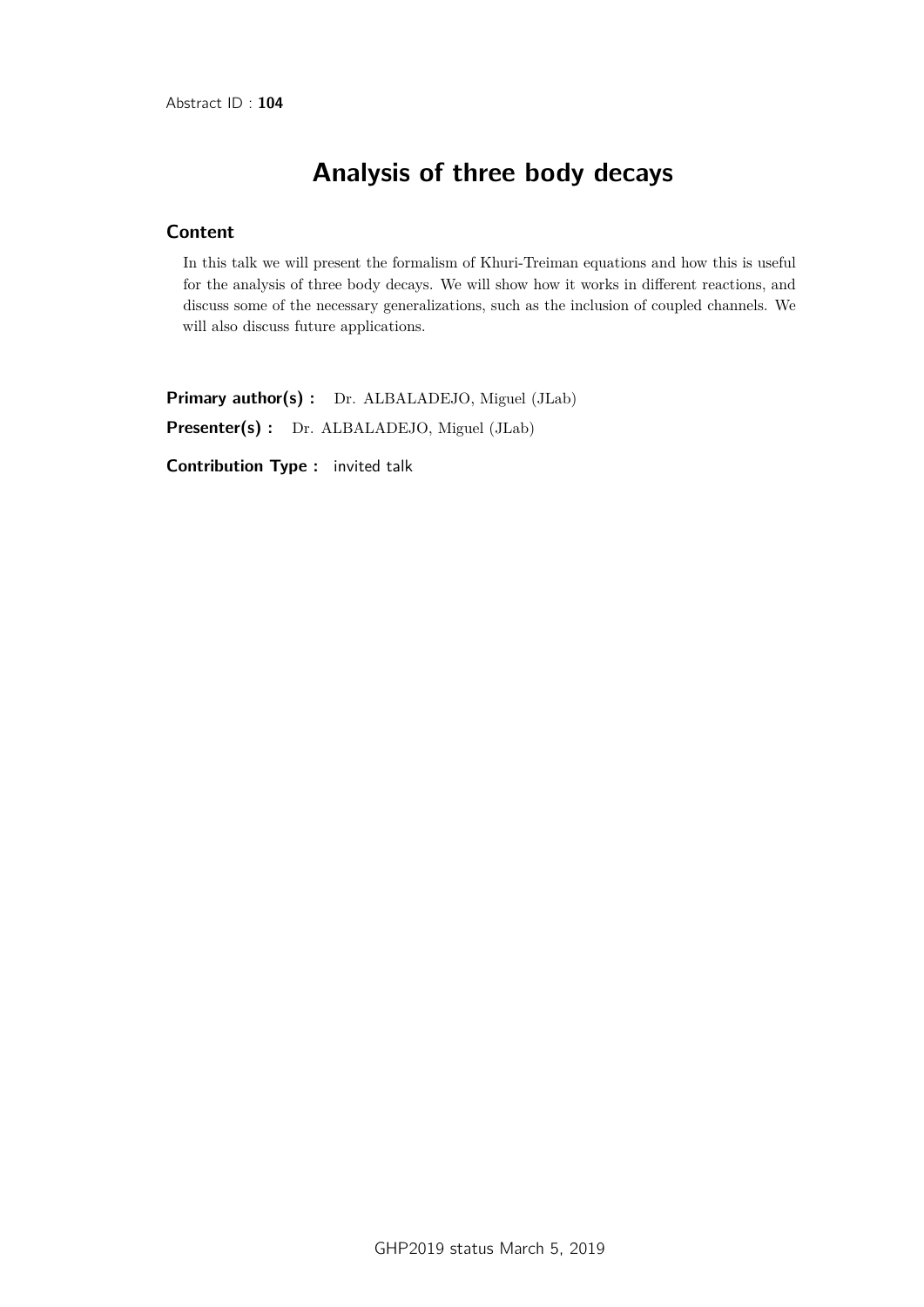# Overview of heavy flavor results at RHIC and the LHC

#### Content

Heavy flavor quarks offer unique insights to the properties of the strongly coupled Quark-Gluon Plasma (QGP) created in heavy-ion collisions. Recently, precision heavy flavor measurements are made available thanks to the advanced detector technology and high luminosity collisions provided by RHIC and the LHC colliders. In this talk, I will review these recent experimental achievements and discuss physics we learn in terms of QCD in finite temperature regions. I will also highlight some issues and challenges, and present future experimental prospects with heavy flavor measurements at RHIC and the LHC.

Primary author(s) : DONG, Xin (Lawrence Berkeley National Laboratory) **Presenter(s) :** DONG, Xin (Lawrence Berkeley National Laboratory)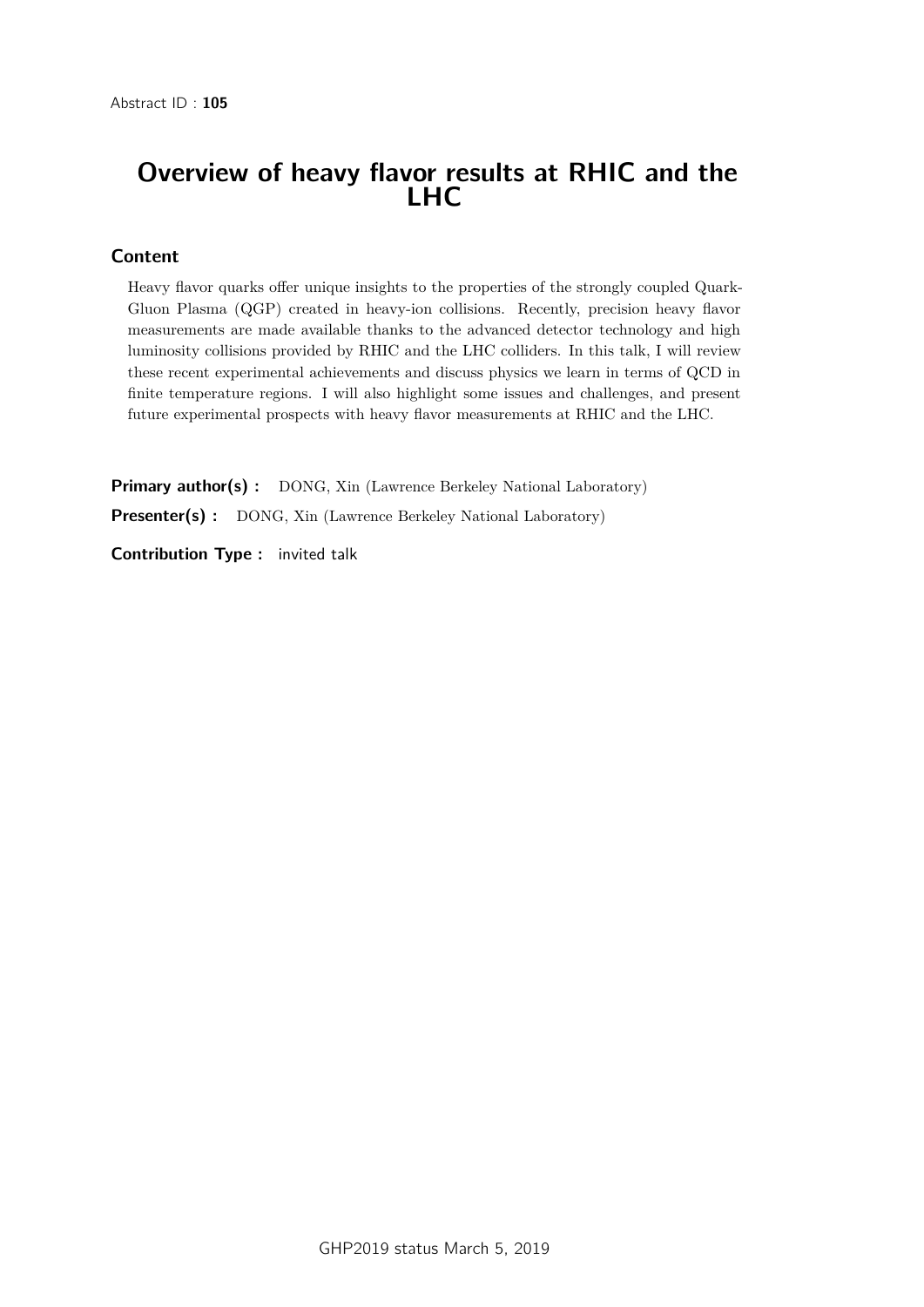# Ultra-peripheral heavy-ion collisions in CMS

#### **Content**

In this talk, we will review the results by the CMS Collaboration in ultra-peripheral heavy-ion collisions (UPC). In particular, we will present and discuss the results on exclusive Rho0 and Upsilon photo production off the proton, and coherent J/psi photo production off the Pb target. Results on light-by-light scattering and in dijet photoproduction in ultra-peripheral PbPb collisions will also be presented. Finally, the prospects for future UPC measurements will also be presented.

Primary author(s) : Dr. TAPIA TAKAKI, Daniel (University of Kansas) Presenter(s) : Dr. TAPIA TAKAKI, Daniel (University of Kansas)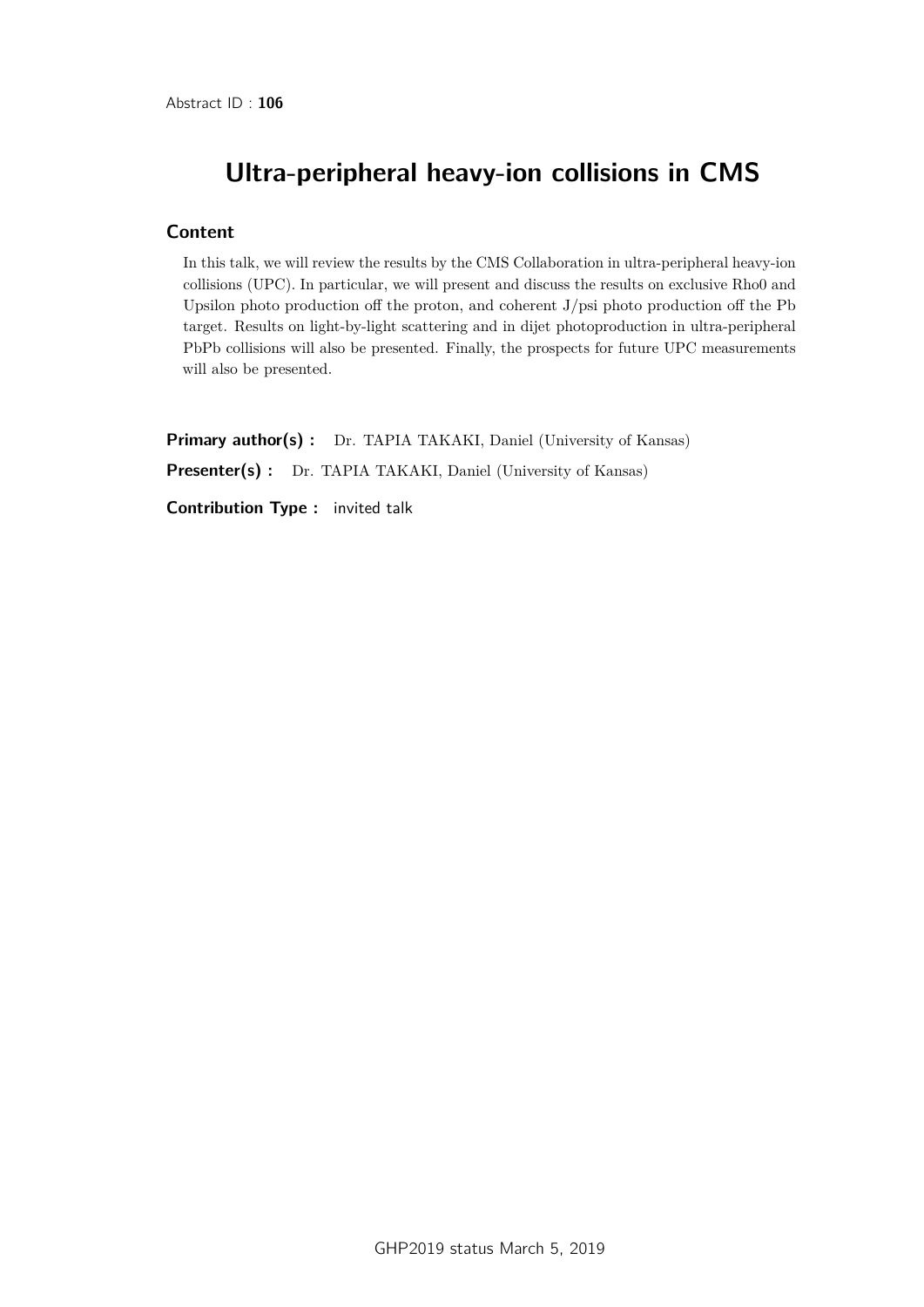## Extracting the Neutron Structure Function from Global DIS Data using CJ15

#### Content

The CJ (CTEQ-Jefferson Lab) Collaboration provides a global fit of parton distribution functions (PDFs) with a special emphasis on the large xbj region. The latest fit (CJ15) implemented deuteron nuclear corrections at the parton level, and included data that were sensitive specifically to the neutron. These nuclear corrections allow for a calculation of the F2 structure functions of the proton, deuteron, and neutron from PDFs. In this work we re-estimated the uncertainties in the DIS F2 data utilized in CJ15, and collected an extended set of existing high-precision, small Q2, large xbj DIS data from JLab 6 GeV experiments. We employed the CJ15 calculation to remove nuclear effects from deuteron data where the proton was available from the same experiment, and thereby constructed a global data set for the F2 neutron structure function. In this talk we will present the extracted F2 neutron data sets, and also a new neutron excess (isoscalar) correction as an application.

**Primary author(s):** LI, Shujie (University of New Hampshire)

**Presenter(s)** : LI, Shujie (University of New Hampshire)

Contribution Type : contributed talk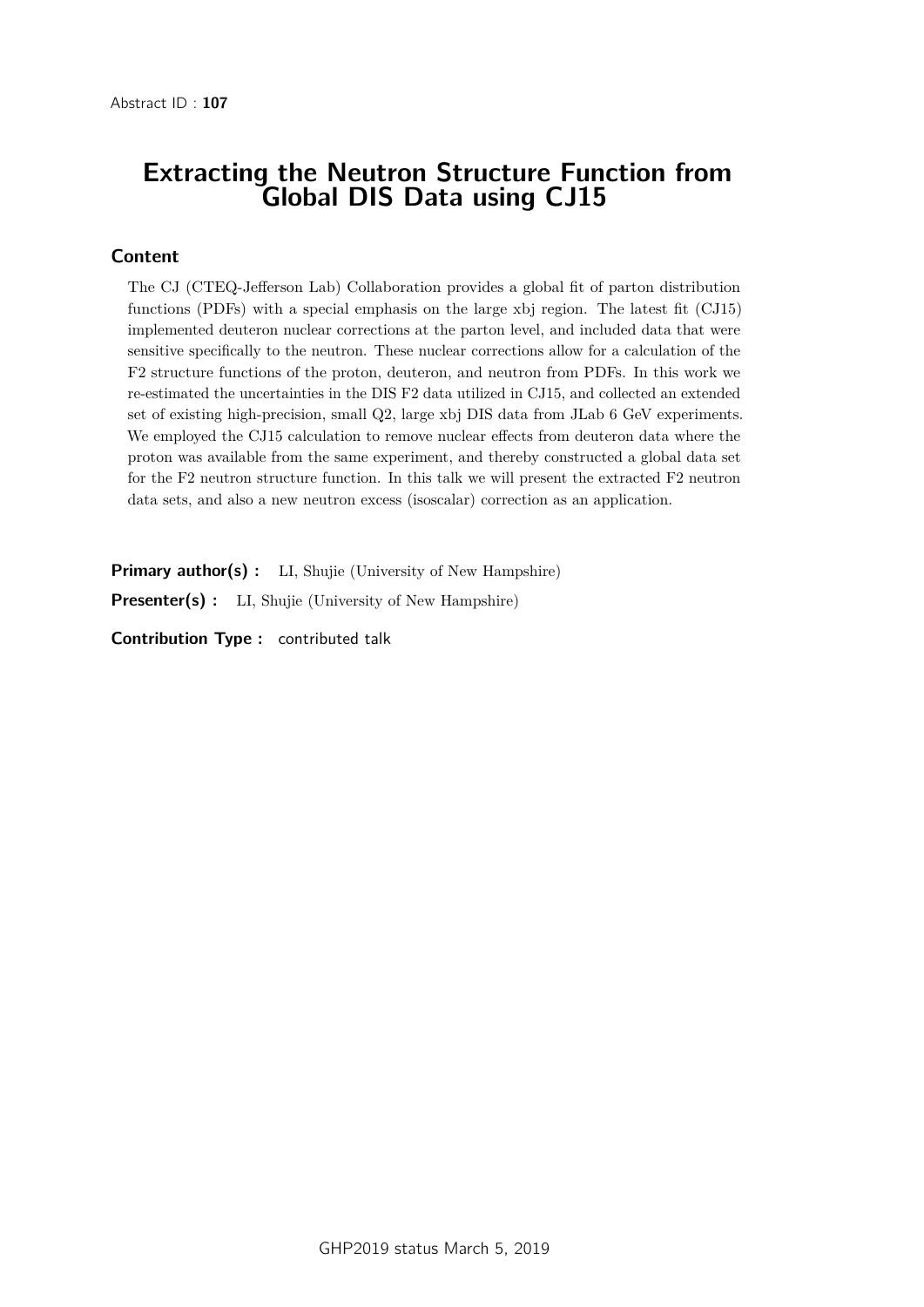# Jets in QCD matter

### Content

The propagation of quarks and gluons through a QCD medium, such as nuclei or the quark-gluon plasma, remains poorly understood. Elucidating this phenomena is a central aspect of the research program of a diverse variety of experiments at JLab12, RHIC, LHC and the future Electron-Ion Collider. At collider energies, this process can be studied with measurements of jet cross-sections and their substructure. These measurements hold promise to extract medium properties and elucidate the hadronization process in nuclei. I will review recent measurements by the ALICE experiment at the LHC and discuss future prospects.

Primary author(s): ARRATIA, Miguel (UC Berkeley) Presenter(s) : ARRATIA, Miguel (UC Berkeley)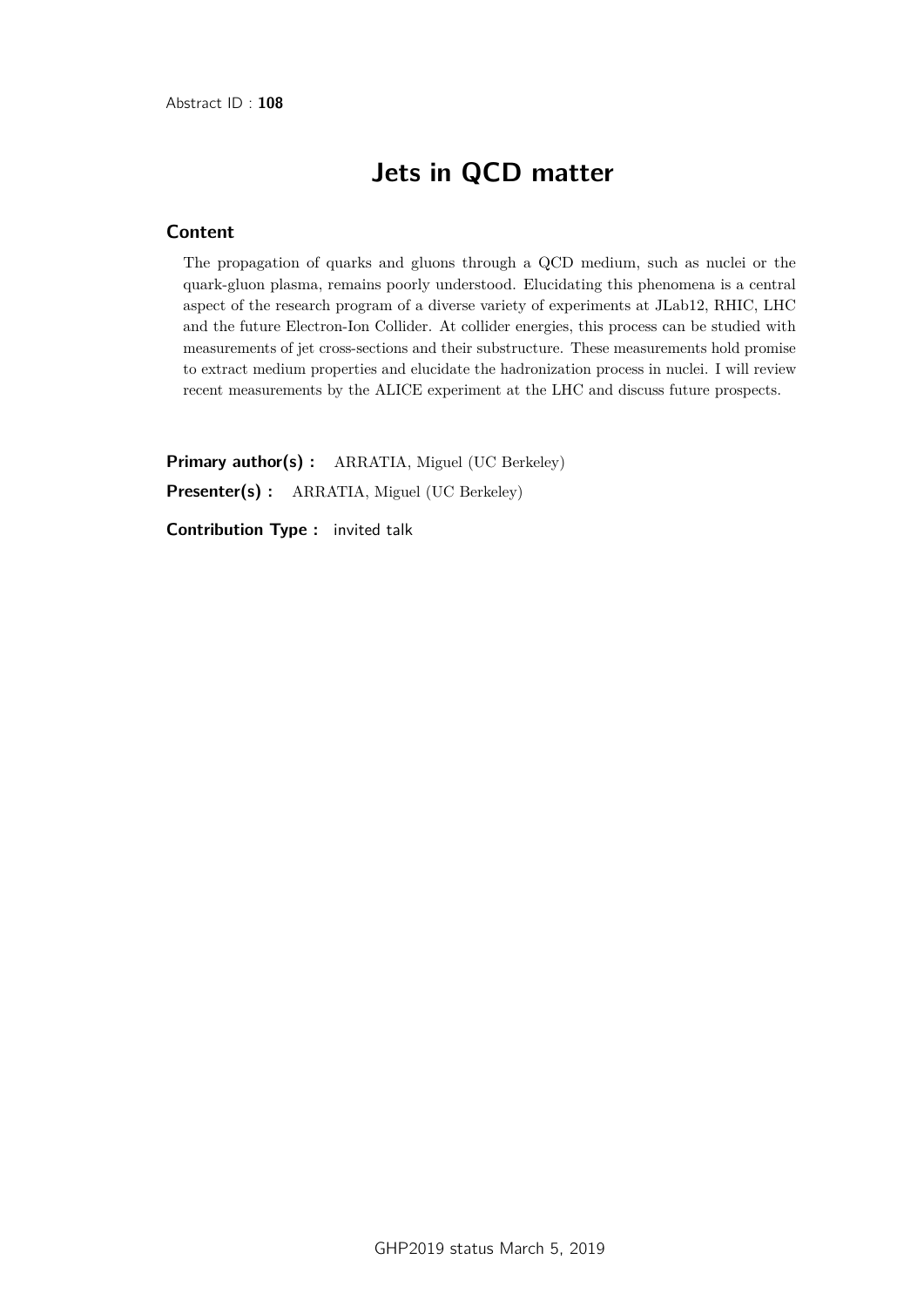### Recent results in hadron spectroscopy at Belle and prospects for Belle II

### Content

The Belle II experiment, currently under construction at the KEK laboratory in Tsukuba, Japan, is the next generation of the highly successful B-factories. A substantial upgrade of both the Belle detector and the KEKB accelerator represent an essentially new experiment. Full physics running will start in early 2019 with a goal of collecting 50 times more data than the first generation B-factories. Belle II is uniquely positioned to make detailed studies of exotic hadron states, the so-called XYZ states, that represent the emergence of a new category within quantum chromodynamics. This talk will review some recent results in hadron spectroscopy from Belle and present the capability of Belle II to explore both conventional and exotic quarkonium physics.

Contribution Type : contributed talk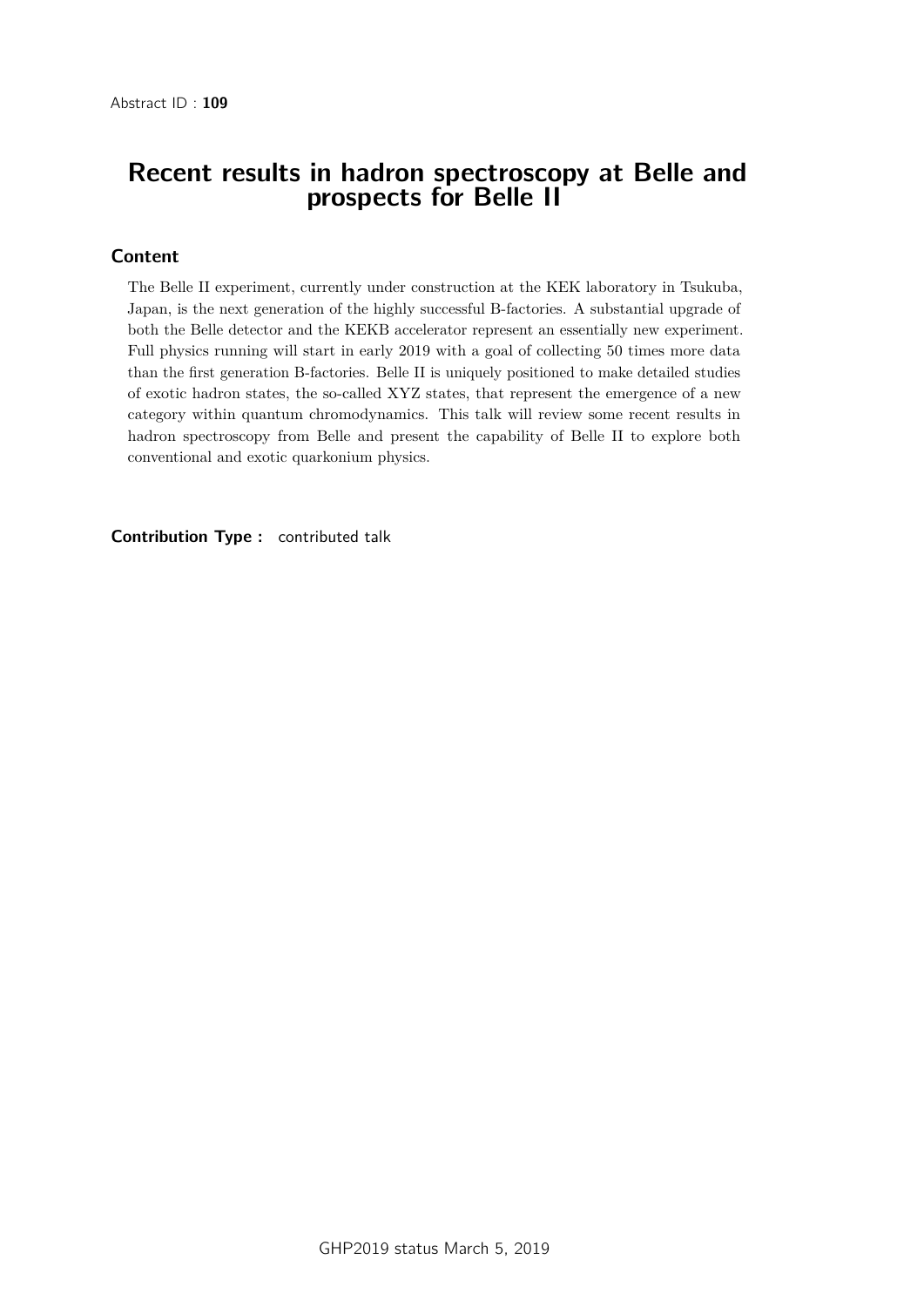## Gluon TMDs from Quarkonium production in proton collisions

#### Content

In this talk it is discussed how gluon TMDs - in particular the distribution of linearly polarized gluons - can be accessed in proton collisions at the LHC. A particularly promising reaction is the production of quarkonium pairs. Using existing LHCb data for this final state allows to obtain a first idea of how the TMD distribution of unpolarized gluons in the nucleon might look like. In addition, estimates of azimuthal modulations that are sensitive to a possible linear polarization of gluons in the nucleon are presented.

Primary author(s) : Prof. SCHLEGEL, Marc (New Mexico State University) Presenter(s) : Prof. SCHLEGEL, Marc (New Mexico State University)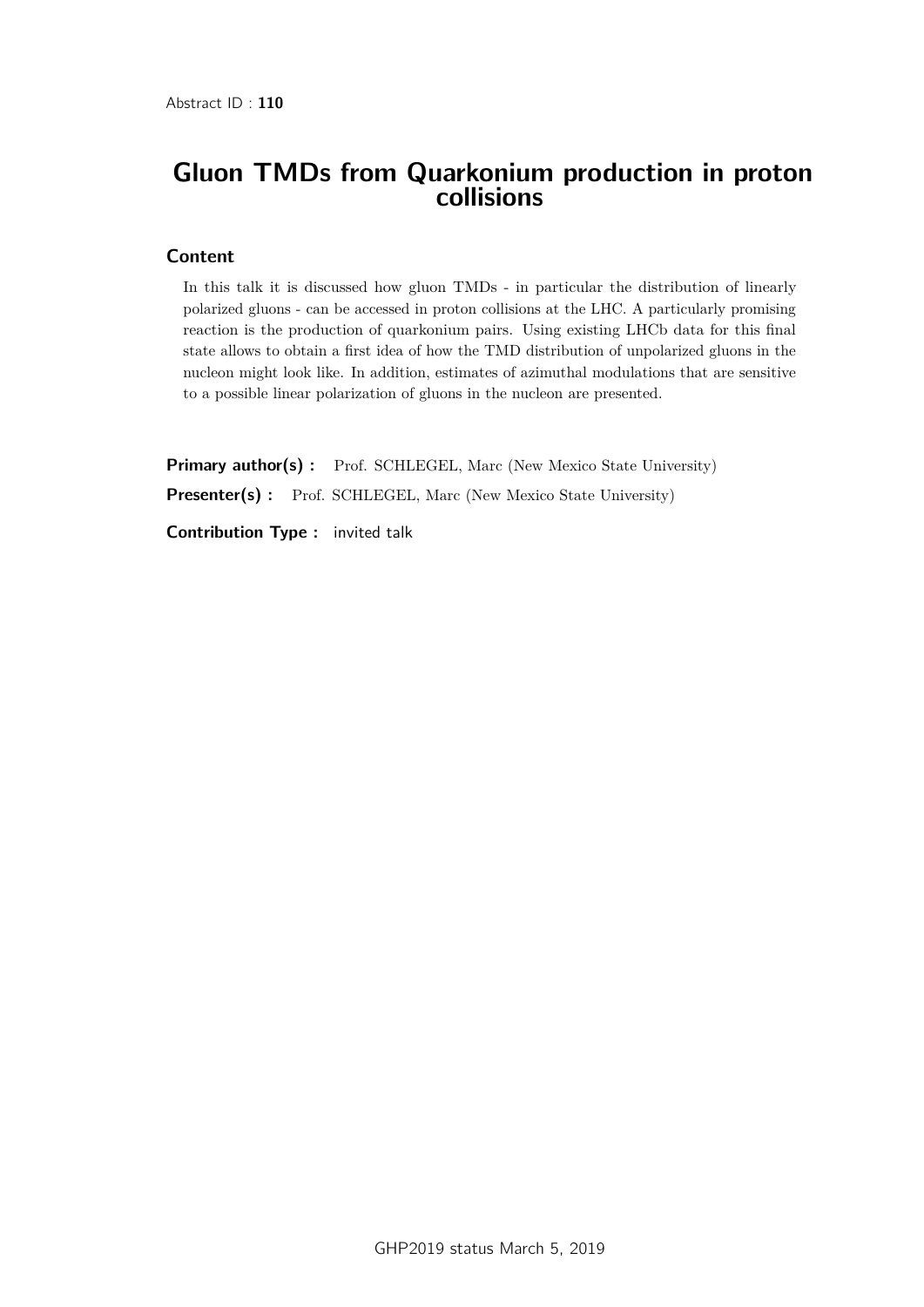# Experimental Signals of Low-x Saturation

#### Content

The power-law growth of gluon and sea quark PDFs that has been experimentally observed in the small-x regime is fundamentally inconsistent with basic tenets of quantum field theory. This phenomenon is driven by the explosive rate of soft gluon bremsstrahlung which is a fundamental feature of QCD (or any non-Abelian field theory). In order to be consistent with essential features such as unitarity, this power-law growth of color-charge density at small x must eventually be softened by the onset of a high-density phase of QCD. This behavior, termed "gluon saturation," is a non-negotiable consequence of QCD at high energies or small x. Observing the onset of gluon saturation and characterizing its properties would elucidate not only the nature of the exotic high-density regime of QCD, but also the fundamental mechanisms by which any quantum field theory can achieve UV completeness.

At present, there has been no unambiguous detection of gluon saturation. There are, however, a range of tantalizing signals consistent with saturation physics seen in electron-proton, proton-nucleus, and nucleus-nucleus collisions. The high-density phase of QCD can be described by the "color-glass condensate" effective field theory, which makes simultaneous consistent predictions for diverse phenomena from diffractive cross sections to jet quenching to multiparticle correlations. In this talk, I will discuss the common theoretical framework that underpins these predictions and compare it to the hints seen in experiment. I will also discuss the prospects for peering into the saturation regime with a future high-energy Electron-Ion Collider.

Primary author(s): SIEVERT, Matthew (Rutgers University) **Presenter(s)** : SIEVERT, Matthew (Rutgers University)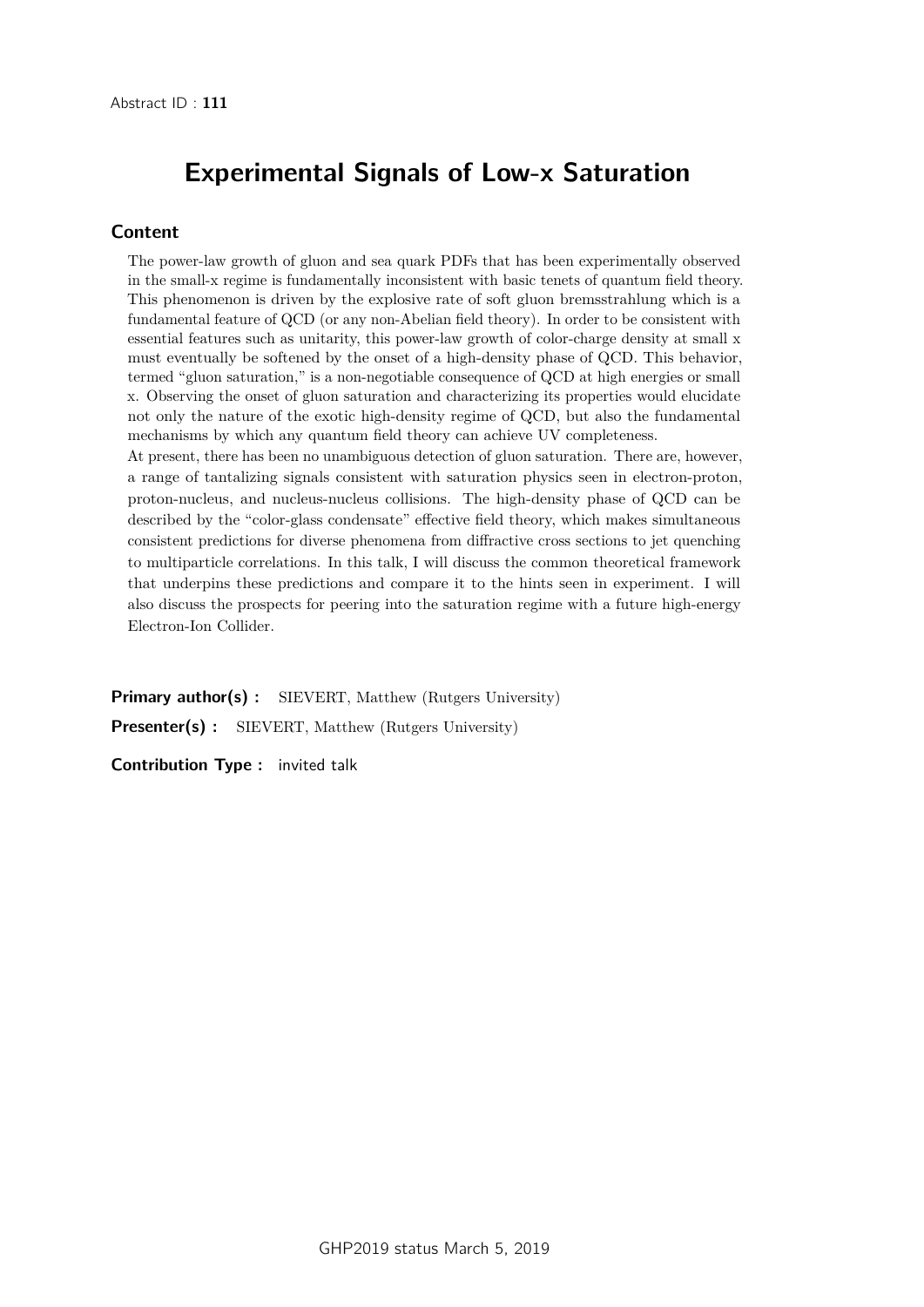### Collinear Distributions from a Universal QCD Analysis

#### Content

Collinear distributions such as PDFs and fragmentation functions (FFs) have long been constrained by independent global QCD analyses. However, it is well known that these functions are intimately related across various scattering processes used in global fits, particularly in the polarized sector. Recently, the JAM collaboration performed the first simultaneous analysis of spin-dependent PDFs and FFs to constrain the sea quark helicities and resolve the strange polarization puzzle with semi-inclusive DIS data. In this talk, I review this effort and highlight new results from a universal QCD analysis in which spinaveraged and spin-dependent PDFs, together with FFs, are constrained simultaneously from unpolarized and polarized observables. I also discuss current and future fitting strategies that are needed to reliably determine the distributions and their uncertainties.

Primary author(s) : ETHIER, Jacob ((Vrije Universiteit / Nikhef)) Presenter(s) : ETHIER, Jacob ((Vrije Universiteit / Nikhef))

Contribution Type : plenary talk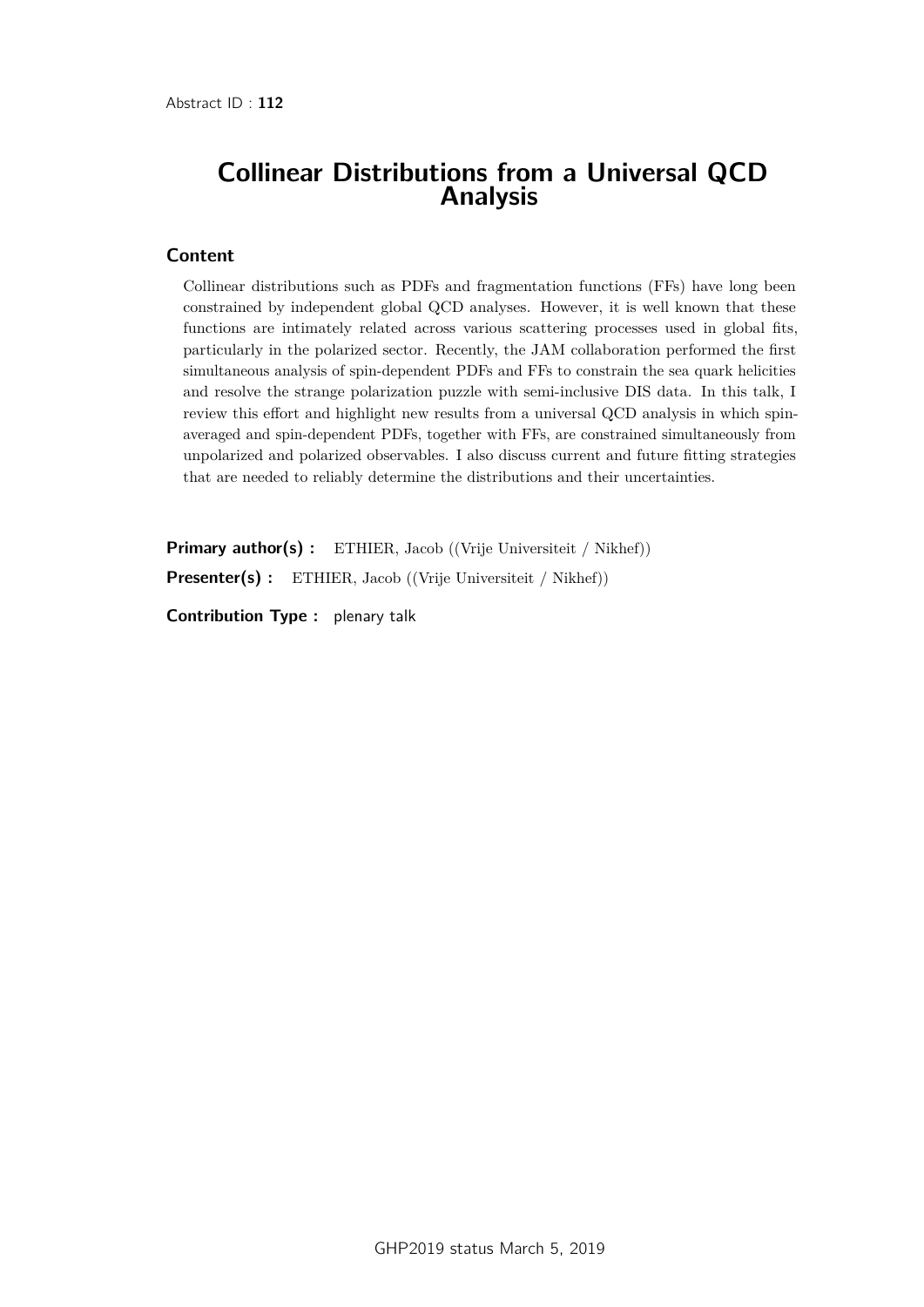### JLEIC Electron-Ion Collider Advances and **Opportunities**

#### Content

A U.S.-based Electron-Ion Collider (EIC) has recently been endorsed by the U.S. National Academies of Sciences, Engineering, and Medicine (NAS). This brings the realization of such a collider another step closer, after its earlier recommendation in the 2015 Long-Range Plan for U.S. nuclear science of the Nuclear Science Advisory Committee "as the highest priority for new facility construction following the completion of FRIB". An EIC will be an unprecedented collider that will need to maintain high luminosity  $(10^{33} - 10^{34} \text{ cm}^{-2} \text{ s}^{-1})$ over a very wide range of Center-of- Mass energies (∼20 GeV to ∼100 GeV, upgradable to  $~\sim$ 140 GeV), while accommodating highly polarized beams and many different ion species. A multi-laboratory collaboration is presently working on two site-specific EIC designs – eRHIC led by Brookhaven National Laboratory and JLEIC led by Jefferson Lab. The JLEIC design maximally leverages the existing CEBAF capability for production of polarized electron beams, and leverages the innovative figure-8 rings to achieve high luminosity and high values of beam polarization for protons, deuterons and other ions. The present talk will summarise the status of JLEIC Electron Ion Collider design and R&D.

Funding Acknowledgment: This material is based upon work supported by the U.S. Department of Energy, Office of Science, Office of Nuclear Physics under contract DEAC05- 06OR23177

Primary author(s) : SERYI, Andrei (JLAB)

Presenter(s) : SERYI, Andrei (JLAB)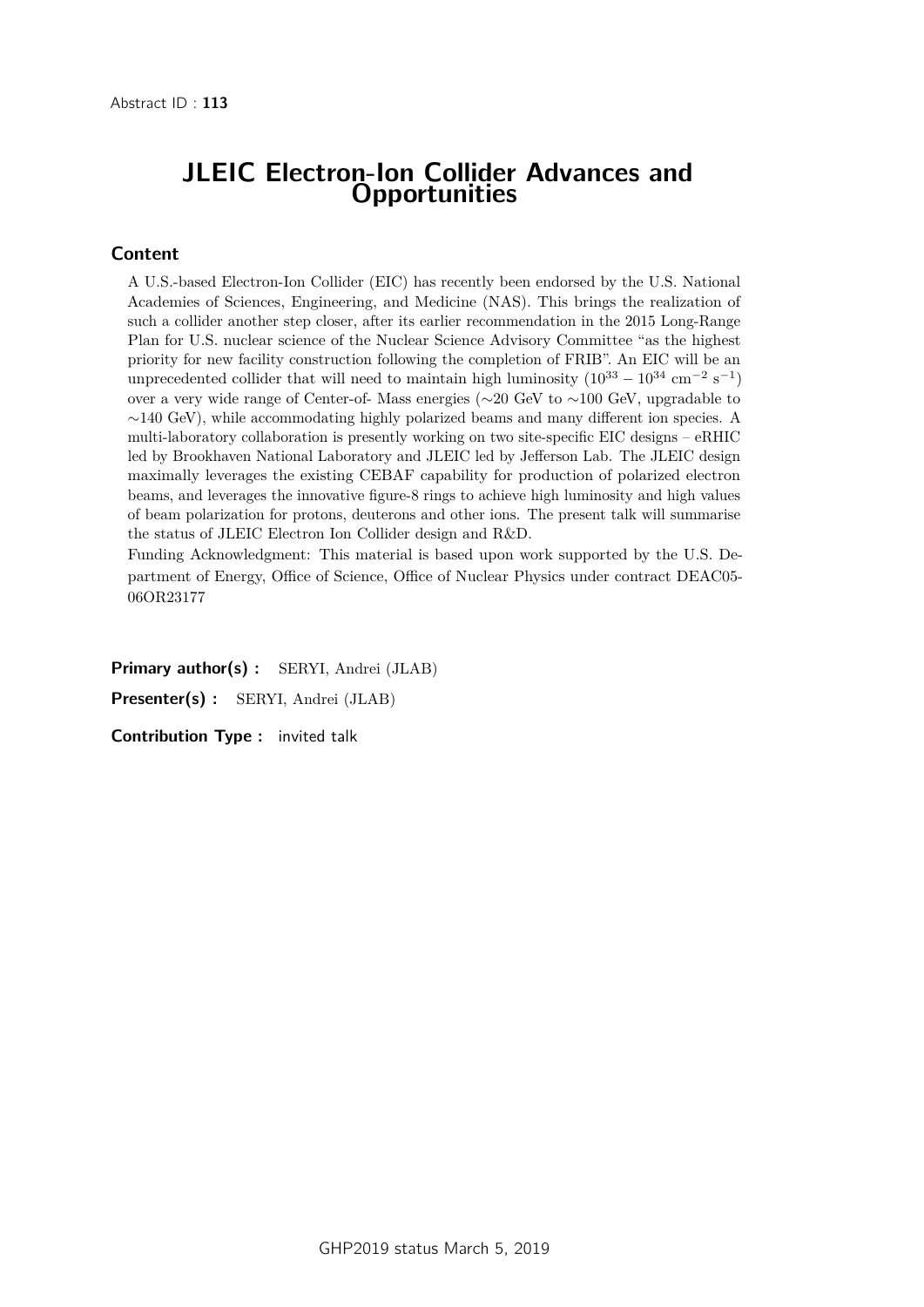## Interaction Region Design Considerations and the Machine Detector Interface for Electron Ion Colliders

#### Content

Melding the physics goals of an EIC with the practicalities of accelerator and magnet design leads to many IR design challenges. Simply bringing beams with quite different properties cleanly into collision with high luminosity and without placing intrusive machine elements inside the detector volume is a first major challenge. In addition, EIC physics requires polarized beams, high field and/or large bore IR magnets for good forward charged/neutral acceptance and rear electron tagging and the integration of systems for precision luminosity and polarization determination. We draw upon HERA-II, eRHIC, JLEIC and LHeC IR design experience to show how to address such challenges in this talk.

Primary author(s) : Dr. PARKER, Brett (BNL)

Presenter(s) : Dr. PARKER, Brett (BNL)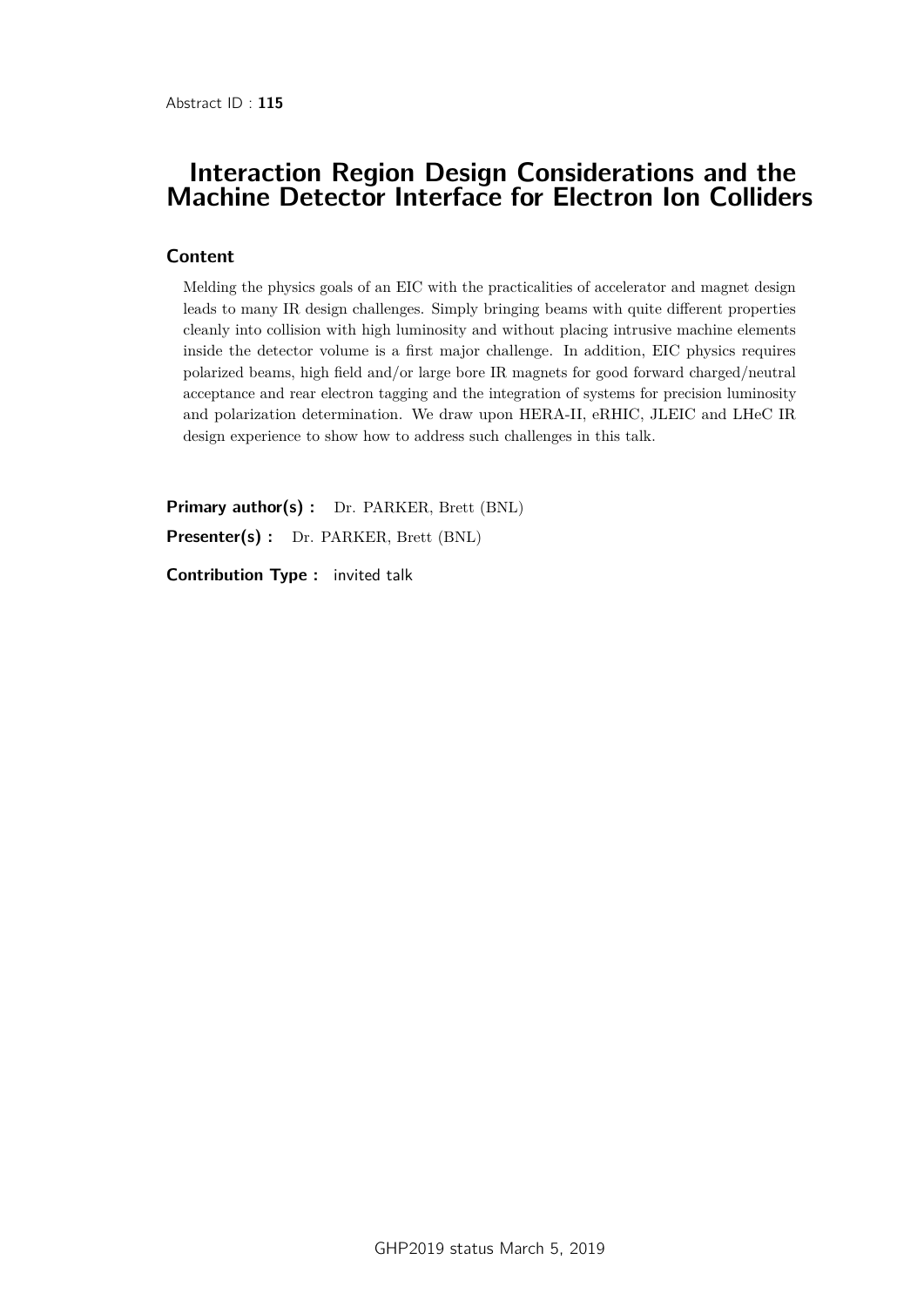## Meson structure at CERN M2 beamline

#### **Content**

The M2 beam line at CERN can be used to shed new light to the light-meson structure using the Drell-Yan process. We propose a new Drell-Yan experiment to make a major step forward in the determination of the nearly unknown pion and kaon parton distribution functions (PDFs). The planned measurements will provide key benchmarks for testing the most recent predictions of fun- damental, non-perturbative QCD calculations, such as lattice QCD and Dyson-Schwinger Equations formalism. At medium and large values of Bjorken-x, a quantitative comparison between the pion and the kaon valence distributions is of utmost importance. At smaller values of Bjorken-x, improved knowl- edge of the onset of the sea and gluon distributions in the meson will help in explaining the differences between the gluon contents of pions, kaons and nucleons, and hopefully provide clues to understand the mechanism that generates the hadron masses. The M2 secondary hadron beam line at the CERN SPS provides an exclusive opportunity for such measurements.

Primary author(s) : ANDRIEUX, Vincent (UIUC/CERN)

Presenter(s) : ANDRIEUX, Vincent (UIUC/CERN)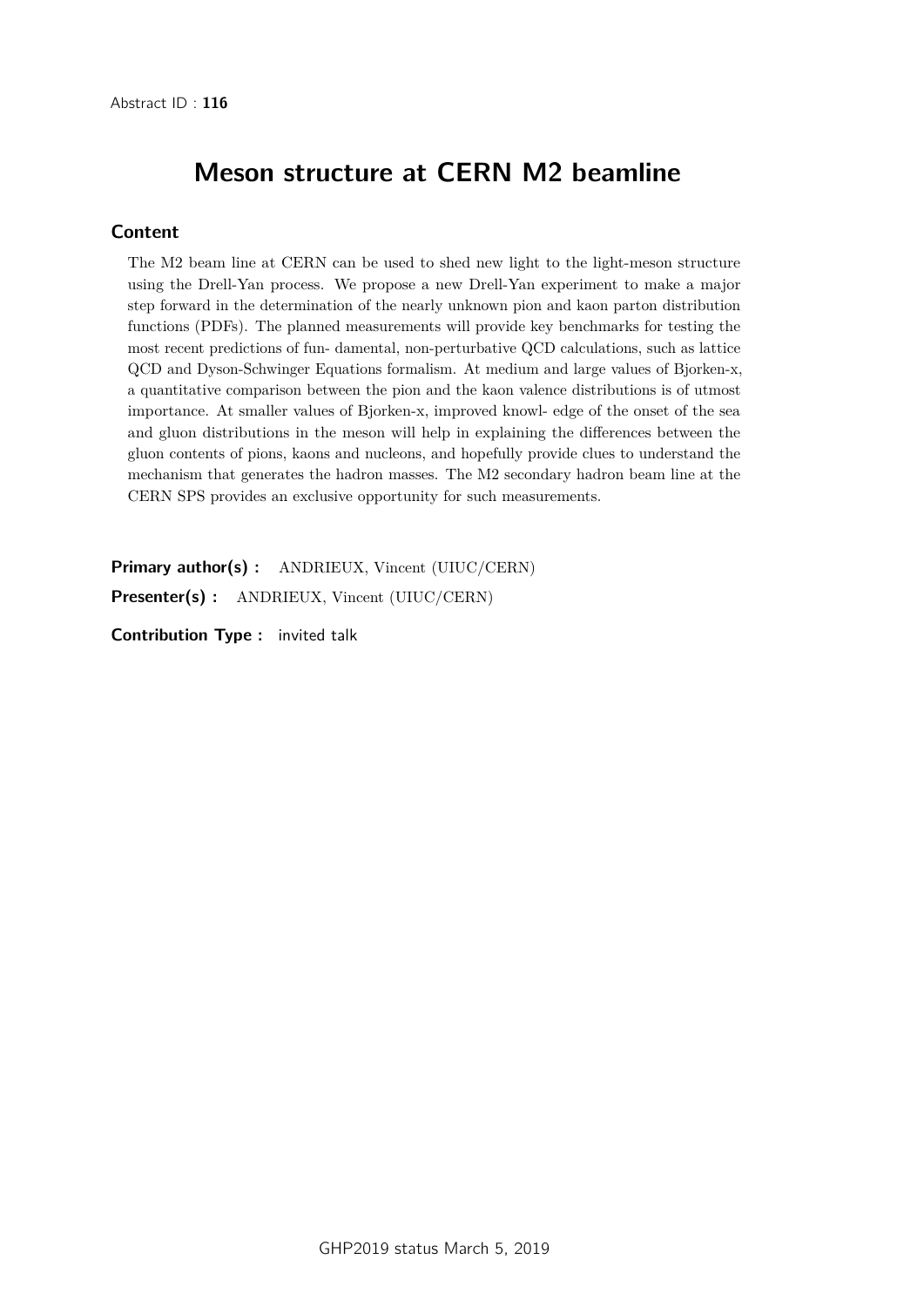# GPD studies at the EIC

#### **Content**

The 2015 U.S. Nuclear Physics Long-Range Plan recommended the realization of an electronion collider (EIC) as the next large construction project in the United States. A U.S.-based EIC has also recently been endorsed by the U.S. National Academy of Sciences. With the design of an EIC, advancements in theory and further development of phenomenological tools, we are now preparing for the next step in subnuclear tomographic imaging. The collider's large range of center-of-mass energies in combination with very high luminosity and polarization of both the lepton and the hadron beams, will open a unique opportunity for very high precision measurements of both cross sections and spin-asymmetries. This will allow us for a detailed investigation of the partonic substructure of hadrons in multi-dimensions, as well as addressing the role of orbital angular momentum with respect to the nucleon spin. Generalized parton distributions (GPDs) describe the multi-dimensional partonic structure of a nucleon in coordinate space, providing new information about the internal dynamics of quarks and gluons. Measurements of GPDs with hard exclusive processes, with all related probes, are an essential element of the EIC science program. This talk will highlight key measurements, experimental challenges, and finally discuss the EIC's expected impact over the current knowledge of the partonic multidimensional structure of hadrons in space coordinates.

**Primary author(s) :** Dr. FAZIO, Salvatore (Brookhaven National Laboratory) **Presenter(s) :** Dr. FAZIO, Salvatore (Brookhaven National Laboratory)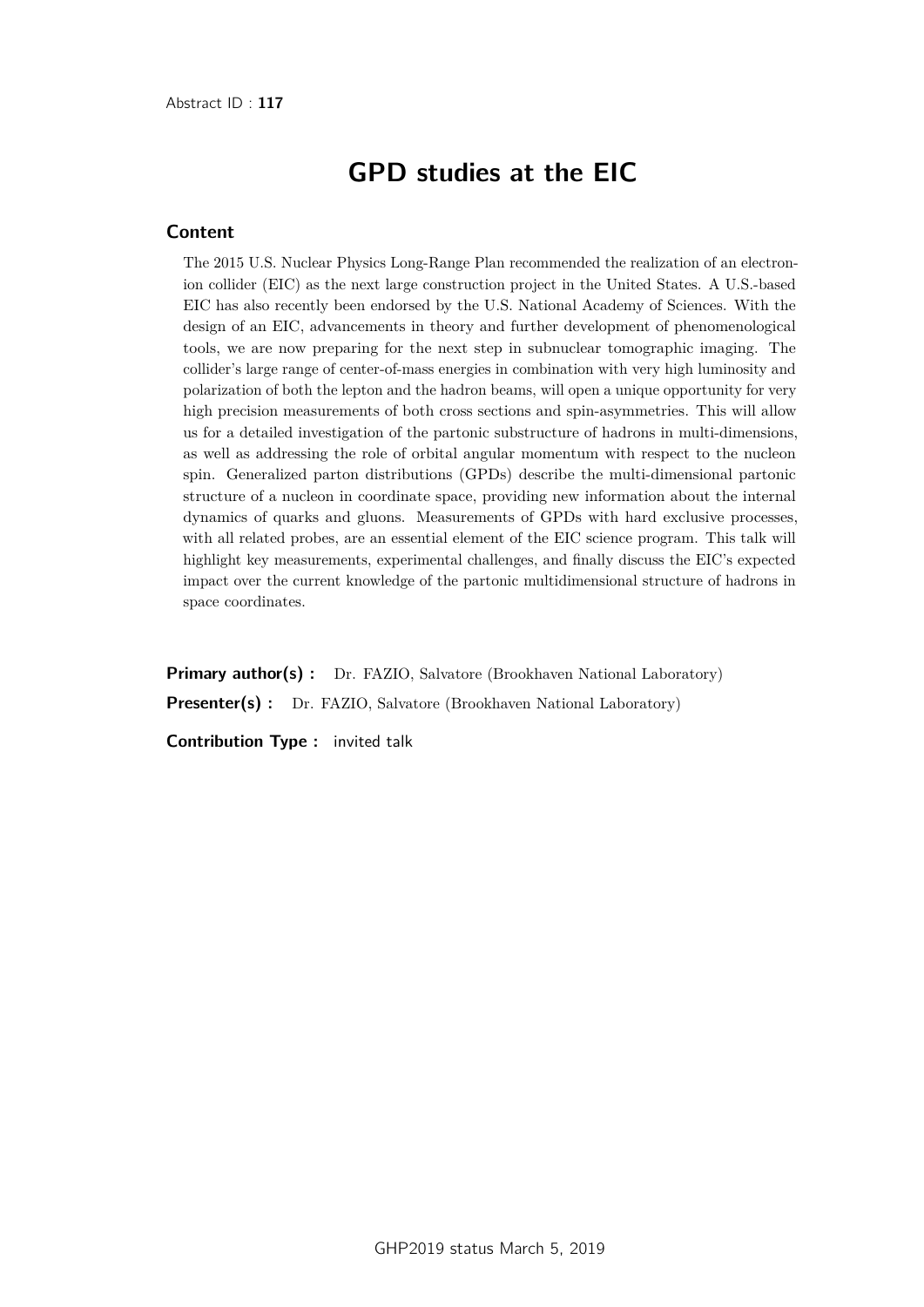# Exploring the Properties of Cold, Dense Matter

#### **Content**

Hot, dense QCD matter has been shown to have some very remarkable properties. Its vanishingly small shear viscosity to entropy density ratio means that it flows essentially without internal friction. It is also very opaque to transiting strongly interacting particles, dispersing the deposited energy rather efficiently. It remains a mystery, though, how this plasma can emerge from the cold, dense gluonic matter deep inside nuclei so quickly. Protonnucleus and high multiplicity proton-proton collisions show some of the same behavior as hot, dense matter in heavy ion collisions. However, properties of the cold QCD matter deep inside nuclei are not well known. Jets of hadrons offer a promising probe of both hot and cold dense QCD matter. I will discuss some of the jet measurements needed at a future Electron-Ion Collider, and what it will take to make those measurements.

Primary author(s): JACAK, Barbara (UC Berkeley and Lawrence Berkeley National Laboratory)

**Presenter(s) :** JACAK, Barbara (UC Berkeley and Lawrence Berkeley National Laboratory)

Contribution Type : plenary talk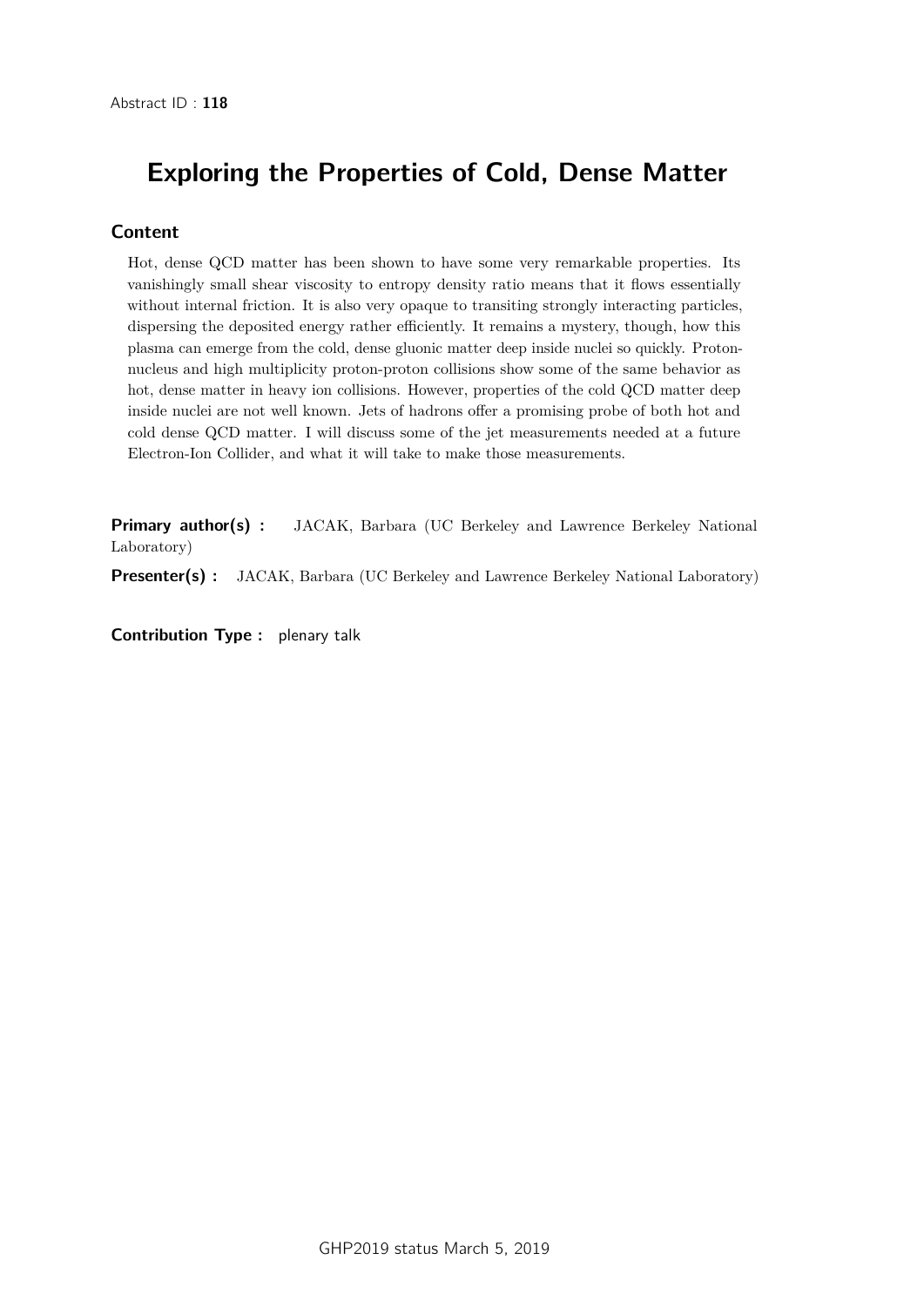# Transverse Force Tomography

#### Content

While twist-2 GPDs allow determining the distribution of partons on the transverse plane, twist-3 GPDs contain quark-gluon correlations that provide information about the average transverse force acting on quarks in a DIS experiment. We demonstrate how twist-3 GPDs can be used to provide transverse position information about that force.

Primary author(s) : Prof. BURKARDT, Matthias (NMSU) Presenter(s) : Prof. BURKARDT, Matthias (NMSU)